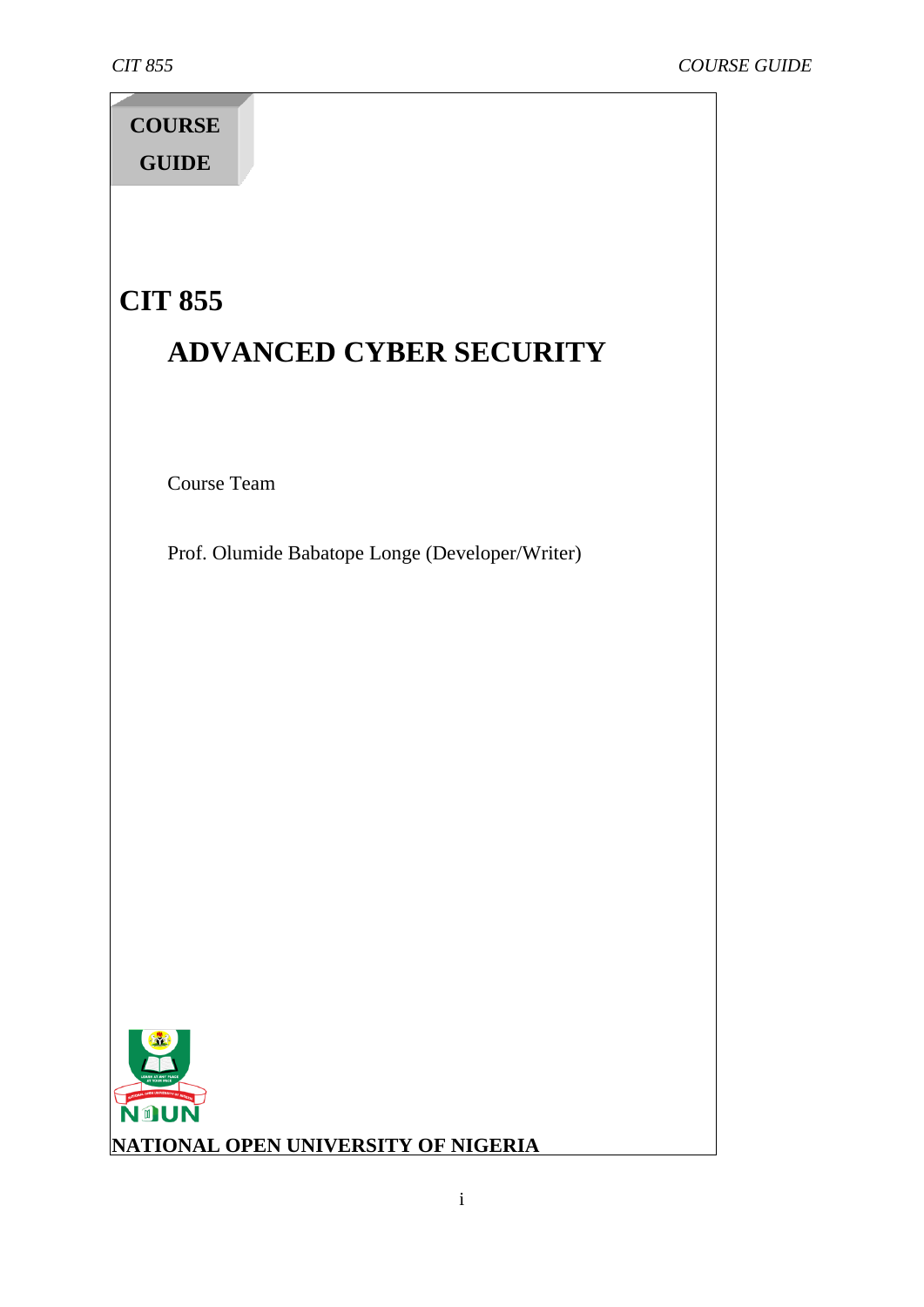© 2022 by NOUN Press National Open University of Nigeria **Headquarters** University Village Plot 91, Cadastral Zone Nnamdi Azikiwe Expressway Jabi, Abuja

Lagos Office 14/16 Ahmadu Bello Way Victoria Island, Lagos

e-mail: centralinfo@nou.edu.ng URL: [www.nou.edu.ng](http://www.nou.edu.ng/)

Printed 2022

ISBN:

All rights reserved. No part of this book may be reproduced, in any form or by any means, without permission in writing from the publisher.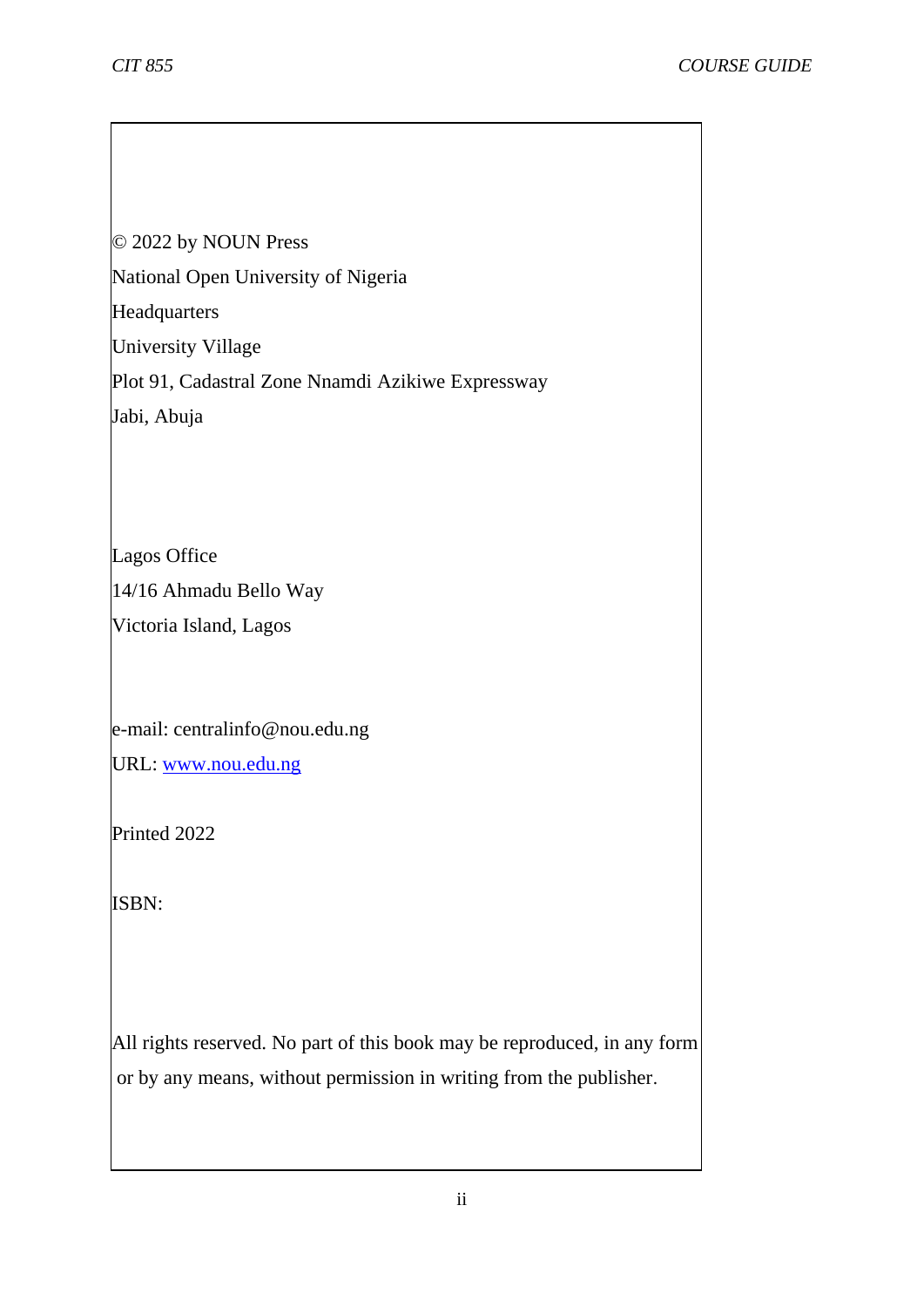# **Table of Contents**

<span id="page-2-0"></span>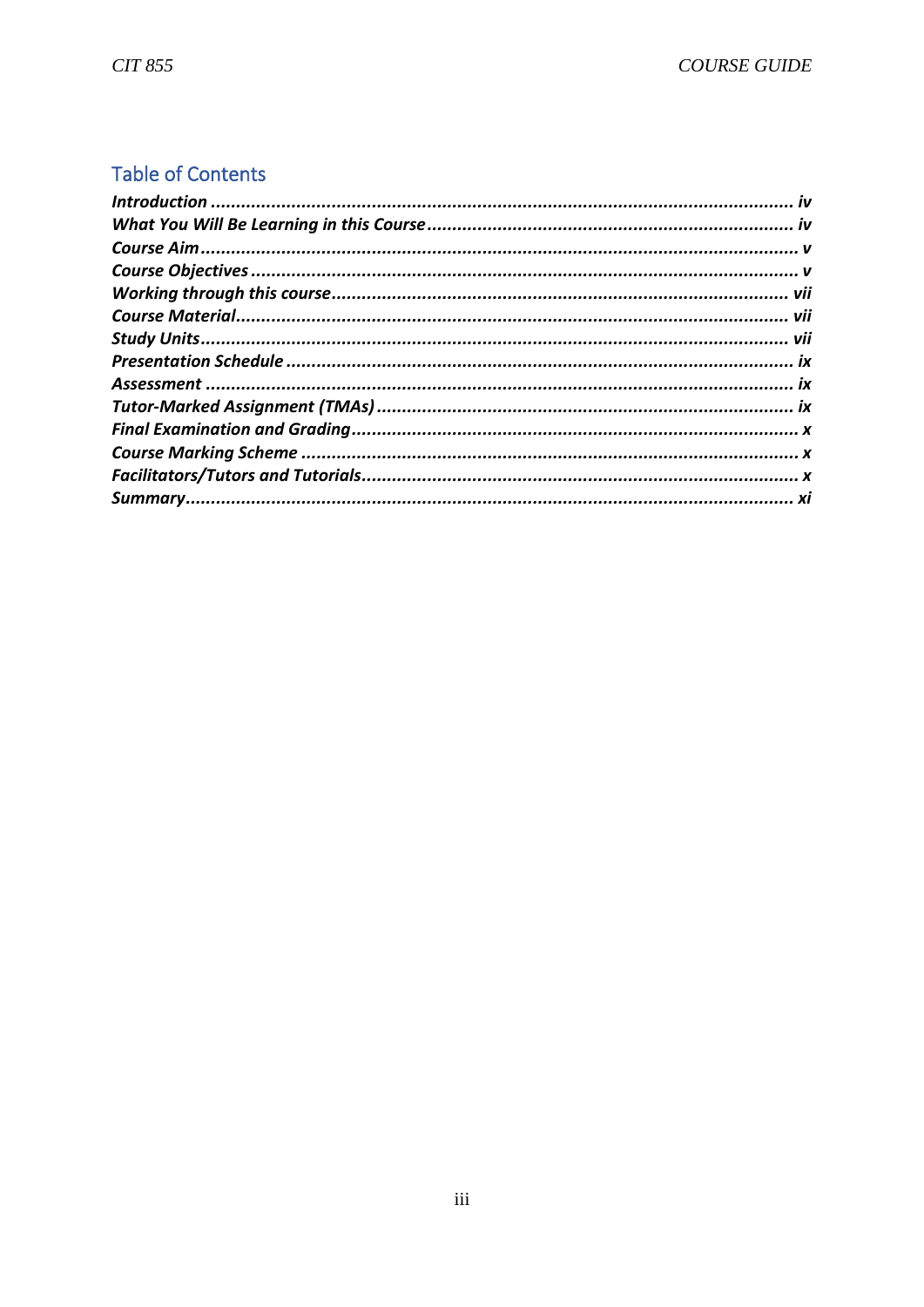# **Introduction**

In recent years, the phrase "Cyber Security" has been more often used by both professionals and governments. However, as is the case with many current slang terms, there seems to be little grasp of what the phrase means in reality. While this may not be a problem when the phrase is used informally, it might present significant issues in the context of an organization's strategy, corporate goals, or agreements with other countries across the world.

It is possible to preserve an organization's and its users' assets via the use of a variety of cyber security-related methods and instruments such as policies, procedures, security concepts, safeguards, guidelines, and risk management techniques.

Connected computer devices, employees, infrastructure, applications and services as well as telecommunications systems and the totality of information sent or stored in the cyber environment constitute the assets of an organization or individual user.

The goal of cybersecurity is to guarantee that the security properties of the business and the assets of its users are protected against relevant cyber threats.

# <span id="page-3-0"></span>**What You Will Be Learning in this Course**

This course consists of units and a course guide. This course guide tells you briefly what the course is about, what course material you will be using and how you can work through these materials. In addition, it advocates some general guidelines for the amount of time you are likely to spend on each unit of the course in order to complete it successfully.

It gives you guidance in respect of your Tutor-Marked Assignments which will be made available in the assignment file. There will be regular tutorial classes that are related to the course. It is advisable for you to attend these tutorial sessions.

The course will prepare you for the challenges you will meet in the understanding and application of cyber security.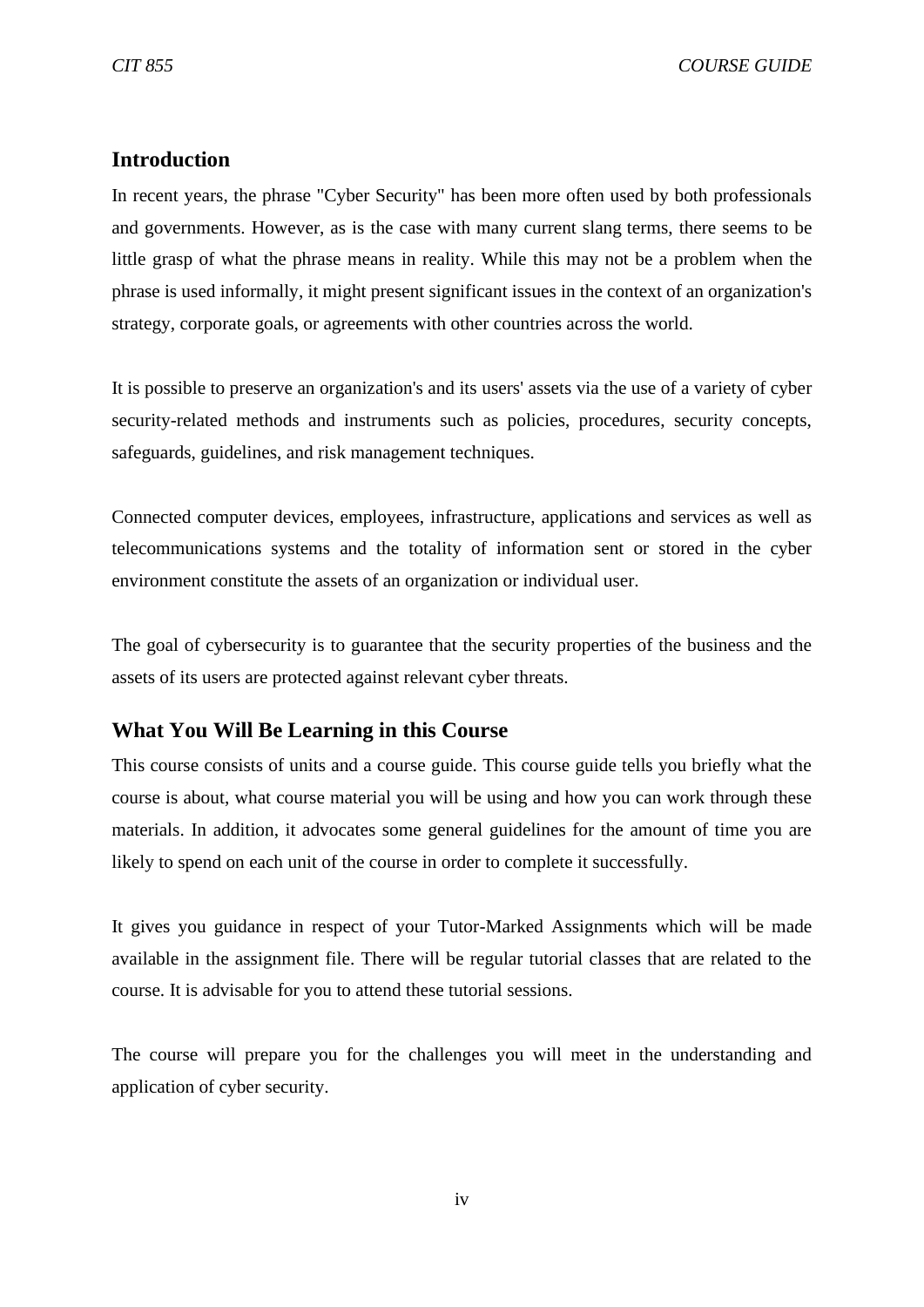# <span id="page-4-0"></span>**Course Aim**

The aim of the course is an introductive part of cyber security. CIT110 aims to furnish you with enough knowledge so as to understand basic principle of cyber security and cyberspace environment, both from the organization and user points of view.

# <span id="page-4-1"></span>**Course Objectives**

To achieve the aims set out, the course has a set of objectives. Each unit has specific objectives which are included at the beginning of the unit.

You may wish to refer to them during your study to check on your progress. You should always look at the unit objectives after completion of each unit. By doing so, you would know whether you have followed the instruction in the unit.

Below are the comprehensive objectives of the course as a whole. By meeting these objectives, you should have achieved the aims of the course as a whole. In addition to the aims earlier stated, this course sets to achieve some objectives. Thus, after going through the course, you should be able to:

- Explain the concept of cyber security
- Describe the benefit of cyber security
- Explain cyber security counter measures
- Explain cyber space and cyber law
- Define Cyber Security
- Classify Cyber crimes
- Describe the types of cyber crime
- Explain the concept of cyber crime
- Understand who is a hacker
- Demonstrate cyber crime motivation
- Demonstrate the concept of firewall
- Explore the importance of firewalls
- Explain the concepts of VPNs
- Set up a simple VPN
- Explain the concept access control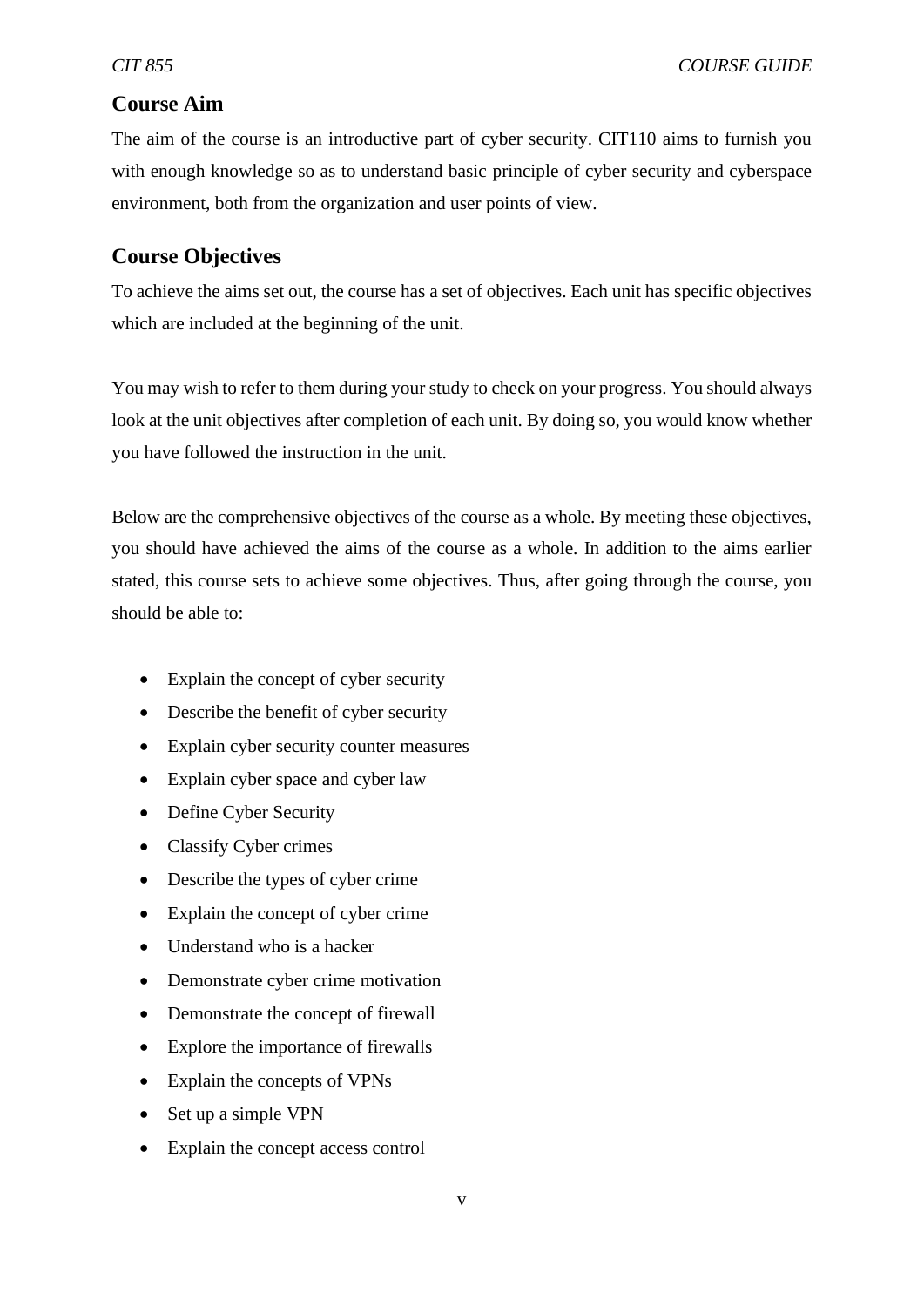- Manage access control
- Improve their data privacy through hardware protection
- Protect yourselves from software and internet attacks
- Explain the concept of computer forensics
- Explain the characteristics of digital forensics
- Explain digital forensics procedure
- Explain the advantages of computer forensics
- Disadvantages of computer forensics
- Explain the concept of Disk Forensics
- Explain the process of Disk Forensics
- Explain Network Forensics procedure
- Explain Network Forensics
- Explain Examinations of Network Forensics
- Explain Malware Forensics
- Explain the concept of Email Forensics
- Explain the concept of Memory Forensics
- Explain the concept of Mobile Phone Forensics
- Explain ddigital Forensic Examination Process
- Justify cyber crimes as sanctioned in cyber laws
- Demonstrate the concept of cyber law
- Understands laws binds to cyberspace
- Know their rights in data and privacy protection
- Learn from existing scenarios of cybercrimes in India
- Explain international laws and treaties
- Explain international cyber-attacks previously occurred
- Understand the use of ethical theories in ethical arguments.
- Articulate the ethical tradeoffs in a technical decision.
- Understand the role of professional codes of ethics.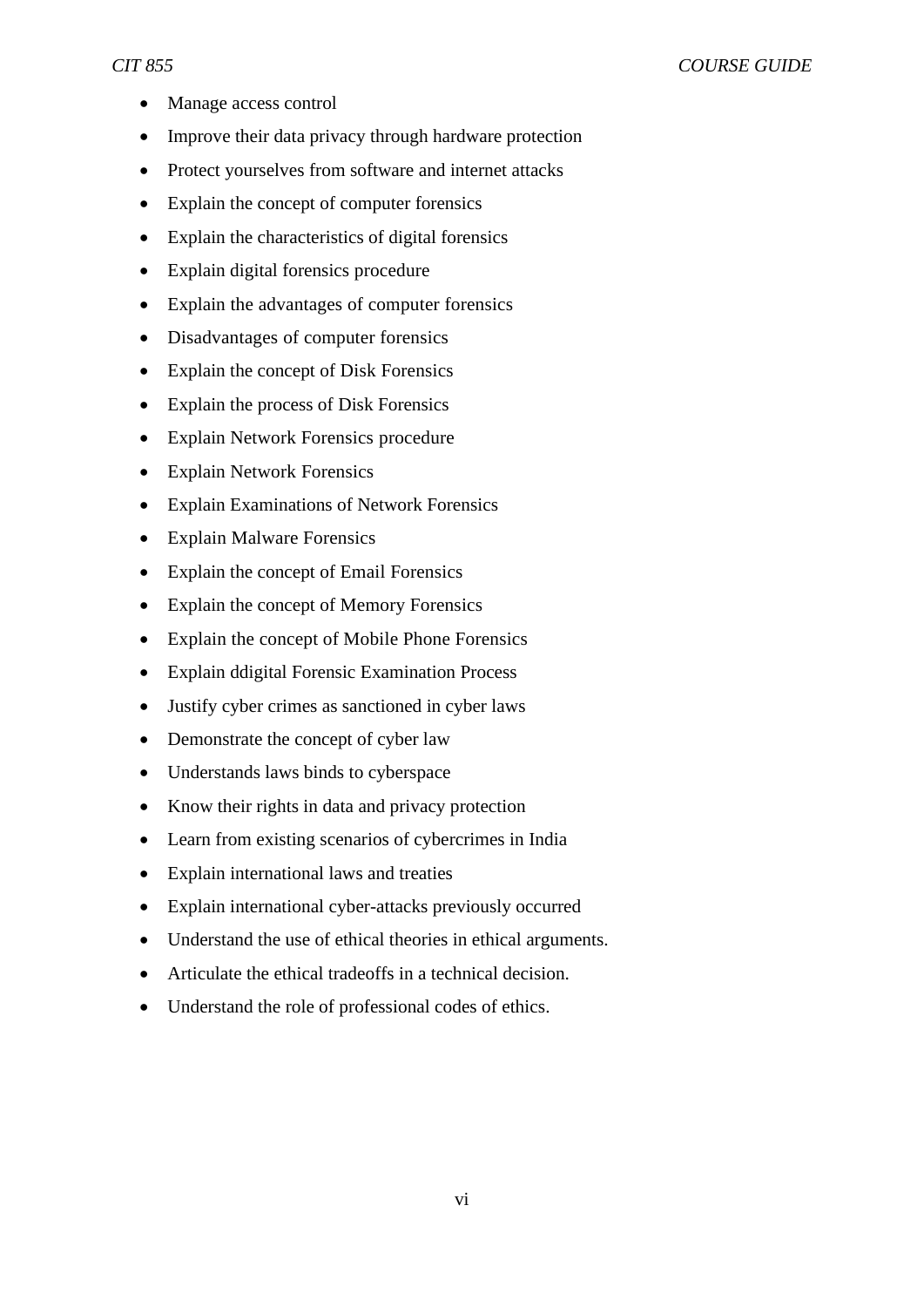# <span id="page-6-0"></span>**Working through this course**

To complete this course, you are required to read each study unit, read the textbooks and read other materials which may be provided by the National Open University of Nigeria.

Each unit contains self-assessment exercises and at certain point in the course you would be required to submit assignments for assessment purposes. At the end of the course there is a final examination. The course should take you about a total of 17 weeks to complete. Below you will find listed all the components of the course, what you have to do and how you should allocate your time to each unit in order to complete the course on time and successfully.

This course entails that you spend a lot time reading. I would advise that you avail yourself the opportunity of comparing your knowledge with that of other learners.

# <span id="page-6-1"></span>**Course Material**

The major components of the course are:

- 1. Course Guide
- 2. Study Units
- 3. Presentation Schedule
- 4. Tutor-Marked Assignments
- 5. References/Further Reading

# <span id="page-6-2"></span>**Study Units**

The study units in this course are as follows:

| <b>Module 1</b> | <b>Cyber Security Fundamentals</b>                               |
|-----------------|------------------------------------------------------------------|
| Unit 1          | Cyber Security Fundamentals, Benefits, Cyber space and Cyber-Law |
| Unit 2          | Cyber Crimes Classification and Types of Cyber Crimes            |
| Unit 3          | Scope of Cybercrimes                                             |
| <b>Module 2</b> | <b>Cyber Threat Management</b>                                   |
| Unit 1          | Firewalls                                                        |
| Unit 2          | Virtual Private Networks (VPN)                                   |
| Unit 3          | <b>Security Control Management</b>                               |
| Unit 4          | Hardware and Software Prevention                                 |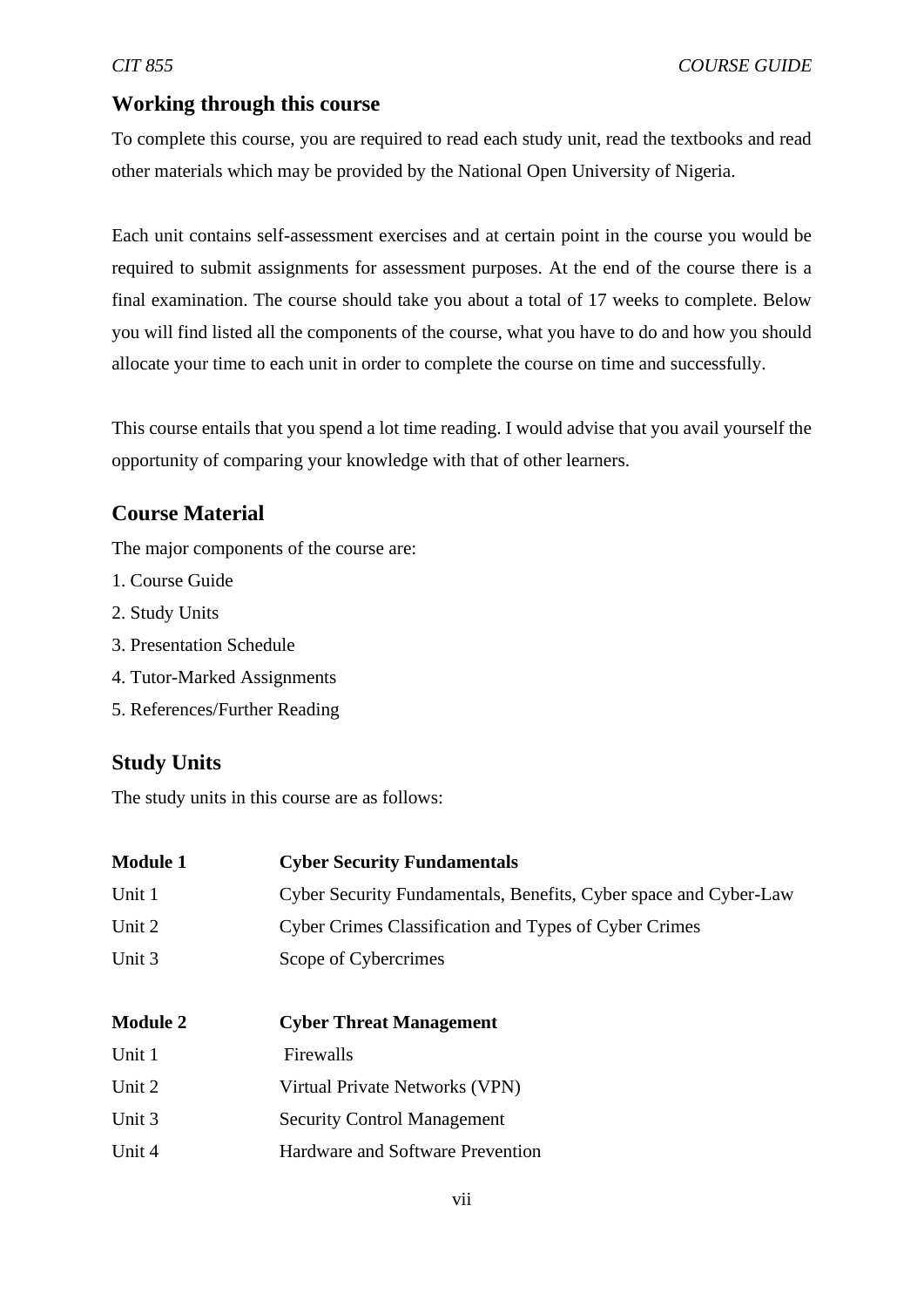*CIT 855 COURSE GUIDE*

| <b>Module 3</b> | <b>Computer Forensics and Digital Investigation</b> |
|-----------------|-----------------------------------------------------|
| Unit 1          | <b>Computer Forensics</b>                           |
| Unit 2          | Network, Disk, Malware and Database Forensics       |
| Unit 3          | Email, Memory and Mobile Forensics                  |
| Unit 4          | <b>Malware Analysis</b>                             |
|                 |                                                     |
|                 |                                                     |
| <b>Module 4</b> | <b>Introduction to Cyber Law and Ethics</b>         |
| Unit 1          | Concept of Cyber Law                                |
| Unit 2          | The INDIA cyber-Acts                                |
| Unit 3          | The International Laws                              |

The first module teaches the fundamentals of cyber security. It explains the cyber-crime world, who are cyber attackers, their motivations and benefits. The module further discusses the types of attacks carry out by attackers, the tools and techniques they use and how they explore their targets.

Module Two highlighted cyber threat prevention concepts. Most prevention techniques were discussed in this module. The importance of firewalls in traffic control, traffic diversion using VPN, access control management, protecting yourself from cyber-attack and hardware security implementation are all discussed in this module

In the module Three, we have discussed many computer investigation measures known as forensic analysis. When cyber guru is been suspected of cyber frauds act, the only means of verifying the claim is to carry out forensic analysis on the suspect operating computer. Why forensic analysis, importance of forensic analysis and types of forensic analysis are all discussed in this module.

The last module tries to look at law enforcement binding cyber activities. Strength, limits and rules that guide what one can do on the cyber space are discussed in this module. We discussed why we need cyber law and some law Acts that reflect cyber rule and regulation. Finally cyber ethics for professional cyber space usage was also addressed.

Each unit consists of one or two weeks' work and include an introduction, objectives, reading materials, exercises, conclusion, summary, tutor-marked assignments (TMAs), references and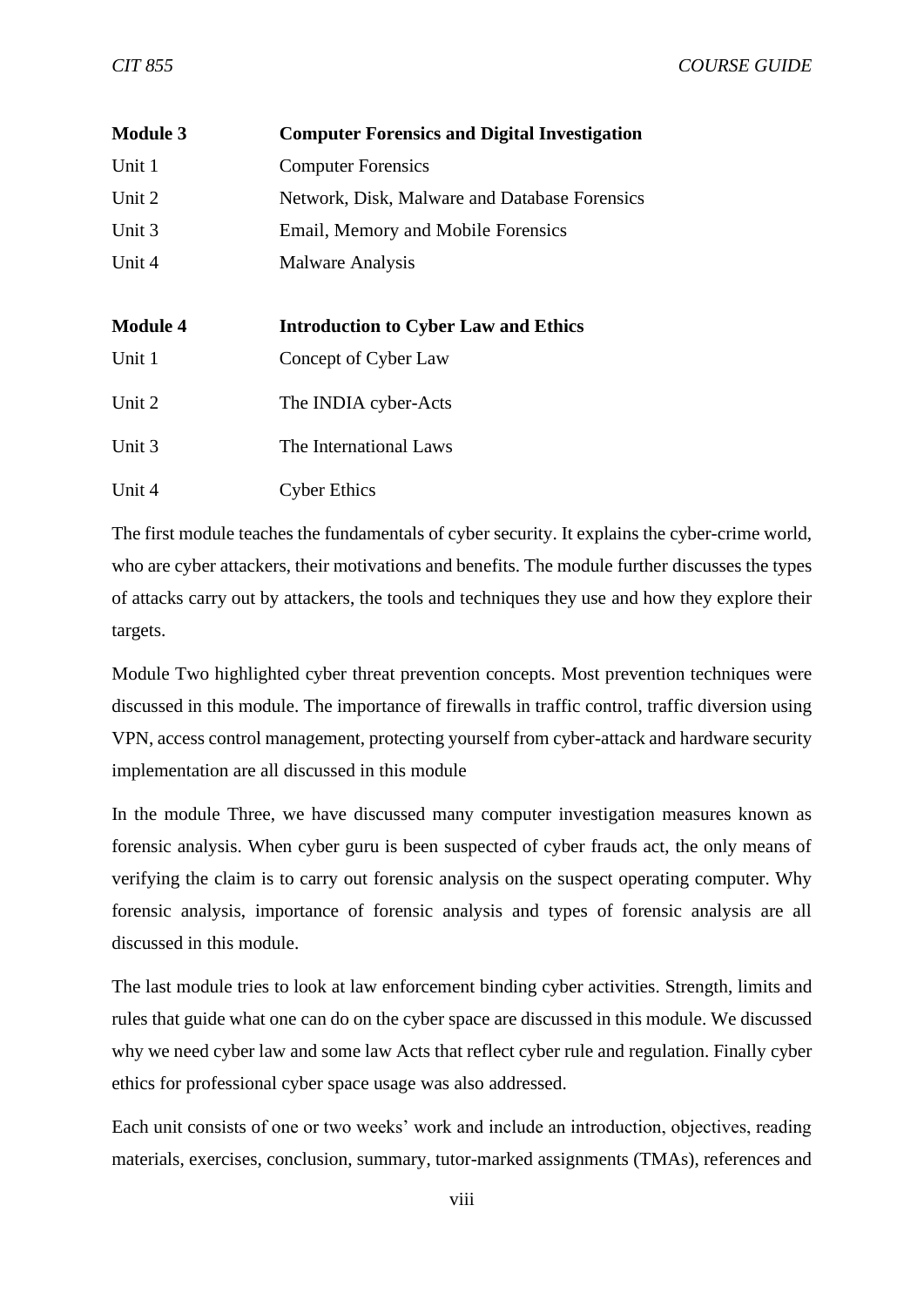other resources. The units direct you to work on exercises related to the required reading. In general, these exercises test you on the materials you have just covered or require you to apply it in some way and thereby assist you to evaluate your progress and to reinforce your comprehension of the material. Together with TMAs, these exercises will help you in achieving the stated learning objectives of the individual units and of the course as a whole.

# <span id="page-8-0"></span>**Presentation Schedule**

Your course materials have important dates for the early and timely completion and submission of your TMAs and attending tutorials. You should remember that you are required to submit all your assignments by the stipulated time and date. You should guide against falling behind in your work.

# <span id="page-8-1"></span>**Assessment**

There are three aspects to the assessment of the course. First is made up of self-assessment exercises. Second, consists of the tutor-marked assignments and third is the written examination/end of course examination.

You are advised to do the exercises. In tackling the assignments, you are expected to apply information, knowledge and techniques you have gathered during the course. The assignments must be submitted to your facilitator for formal assessment in accordance with the deadline stated in the presentation schedule and the assessment file. The work you submit to your tutor for assessment will count for 30% of your total course mark. At the end of the course, you will need to sit for a final or end of course examination of about three hours duration. This examination will count for 70% of your total course mark.

# <span id="page-8-2"></span>**Tutor-Marked Assignment (TMAs)**

The TMA is a continuous assessment component of your course. It accounts for 30% of the total score. You will be given four TMAs to answer. Three of these must be answered before you are allowed to sit for end of course examination. The TMAs would be given to you by your facilitator and should be returned after you have done the assignment. Assignment questions for the units in this course are contained in the assignment file. You will be able to complete your assignments from the information and material contained in your reading, references and study units. However, it is desirable in all degree level of education to demonstrate that you have read and researched more into your references, which will give a wider view point and may provide you with a deeper understanding of the subject.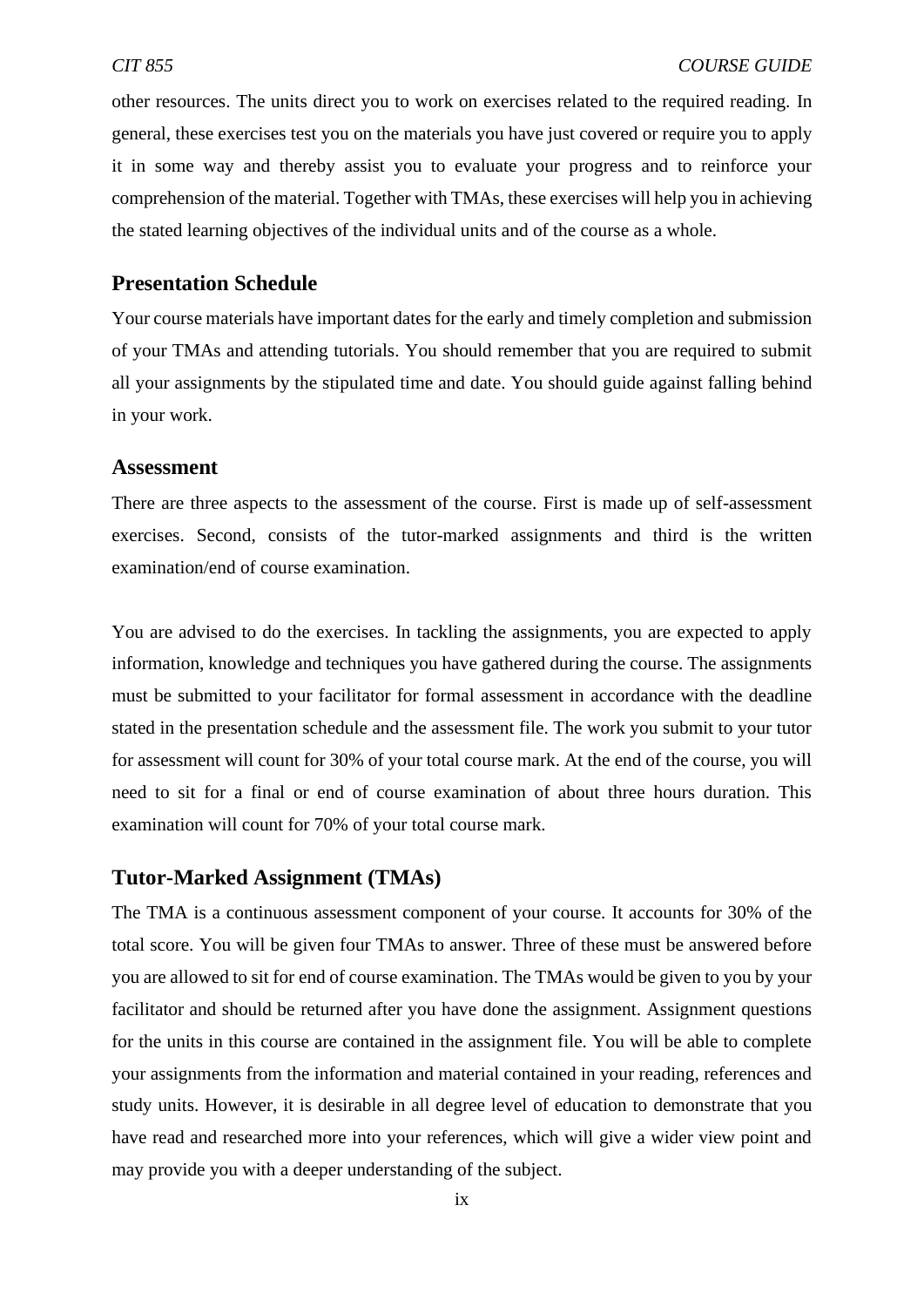Make sure that each assignment reaches your facilitator on or before the deadline given in the presentation schedule and assignment file. If for any reason you cannot complete your work on time, contact your facilitator before the assignment is due to discuss the possibility of an extension. Extension will not be granted after the due date unless in exceptional circumstances.

# <span id="page-9-0"></span>**Final Examination and Grading**

The end of course examination for Cyber Security 1 (CIT110) will be for three (2) hours and it has a value of 70% of the total course score. The examination will consist of questions, which will reflect the type of self-testing, practice exercise and tutor-marked assignment problems you have previously encountered. All areas of the course will be assessed.

Use the time between finishing the last unit and sitting for the examination to revise the whole course. You might find it useful to review your self-test, TMAs and comments on them before the examination. The end of course examination covers information from all parts of the course.

| <b>Assignment</b>         | <b>Marks</b>                                           |
|---------------------------|--------------------------------------------------------|
| Assignment $1 - 4$        | For assignment, best three marks of the four counts at |
|                           | 10% each, i.e., 30% of Course Marks.                   |
| End of Course Examination | 70% Of the overall Course Marks.                       |
| Total                     | 100% of Course Material.                               |

# <span id="page-9-1"></span>**Course Marking Scheme**

# <span id="page-9-2"></span>**Facilitators/Tutors and Tutorials**

There are 16 hours of tutorials provided in support of this course. You will be notified of the dates, time, and location of these tutorials as well as the name and phone number of your facilitator, as soon as you are allocated to a tutorial group.

Your facilitator will mark and comment on your assignments, keep a close watch on your progress and any difficulties you might face and provide assistance to you during the course. You are expected to mail your Tutor-Marked Assignments to your facilitator before the schedule date (at least two working days are required). They will be marked by your tutor and returned to you as soon as possible.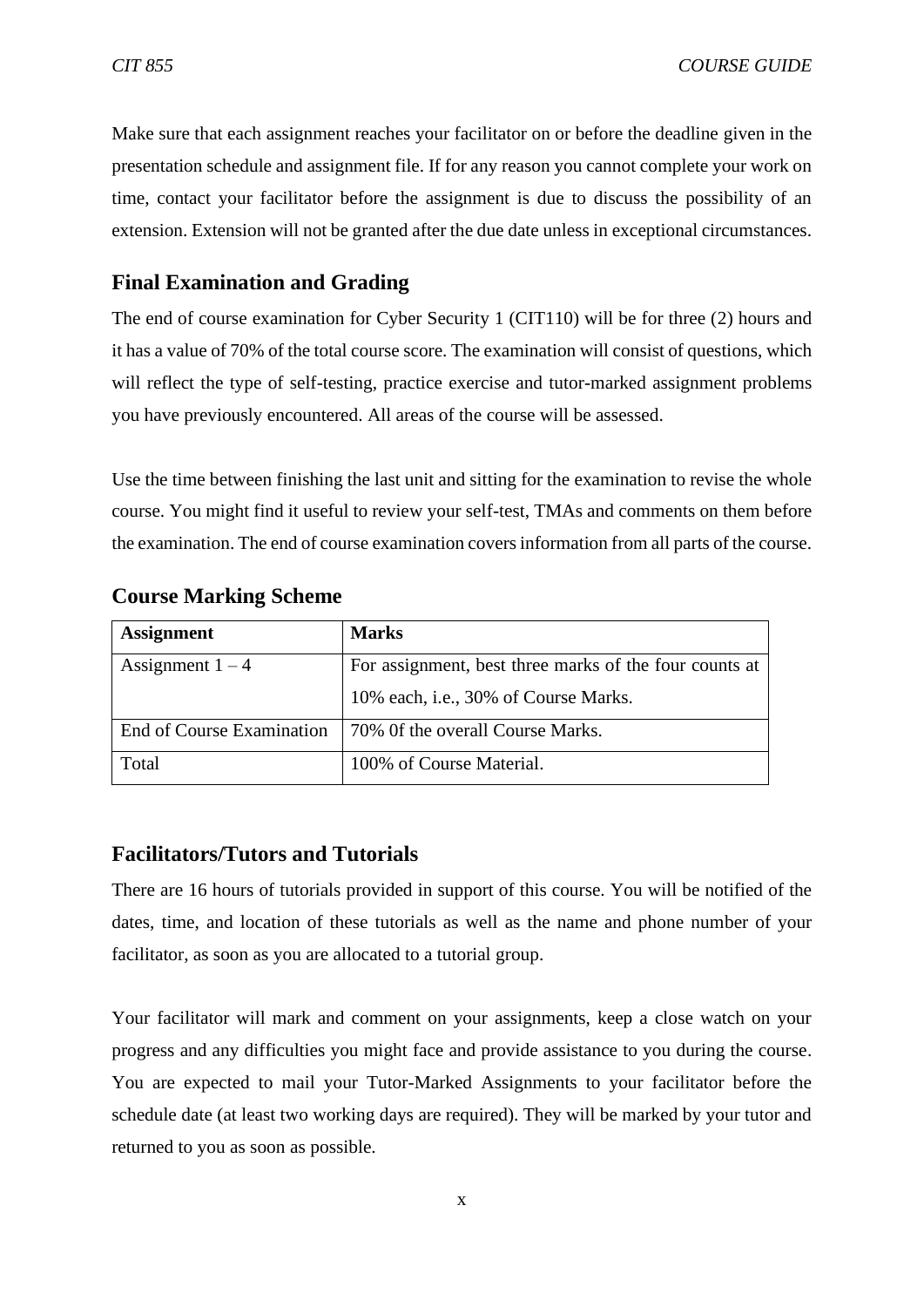Do not delay to contact your facilitator by telephone or e-mail if you need assistance.

The following might be circumstances in which you would find assistance necessary, hence you would have to contact your facilitator if:

- You do not understand any part of the study or assigned readings
- You have difficulty with self-tests
- You have question or problem with an assignment or with the grading of an assignment.

You should endeavour to attend the tutorials. This is the only chance to have face to face contact with your course facilitator and to ask questions which may be answered instantly. You can raise any problem encountered in the course of your study.

To have more benefits from course tutorials, you are advised to prepare a list of questions before attending them. You will learn a lot from participating actively in discussions.

# <span id="page-10-0"></span>**Summary**

Cyber Security 1 is a course that intends to intimate the learner with basic facts on cyber space, crime, security, cyber regulations and professional ethics. Upon completing this course, you will be equipped with the knowledge of cyber security fundamentals, who are cyber attackers and what acts are classified as cybercrime, prevention means against cyber-attacks, cyber investigation and laws that regulate cyber activities.

I wish you success in the course and I hope you find it very interesting.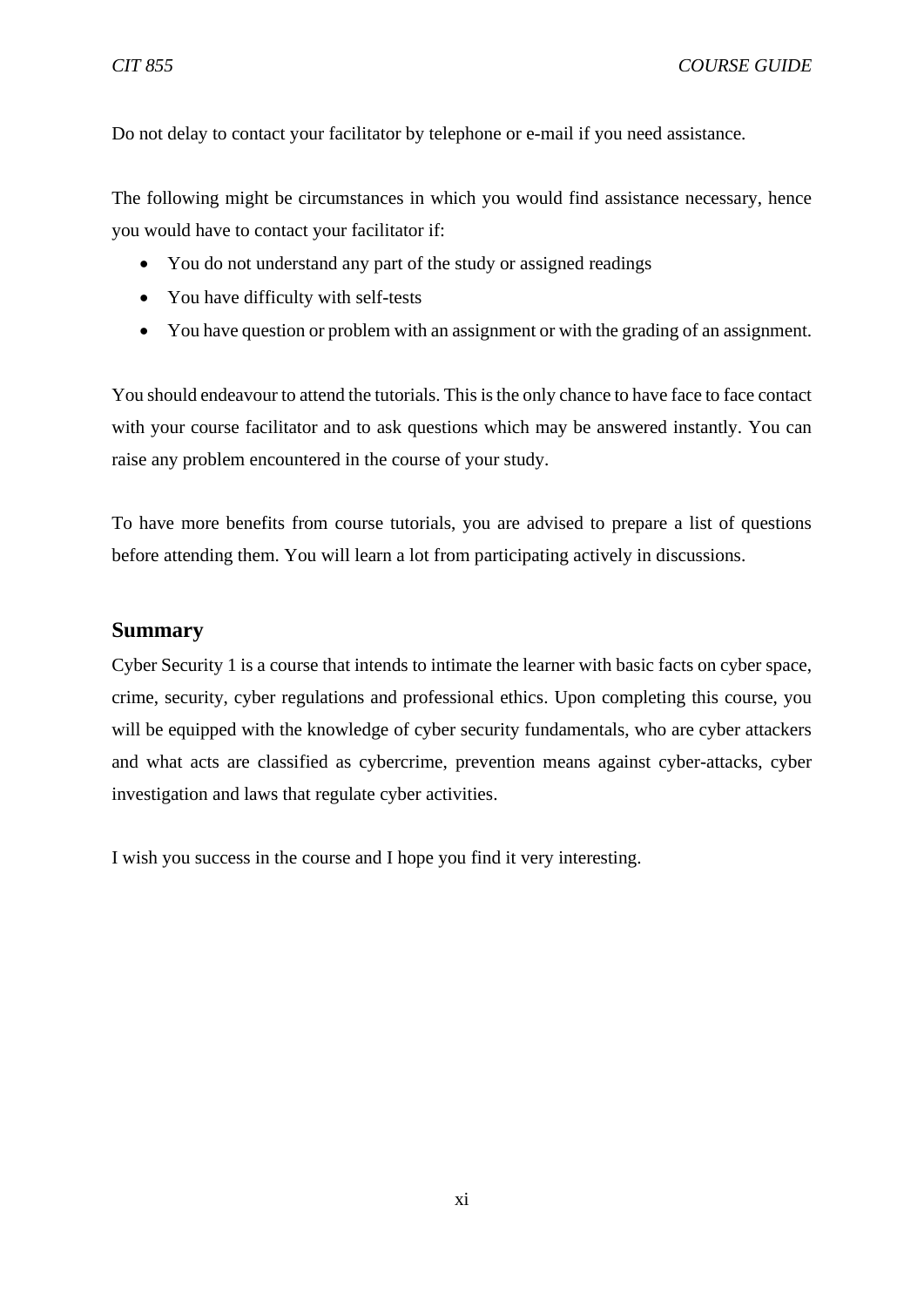# *CIT 855 COURSE GUIDE*

# **CONTENTS PAGE**

| <b>Module 1</b> |                                                                   |
|-----------------|-------------------------------------------------------------------|
| Unit 1          | Cyber Security Fundamentals, Benefits, Cyber space and Cyber-Law2 |
| Unit 2          | Cyber Crimes Classification and Types of Cyber Crimes9            |
| Unit 3          |                                                                   |
| <b>Module 2</b> |                                                                   |
| Unit 1          |                                                                   |
| Unit 2          |                                                                   |
| Unit 3          |                                                                   |
| Unit 4          |                                                                   |
| <b>Module 3</b> |                                                                   |
| Unit 1          |                                                                   |
| Unit 2          |                                                                   |
| Unit 3          |                                                                   |
| Unit 4          |                                                                   |
| <b>Module 4</b> |                                                                   |
| Unit 1          |                                                                   |
| Unit 2          |                                                                   |
| Unit 3          |                                                                   |
| Unit 4          |                                                                   |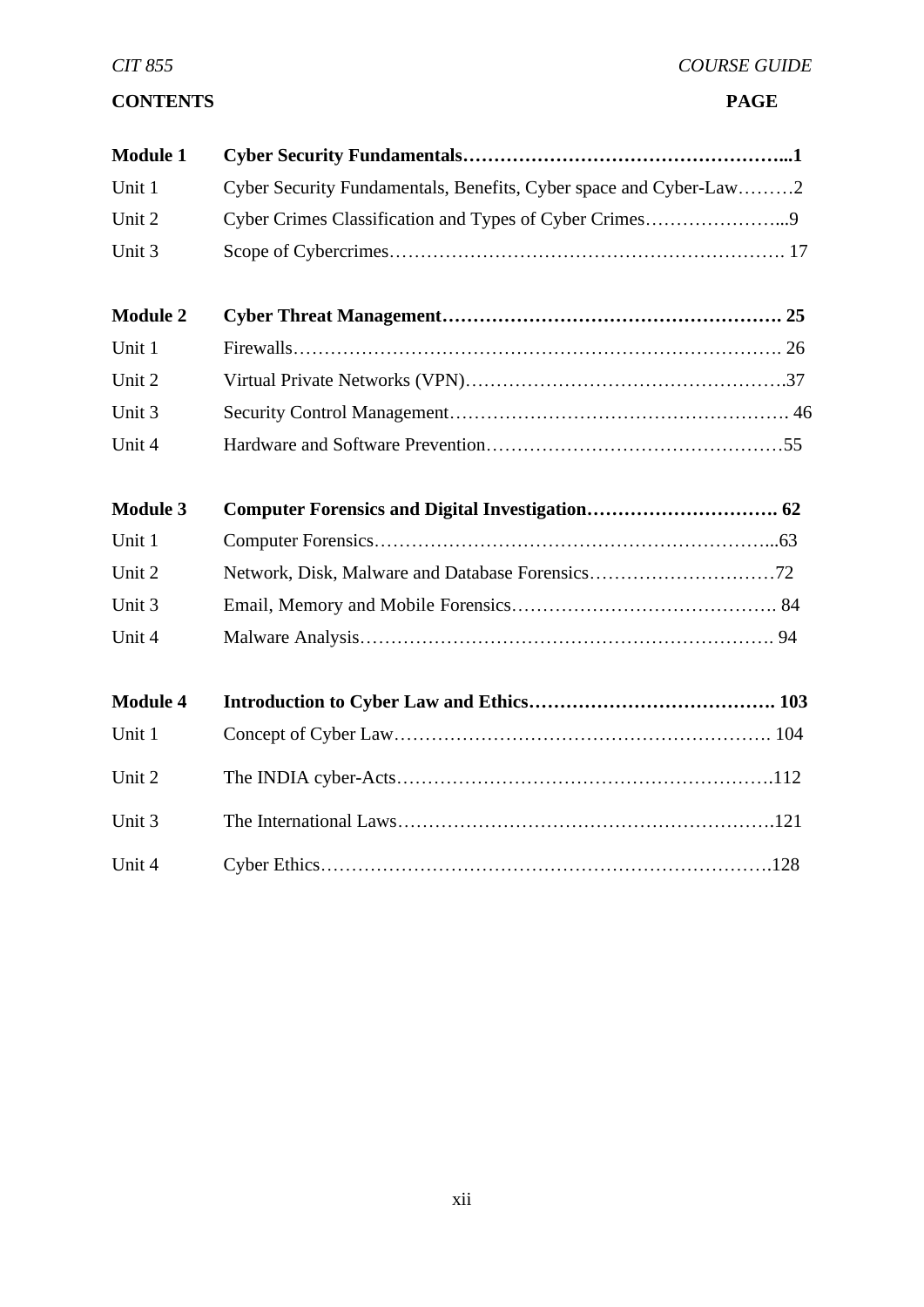# **Module 1: Cyber Security Fundamentals**

# **Introduction of Module**

As more human activities, financial, technical, and communication processes migrate into cyberspace, online vulnerability and cyber-attacks remain an issue that has continued to plague the online environment. Cyber security has always been an important aspect of computing systems but its importance has increased greatly in recent years. The curriculum covers areas where cyber security is of major importance, but have different security requirements and may be exposed to different threats and attacks. It also covers techniques and mechanisms used to secure computer systems and data to meet those requirements and protect them. The areas looked at include computer operating systems (and increasingly, distributed operating systems), distributed applications (such as electronic commerce over the Internet), embedded systems (ranging from smart cards to large industrial plant and telecommunications systems), and users. The techniques and mechanisms looked at include cryptography, authentication  $\&$ authorization, and access control. Furthermore, the curriculum integrates the legal, ethical, and professional perspectives, for instance, to address concerns about data security, privacy, and societal impact of computing systems.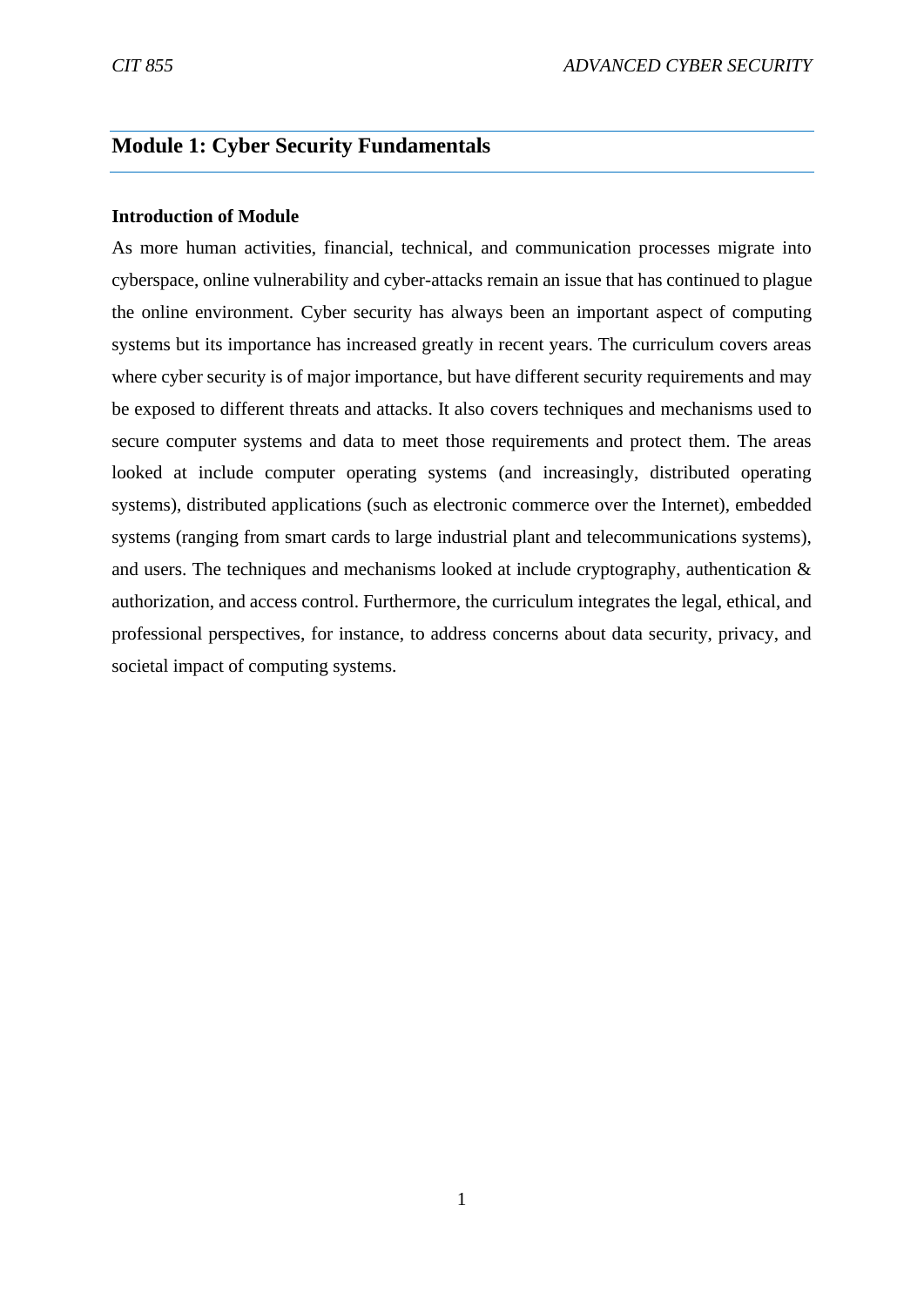# **UNIT 1 CYBER SECURITY FUNDAMENTALS, BENEFITS, CYBER SPACE AND CYBER-LAW**

# **CONTENTS**

- 1.0 Introduction
- 2.0 Intended Learning Outcomes (ILOs)
- 3.0 Main Content
- 3.1 Cyber security
- 3.2 Benefits of cybersecurity
- 3.3 Cyber security domains
	- 3.3.1 Critical infrastructure security
	- 3.3.2 Network security
	- 3.3.3 Application Security
	- 3.3.4 Cloud Security
	- 3.3.5 Information Security
- 3.4 Operational Security
- 3.5 End-user Education
- 3.6 Disaster Recovery / Business Continuity Planning
- 3.7 Cyber Space
- 3.8 Cyber Law
- 3.9 Cyber Law and Cyber Security
- 4.0 Self-Assessment Exercises
- 5.0 Conclusion
- 6.0 Summary
- 7.0 References/Further Reading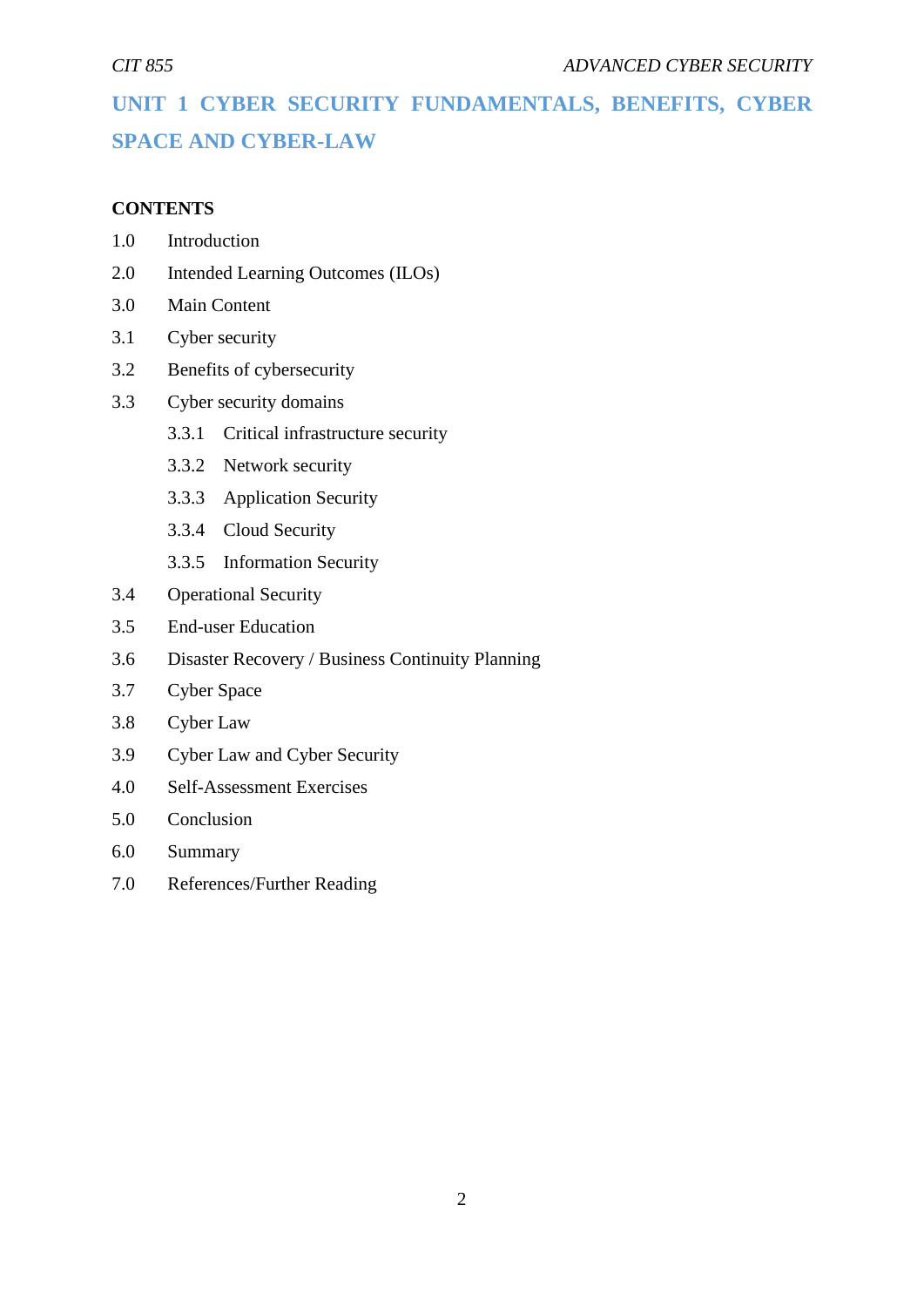# **1.0 Introduction**

Cybersecurity is the practice of protecting critical systems and sensitive information from digital attacks. Also known as information technology (IT) security, [cybersecurity](https://www.ibm.com/eg-en/security) measures are designed to combat threats against [networked](https://www.ibm.com/eg-en/cloud/learn/networking-a-complete-guide) systems and applications, whether those threats originate from inside or outside of an organization. A [strong cybersecurity strategy](https://www.techtarget.com/searchsecurity/tip/How-to-develop-a-cybersecurity-strategy-Step-by-step-guide) can provide a good security posture against malicious attacks designed to access, alter, delete, destroy or extort an organization's or user's systems and sensitive data. Cybersecurity is also instrumental in preventing attacks that aim to disable or disrupt a system's or device's operations.

# **2.0 Intended Learning Outcomes (ILOs)**

By the end of this unit, you will be able to:

- explain the concept of cyber security
- describe the benefit of cyber security
- explain cyber security counter measures
- explain cyber space and cyber law.



# **3.1 Cyber security**

Cybersecurity is the protection of internet-connected systems such as hardware, software and data from cyberthreats. The practice is used by individuals and enterprises to protect against unauthorized access to data centers and other computerized systems.Maintaining cybersecurity in a constantly evolving threat landscape is a challenge for all organizations. Traditional reactive approaches, in which resources were put toward protecting systems against the biggest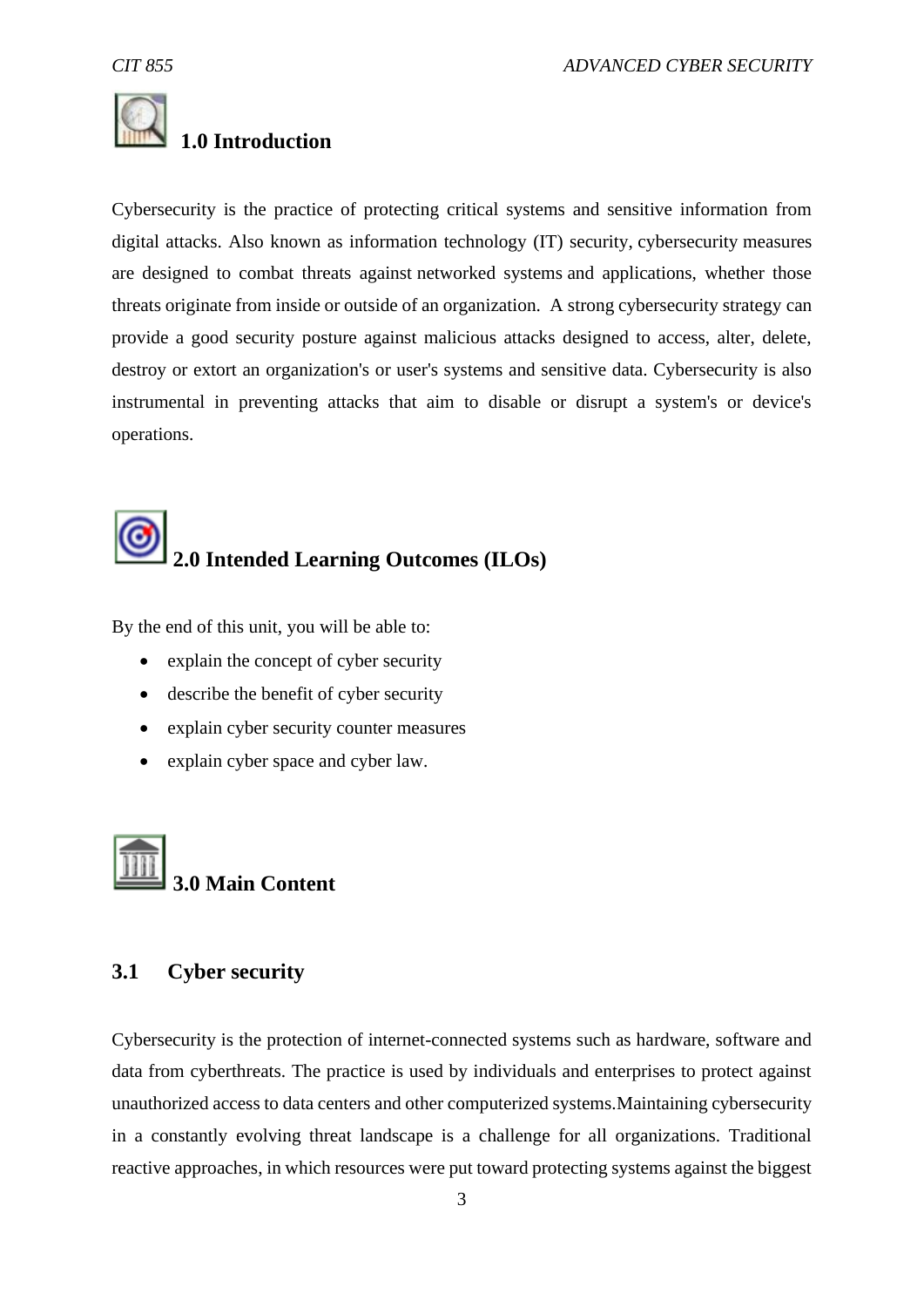known threats, while lesser known threats were undefended, is no longer a sufficient tactic. To [keep up with changing security risks,](https://www.techtarget.com/searchsecurity/tip/How-to-perform-a-cybersecurity-risk-assessment-step-by-step) a more proactive and adaptive approach is necessary. Several key cybersecurity advisory organizations offer guidance. For example, the National Institute of Standards and Technology [\(NIST\)](https://searchsoftwarequality.techtarget.com/definition/NIST) recommends adopting continuous monitoring and real-time assessments as part of a risk assessment framework to defend against known and unknown threats.

## **3.2 Benefits of cybersecurity**

The benefits of implementing and maintaining cybersecurity practices include

- Business protection against cyberattacks and data breaches.
- Protection for data and networks.
- Prevention of unauthorized user access.
- Improved [recovery time after a breach.](https://www.techtarget.com/searchsecurity/feature/Data-breach-risk-factors-response-model-reporting-and-more)
- Protection for end users and endpoint devices.
- Regulatory Compliance
- Business continuity.
- Improved confidence in the company's reputation and trust for developers, partners, customers, stakeholders and employees.

# **3.3 Cyber security domains**

A strong cybersecurity strategy has layers of protection to defend against cyber crime, including cyber attacks that attempt to access, change, or destroy data; extort money from users or the organization; or aim to disrupt normal business operations. Countermeasures should address

## **3.3.1 Critical infrastructure security**

practices for protecting the computer systems, networks, and other assets that society relies upon for national security, economic health, and/or public safety. The National Institute of Standards and Technology (NIST) has created a cybersecurity framework to help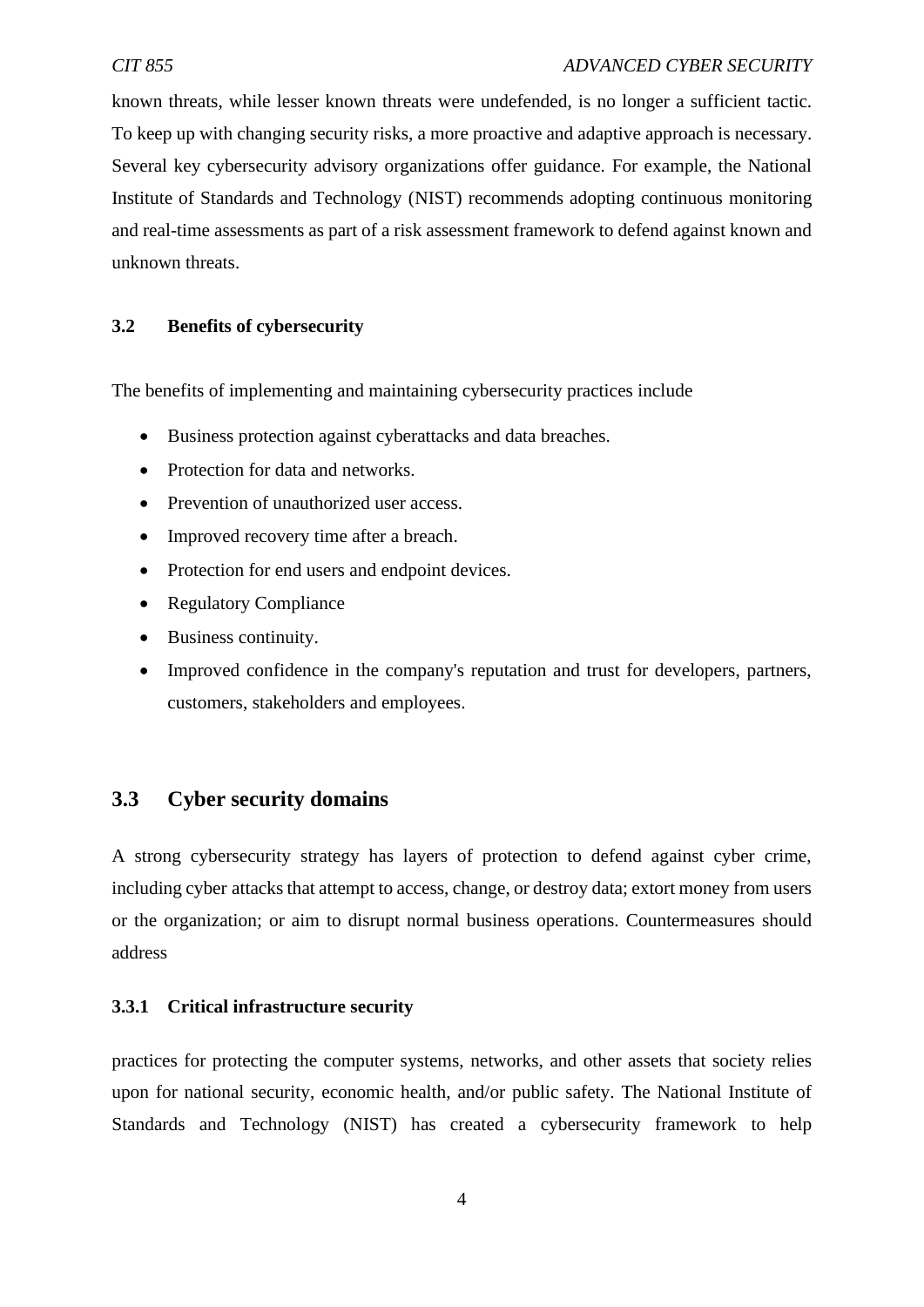organizationsin this area, while the U.S. Department of Homeland Security (DHS) provides additional guidance.

# **3.3.2 Network security**

Practice of securing a computer network from intruders, whether targeted attackers or opportunistic malware

# **3.3.3 Application security**

Processes that help protect applications operating on-premises and in the cloud. Security should be built into applications at the design stage, with considerations for how data is handled, user authentication, etc.

# **3.3.4 Cloud security**

specifically, true confidential computing that encrypts cloud data at rest (in storage), in motion (as it travels to, from and within the cloud) and in use (during processing) to support customer privacy, business requirements and regulatory compliance standards.

Information security

Protects the integrity and privacy of data, both in storage and in transit.

# **3.4 Operational security**

Includes the processes and decisions for handling and protecting data assets. The permissions users have when accessing a network and the procedures that determine how and where data may be stored or shared all fall under this umbrella.

# **3.5 End-user education**

Addresses the most unpredictable cyber-security factor: people. Anyone can accidentally introduce a virus to an otherwise secure system by failing to follow good security practices. Teaching users to delete suspicious email attachments, not plug in unidentified USB drives, and various other important lessons is vital for the security of any organization. End-user education also helps in building security awareness across the organization to strengthen endpoint security. For example, users can be trained to delete suspicious email attachments, avoid using unknown USB devices, etc.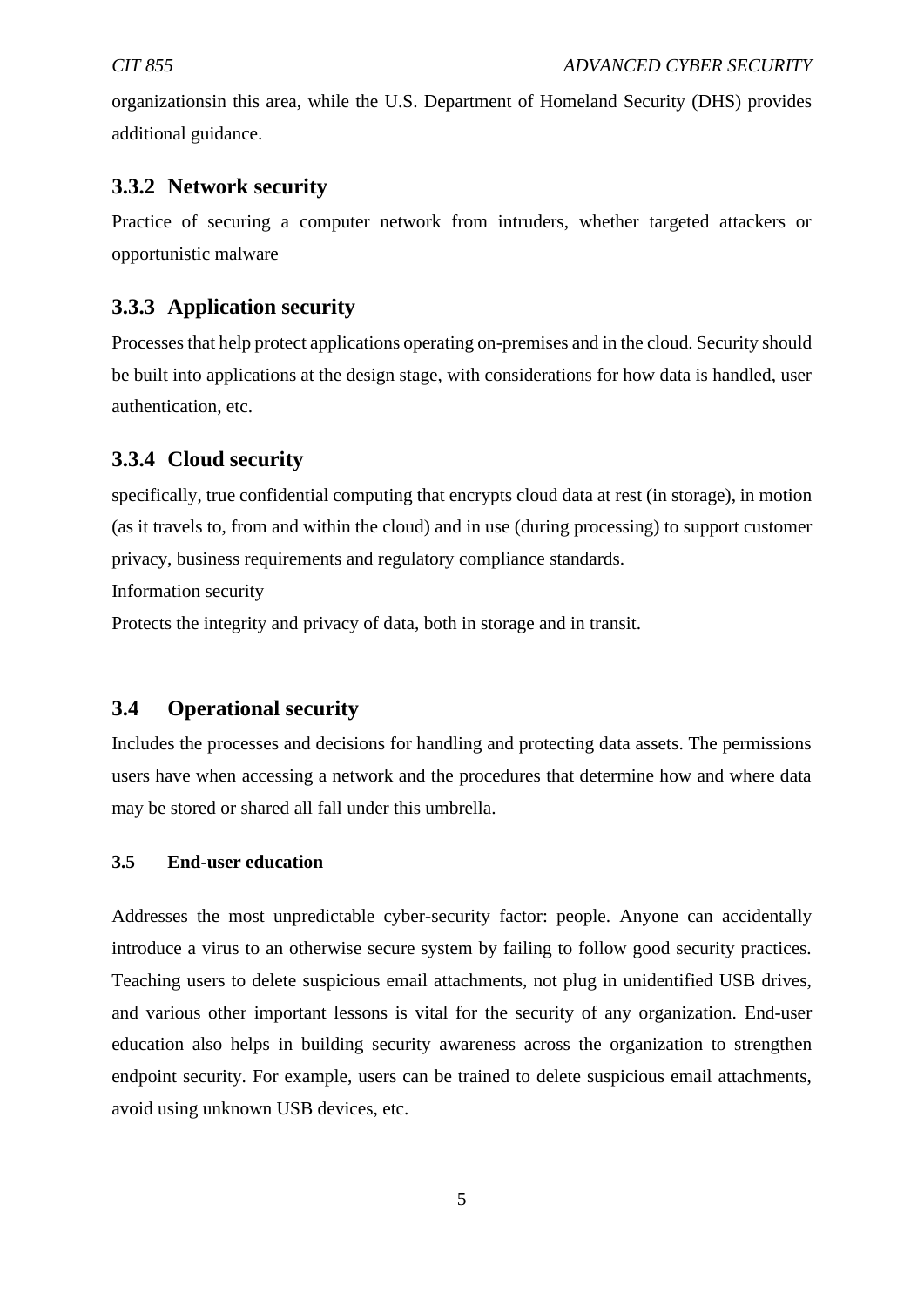# **3.6 Disaster recovery / business continuity planning**

Defines how an organization responds to a cyber-security incident or any other event that causes the loss of operations or data. Disaster recovery policies dictate how the organization restores its operations and information to return to the same operating capacity as before the event. Business continuity is the plan the organization falls back on while trying to operate without certain resources

# **3.7 Storage security**

This includes encryption and immutable and isolated data copies. These remain in the same pool so they can quickly be restored to support recovery, minimizing the impact of a cyber attack.

## **3.8 Cyberspace**

Cyberspace refers to the virtual computer world, and more specifically, an electronic medium that is used to facilitate online communication. Cyberspace typically involves a large computer network made up of many worldwide computer subnetworks that employ TCP/IP protocol to aid in communication and data exchange activities. Cyberspace's core feature is an interactive and virtual environment for a broad range of participants.

# **3.9 Cyber Laws**

Cyber laws encompass all the legal issues related to the communicative, distributive and transactional aspects of network-related information devices and technologies. It is different from the Property Law or any other law. Unlike property law, it is not so distinct; it is broader since it covers several areas of laws and regulations. It encapsulates the statutory, legal and constitutional provisions related to computers and the internet. Cyber laws are related to individuals and institutions that

- Plays a crucial role in providing cyberspace access to people
- Generates software and/or hardware to allow people with entry into cyberspace, and
- Make use of their computer system to gain entry into cyberspace.

# **3.9 Cyber Laws and Cyber Security**

In order to ensure that humans do not misuse cyber technologies, cyber laws are generated. The overall idea of the cyber law is to stop any person from violating the right of other persons in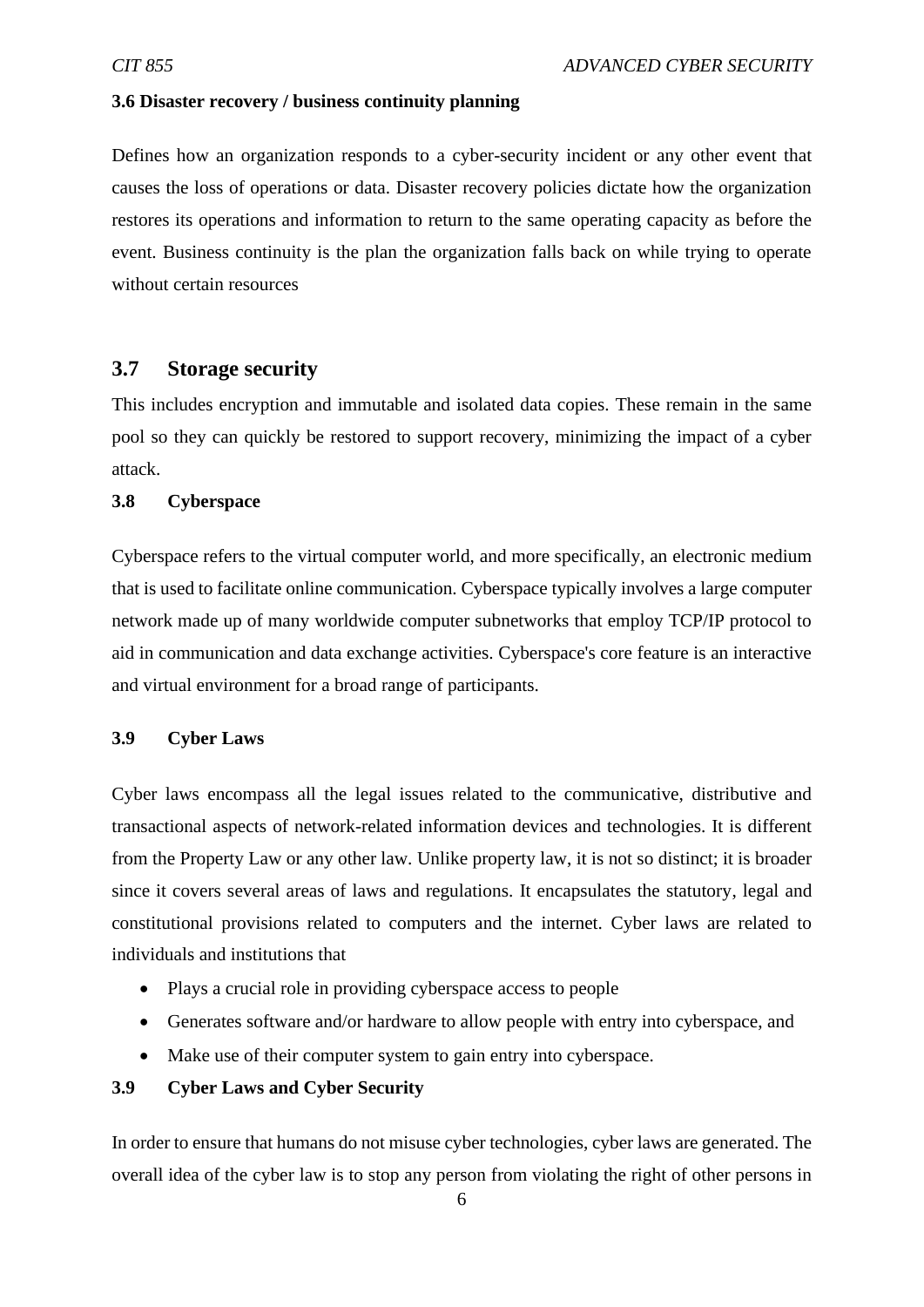# *CIT 855 ADVANCED CYBER SECURITY*

cyberspace. Any kind of violation of cyber rights is considered to be a cyberspace violation and are deemed punishable under cyber laws. It is important to note that since cyberspace does not belong to the physical world, the physical laws do not apply to cyberspace crime. A separate set of cyber laws are formulated by the government to provide cybersecurity to cyber users. Such cyber laws are needed to monitor and prevent any immoral or illegal activities of humans. Some of the common cyberspace violation activities include hacking, theft, money laundering, terrorism, piracy, etc. Hackers can get hold of any internet account through the Domain Name Server (DNS), phishing, IP address, etc. to get entry into the computer system of any person and steal the data, or introduce computer bugs and render the system ineffective.



Which of the security infrastructure is most critical and why?

# **4.0Self-Assessment Exercises**

1. Define cyber security and what are the benefits of cyber security

## **Answer**

Cybersecurity is the protection of internet-connected systems such as hardware, software and data from cyberthreats. The practice is used by individuals and enterprises to protect against unauthorized access to data centres and other computerized systems

## **Benefits of cybersecurity**

The benefits of implementing and maintaining cybersecurity practices include

- Business protection against cyberattacks and data breaches.
- Protection for data and networks.
- Prevention of unauthorized user access.
- Improved [recovery time after a breach.](https://www.techtarget.com/searchsecurity/feature/Data-breach-risk-factors-response-model-reporting-and-more)
- Protection for end users and endpoint devices.
- Regulatory Compliance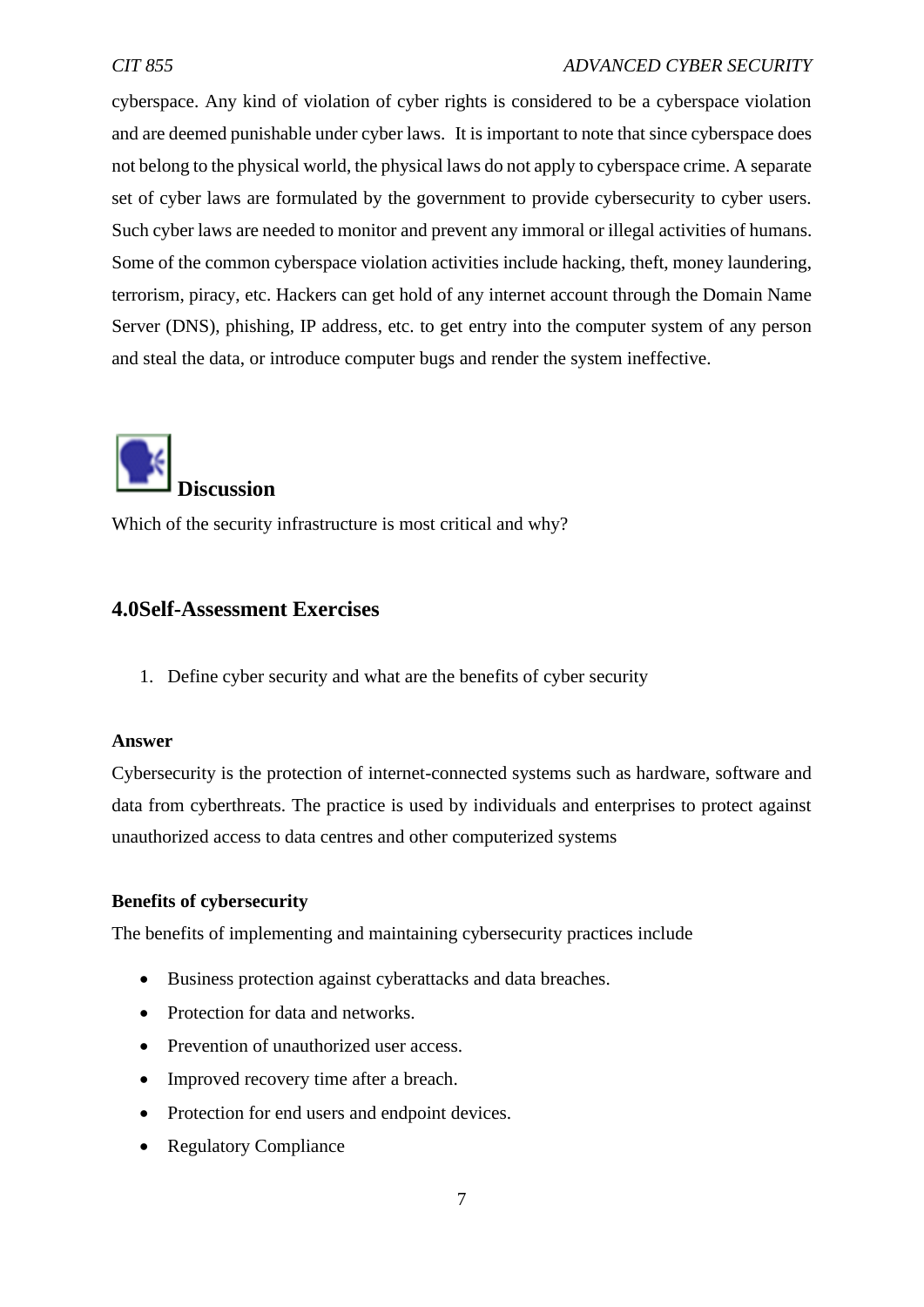• Business continuity



Organizations are finding themselves under the pressure of being forced to react quickly to the dynamically increasing number of cybersecurity threats, Cyber security is also one of the most important aspects of the fast-paced growing digital world. The threats of it are hard to deny, so it is crucial to learn how to defend critical organization infrastructure



In this unit, we have been able to define Cybersecurity, identify the benefits of cyber security, explain the concept of cyber security and explain cyber security counter measures



- Andrew S., T., & David J., W. (2011). *COMPUTER NETWORKS* (M. Horton, H. Michael, D. Tracy, & H. Melinda (eds.); fifth). Pearson Education.
- Joseph, M. K. (2007). Computer Network Security and Cyber Ethics (review). In *portal: Libraries and the Academy* (fourth, Vol. 7, Issue 2). McFarland & Company, Inc. https://doi.org/10.1353/pla.2007.0017
- Pande, J. (2017). *Introduction to Cyber Security ( FCS )*. http://uou.ac.in
- Stewart, J. M., Tittel, E., & Chapple, M. (2011). *CISSP: Certified Information Systems Security Professional Study Guide*. Wiley.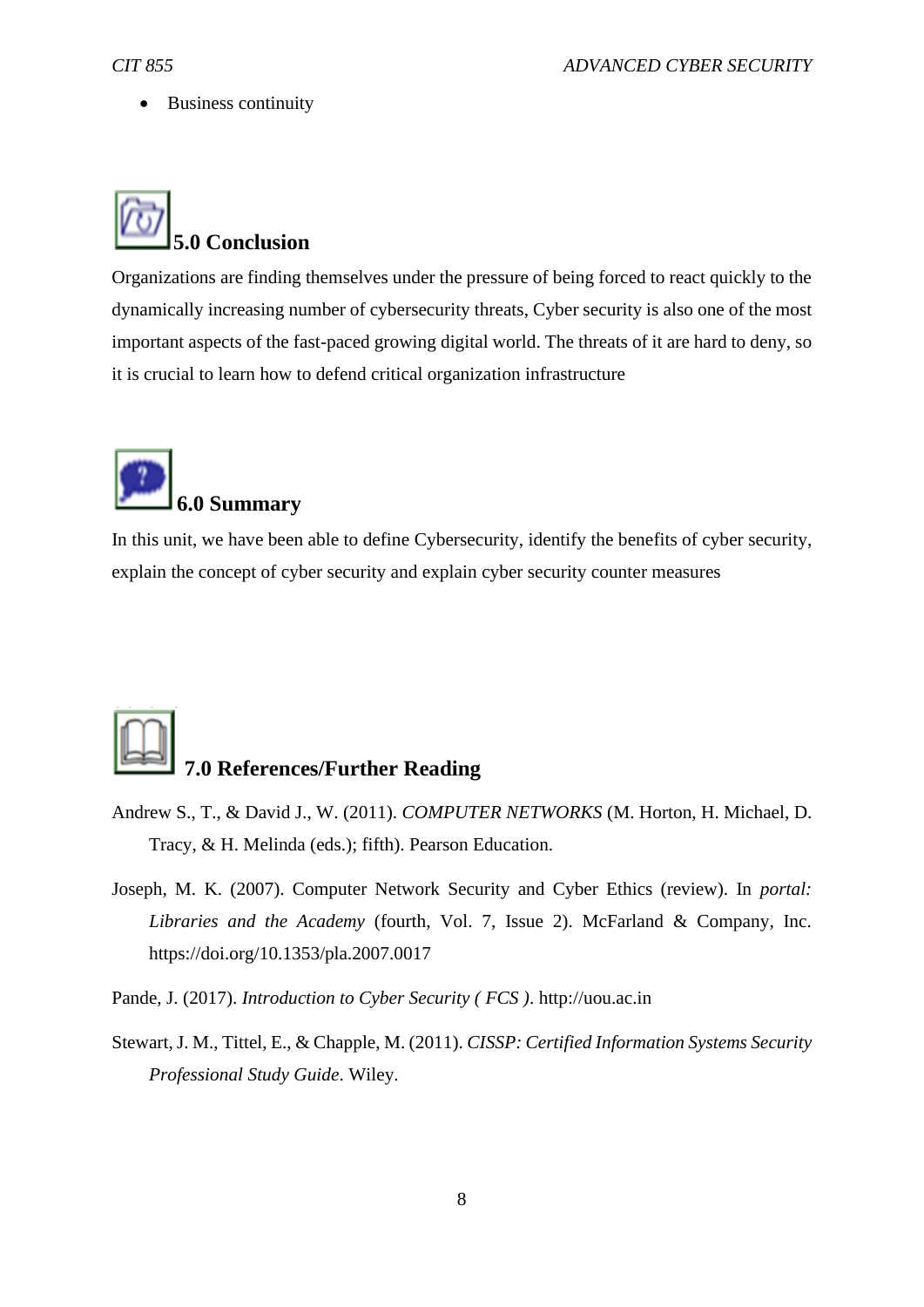# **UNIT 2: CYBER CRIMES CLASSIFICATION AND TYPES OF CYBER CRIMES**

# **CONTENTS**

- 1.0 Introduction
- 2.0 Intended Learning Outcomes (ILOs)
- 3.0 Main Content
	- 3.1 Classification of Cyber Crimes
		- 3.1.1 Insider Attack
		- 3.1.2 External Attack
		- 3.1.3 Unstructured attacks
		- 3.1.4 Structure Attack
	- 3.2 Types of Cyber Crimes
		- 3.2.1 Denial of Service, or DOS
		- 3.2.2 Botnets
		- 3.2.3 [Identity Theft](https://www.pandasecurity.com/mediacenter/news/identity-theft-statistics/)
		- 3.2.4 Social Engineering
		- 3.2.5 PUPs
		- 3.2.6 Phishing
		- 3.2.7 Prohibited/Illegal Content
		- 3.2.8 Online Scams
		- 3.2.9 Exploit Kits
- 4.0 Self-Assessment Exercises
- 5.0 Conclusion
- 6.0 Summary
- 7.0 References/Further Reading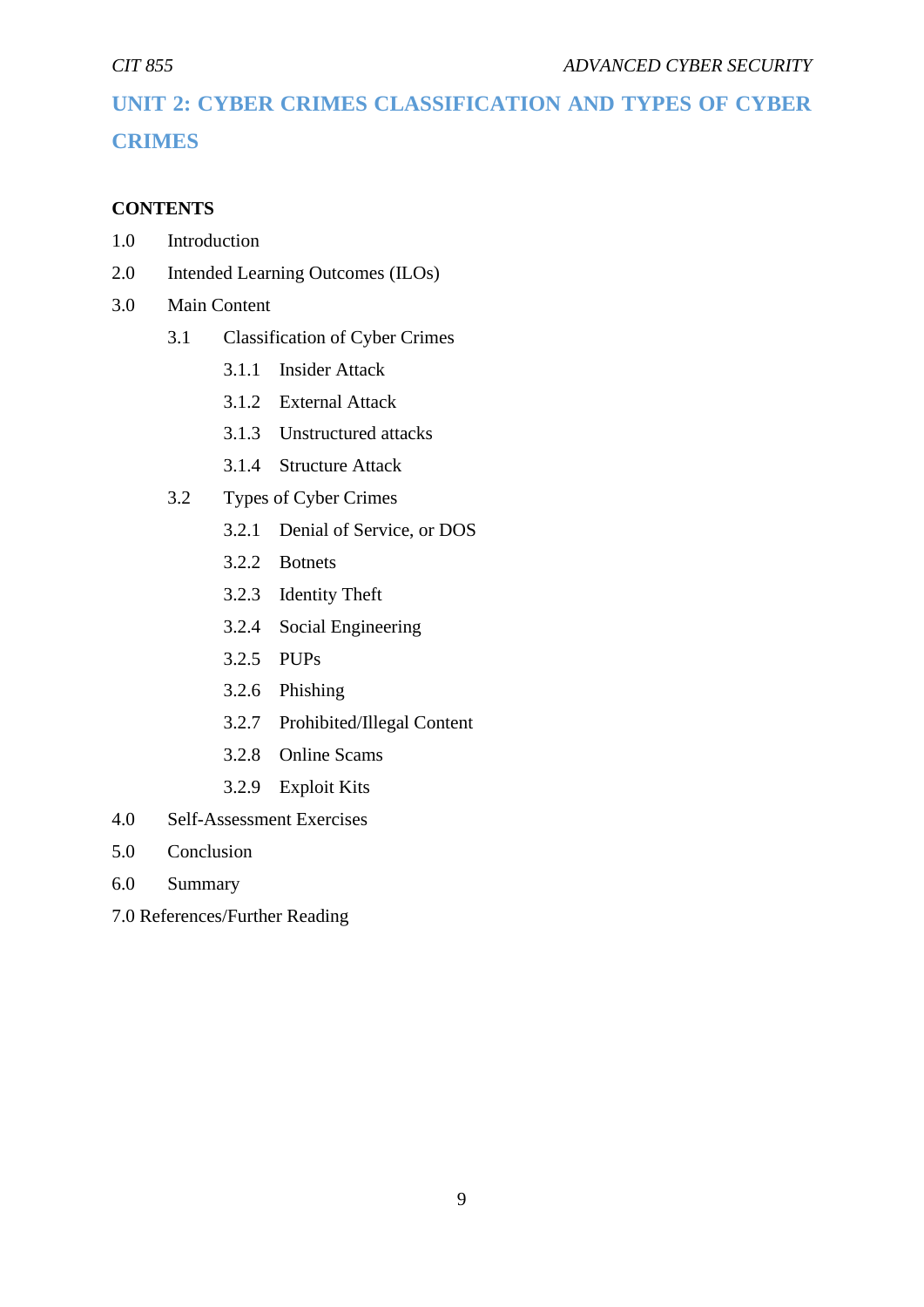

# **1.0 Introduction**

Cyber Security is a process that's designed to protect networks and devices from external threats. Businesses typically employ [Cyber Security professionals](https://www.simplilearn.com/tutorials/cyber-security-tutorial/how-to-become-cyber-security-engineer) to protect their confidential information, maintain employee productivity, and enhance customer confidence in products and services. The world of Cyber Security revolves around the industry standard of confidentiality, integrity, and availability, or [CIA.](https://www.forcepoint.com/cyber-edu/cia-triad) Privacy means data can be accessed only by authorized parties; integrity means information can be added, altered, or removed only by authorized users; and availability means systems, functions, and data must be available ondemand according to agreed-upon parameters. The main element of Cyber Security is the use of authentication mechanisms. For example, a user name identifies an account that a user wants to access, while a password is a mechanism that proves the user is who he claims to be.

# **2.0 Intended Learning Outcomes (ILOs)**

By the end of this unit, you will be able to:

- define Cyber Security
- classify Cyber crimes
- describe the types of cyber crime.



# **3.1 Classification of Cyber Crimes**

The cyber-criminal could be internal or external to the organization facing the cyber attack. Based on this fact, the cyber crime could be categorized into two types: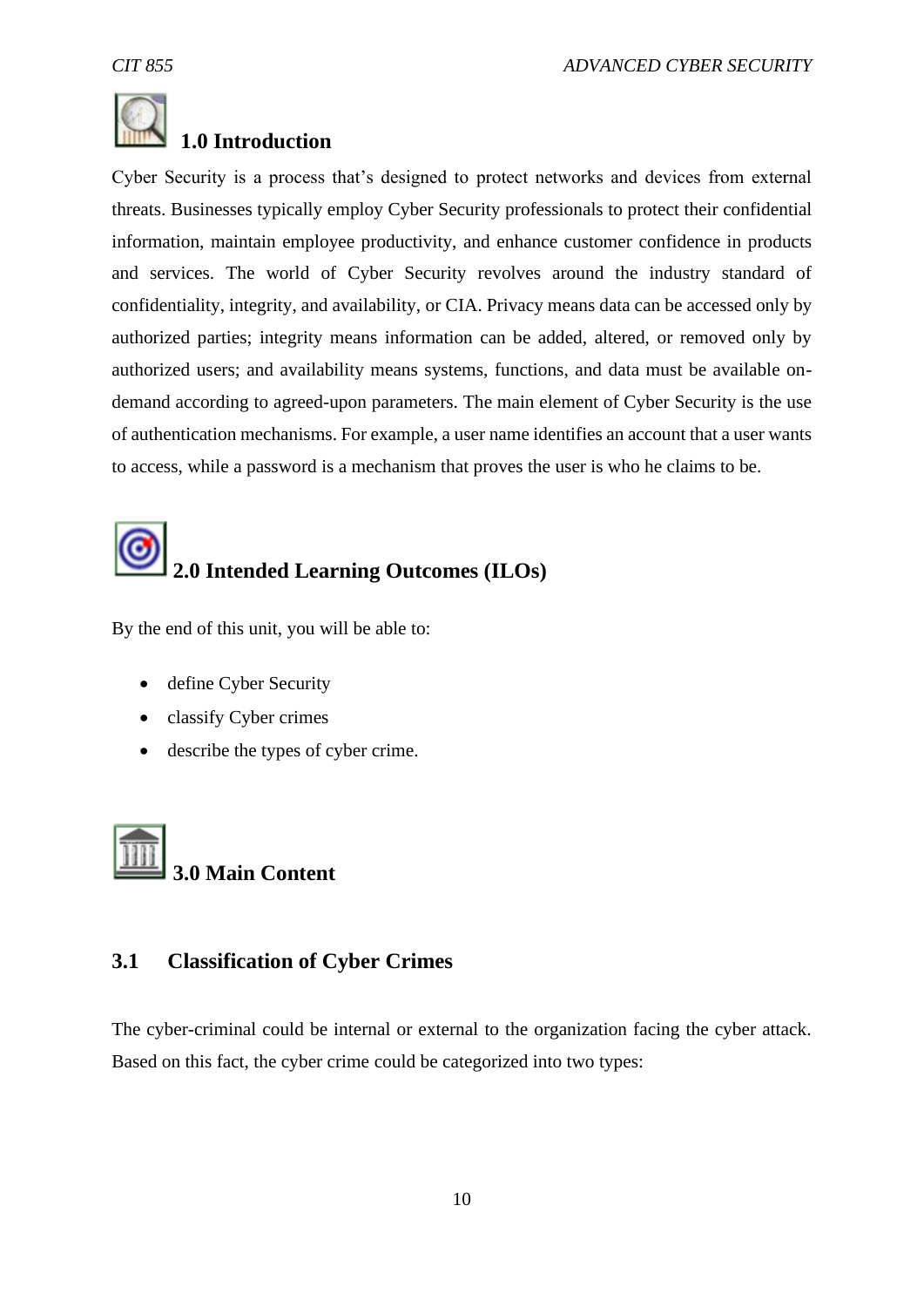# **3.1.1 Insider Attack**

An attack to the network or the computer system by some person with authorized system access is known as insider attack. It is generally performed by dissatisfied or unhappy inside employees or contractors. The motive of the insider attack could be revenge or greed. It is comparatively easy for an insider to perform a cyber attack as he is well aware of the policies, processes, IT architecture and wellness of the security system. Moreover, the attacker have an access to the network. Therefore, it is comparatively easy for an insider attacker to steel sensitive information, crash the network, etc. In most of the cases, the reason for insider attack is when an employee is fired or assigned new roles in an organization, and the role is not reflected in the IT policies. This opens a vulnerability window for the attacker. The insider attack could be prevented by planning and installing an Internal intrusion detection system (IDS) in the organization

# **3.1.2 External Attack**

When the attacker is either hired by an insider or an external entity to the organization, it is known as external attack. The organization which is a victim of cyber attack not only faces financial loss but also the loss of reputation. Since the attacker is external to the organization, so these attackers usually scan and gathering information. An experienced network/security administrator keeps regular eye on the log generated by the firewalls as external attacks can be traced out by carefully analyzing these firewall logs. Also, Intrusion Detection Systems are installed to keep an eye on external attacks.

The cyber attacks can also be classified as structure attacks and unstructured attacks based on the level of maturity of the attacker.

# **3.1.3 Unstructured attacks**

These attacks are generally performed by amateurs who do not have any predefined motive to perform the cyber attack. Usually, these amateurs try to test a tool readily available over the internet on the network of a random company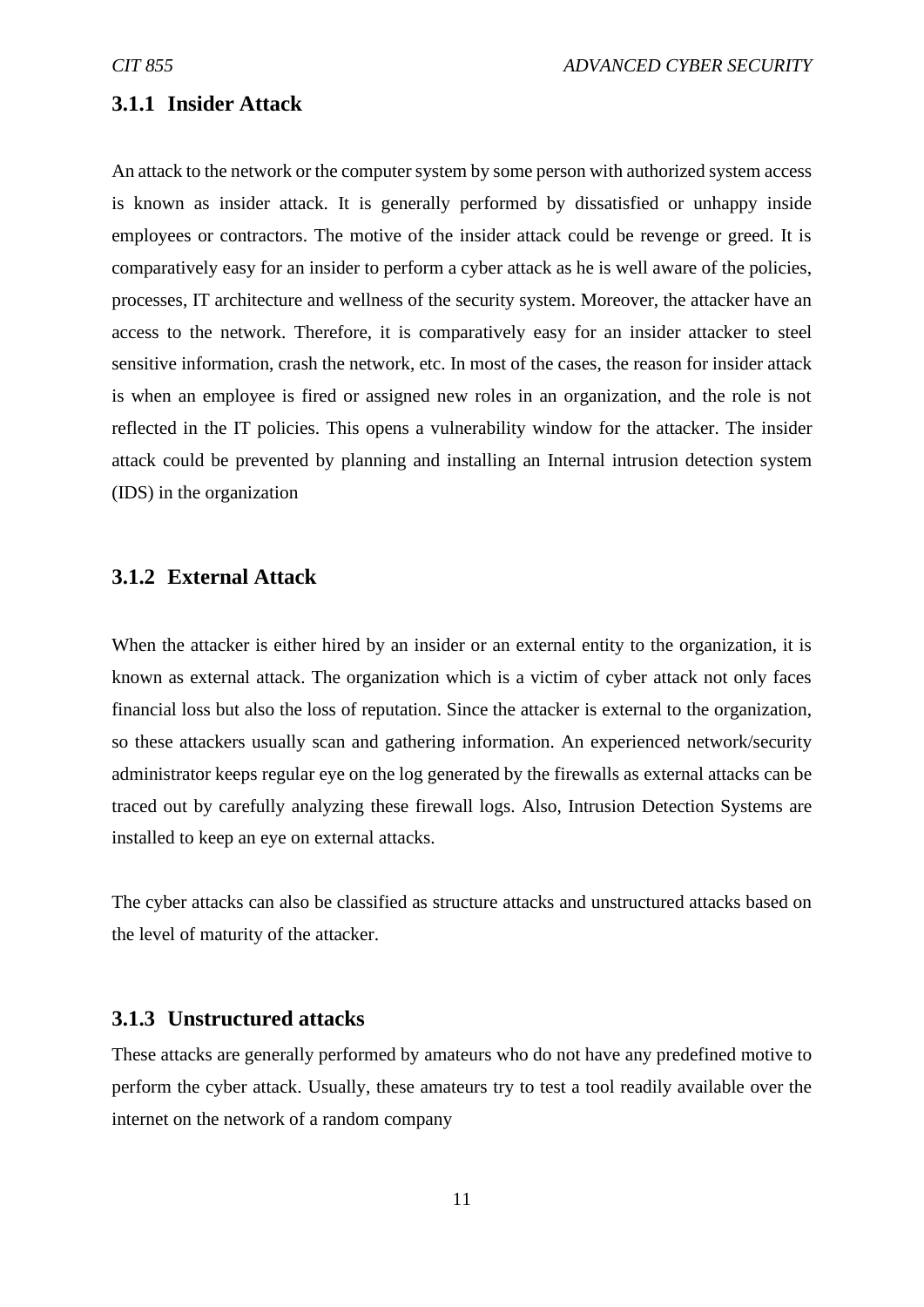# **3.1.4 Structure Attack**

These types of attacks are performed by highly skilled and experienced people and the motives of these attacks are clear in their mind. They have access to sophisticated tools and technologies to gain access to other networks without being noticed by their Intrusion Detection Systems(IDSs). Moreover, these attacker have the necessary expertise to develop or modify the existing tools to satisfy their purpose. These types of attacks are usually performed by professional criminals, by a country on other rival countries, politicians to damage the image of the rival person or the country, terrorists, rival companies, etc.

# **3.2 Types of Cyber Crimes**

Cybercrime is any unauthorized activity involving a computer, device, or network. The three types are computer-assisted crimes, crimes where the computer itself is a target, and crimes where the computer is incidental to the crime rather than directly related to it. Cybercriminals usually try to profit off of their crimes using a variety of tactics, including:

# **3.2.1 Denial of Service, or DOS**

These are used to make an online service unavailable and take the network down by overwhelming the site with traffic from a variety of sources. Large networks of infected devices known as Botnets are created by depositing malware on users' computers. The hacker then hacks into the system once the network is down.

# **3.2.2 Botnets**

Botnets are networks from compromised computers that are controlled externally by remote hackers. The remote hackers then send spam or attack other computers through these botnets. Botnets can also be used to act as malware and perform malicious tasks.

# **3.2.3 [Identity Theft](https://www.pandasecurity.com/mediacenter/news/identity-theft-statistics/)**

This cybercrime occurs when a criminal gains access to a user's personal information to steal funds, access confidential information, or participate in tax or health insurance fraud. They can also open a phone/internet account in your name, use your name to plan a criminal activity and claim government benefits in your name. They may do this by finding out user's passwords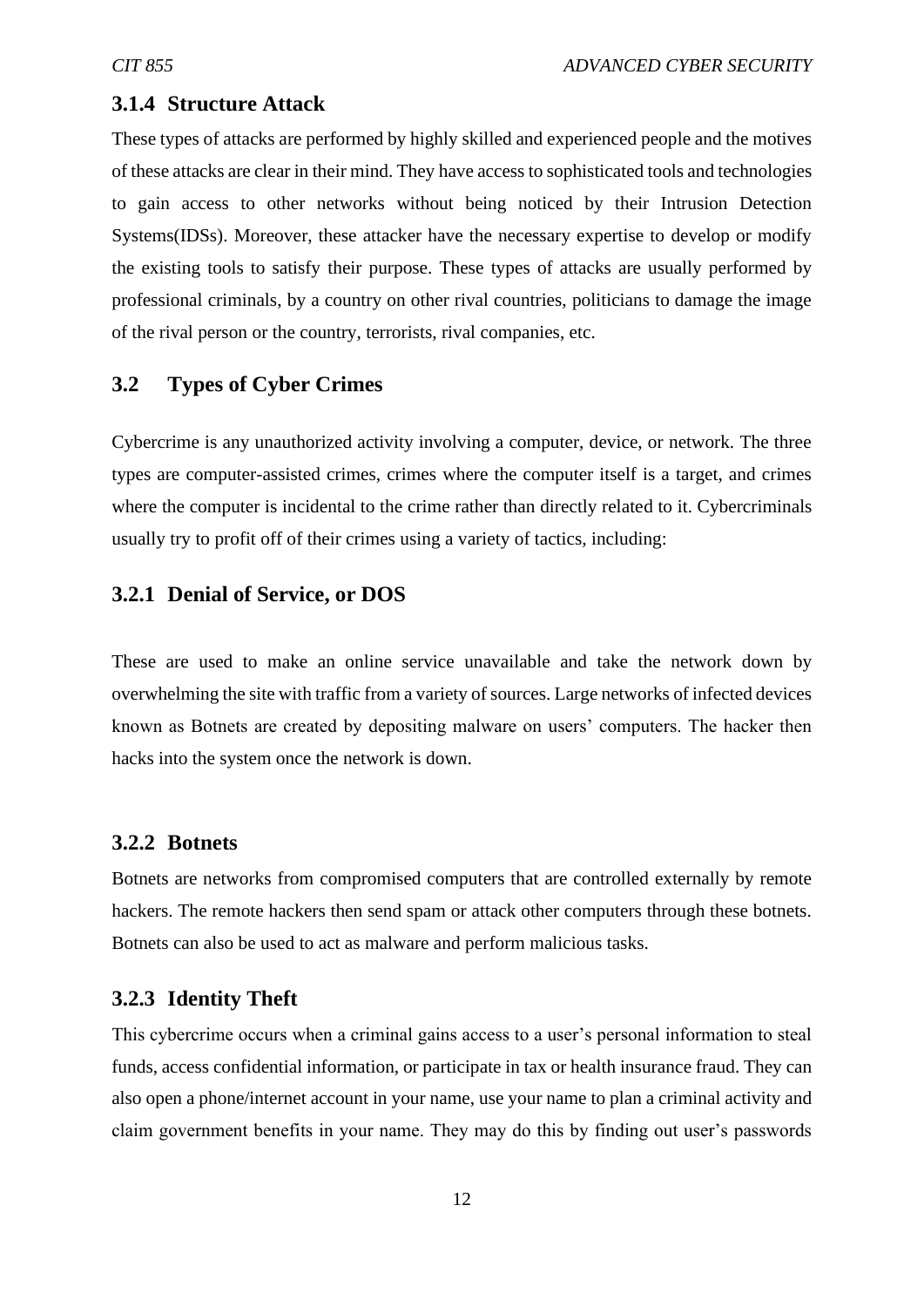through hacking, retrieving personal information from social media, or sending phishing emails.

# **3.2.3 Cyberstalking**

This kind of cybercrime involves [online harassment](https://www.pandasecurity.com/mediacenter/panda-security/how-to-handle-online-harassment/) where the user is subjected to a plethora of online messages and emails. Typically, cyberstalkers use social media, websites and search engines to intimidate a user and instill fear. Usually, the cyberstalker knows their victim and makes the person feel afraid or concerned for their safety.

# **3.2.4 Social Engineering**

Social engineering involves criminals making direct contact with you usually by phone or email. They want to gain your confidence and usually pose as a customer service agent so you'll give the necessary information needed. This is typically a password, the company you work for, or bank information. Cybercriminals will find out what they can about you on the internet and then attempt to add you as a friend on social accounts. Once they gain access to an account, they can sell your information or secure accounts in your name.

# **3.2.5 PUPs**

PUPS or Potentially Unwanted Programs are less threatening than other cybercrimes, but are a type of malware. They uninstall necessary software in your system including search engines and pre-downloaded apps. They can include spyware or adware, so it's a good idea to install an [antivirus](https://www.pandasecurity.com/en-us/) software to avoid the malicious download.

# **3.2.6 Phishing**

This type of attack involves hackers sending malicious email attachments or URLs to users to gain access to their accounts or computer. Cybercriminals are becoming more established and many of these [emails are not flagged as spam.](https://www.pandasecurity.com/mediacenter/tips/stop-spam-emails/) Users are tricked into emails claiming they need to change their password or update their billing information, giving criminals access.

# **3.2.7 Prohibited/Illegal Content**

This cybercrime involves criminals sharing and distributing inappropriate content that can be considered highly distressing and offensive. Offensive content can include, but is not limited to, sexual activity between adults, videos with intense violent and videos of criminal activity.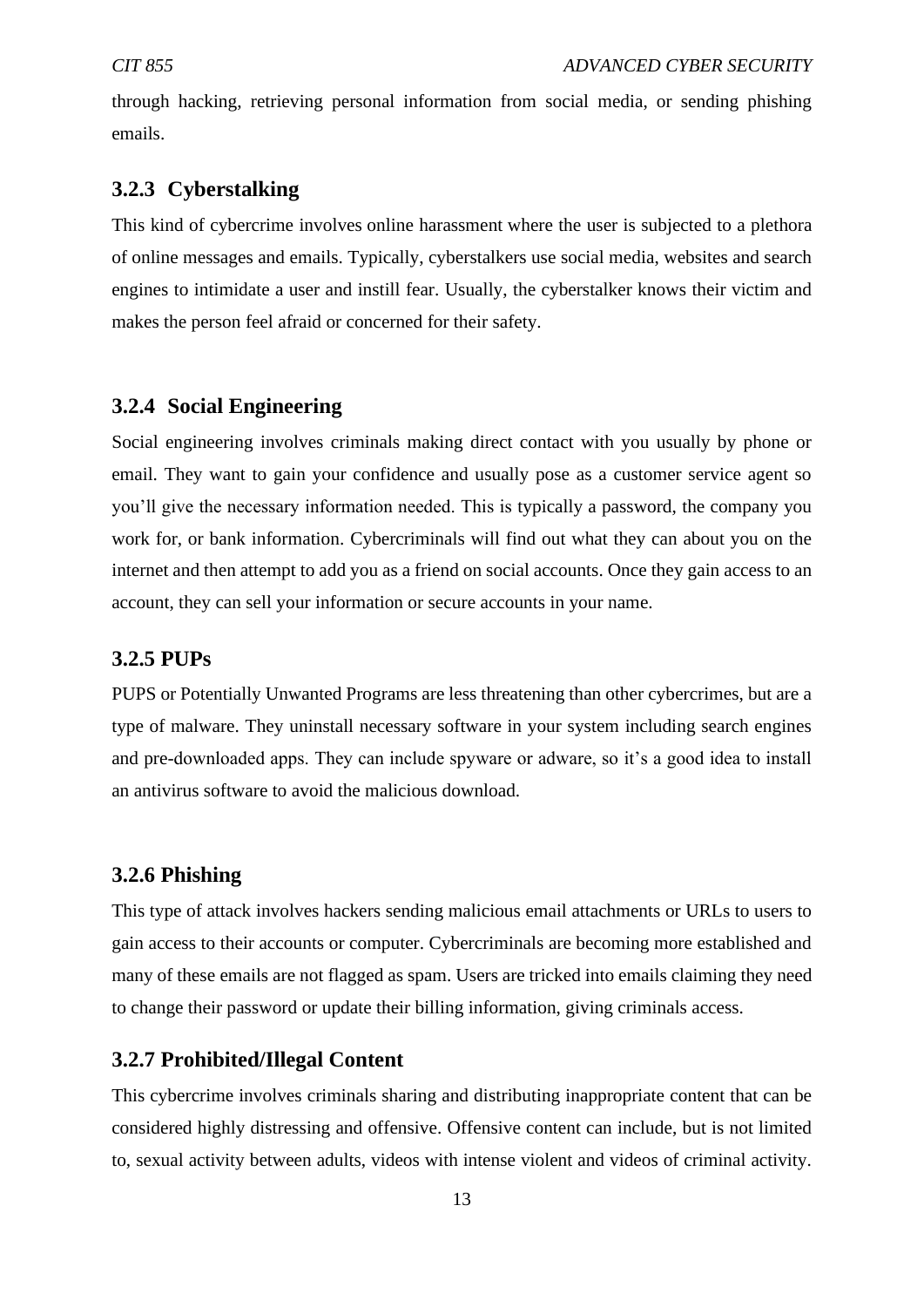Illegal content includes materials advocating terrorism-related acts and child exploitation material. This type of content exists both on the everyday internet and on the dark web, an anonymous network.

# **3.2.8 Online Scams**

These are usually in the form of ads or spam emails that include promises of rewards or offers of unrealistic amounts of money. Online scams include enticing offers that are "too good to be true" and when clicked on can cause malware to interfere and compromise information.

# **3.2.9 Exploit Kits**

Exploit kits need a vulnerability (bug in the code of a software) in order to gain control of a user's computer. They are readymade tools criminals can buy online and use against anyone with a computer. The exploit kits are upgraded regularly similar to normal software and are available on dark web hacking forums.



Why is the knowledge of cyber Security critical in securing organisational data?

# **4.0 Self-Assessment Exercise**

**1.** Define Cyber Security

# **Answer**

Cyber Security is a process that's designed to protect networks and devices from external threats. Businesses typically employ [Cyber Security](https://www.simplilearn.com/tutorials/cyber-security-tutorial/how-to-become-cyber-security-engineer) professionals to protect their confidential information, maintain employee productivity, and enhance customer confidence in products and services.

**2.** List and explain different classification of cyber crimes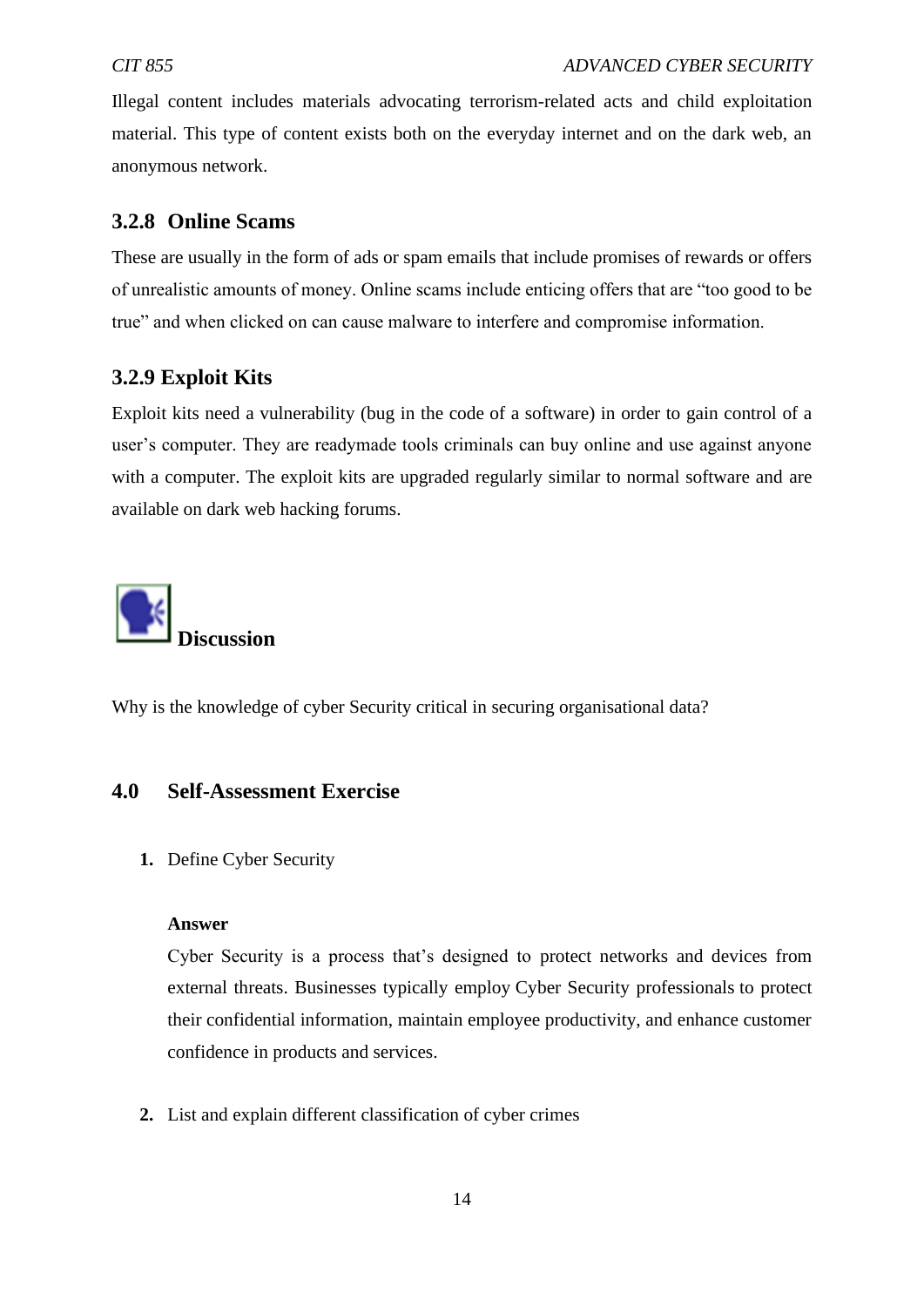# **Answer**

- i. Insider Attack An attack to the network or the computer system by some person with authorized system access is known as insider attack
- ii. External attack When the attacker is either hired by an insider or an external entity to the organization, it is known as external attack
- iii. Unstructured attacks These attacks are generally performed by amateurs who don't have any predefined motives to perform the cyber attack
- iv. Structure attack These types of attacks are performed by highly skilled and experienced people and the motives of these attacks are clear in their mind

# **5.0 Conclusion**

Most attackers use proxies to hide their IP address and, therefore, their true physical location. In this way, attackers can conduct fraudulent financial transactions, launch attacks, or perform other actions with little risk. While law enforcement can visit a physical location identified by an IP address, attackers that use one (or multiple) proxies across country boundaries are more difficult to locate



By altering the host's file or browser configuration to use the proxy, the attacker redirects requests and captures confidential information. Some banking Trojans give attackers the ability to proxy requests through the victim's browser because conducting fraud from a legitimate user's IP address is less suspicious.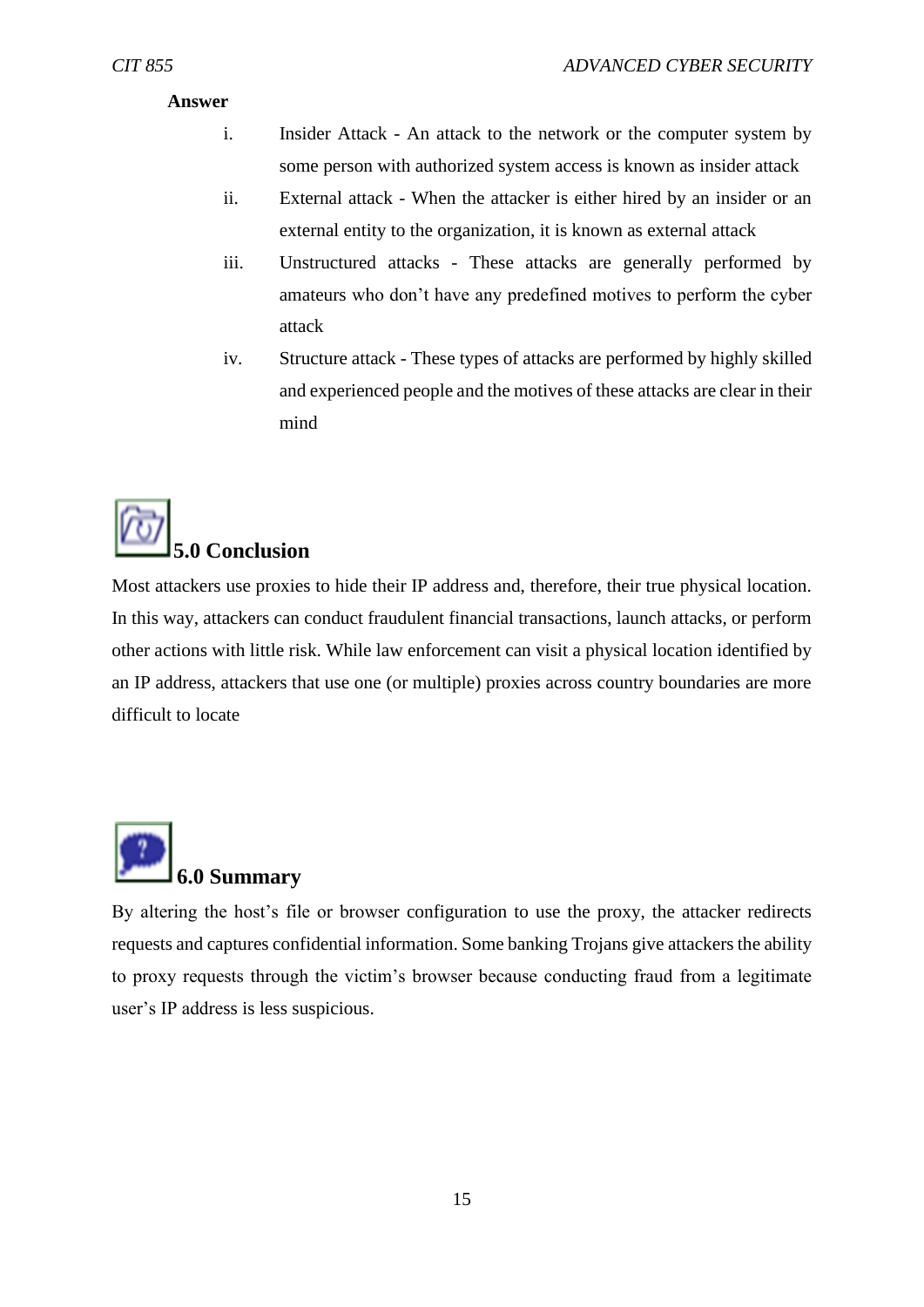

# **7.0 References/Further Reading**

- Andrew S., T., & David J., W. (2011). *COMPUTER NETWORKS* (M. Horton, H. Michael, D. Tracy, & H. Melinda (eds.); fifth). Pearson Education.
- Joseph, M. K. (2007). Computer Network Security and Cyber Ethics (review). In *portal: Libraries and the Academy* (fourth, Vol. 7, Issue 2). McFarland & Company, Inc. https://doi.org/10.1353/pla.2007.0017

Pande, J. (2017). *Introduction to Cyber Security ( FCS )*. http://uou.ac.in

Stewart, J. M., Tittel, E., & Chapple, M. (2011). *CISSP: Certified Information Systems Security Professional Study Guide*. Wiley.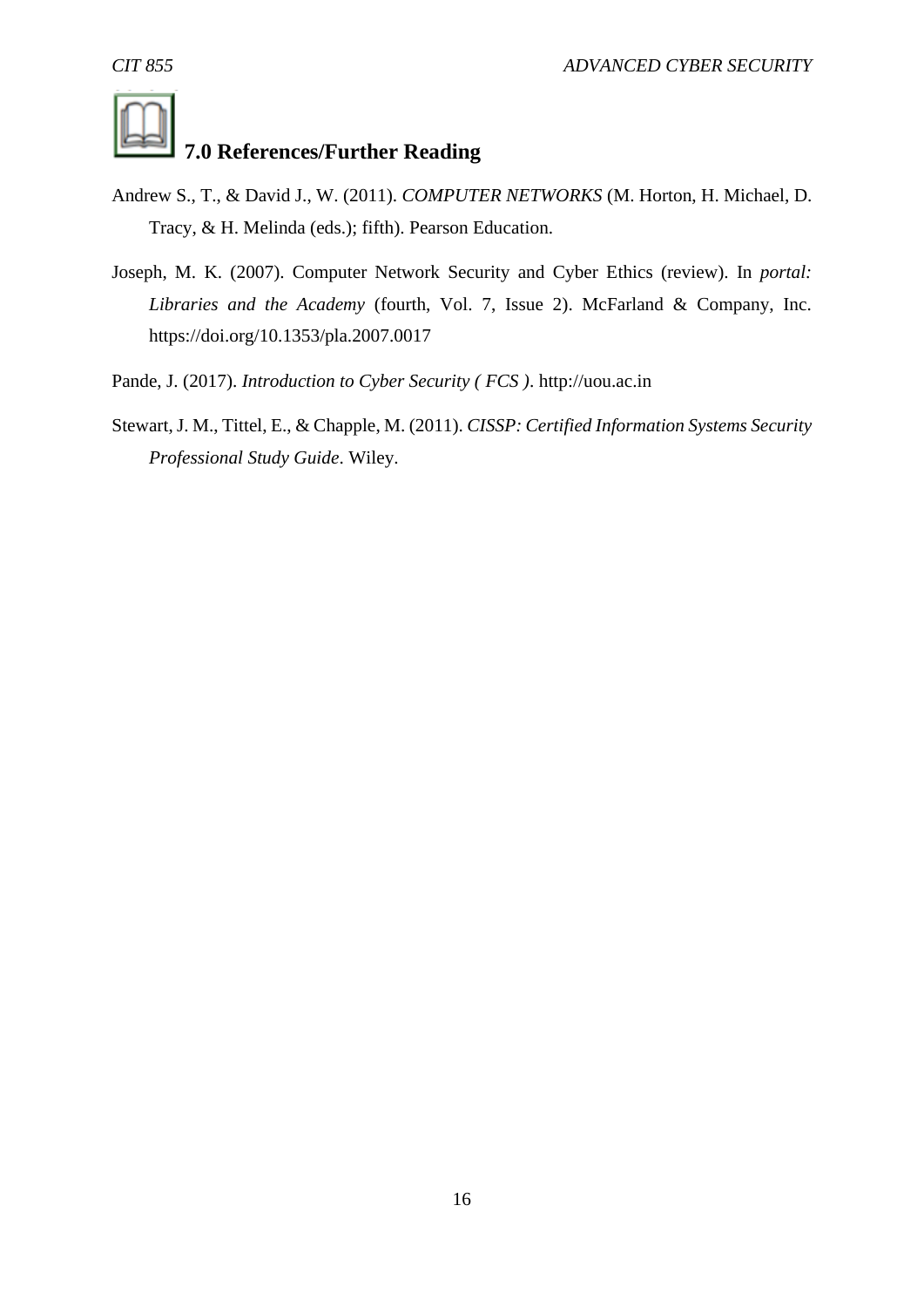**UNIT 3 SCOPE OF CYBERCRIMES**

# **CONTENTS**

- 1.0 Introduction
- 2.0 Intended Learning Outcomes (ILOs)
- 3.0 Fundamentals of Cyber Security
- 3.1 Nature and Scope of Cyber crime
- 3.2 Scope of Cybercrimes
	- 3.2.1 Cybercrimes against persons
	- 3.2.2 Cybercrimes against property
	- 3.3.3 Cybercrimes against government

# 3.3 Cyber Criminals Motivation

- 3.3.1 Black-Hat Hackers White-Hat Hackers
- 3.3.2 Cybercrimes against government
	- 3.3.3. Suicide Hackers
	- 3.3.4 Script Kiddies
	- 3.3.5 Gray Hats Hackers
	- 3.3.6 Blue Hats Hackers
	- 3.3.7 Malicious Insider or Whistle blower
	- 3.3.8 State/Nation Sponsored Hackers
	- 3.3.9 Hacktivist Hackers
- 4.0 Self-Assessment Exercises
- 5.0 Conclusion
- 6.0 Summary
- 7.0 References/Further Reading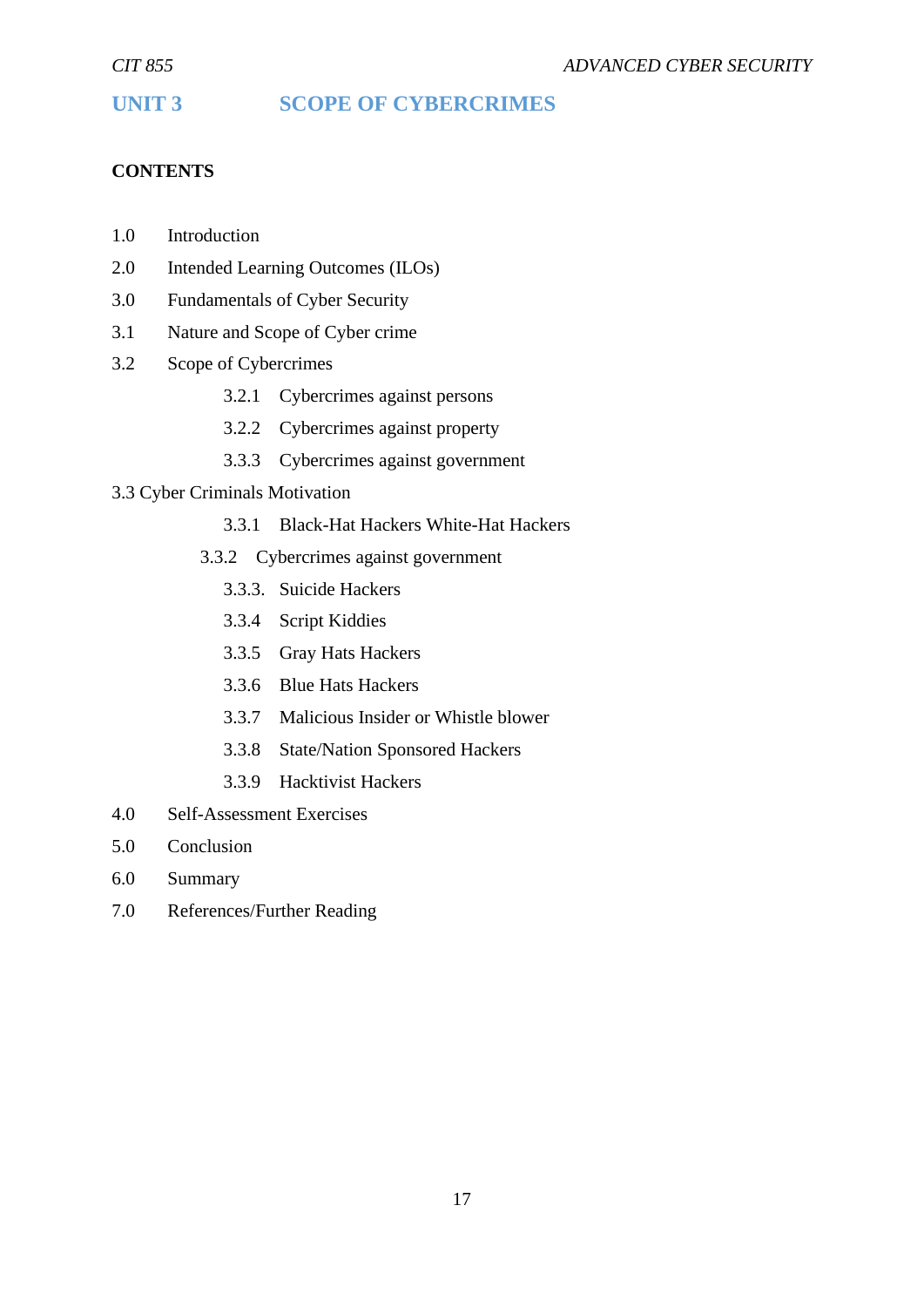# **1.0 Introduction**

Cyber security has always been an important aspect of computing systems but its importance has increased greatly in recent years. The curriculum covers areas where cyber security is of major importance, but have different security requirements and may be exposed to different threats and attacks. It also covers techniques and mechanisms used to secure computer systems and data to meet those requirements and protect them. The areas looked at include computer operating systems (and increasingly, distributed operating systems), distributed applications (such as electronic commerce over the Internet), embedded systems (ranging from smart cards to large industrial plant and telecommunications systems), and users. The techniques and mechanisms looked at include cryptography, authentication &authorisation, and access control. Furthermore, the curriculum integrates the legal, ethical, and professional perspectives, for instance, to address concerns about data security, privacy, and societal impact of computing systems.

# **2.0 Intended Learning Outcomes (ILOs)**

By the end of this unit, you will able to:

- explain the concept of cyber crime
- understand who is a hacker
- demonstrate cyber crime motivation.



# **3.1 Nature and Scope of Cyber crime**

Cyber crime is Transnational in nature. These crimes are committed without being physically present at the crime location. These crimes are committed in the im-palpable world of computer networks. To commit such crimes the only thing a person needs is a computer which is connected with the internet. With the advent of lightening fast internet, the time needed for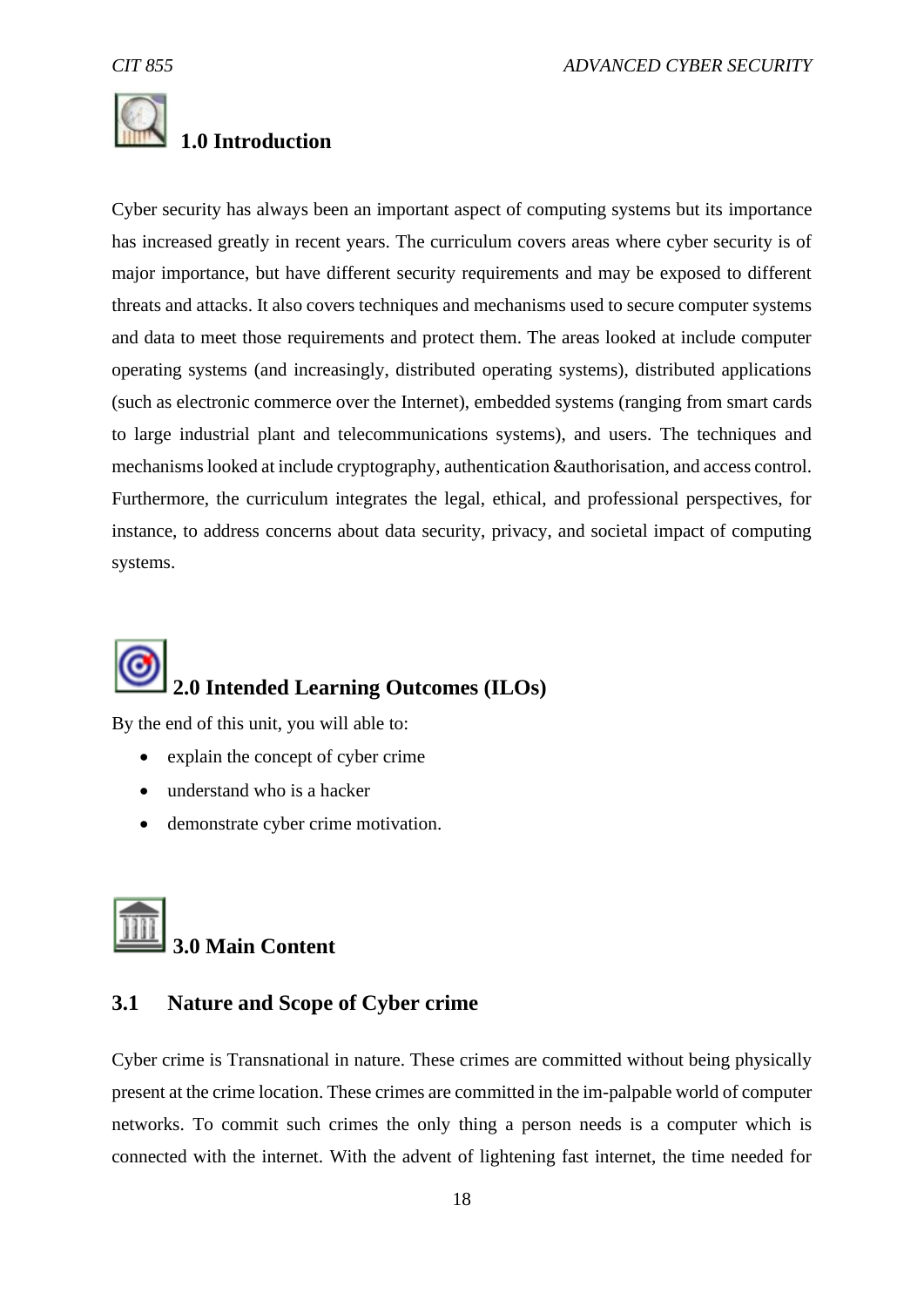committing the cybercrime is decreasing. The cyberspace, being a boundary-less world has become a playground of the perpetrators where they commit crimes and remain conspicuously absent from the site of crime. It is an Open challenge to the law which derives its lifeblood from physical proofs and evidence. The cybercrime has spread to such proportion that a formal categorization of this crime is no more possible. Every single day gives birth to a new kind of cybercrime making every single effort to stop it almost a futile exercise. Identification possess major challenge for cybercrime. One thing which is common it comes to identification part in cybercrime is Anonymous identity. It is quite an easy task to create false identity and commit crime over internet using that identity. Cybercrime being technology driven evolves continuously and ingeniously making it difficult for cyber investigators in finding solution related to cyber law crimes. Crimes committed over internet are very different in nature when compared to the physical world. In crimes relating to cyber space there is nothing sort of physical foot prints, tangible traces or objects to track cyber criminals down. Cybercrimes possess huge amount complications when it comes to investigation.

# **3.2 Scope of Cybercrimes**

Cybercrime can be basically categorized into three parts:

- Cybercrimes against persons
- Cybercrimes against property
- Cybercrimes against government.

# **3.2.1 Cybercrimes against persons**

Cybercrimes committed against persons include various crimes like transmission of childpornography, harassment of any one with the use of a computer such as e-mail. The trafficking, distribution, posting, and dissemination of obscene material including pornography and indecent exposure, constitutes one of the most important Cybercrimes known today. The potential harm of such a crime to humanity can hardly be amplified.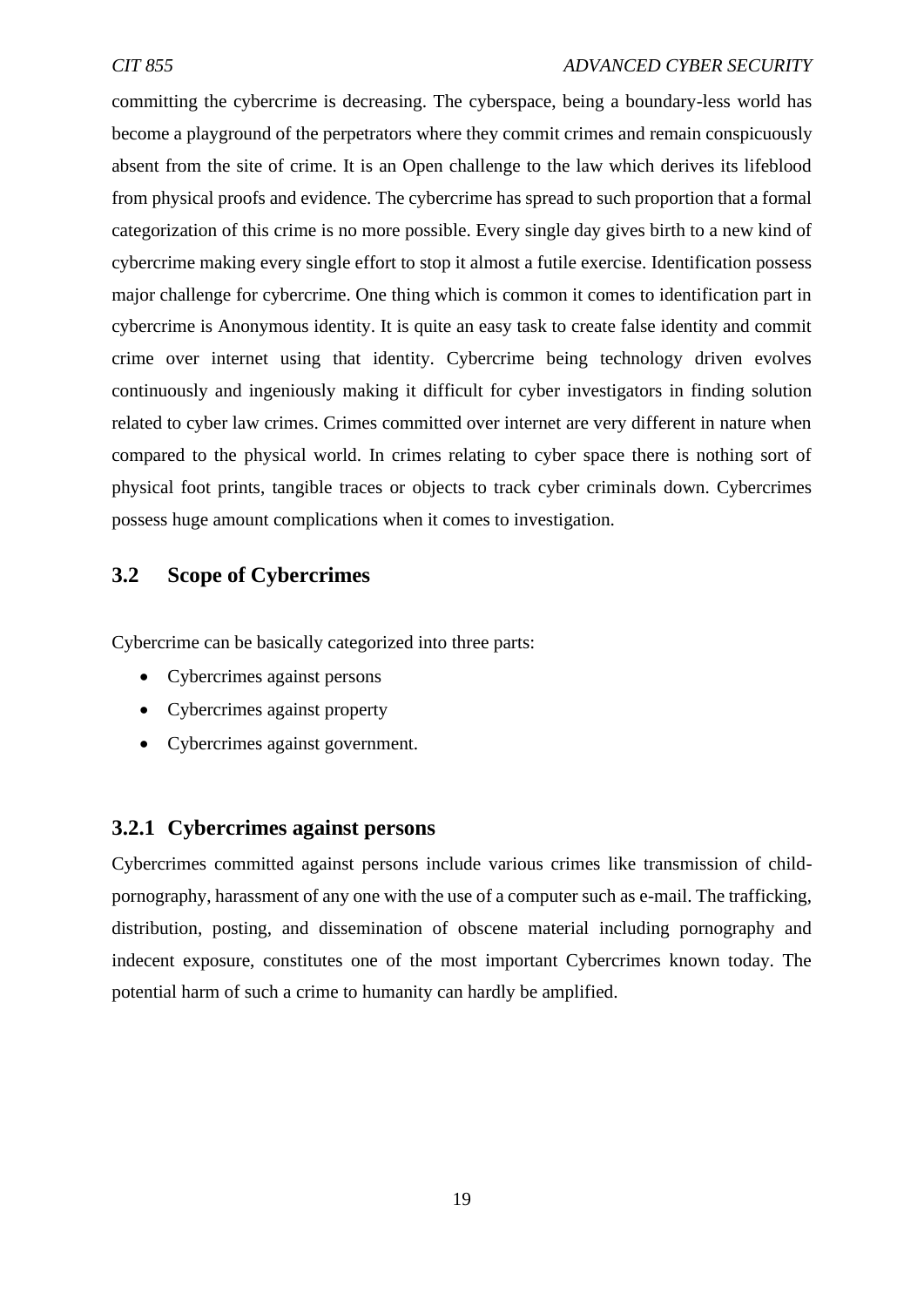# **3.2.2 Cybercrimes against property**

The second category of Cyber-crimes is that of Cybercrimes against all forms of property. These crimes include computer vandalism (destruction of others' property), transmission of harmful programmes.

# **3.2.3 Cybercrimes against government**

The third category of Cyber-crimes relate to Cybercrimes against Government. Cyber terrorism is one distinct kind of crime in this category. The growth of internet has shown that the medium of Cyberspace is being used by individuals and groups to threaten the international governments as also to terrorize the citizens of a country. This crime manifests itself into terrorism when an individual "cracks" into a government or military maintained website.

# • **Malware**

Where victims are hit with a worm or virus that renders their devices useless

# • **Man in the Middle**

Where a hacker puts himself between a victim's machine and a router to sniff data packets

# • **Phishing**

Where a hacker sends a seemingly legitimate-looking email asking users to disclose personal information

Other types of cyberattacks include cross-site scripting attacks, password attacks, eavesdropping attacks (which can also be physical), SQL-injection attacks, and birthday attacks based on algorithm functions.

# **3.3 Cyber Criminals Motivation**

The main motive behind the cybercrime is to disrupt regular business activity and critical infrastructure. Cybercriminals also commonly manipulate stolen data to benefit financially, cause financial loss, damage a reputation, achieve military objectives, and propagate religious or political beliefs. Some do not even need a motive and might hack for fun or simply to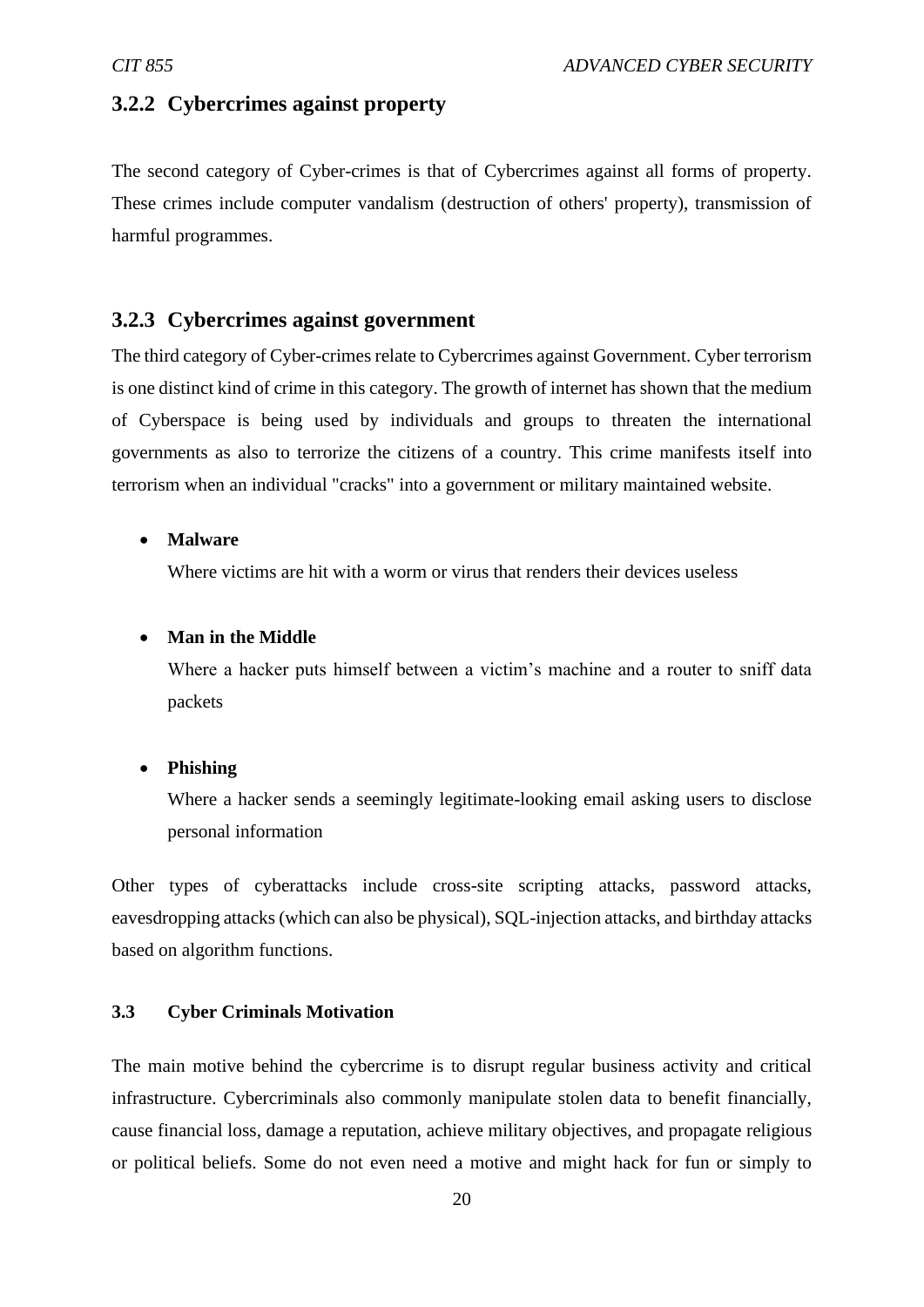showcase their skills. So, who are these cybercriminals? Here is a breakdown of the most common types:

# **3.3.1 Black-Hat Hackers**

A black hat hacker is typically one that engages in cybercrime operations and uses hacking for financial gain, cyber espionage purposes or other malicious motives, like implanting malware into computer systems. Gray-Hat Hackers.

# **3.3.2 White-Hat Hackers**

A white hat hacker, also called an ethical hacker, is the antithesis of a black hat hacker. White hat hackers are not cybercriminals, rather they are security specialists hired by organizations to conduct tasks such as penetration tests and vulnerability assessments on their systems to improve their security defenses. When working as pen testers, white hat hackers conduct tests and attacks on networks, websites and software in order to identify possible vulnerabilities. They also follow established rules, such as bug bounty policies. They will notify the affected organizations directly of any issues so that a patch can be released or other steps taken to fix the flaw.

# **3.3.3 Suicide Hackers**

Suicide hackers are individuals who aim to bring down critical infrastructure for a "cause" and are not worried about facing jail terms or any other kind of punishment. They are similar to suicide bombers, who sacrifice their life for an attack and are thus not concerned with the consequences of their actions.

# **3.3.4 Script Kiddies**

A derogatory term often used by amateur hackers who do not care much about the coding skills. These hackers usually download tools or use available hacking codes written by other developers and hackers. Their primary purpose is usually to impress their friends or gain attention. However, they do not care about learning. By using off-the-shelf codes and tools, these hackers may launch some attacks without bothering for the quality of the attack. Commonest cyber-attacks by script kiddies might include DoS and DDoS attacks.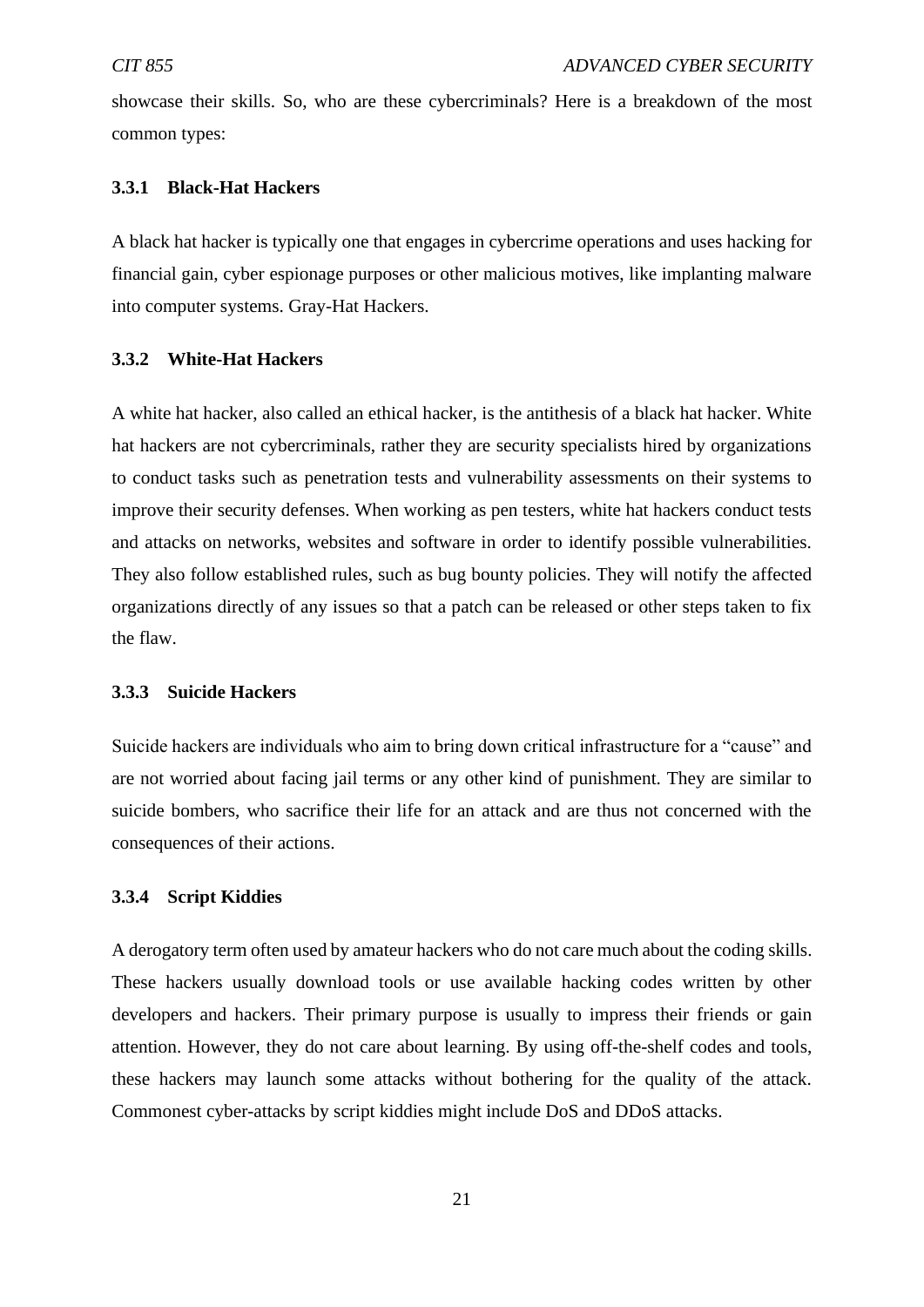# **3.3.5 Gray Hats Hackers**

Gray hat hackers fall somewhere in between white hat and black hat hackers. While they will not use their skills for personal gain, they can, however, have both good and bad intentions. As an example, a hacker who hacks into a corporation and finds some vulnerability may leak it over the web or inform the organization about it. It all depends upon the hacker. Nevertheless, as soon as hackers use their hacking skills for personal gain they become black hat hackers. there's a fine line between these two.

# **3.3.6 Blue Hats Hackers**

These are another form of novice hackers very similar to script kiddies whose main agenda is to require revenge on anyone who makes them angry. They need no desire for learning and should use simple cyber attacks like flooding your IP with overloaded packets which can result in **DoS [attacks](https://info-savvy.com/concepts-of-denial-of-service-attack-distributed-denial-of-service/)**. A script kiddie with a vengeful agenda are often considered a blue hat hacker.

# **3.3.7 Malicious Insider or Whistle blower**

A malicious insider or a whistle blower could also be an employee with a grudge or a strategic employee compromised or hired by rivals to garner trade secrets of their opponents to remain on top of their game. These hackers may take privilege from their quick access to information and their role within the corporate to hack the system.

# **3.3.8 State/Nation Sponsored Hackers**

State or Nation sponsored hackers are those that have been employed by their state or nation's government to snoop in and penetrate through full security to realize tip from other governments to stay at the highest online. they have an endless budget and extremely advanced tools at their disposal to target individuals, companies or rival nations.

## **3.3.9 Hacktivist Hackers**

Hacktivist is when hackers break into government or corporate computer systems as an act of protest. Hacktivists use hacking to increase awareness of their social or political agendas, as well as themselves, in both the online and offline arenas. They are individuals who promote a political agenda by hacking, especially by defacing or disabling websites. Common hacktivist targets include government agencies, multinational corporations, or any other entity that they perceive as a threat. It remains a fact, however, that gaining unauthorized access is a crime, irrespective of their intentions.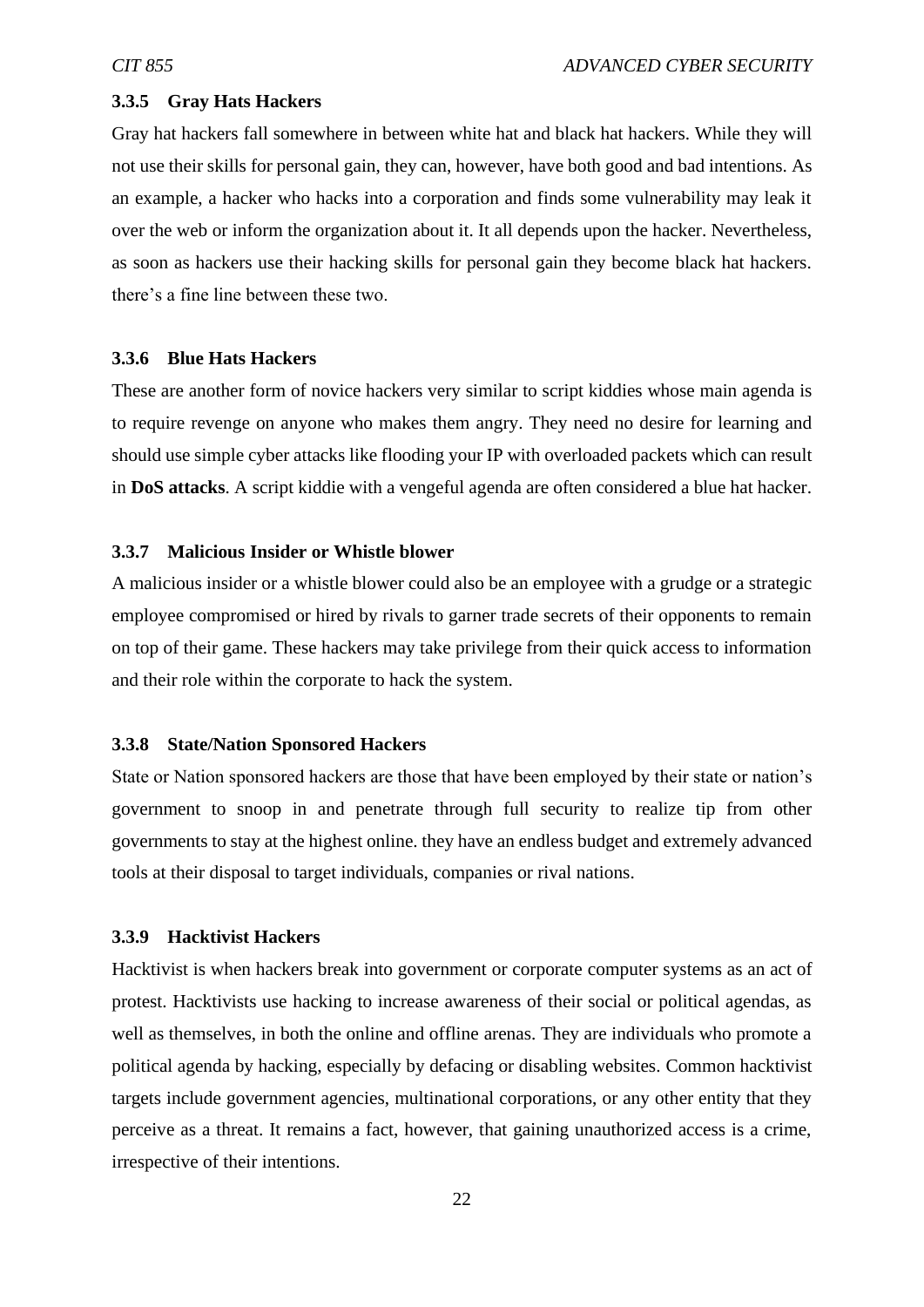

How can cybercrime be mitigated? Discuss.

# **4.0 Self-Assessment/Exercise**

1. It has been expressed those cyber-attacks involving data breach are more dangerous than that of monetary. Why?

2. Why do we need a White hacker in cyber society?



While click fraud appears to be a problem with a scope limited to just advertisers and ad networks, fraudsters' use of infected computers to click ad links makes click fraud a problem for everyone with a computer. Being part of a click fraud botnet consumes a system's bandwidth and displays additional advertisements to the user, which is usually undesirable.



# **6.0 Summary**

Systems connected to the Internet are at risk of infection from exposure to social-engineering attacks or vulnerability exploitation. Regardless of the infection vector, compromised machines can wait for commands from the attacker, which turns the system into a bot.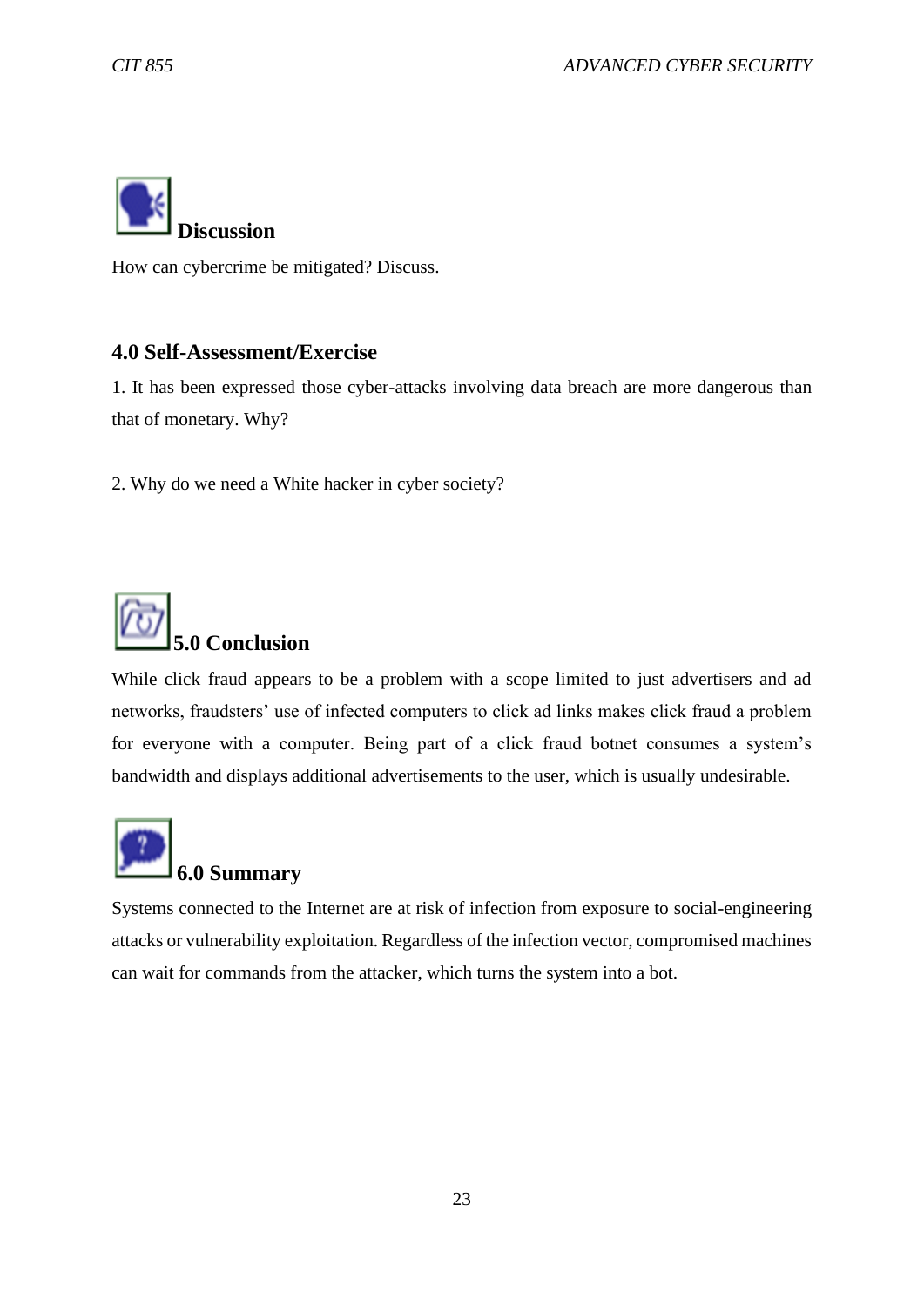

- Andrew S., T., & David J., W. (2011). *COMPUTER NETWORKS* (M. Horton, H. Michael, D. Tracy, & H. Melinda (eds.); fifth). Pearson Education.
- Joseph, M. K. (2007). Computer Network Security and Cyber Ethics (review). In *portal: Libraries and the Academy* (fourth, Vol. 7, Issue 2). McFarland & Company, Inc. https://doi.org/10.1353/pla.2007.0017.

Pande, J. (2017). *Introduction to Cyber Security ( FCS )*. http://uou.ac.in

Stewart, J. M., Tittel, E., & Chapple, M. (2011). *CISSP: Certified Information Systems Security Professional Study Guide*. Wiley.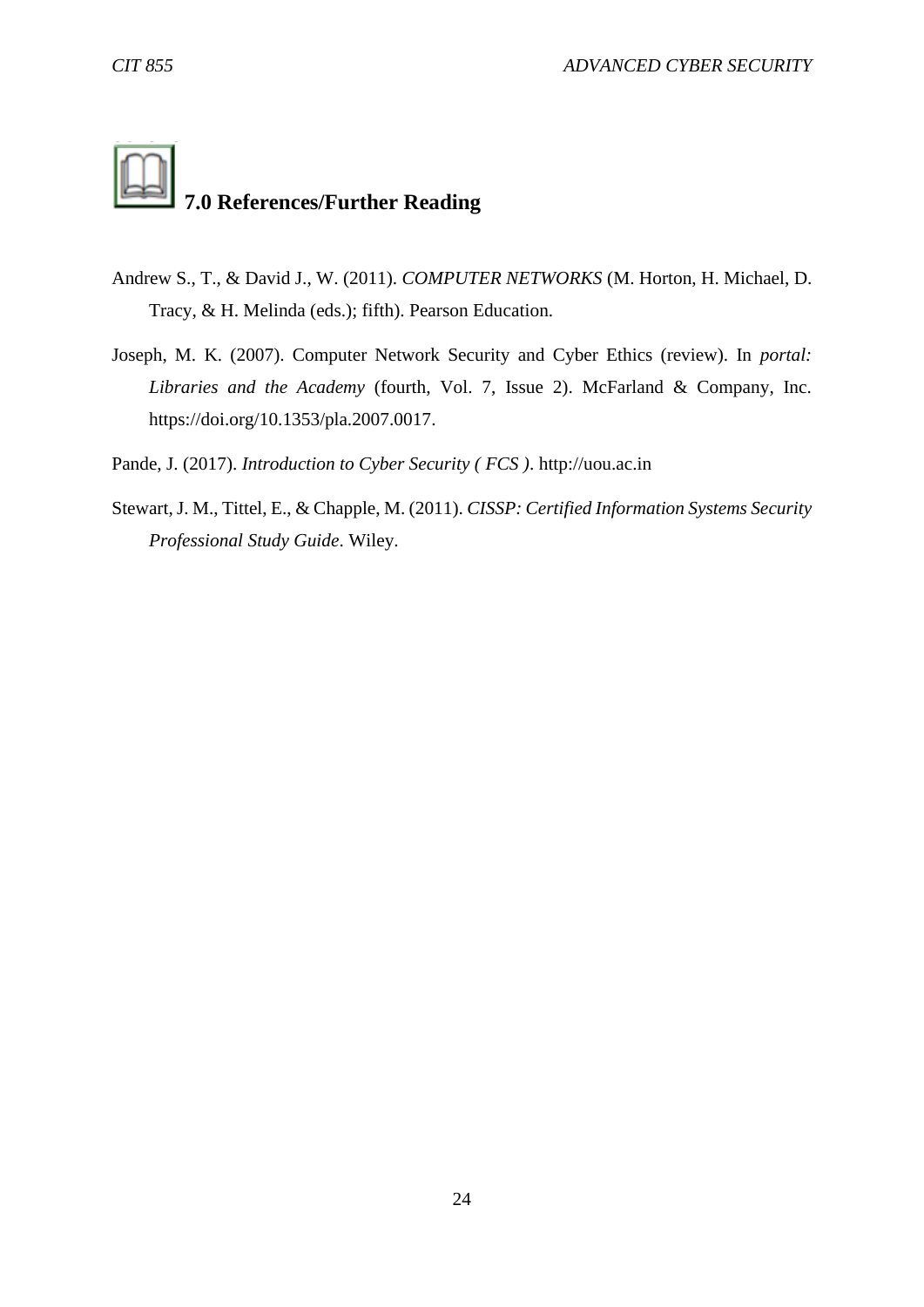# **Module 2: Cyber Threat Management**

# **Introduction of Module**

In network [security,](https://www.cisco.com/c/en/us/products/security/what-is-network-security.html) threat prevention refers to policies and tools that protect your corporate network.

In the past, threat prevention primarily focused on the perimeter. With an increasing array of threats such as [malware](https://www.cisco.com/c/en/us/products/security/advanced-malware-protection/what-is-malware.html) and [ransomware](https://www.cisco.com/c/en/us/solutions/security/ransomware-defense/what-is-ransomware.html) arriving via email [spam](https://www.cisco.com/c/en/us/products/security/email-security/what-is-spam.html) and [phishing](https://www.cisco.com/c/en/us/products/security/email-security/what-is-phishing.html) attacks, advanced threat prevention requires an integrated, multilayered approach to security. This may include tools for intrusion threat detection and prevention, advanced malware protection, and additional endpoint security threat prevention.

This module will consist of four units are follows

Unit 1: Firewalls

Unit 2: Virtual Private Networks (VPN)

Unit 3: Security Control Management

Unit 4: Hardware and Software Prevention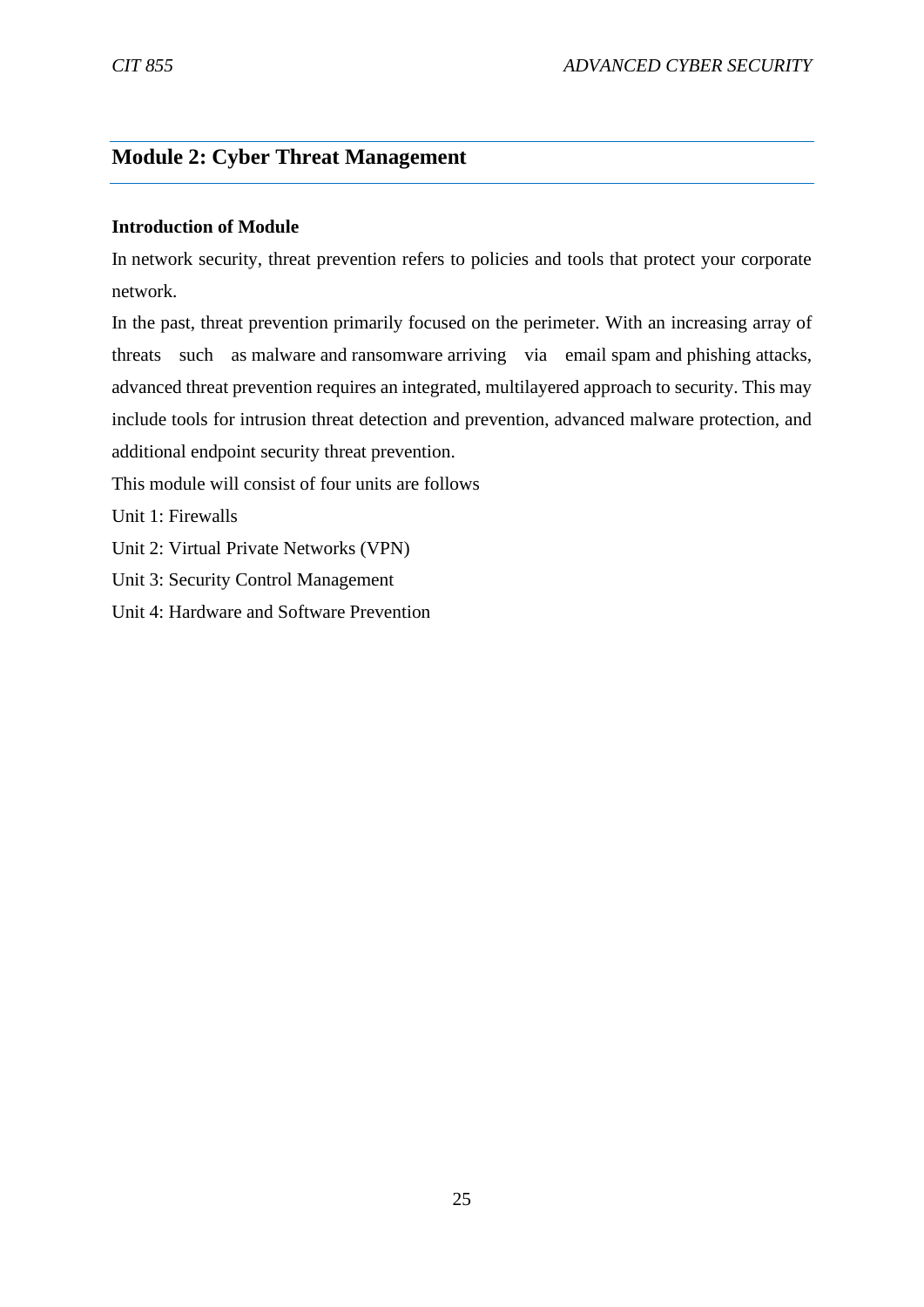*CIT 855 ADVANCED CYBER SECURITY*

# **UNIT 1 – FIREWALL**

# **CONTENTS**

- 1.0 Introduction
- 2.0 Intended Learning Outcomes (ILOs)
- 3.0 Main content
	- 3.1 What is firewall?
		- 3.1.1 Characteristics of Firewall
		- 3.1.2 Needs for Firewall
		- 3.1.3 Limitation of Firewalls
	- 3.2 Type of Firewalls
	- 3.3 How firewall work
- 4.0 Self-Assessment Exercises
- 5.0 Conclusion
- 6.0 Summary
- 7.0 References/Further Reading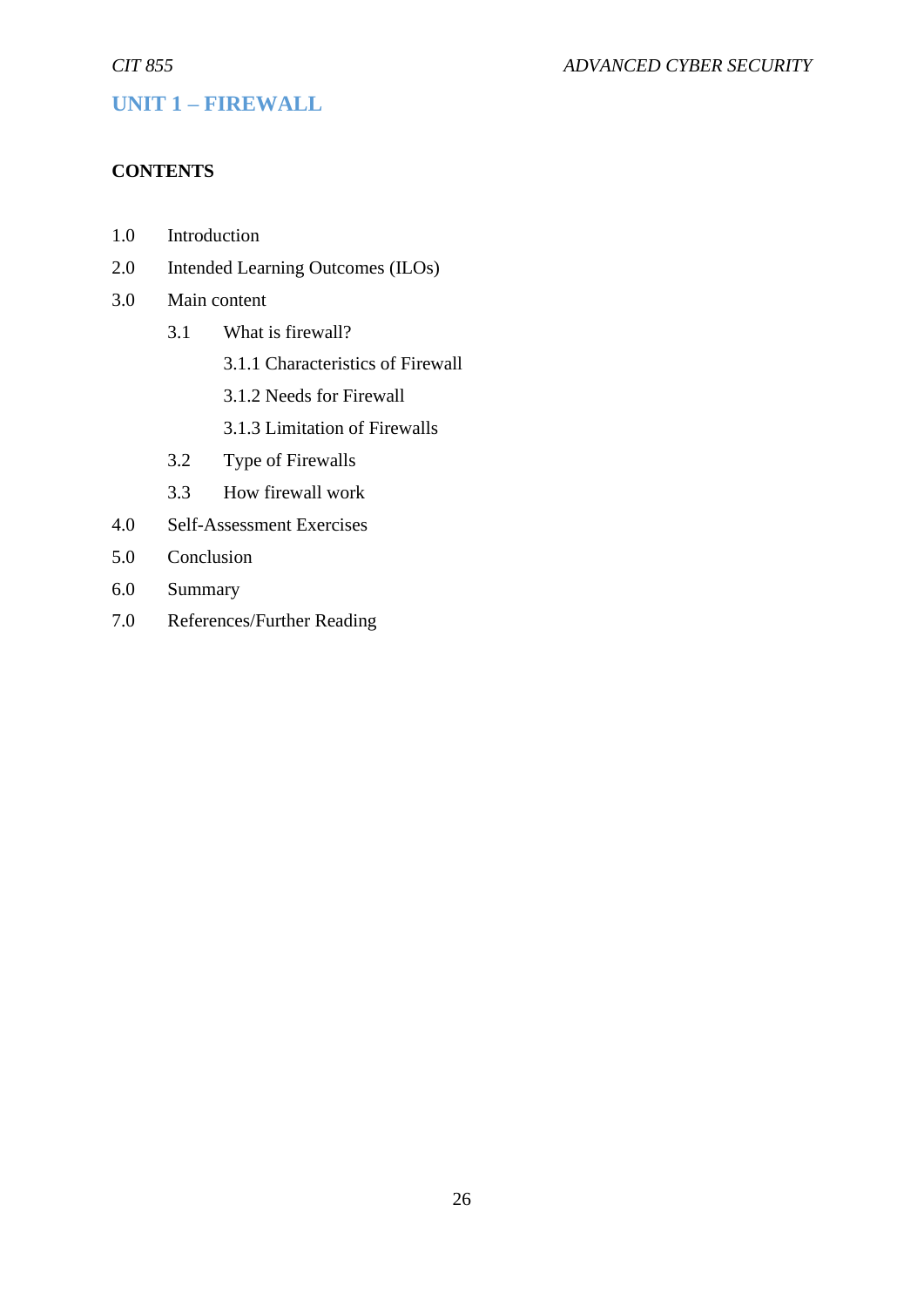

# **1.0 Introduction**

A firewall forms a barrier through which the traffic going in each direction must pass. A firewall security policy dictates which traffic is authorized to pass in each direction. Firewall may be designed to operate as a filter at the level of IP packets, or may operate at a higher protocol layer.



By the end of this unit, you will able to:

- demonstrate the concept of firewall
- explore the importance of firewalls.



# **3.1 What is Firewall**

A Firewall is a network security device that monitors and filters incoming and outgoing network traffic based on an organization's security policies. At its most basic, a firewall is essentially the barrier that sits between a private internal network and the public Internet. Firewall's main purpose is to allow non-threatening traffic in and to keep dangerous traffic out. Firewalls can be an effective means of protecting a local system or network of systems from network-based security threats while at the same time affording access to the outside world via wide area networks and the Internet.



Figure 2.1: Firewall gateway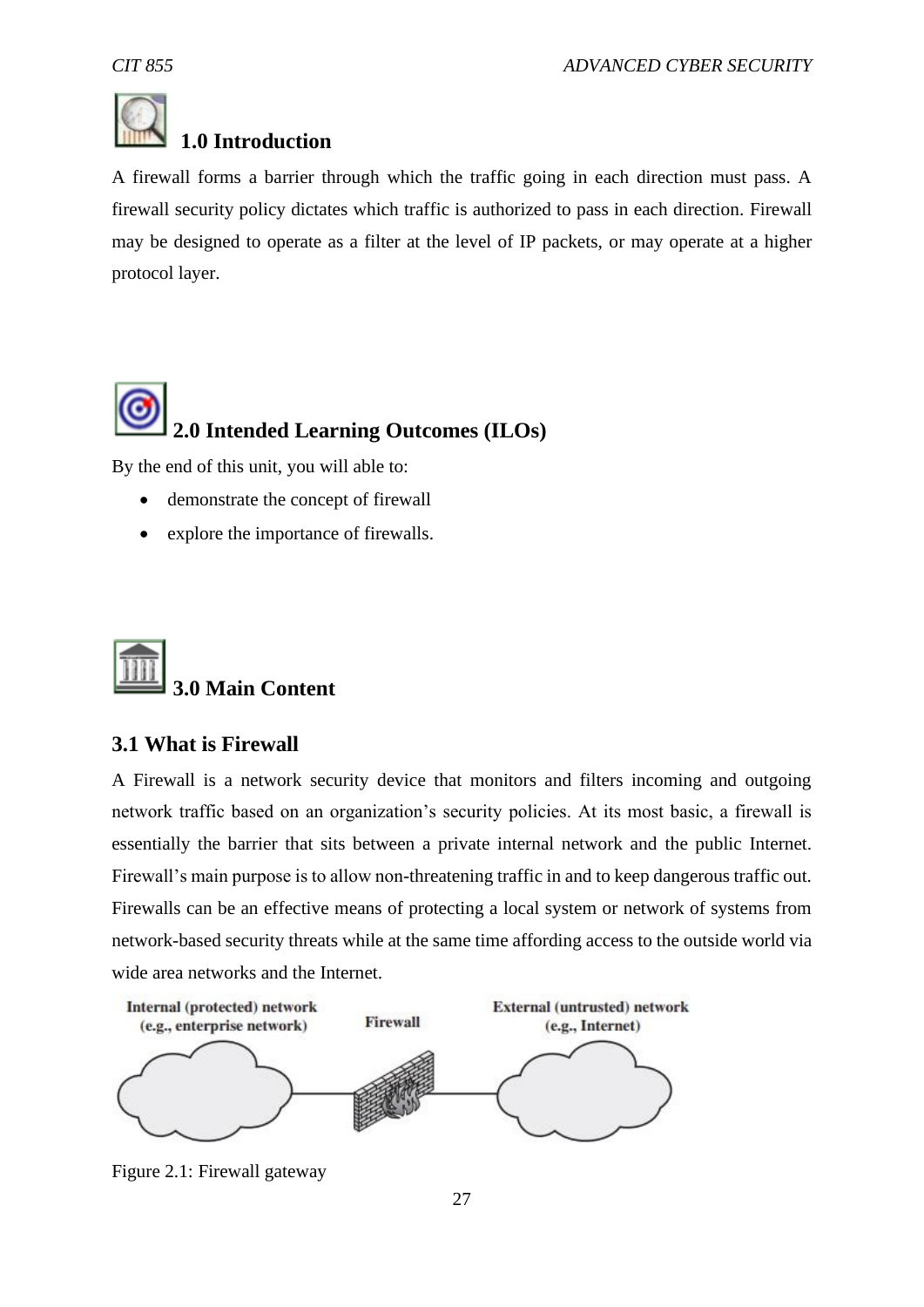# **3.1.1 Characteristics of firewalls**

- 1. All traffic from inside to outside, and vice versa, must pass through the firewall. This is achieved by physically blocking all access to the local network except via the firewall. Various configurations are possible, as explained later in this chapter.
- 2. Only authorized traffic, as defined by the local security policy, will be allowed to pass. Various types of firewalls are used, which implement various types of security policies, as explained later in this chapter.
- 3. The firewall itself is immune to penetration. This implies the use of a hardened system with a secured operating system. Trusted computer systems are suitable for hosting a firewall and often required in government applications.

# **3.1.2 Needs for Firewall**

Information systems in corporations, government agencies, and other organizations have undergone a steady evolution. The following are notable developments:

- Centralized data processing system, with a central mainframe supporting a number of directly connected terminals.
- Local area networks (LANs) interconnecting PCs and terminals to each other and the mainframe.
- Premises network, consisting of a number of LANs, interconnecting PCs, servers, and perhaps a mainframe or two.
- Enterprise-wide network, consisting of multiple, geographically distributed premises networks interconnected by a private wide area network (WAN).
- Internet connectivity, in which the various premises networks all hook into the Internet and may or may not also be connected by a private WAN.

# **3.1.3 Limitation of Firewall**

- 1. The firewall cannot protect against attacks that bypass the firewall. Internal systems may have dial-out capability to connect to an ISP. An internal LAN may support a modem pool that provides dial-in capability for traveling employees and telecommuters.
- 2. The firewall may not protect fully against internal threats, such as a disgruntled employee or an employee who unwittingly cooperates with an external attacker.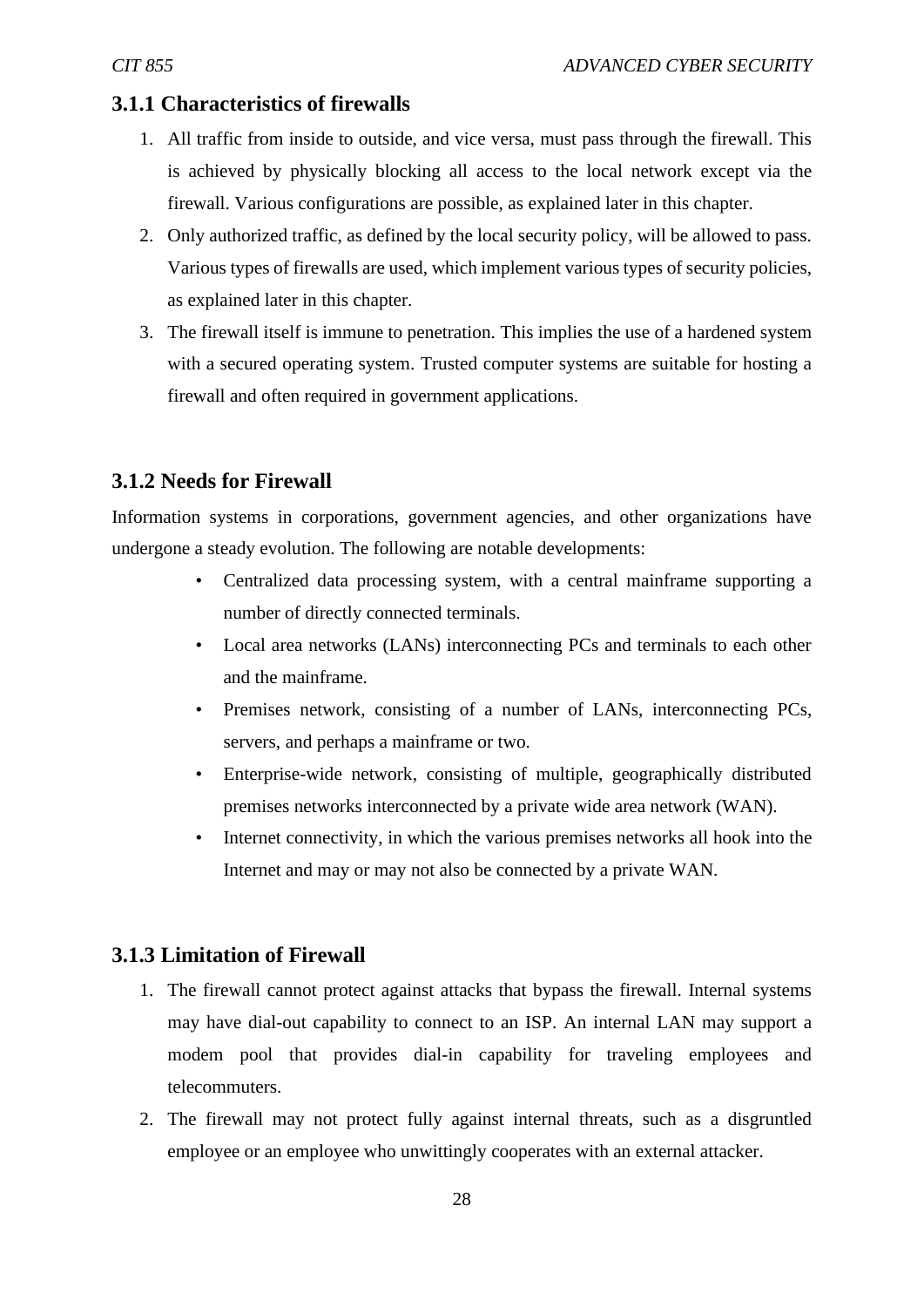- 3. An improperly secured wireless LAN may be accessed from outside the organization. An internal firewall that separates portions of an enterprise network cannot guard against wireless communications between local systems on different sides of the internal firewall.
- 4. A laptop, PDA, or portable storage device may be used and infected outside the corporate network, and then attached and used internally.

# **3.2 Types of Firewalls**

A firewall may act as a packet filter. It can operate as a positive filter, allowing to pass only packets that meet specific criteria, or as a negative filter, rejecting any packet that meets certain criteria. Depending on the type of firewall, it may examine one or more protocol headers in each packet, the payload of each packet, or the pattern generated by a sequence of packets. In this section, we look at the principal types of firewalls.

# **Packet Filtering**

Firewall A packet filtering firewall applies a set of rules to each incoming and outgoing IP packet and then forwards or discards the packet. The firewall is typically configured to filter packets going in both directions (from and to the internal network). Filtering rules are based on information contained in a network packet:

- **Source IP address**: The IP address of the system that originated the IP packet (e.g., 192.178.1.1)
- **Destination IP address**: The IP address of the system the IP packet is trying to reach (e.g., 192.168.1.2)
- **Source and destination transport-level address**: The transport-level (e.g., TCP or UDP) port number, which defines applications such as SNMP or TELNET
- **IP protocol field**: Defines the transport protocol
- **Interface**: For a firewall with three or more ports, which interface of the firewall the packet came from or which interface of the firewall the packet is destined for

The packet filter is typically set up as a list of rules based on matches to fields in the IP or TCP header. If there is a match to one of the rules, that rule is invoked to determine whether to forward or discard the packet. If there is no match to any rule, then a default action is taken. Two default policies are possible: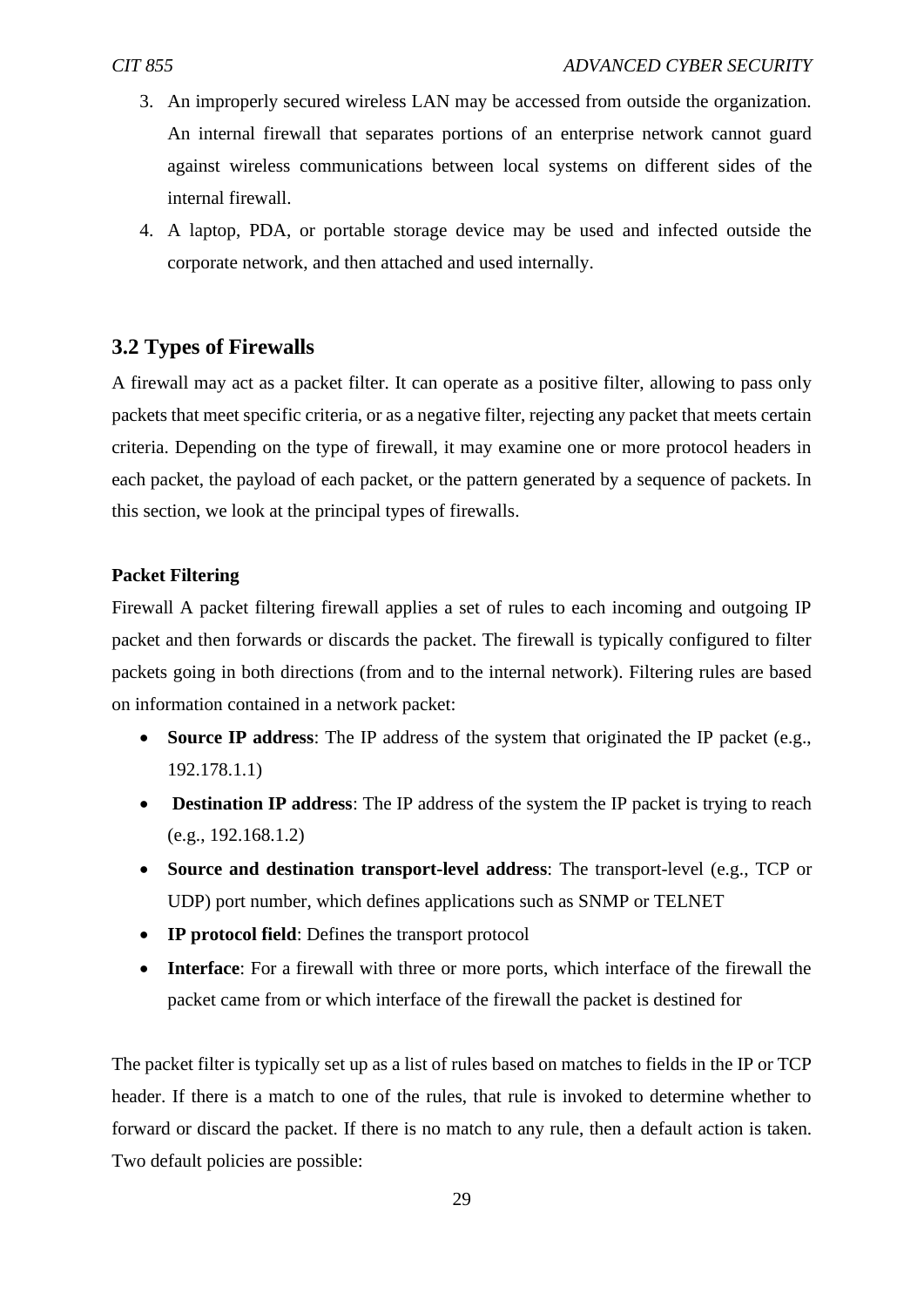- **Default = discard:** That which is not expressly permitted is prohibited.
	- **Default = forward:** That which is not expressly prohibited is permitted.



Figure 2.2: Packet filter mechanism

# **Stateful Inspection Firewalls**

A traditional packet filter makes filtering decisions on an individual packet basis and does not take into consideration any higher layer context.

- A simple packet filtering firewall must permit inbound network traffic on all these highnumbered ports for TCP-based traffic to occur. This creates a vulnerability that can be exploited by unauthorized users.
- A stateful inspection packet firewall tightens up the rules for TCP traffic by creating a directory of outbound TCP connections. There is an entry for each currently established connection. The packet filter will now allow incoming traffic to high-numbered ports only for those packets that fit the profile of one of the entries in this directory.
- A stateful packet inspection firewall reviews the same packet information as a packet filtering firewall, but also records information about TCP connections. Some stateful firewalls also keep track of TCP sequence numbers to prevent attacks that depend on the sequence number, such as session hijacking. Some even inspect limited amounts of application data for some well-known protocols like FTP, IM and SIPS commands, in order to identify and track related connections.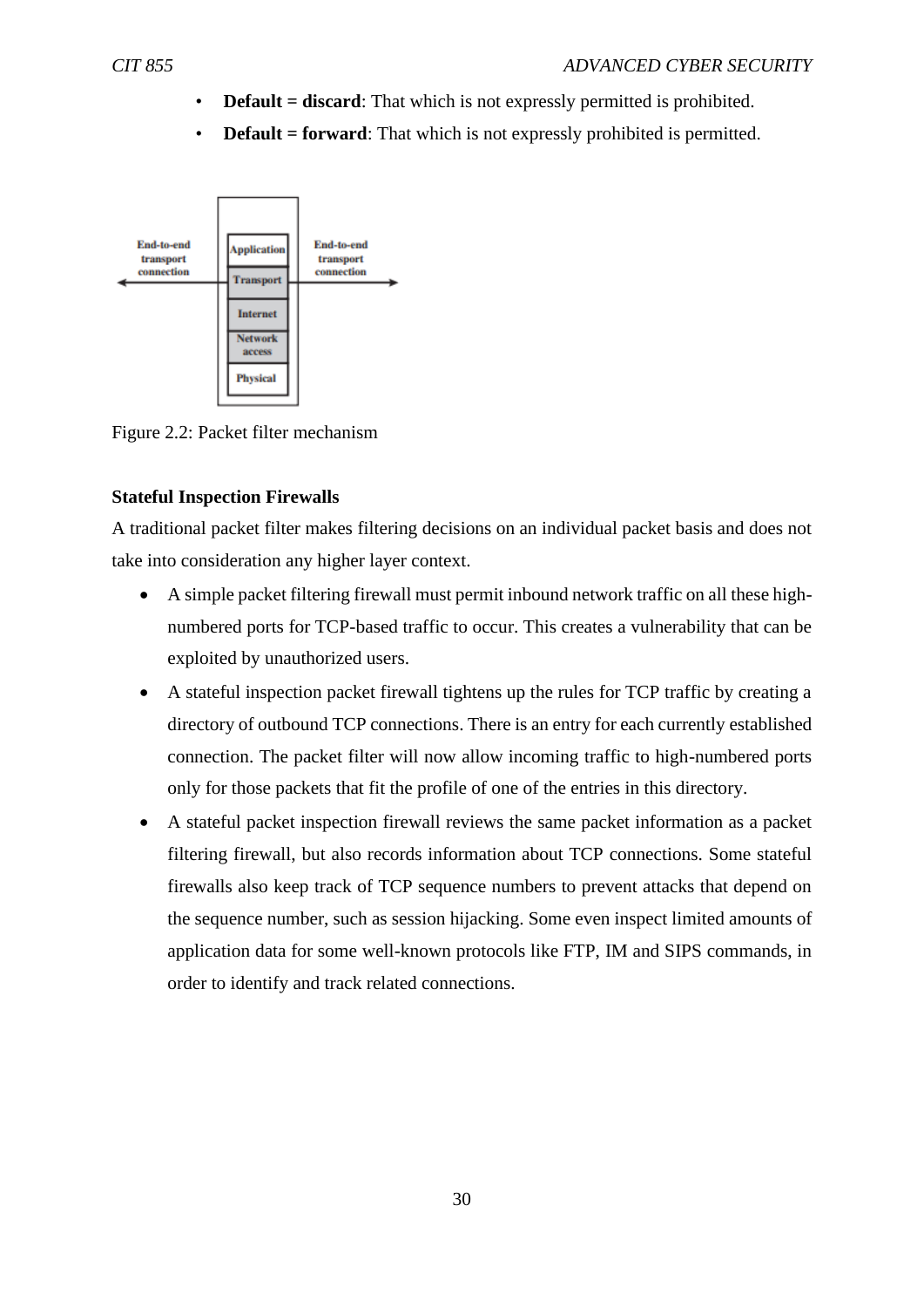

Figure 2.3: Stateful packet inspection

## **Application-Level Gateway**

An application-level gateway, also called an application proxy, acts as a relay of applicationlevel traffic. The user contacts the gateway using a TCP/IP application, such as Telnet or FTP, and the gateway asks the user for the name of the remote host to be accessed. When the user responds and provides a valid user ID and authentication information, the gateway contacts the application on the remote host and relays TCP segments containing the application data between the two endpoints. If the gateway does not implement the proxy code for a specific application, the service is not supported and cannot be forwarded across the firewall. Further, the gateway can be configured to support only specific features of an application that the network administrator considers acceptable while denying all other features. Application-level gateways tend to be more secure than packet filters. Rather than trying to deal with the numerous possible combinations that are to be allowed and forbidden at the TCP and IP level, the application-level gateway need only scrutinize a few allowable applications. In addition, it is easy to log and audit all incoming traffic at the application level. A prime disadvantage of this type of gateway is the additional processing overhead on each connection. In effect, there are two spliced connections between the end users, with the gateway at the splice point, and the gateway must examine and forward all traffic in both directions.



Figure 2.4: Application proxy firewall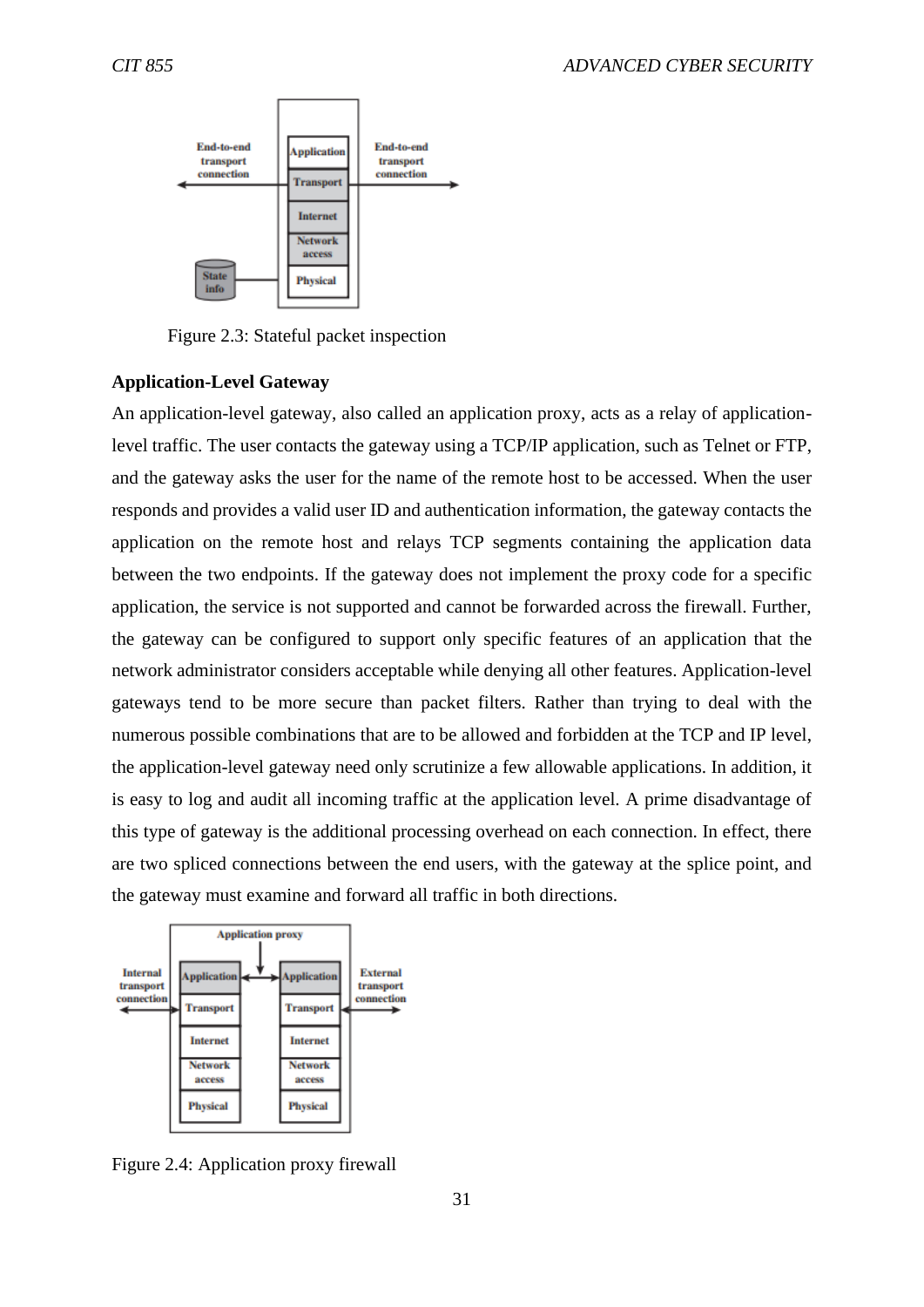## **Circuit-Level Gateway**

A fourth type of firewall is the circuit-level gateway or circuit-level proxy. This can be a standalone system or it can be a specialized function performed by an application-level gateway for certain applications. As with an application gateway, a circuit-level gateway does not permit an end-to-end TCP connection; rather, the gateway sets up two TCP connections, one between itself and a TCP user on an inner host and one between itself and a TCP user on an outside host. Once the two connections are established, the gateway typically relays TCP segments from one connection to the other without examining the contents. The security function consists of determining which connections will be allowed.

A typical use of circuit-level gateways is a situation in which the system administrator trusts the internal users. The gateway can be configured to support application-level or proxy service on inbound connections and circuit-level functions for outbound connections. In this configuration, the gateway can incur the processing overhead of examining incoming application data for forbidden functions but does not incur that overhead on outgoing data.



Figure 2.5: Circuit-level proxy

# **3.3 How firewalls work**

A Firewall is a necessary part of any security architecture and takes the guesswork out of host level protections and entrusts them to your network security device. Firewalls, and especially Next Generation Firewalls, focus on blocking malware and application-layer attacks, along with an integrated intrusion prevention system (IPS), these Next Generation Firewalls can react quickly and seamlessly to detect and react to outside attacks across the whole network. They can set policies to better defend your network and carry out quick assessments to detect invasive or suspicious activity, like malware, and shut it down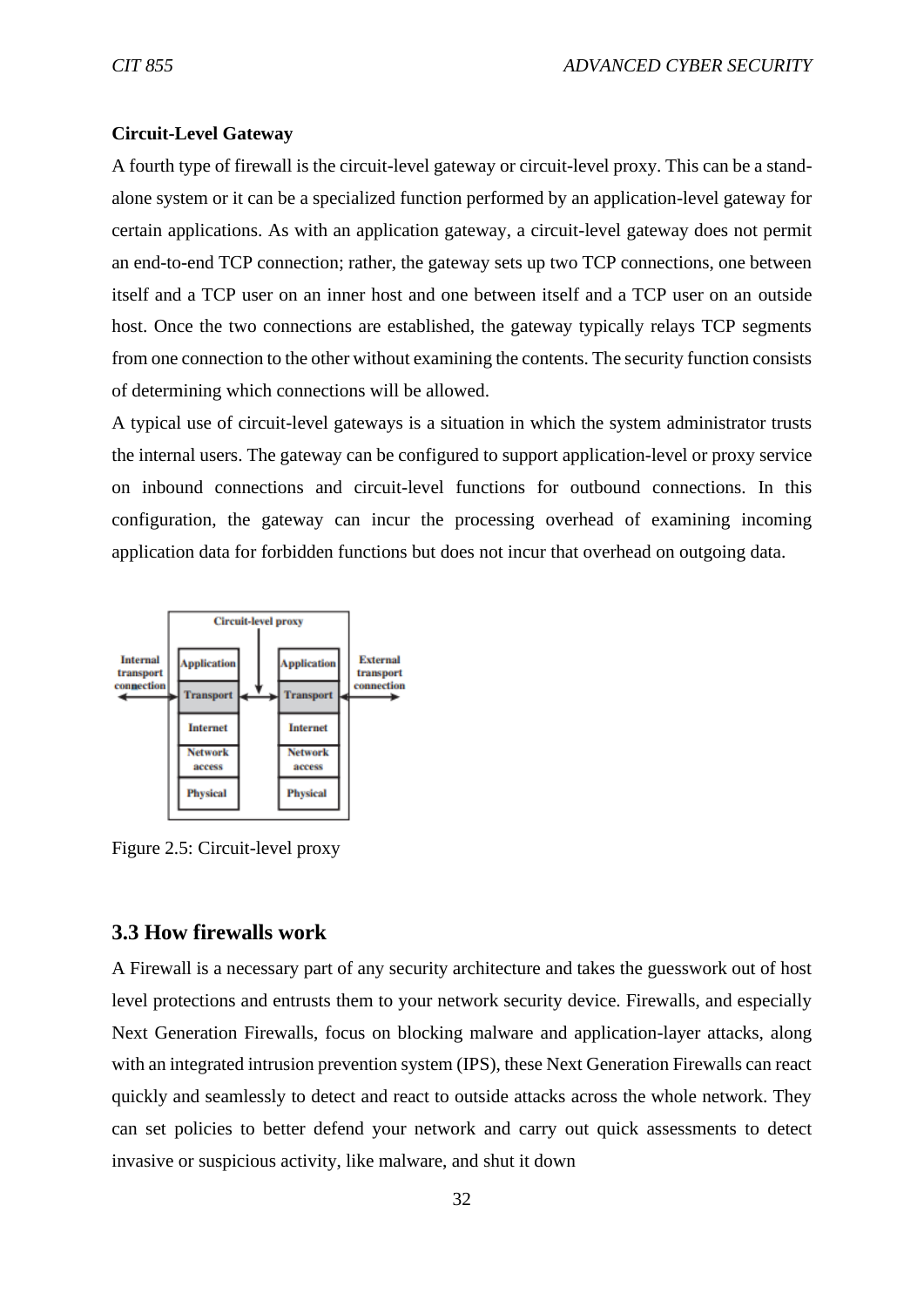# **3.4 Cases/Example**

An example of a personal firewall is the capability built in to the Mac OS X operating system. When the user enables the personal firewall in Mac OS X, all inbound connections are denied except for those the user explicitly permits. Figure 2.6 shows this simple interface. The list of inbound services that can be selectively reenabled, with their port numbers, includes the following:

- Personal file sharing (548, 427)
- Windows sharing (139)
- Personal Web sharing  $(80, 427)$
- Remote login SSH (22)
- FTP access (20-21, 1024-64535 from 20-21)
- Remote Apple events (3031)
- Printer sharing (631, 515)
- IChat Rendezvous (5297, 5298)
- ITunes Music Sharing (3869)
- CVS (2401)

| Firewall On |                                                                        |                      |
|-------------|------------------------------------------------------------------------|----------------------|
| Stop        | Click Stop to allow incoming network communication to all services and |                      |
|             | ports.                                                                 |                      |
| Allow:      | On Description (Ports)                                                 |                      |
|             | Personal File Sharing (548, 427)                                       | $\ddot{\phantom{0}}$ |
|             | Windows Sharing (139)                                                  | New                  |
|             | Personal Web Sharing (80, 427)                                         |                      |
|             | Remote Login - SSH (22)                                                | Edit                 |
|             | FTP Access (20-21, 1024-65535 from 20-21)<br>ь                         | Delete               |
|             | Remote Apple Events (3031)                                             | ۸                    |
|             | Printer Sharing (631, 515)                                             | 區<br>۳               |

Figure 2.6: Example of Personal firewall interface on MAC

When FTP access is enabled, ports 20 and 21 on the local machine are opened for FTP; if others connect to this computer from ports 20 or 21, the ports 1024 through 64535 are open. For increased protection, advanced firewall features are available through easy-to-configure checkboxes. Stealth mode hides the Mac on the Internet by dropping unsolicited communication packets, making it appear as though no Mac is present. UDP packets can be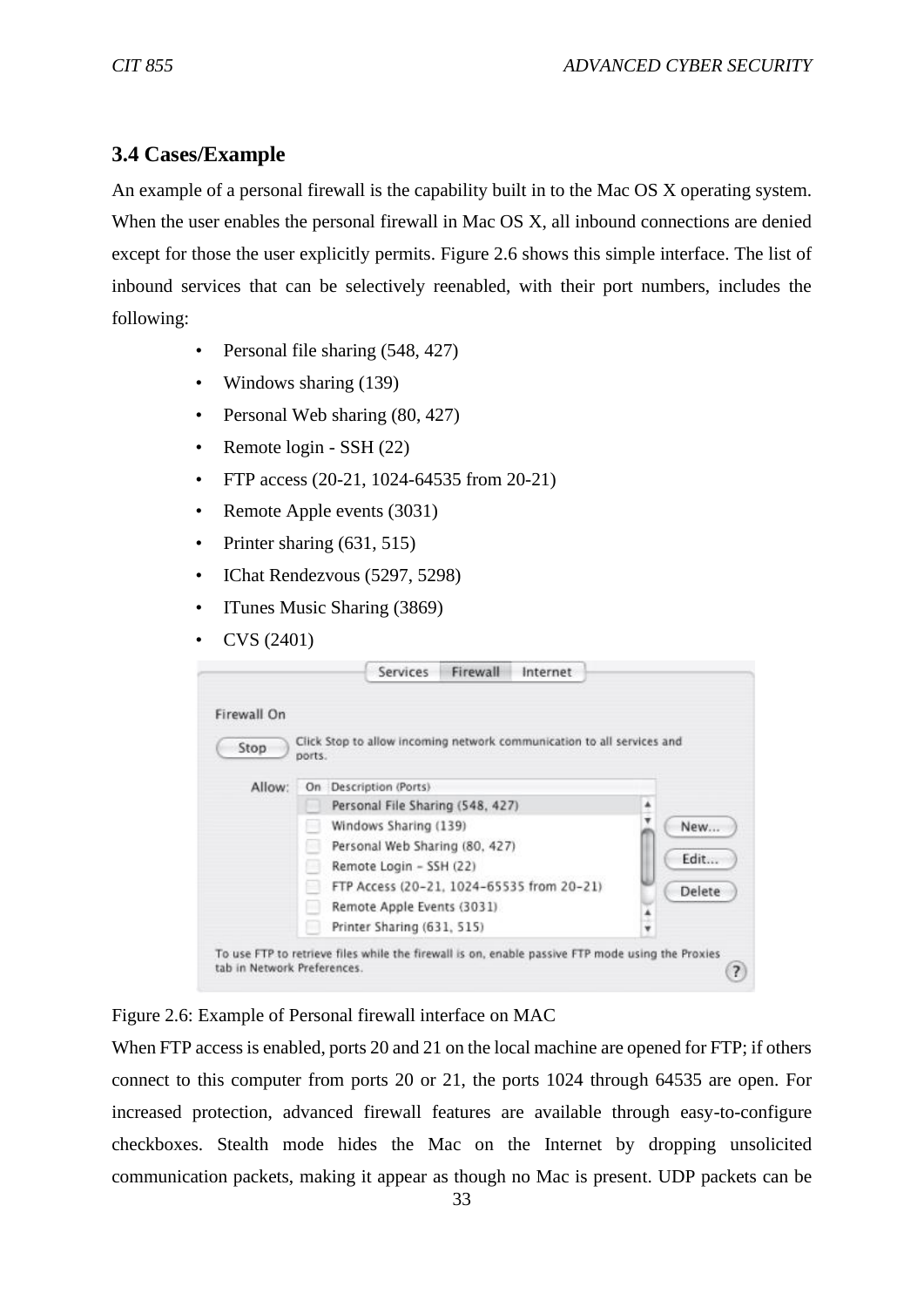blocked, restricting network traffic to TCP packets only for open ports. The firewall also supports logging, an important tool for checking on unwanted activity



What is the difference of firewalls at Application security and internet security?

# **4.0 Self-Assessment/Exercises**

# **1. What is Personal Firewall**

# **Answer**

A personal firewall controls the traffic between a personal computer or workstation on one side and the Internet or enterprise network on the other side. Personal firewall functionality can be used in the home environment and on corporate intranets. Typically, the personal firewall is a software module on the personal computer. In a home environment with multiple computers connected to the Internet, firewall functionality can also be housed in a router that connects all of the home computers to a DSL, cable modem, or other Internet interface.

# **1. What are the benefits of host-based firewall?**

### **Answer**

A host-based firewall is a software module used to secure an individual host. Such modules are available in many operating systems or can be provided as an add-on package. Like conventional stand-alone firewalls, host-resident firewalls filter and restrict the flow of packets. A common location for such firewalls is a server.

There are several benefits to the use of a server-based or workstation based firewall:

- Filtering rules can be tailored to the host environment. Specific corporate security policies for servers can be implemented, with different filters for servers used for different application.
- Protection is provided independent of topology. Thus both internal and external attacks must pass through the firewall.
- Used in conjunction with stand-alone firewalls, the host-based firewall provides an additional layer of protection.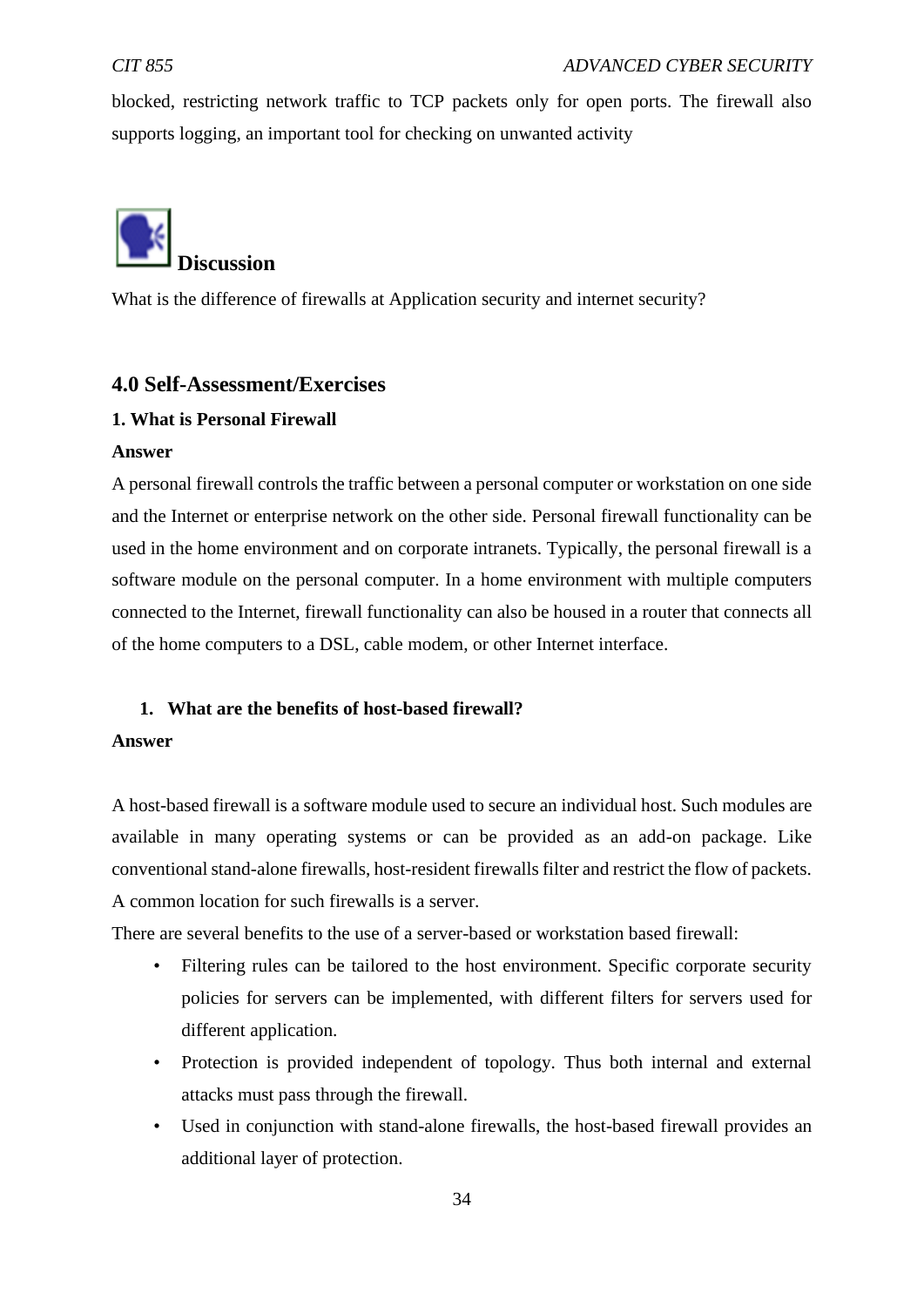A new type of server can be added to the network, with its own firewall, without the necessity of altering the network firewall configuration.



Internet connectivity is no longer optional for organizations. The information and services available are essential to the organization. Moreover, individual users within the organization want and need Internet access, and if this is not provided via their LAN, they will use dial-up capability from their PC to an Internet service provider (ISP). However, while Internet access provides benefits to the organization, it enables the outside world to reach and interact with local network assets. This creates a threat to the organization.



Firewalls can be an effective means of protecting a local system or network of systems from network-based security threats while at the same time affording access to the outside world via wide area networks and the Internet.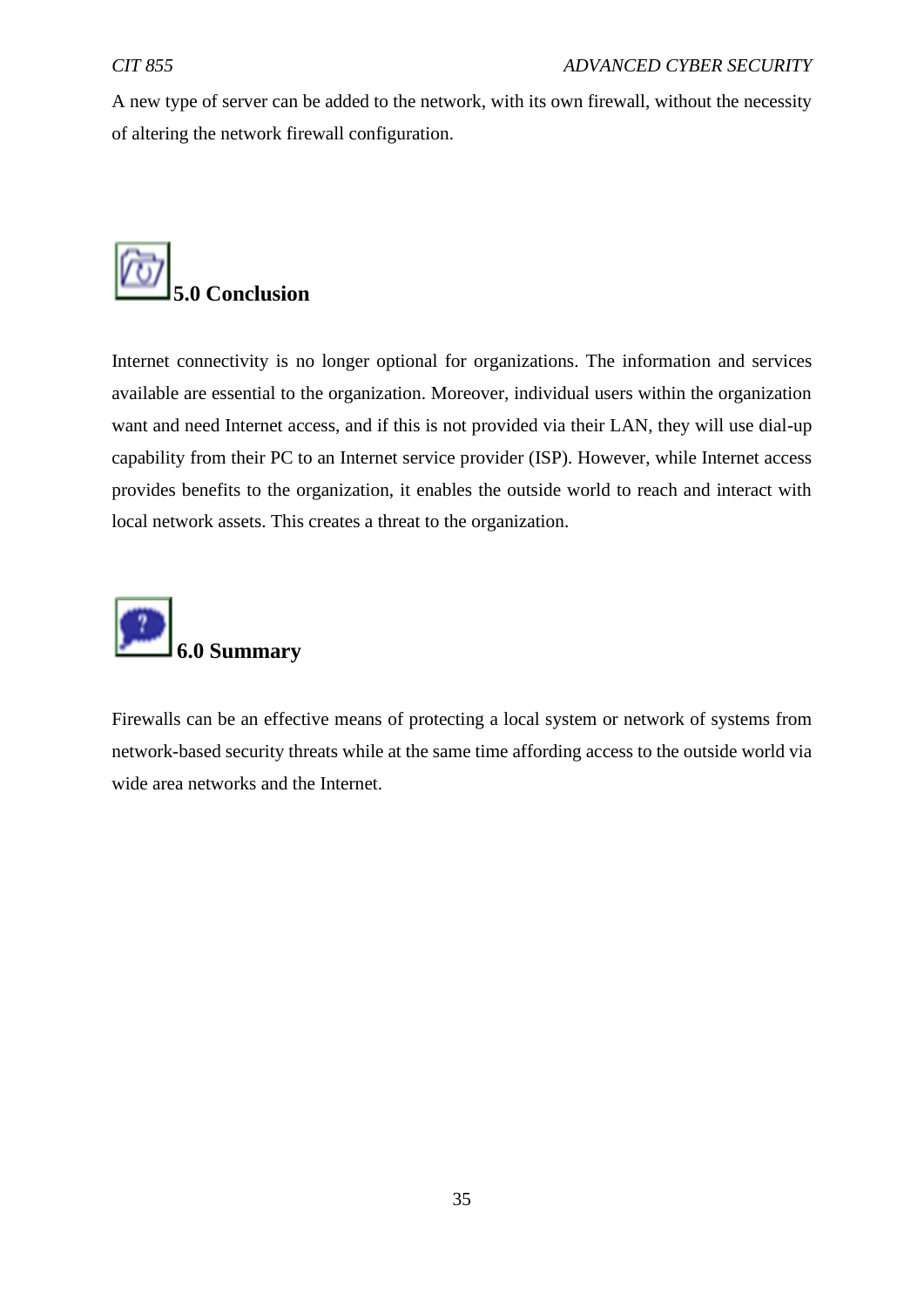

# **7.0 References/Further Reading**

- Andrew S., T., & David J., W. (2011). *COMPUTER NETWORKS* (M. Horton, H. Michael, D. Tracy, & H. Melinda (eds.); fifth). Pearson Education.
- Joseph, M. K. (2007). Computer Network Security and Cyber Ethics (review). In *portal: Libraries and the Academy* (fourth, Vol. 7, Issue 2). McFarland & Company, Inc. https://doi.org/10.1353/pla.2007.0017

Pande, J. (2017). *Introduction to Cyber Security ( FCS )*. http://uou.ac.in

Stewart, J. M., Tittel, E., & Chapple, M. (2011). *CISSP: Certified Information Systems Security Professional Study Guide*. Wiley.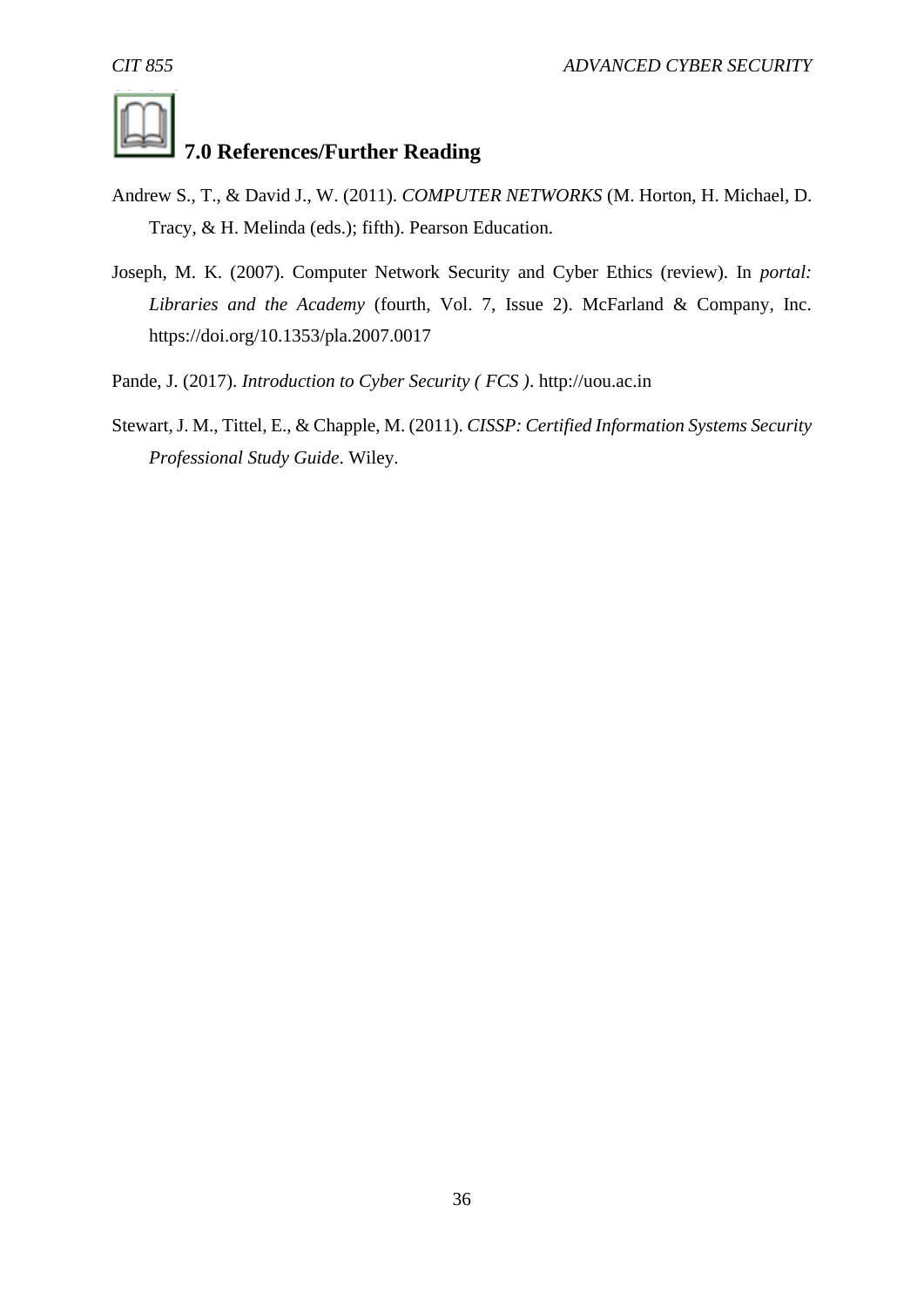# **UNIT 2 VIRTUAL PRIVATE NETWORKS**

# **CONTENTS**

- 1.0 Introduction
- 2.0 Intended Learning Outcomes (ILOs)
- 3.0 Main content
	- 3.1 What is Virtual Private Network?
		- 3.1.1 Use of VPN
		- 3.1.2 Advantages of VPN
		- 3.1.3 Disadvantages of VPN
	- 3.2 Type of VPNs
	- 3.3 VPN technologies and Protocols
	- 3.4 How VPN works and Set Up
- 4.0 Self-Assessment Exercises
- 5.0 Conclusion
- 6.0 Summary
- 7.0 References/Further Reading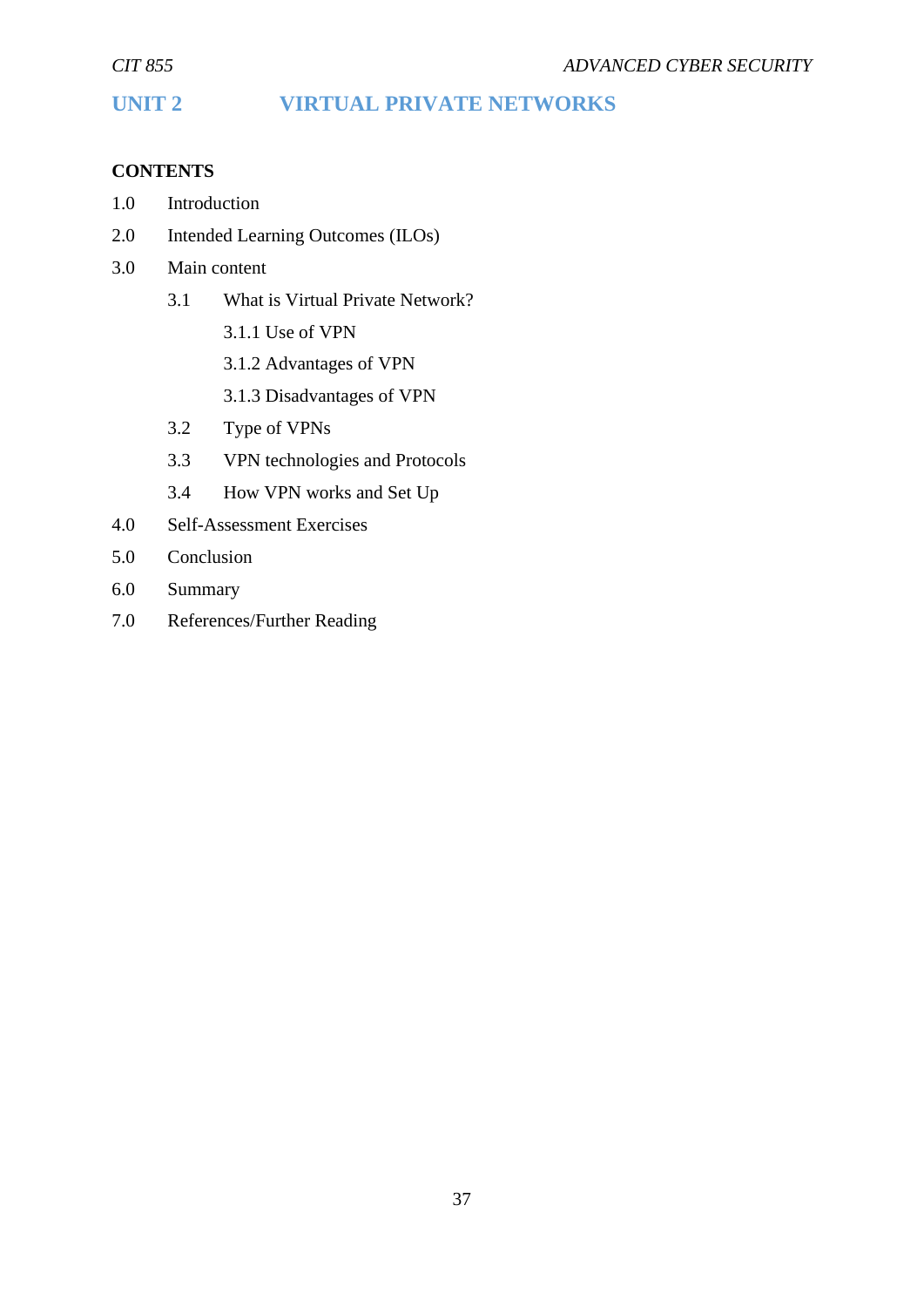# **1.0 Introduction**

The large number of terms used to categorize and describe the functionality of VPNs has led to a great deal of confusion about what exactly VPNs are and what they can do. The unit covers VPN devices, protocols, technologies, as well as VPN categories and models.

# **2.0 Intended Learning Outcomes (ILOs)**

By the end of this unit, you will able to:

- explain the concepts of VPNs
- set up a simple VPN.



# **3.1 What is Virtual Private Network?**

VPN meaning that it is a private point-to-point connection between two machines or networks over a shared or public network such as the [internet.](https://ecomputernotes.com/computernetworkingnotes/services-and-applications/what-is-internet) A Virtual Private Network is a combination of software and hardware. VPN (Virtual Private Network) technology, can be use in organization to extend its safe encrypted connection over less secure [internet](https://ecomputernotes.com/computernetworkingnotes/services-and-applications/what-is-internet) to connect remote users, branch offices, and partner private, internal network. VPN turn the Internet into a simulated private WAN.

It uses "virtual" connections routed through the internet from a business's private network to the remote site. A Virtual Private Network is a technology which creates a network, and that network is virtually private.

The letter V in VPN stands for "virtual" means that it shares physical circuits with other traffic and it has no corresponding physical network. A VPN client uses TCP/IP [protocol,](https://ecomputernotes.com/computernetworkingnotes/computer-network/protocol) that is called tunneling protocols, to make a virtual call to VPN server.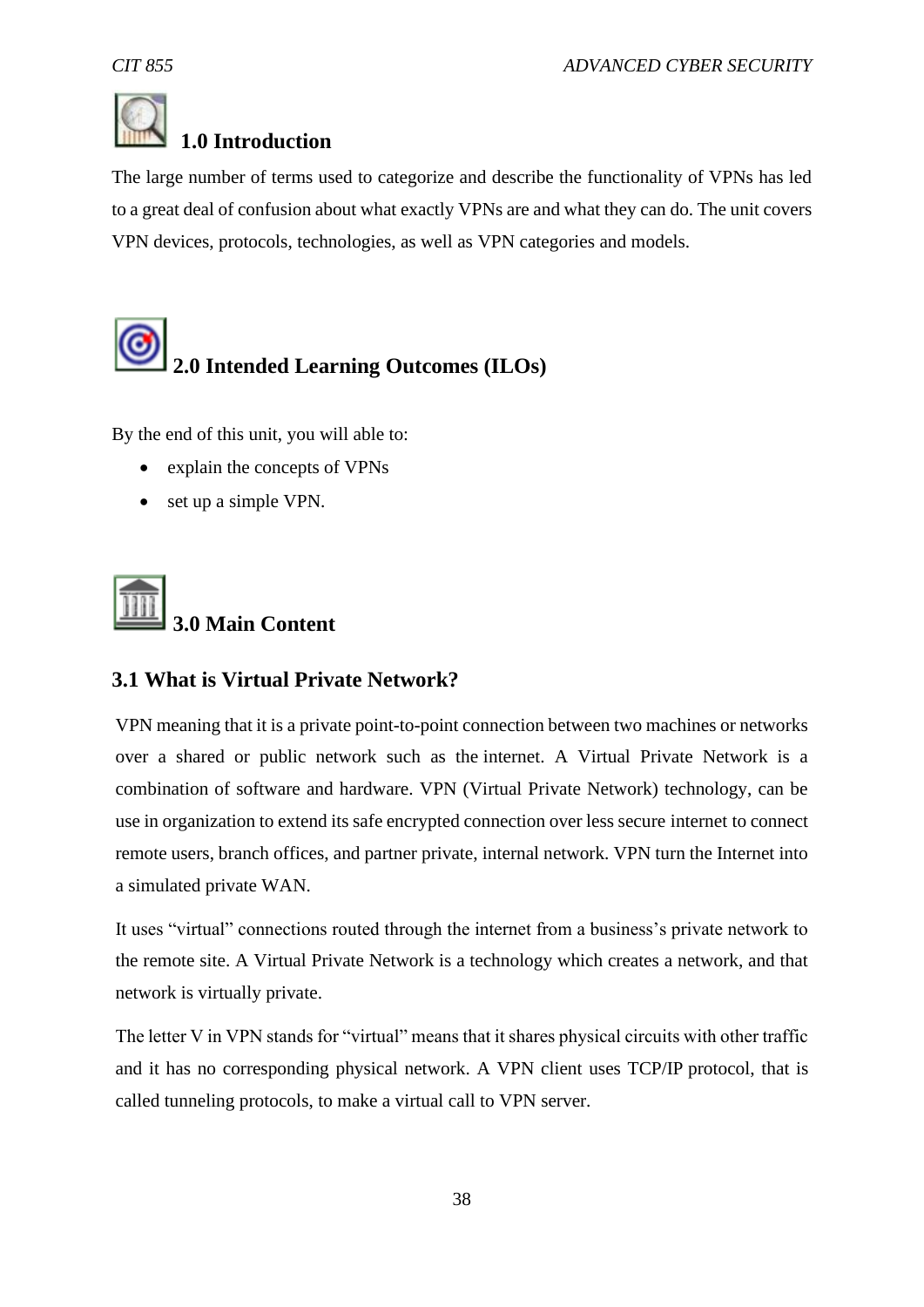# **3.1.1 Uses of Virtual Private Networks**

VPNs are a fairly simple tool, but they can be used to do a wide variety of things:

- Access a Business Network While Traveling
- Access Your Home Network While Travelling
- Hide Your Browsing Activity From Your Local Network and ISP
- Access Geo-Blocked Websites
- Bypass Internet Censorship
- Downloading Files

# **3.1.2 Advantages of VPNs**

The benefits of VPN are as follows:

- Security: The VPN should protect data while it's travelling on the public network. If intruders attempt to capture data, they should be unable to read or use it.
- Reliability: Employees and remote offices should be able to connect to VPN. The virtual network should provide the same quality of connection for each user even when it is handling the maximum number of simultaneous connections.
- Cost Savings: Its operational cost is less as it transfers the support burden to the service providers.
- It reduces the long-distance telephone charges.
- It cut technical support.
- It eliminates the need for expensive private or leased lines.
- Its management is straightforward.
- Scalability: growth is the flexible, i.e., we can easily add new locations to the VPN.
- It is efficient with broadband technology.
- By using VPN, the equipment cost is also reduced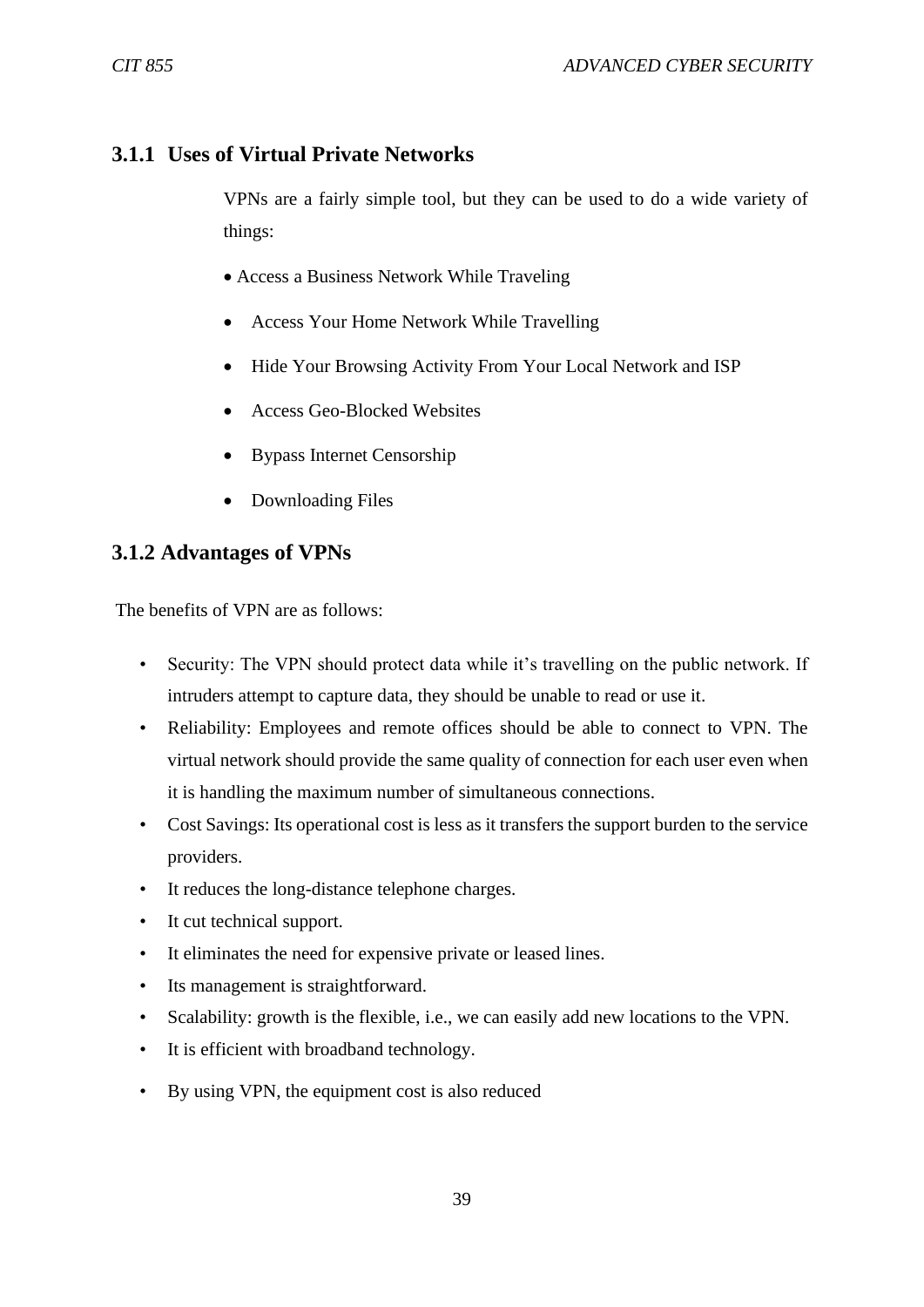# **3.1.3 Disadvantages of VPNs**

The difficulties of VPN are as follows:

- For VPN network to establish, we require an in-depth understanding of the public network security issues.
- VPNs need to accommodate complicated protocols other than IP.
- There is a shortage of standardization. The product from different vendors may or may not work well together.
- The reliability and performance of an Internet-based private network depend on uncontrollable external factors, which is not under an organization's direct control.

# **3.2 Types of Virtual Private Network**

VPN is of three kinds:

# **Remote access VPN (Virtual Private Network)**

The VPN which allows individual users to establish secure connections with a remote computer network is known as remote-access VPN. There is a requirement of two components in a remote-access VPN which are as follows:

- i. Network Access Server (NAS)
- ii. Client software.

It enables the remote connectivity using any internet access technology. Here, the remote user launches the VPN client to create a VPN tunnel.

# **Intranet VPN (Virtual Private Network)**

If a company has one or more remote locations and the company wants to join those locations into a single private network, then that company can create an intranet VPN so that they can connect LAN of one site to another one. Intranet VPN can link corporate headquarters, remote offices and branch offices over a shared infrastructure using dedicated connections. If we use intranet VPN, then it reduces the WAN bandwidth costs. The user can also connect new sites easily by using this network.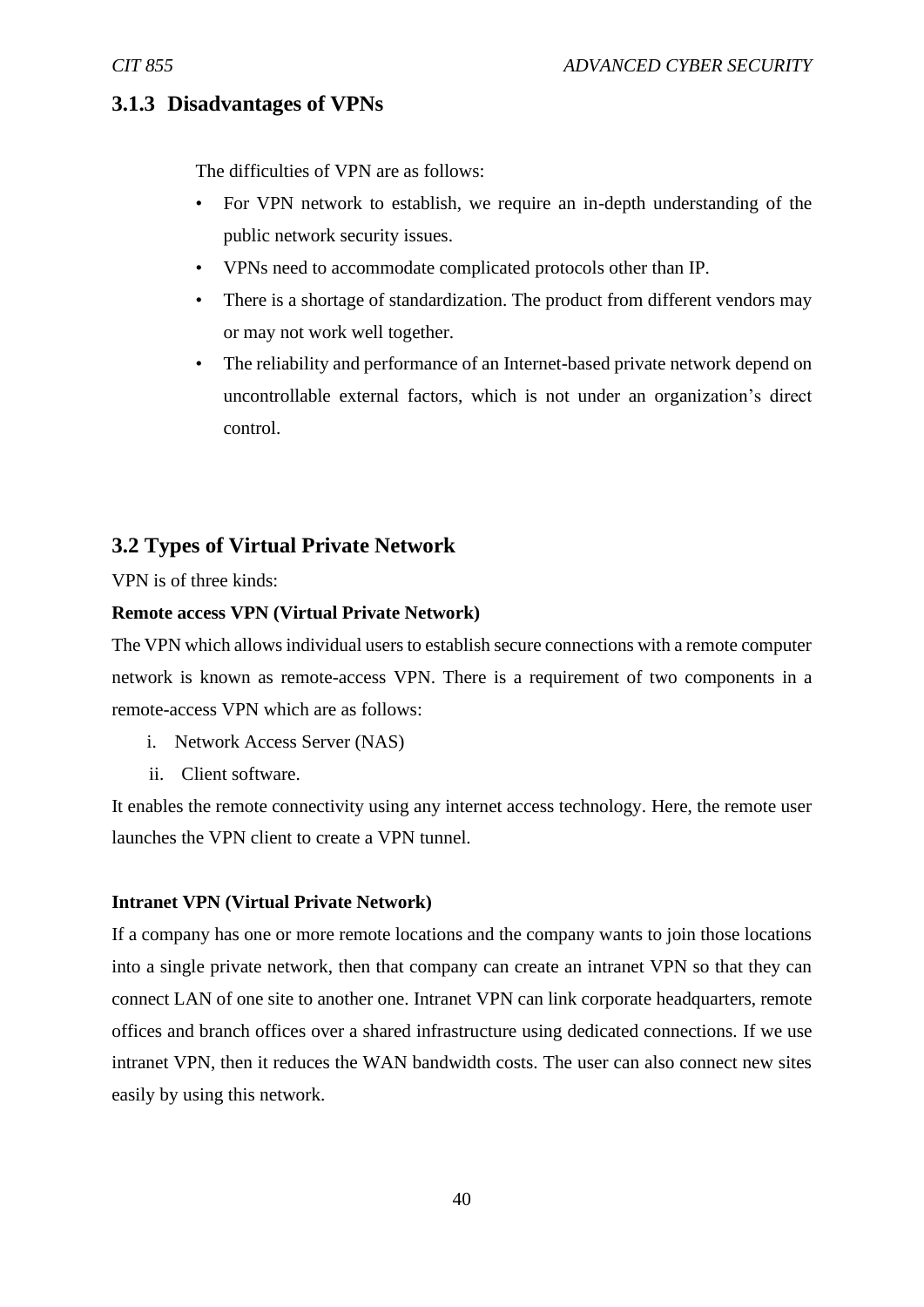# **Extranet VPN (Virtual Private Network)**

If a company has the close relationship with the other company (that company can be their customer, supplier, branch and another partner company), then those companies can build an extranet VPN so that they can connect LAN of one company to the other. It allows all of the companies to work in a shared environment.

# **3.3 VPN Technologies and Protocols**

## **There are three network protocols used within VPN tunnels. These are:**

# **Internet Protocol Security (IPSec)**

We can make use of this [protocol](https://ecomputernotes.com/computernetworkingnotes/computer-network/protocol) for encryption. It is used as a protocol suite. It is used as a "protocol suite for securing Internet Protocol (IP) communications by authenticating and encrypting each packet of IP of a data stream." It requires expensive, time-consuming client installations, which is its most significant disadvantage.

### **Point-to-Point Tunneling Protocol (PPTP)**

Generally, it is the most widely used VPN protocol among windows users. It was created by Microsoft in association with the other technology companies. The most significant disadvantage of PPTP is that it does not provide encryption. It relies on PPP (Point-to-Point Protocol). It is implemented for the security measures. It is also available for Linux and Mac users. As compared to other methods, PPTP is faster.

### **Layer 2 Tunneling Protocol (L2TP)**

It is another tunnelling protocol which supports VPN. L2TP is created by Microsoft and Cisco as a combination between PPTP and L2F (Layer 2 Forwarding). L2TP also does not provide encryption as like as PPTP. The main difference between both of them is that L2TP delivers data confidentiality and data integrity.

# **Secure Socket Layer (SSL)**

It is a VPN accessible via https over a web browser. Its most significant advantage is that it does not need any software installed because it uses the web browser as the client application. With the help of SSL VPN, the user's access can be restricted to specific claims instead of allowing access to the whole network.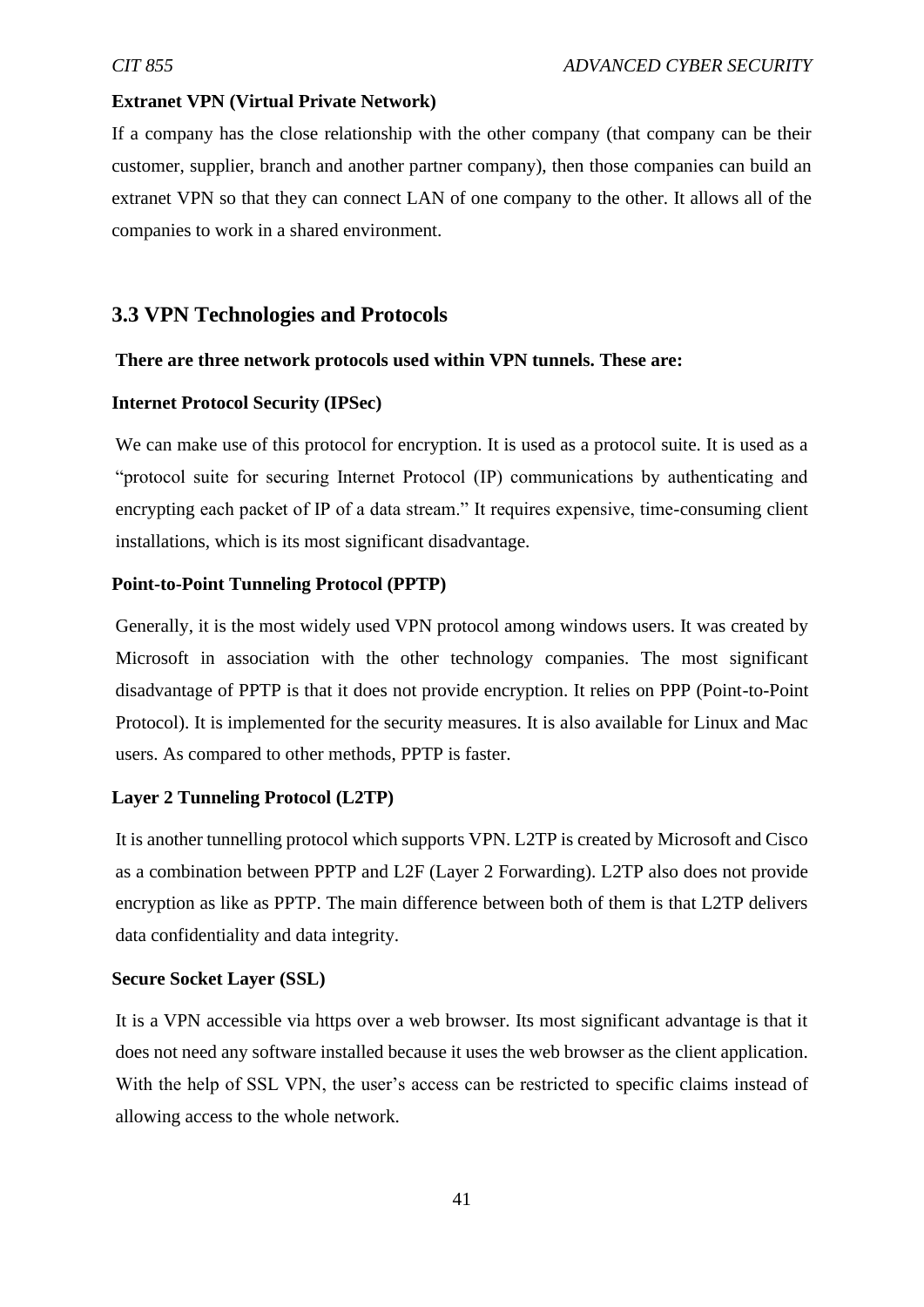# **3.4 How VPN works and Set Up**

# **3.4.1 Working of VPN**

When you connect your computer (or another device, such as a smartphone or tablet) to a VPN, the computer acts as if it's on the same local network as the VPN. All your network traffic is sent over a secure connection to the VPN. Because your computer behaves as if it's on the network, this allows you to securely access local network resources even when you're on the other side of the world. You'll also be able to use the Internet as if you were present at the VPN's location, which has some benefits if you're using pubic Wi-Fi or want to access geo-blocked websites. When you browse the web while connected to a VPN, your computer contacts the website through the encrypted VPN connection. The VPN forwards the request for you and forwards the response from the website back through the secure connection.

If you're using a USA-based VPN to access Netflix, Netflix will see your connection as coming from within the USA.

# **3.4.2 How to Setup a VPN**

## **There are following two ways to create a VPN connection**:

# **By dialing an Internet service provider (ISP)**

If you dial-in to an ISP, your ISP then makes another call to the private network's remote access server to establish the PPTP or L2TP tunnel After authentication, you can access the private network.

### **By connecting directly to the Internet**

If you are already connected to an Internet, on a local area network, a cable modem, or a digital subscriber line (DSL), you can make a tunnel through the Internet and connects directly to the remote access server. After authentication, you can access the corporate network.

# **3.5 Cases/Example**

Suppose there is a company which has two locations, one in Noida and other in Pune. For both places to communicate efficiently, the company has the choice to set up private lines between the two locations. Although private lines would restrict public access and extend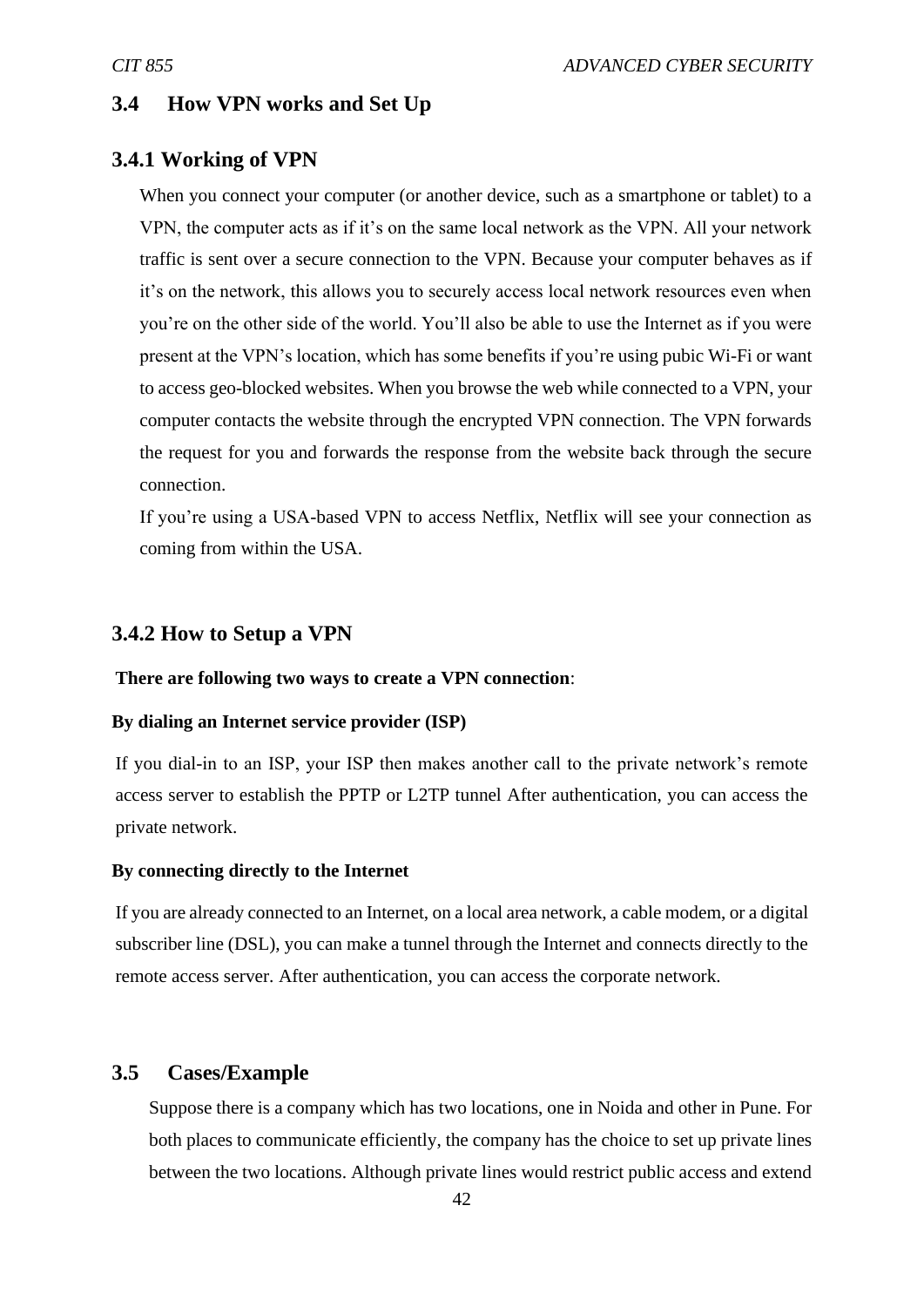the use of their bandwidth, it will cost the company a great deal of money since they would have to purchase the communication lines per mile. So, the more viable option is to implement a VPN. The company can hook their communication lines with a local ISP in both cities. Thus, the ISP would act as a middleman, connecting the two locations. This would create an affordable small area network for the company.



How are Privacy, security and Encryption ensured using VPN

# **4.0 Self-Assessment/Exercises**

# **What are the equipment used for VPN implementation?**

# **Answer**

Equipment having the VPN function includes routers and firewalls. Basically, communication is made via VPN equipment. [Information](https://ecomputernotes.com/fundamental/information-technology/what-do-you-mean-by-data-and-information) is encrypted by the transmission VPN equipment before transmission and decoded by the receiving VPN equipment after receipt of [information.](https://ecomputernotes.com/fundamental/information-technology/what-do-you-mean-by-data-and-information) The key for encrypt the data is set in VPN equipment in advance. The VPN equipment at receiving side decodes encrypted data before sending it to the receiving computer.

# **What are key Features of a Typical VPN solution**

When the remote offices connect each other to share vital resources and secret information, the VPN solution must ensure the privacy and integrity of the data as it traverses the Internet. Therefore, a VPN solution must provide at least all of the following:

# **Keep data confidential** (**encryption**)

• Data carried on the public network must be rendered unreadable to unauthorized clients on the network.

# **Ensure the identities of two parties communicating** (**authentication**)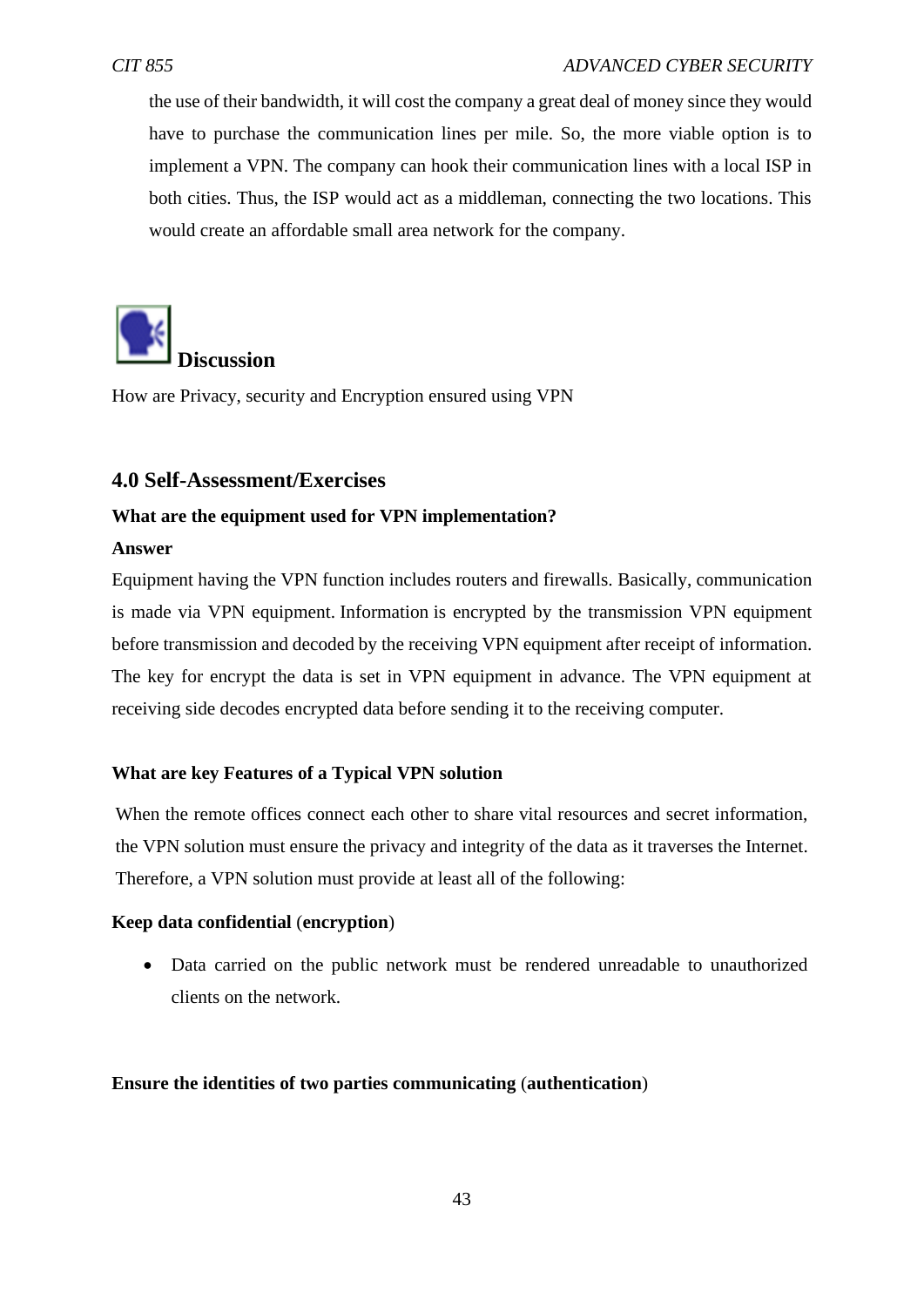The solution must verify the user's identity and restrict VPN access to authorized users only. It must also provide audit and accounting records to show who accessed what information and when.

- Safeguard the identities of communicating parties (tunneling)
- Guard against packets being sent over and over (replay prevention)
- Ensure data is accurate and in its original form (non-repudiation)

**Address Management.** The solution must assign a client's address on the private net and ensure that private addresses are kept private.

**Key Management.** The solution must generate and refresh encryption keys for the client and the server.

**Multiprotocol Support.** The solution must handle common protocols used in the public network. These include IP, Internet Packet Exchange (IPX), and so on.

An Internet VPN solution based on the Point-to-Point Tunneling Protocol (PPTP) or Layer 2 Tunneling Protocol (L2TP) meets all of these basic requirements and takes advantage of the broad availability of the Internet. Other solutions, including the new IP Security Protocol (IPSec), meet only some of these requirements, but remain useful for specific situations.

# **5.0 Conclusion**

Virtual private network extends a private network across public networks. VPN allows users working at home or office to connect in a secure fashion to a remote corporate server using the routing infrastructure provided by a public inter-network (such as the Internet). From the user's perspective, the VPN is a **point-to-point connection** between the user's [computer](https://ecomputernotes.com/fundamental/introduction-to-computer/what-is-computer) and a corporate server. The nature of the intermediate inter-network is irrelevant to the user because it appears as if the data is being sent over a dedicated private link.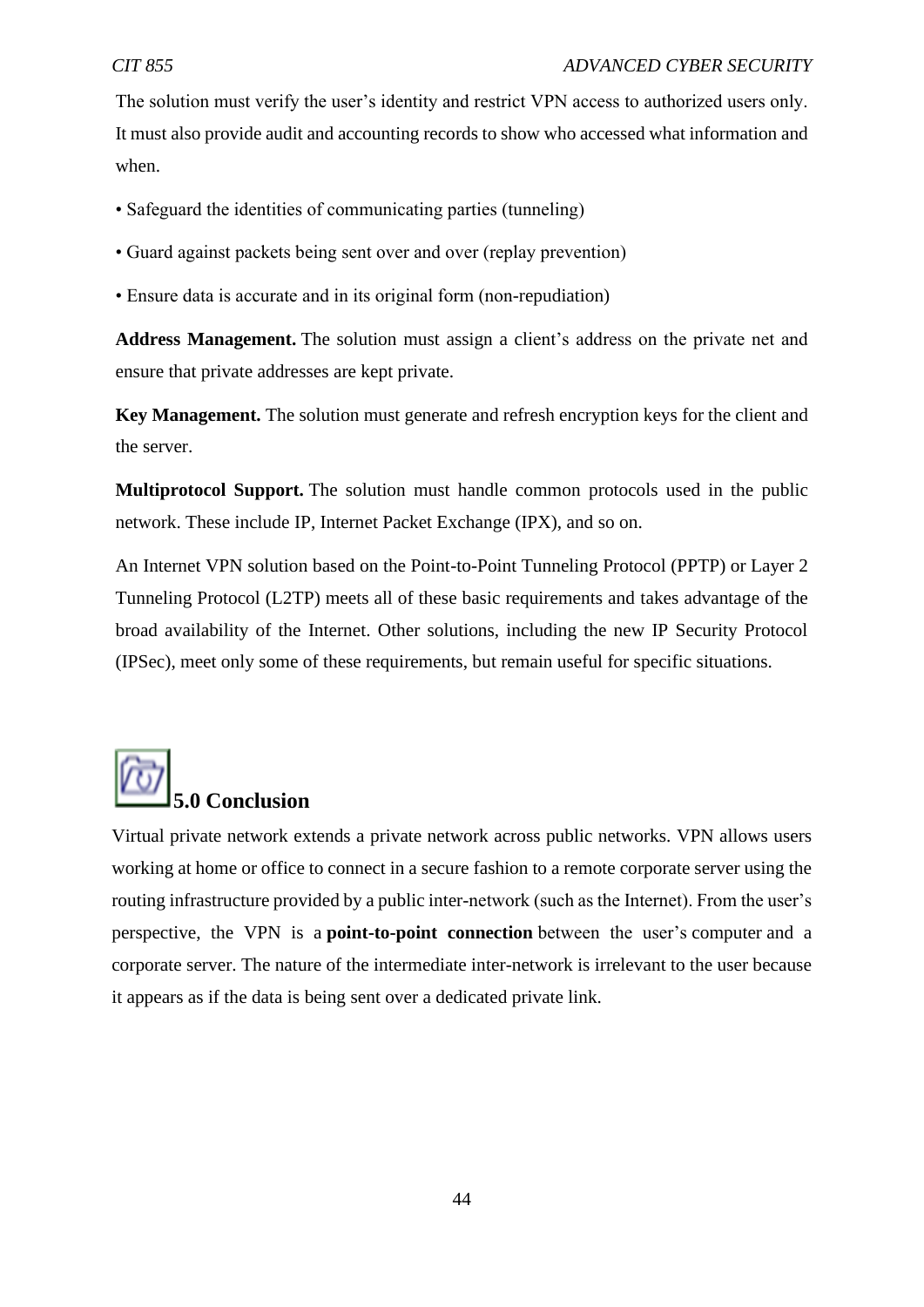

A virtual private network (VPN) allows the provisioning of private network services for an organization or organizations over a public or shared infrastructure such as the Internet or service provider backbone network. The shared service provider backbone network is known as the VPN backbone and is used to transport traffic for multiple VPNs, as well as possibly non-VPN traffic.



- Andrew S., T., & David J., W. (2011). *COMPUTER NETWORKS* (M. Horton, H. Michael, D. Tracy, & H. Melinda (eds.); fifth). Pearson Education.
- Joseph, M. K. (2007). Computer Network Security and Cyber Ethics (review). In *portal: Libraries and the Academy* (fourth, Vol. 7, Issue 2). McFarland & Company, Inc. https://doi.org/10.1353/pla.2007.0017.

Pande, J. (2017). *Introduction to Cyber Security ( FCS )*. http://uou.ac.in

Stewart, J. M., Tittel, E., & Chapple, M. (2011). *CISSP: Certified Information Systems Security Professional Study Guide*. Wiley.

NetworkChatter (April, 2020). *ENSA Module 8 – Virtual Private Networks (VPN) Lecture Notes.* [http://www.networkchatter.com/ensa-module-8-virtual-private-networks-vpn-lecture](http://www.networkchatter.com/ensa-module-8-virtual-private-networks-vpn-lecture-notes/)[notes/](http://www.networkchatter.com/ensa-module-8-virtual-private-networks-vpn-lecture-notes/) last accessed: 30, December, 2021.

Dinesh Thakur. *What is VPN (Virtual Private Network)? Definition.*  [https://ecomputernotes.com/computernetworkingnotes/security/virtual-private](https://ecomputernotes.com/computernetworkingnotes/security/virtual-private-network#Types_of_VPN_(Virtual_Private_Network))[network#Types\\_of\\_VPN\\_\(Virtual\\_Private\\_Network\).](https://ecomputernotes.com/computernetworkingnotes/security/virtual-private-network#Types_of_VPN_(Virtual_Private_Network)) Last accessed: 28 December, 2021.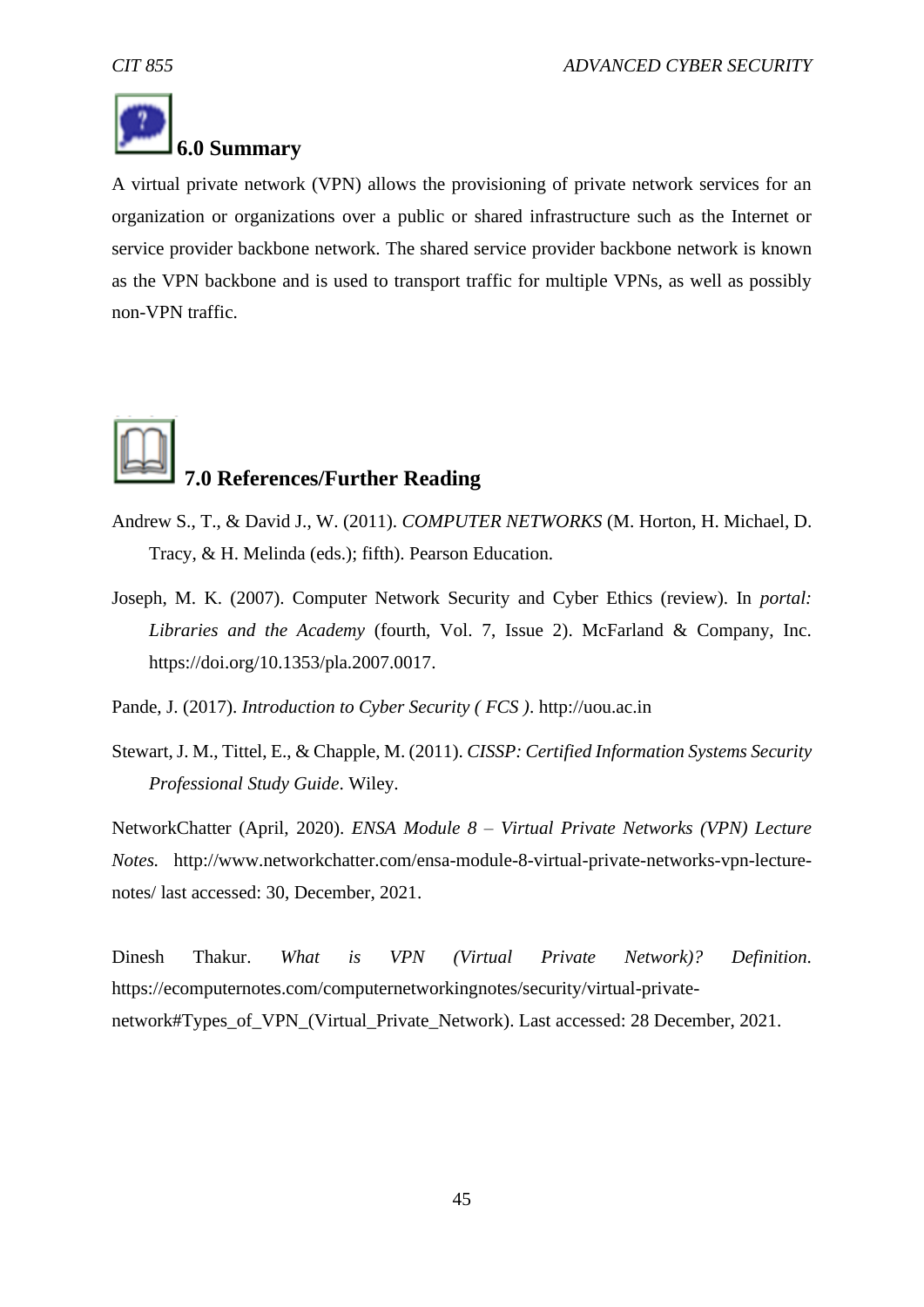# **UNIT 3 SECURITY CONTROL MANAGEMENT**

# **CONTENTS**

- 1.0 Introduction
- 2.0 Intended Learning Outcomes (ILOs)
- 3.0 Main content
	- 3.1 Access Control
		- 3.1.1 Why Access control
		- 3.1.2 How access control works
	- 3.2 Types of Access control
	- 3.3 Access control list
		- 3.3.1 Access Control Groups
		- 3.3.2 Access Control Roles
	- 3.4 AAA Framework
		- 3.4.1 Authentication
		- 3.4.2 Authorization
		- 3.4.3 Accounting
	- 3.5 Case/Example
- 4.0 Self-Assessment Exercises
- 5.0 Conclusion
- 6.0 Summary
- 7.0 References/Further Reading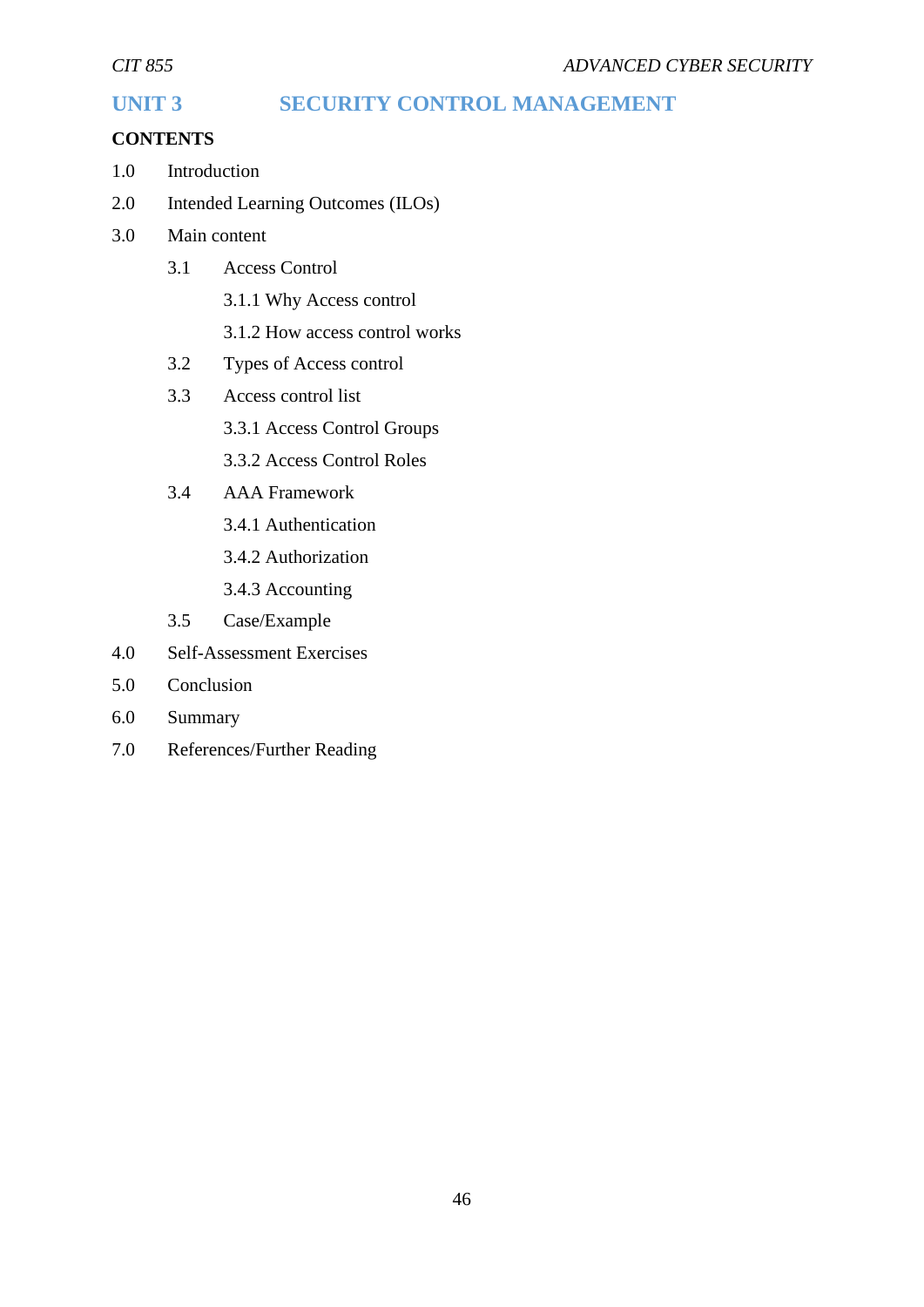

# **1.0 Introduction**

As long as you are carrying an access card or ID badge, it means that your office uses an access system. How does it really work? It's difficult since most people have never seen an access system. Most people believe it is just a card reader on the wall. Of course there is a little bit more to it in reality. It's not very difficult though, there are just a few parts behind the scenes that make the magic of easily unlocking a door every time.

This unit will give you a full and comprehensive understanding how access control systems, how it work, control list and AAA framework.

# **2.0 Intended Learning Outcomes (ILOs)**

By the end of this unit, you will able to:

- explain the concept access control
- manage access control.



# **3.1 Access Control**

Access control is a security technique that regulates who or what can view or use resources in a computing environment. It is a fundamental concept in security that [minimizes risk](https://searchstorage.techtarget.com/tip/Prevent-the-storage-and-data-security-risks-of-remote-work) to the business or organization.

There are two types of access control: physical and logical. Physical access control limits access to campuses, buildings, rooms and physical IT assets. Logical access control limits connections to computer networks, system files and data.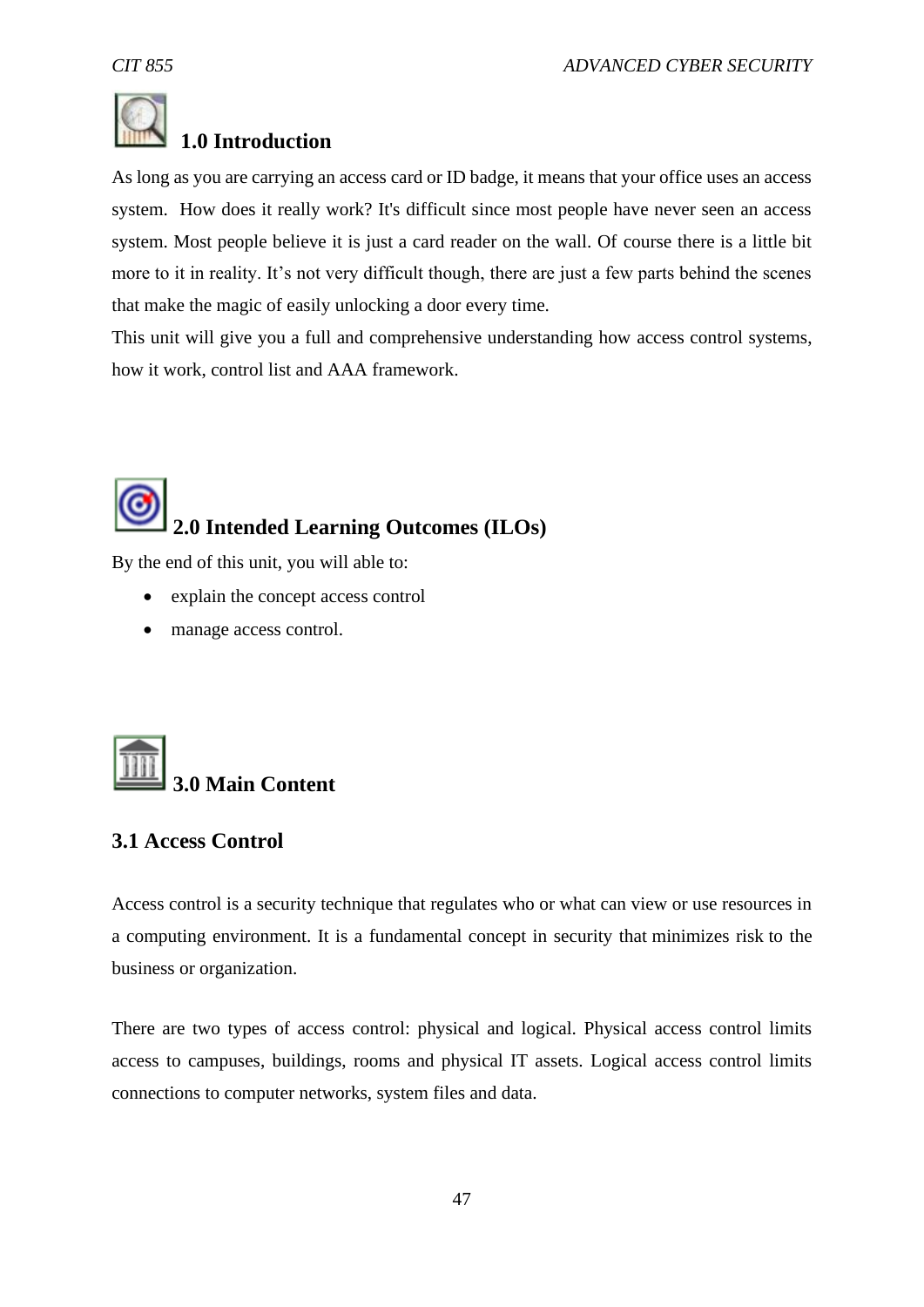To secure a facility, organizations use electronic access control systems that rely on user credentials, access card readers, auditing and reports to track employee access to restricted business locations and proprietary areas, such as data centers. Some of these systems incorporate access control panels to restrict entry to rooms and buildings, as well as alarms and lockdown capabilities, to prevent unauthorized access or operations.

Access control systems perform identification [authentication](https://www.techtarget.com/searchsecurity/definition/authentication) and [authorization](https://searchsoftwarequality.techtarget.com/definition/authorization) of users and entities by evaluating required login credentials that can include passwords, personal identification numbers (PINs), [biometric](https://www.techtarget.com/searchsecurity/definition/biometrics) scans, security tokens or other [authentication factors.](https://www.techtarget.com/searchsecurity/definition/authentication-factor) Multifactor authentication [\(MFA\)](https://www.techtarget.com/searchsecurity/definition/multifactor-authentication-MFA), which requires two or more authentication factors, is often an important part of a layered defense to protect access control systems.

# **3.1.1 Why is access control important?**

The goal of access control is to minimize the security risk of unauthorized access to physical and logical systems. Access control is a fundamental component of security compliance programs that ensures security technology and access control policies are in place to protect confidential [information,](https://searchsqlserver.techtarget.com/definition/information) such as customer data. Most organizations have infrastructure and procedures that limit access to networks, computer systems, applications, files and sensitive data, such as personally identifiable information (PII) and intellectual property.

Access control systems are complex and can be challenging to manage in dynamic IT environments that involve on-premises systems and cloud services. After some high-profile breaches, technology vendors have shifted away from single sign-on [\(SSO\)](https://www.techtarget.com/searchsecurity/definition/single-sign-on) systems to unified access management, which offers access controls for on-premises and cloud environments.

# **3.1.2 How access control works**

These security controls work by identifying an individual or entity, verifying that the person or application is who or what it claims to be, and authorizing the access level and set of actions associated with the username or Internet Protocol (IP) address. Directory services and protocols, including Lightweight Directory Access Protocol (LDAP) and Security Assertion Markup Language [\(SAML\)](https://www.techtarget.com/searchsecurity/definition/SAML), provide access controls for authenticating and authorizing users and entities and enabling them to connect to computer resources, such as distributed applications and web servers.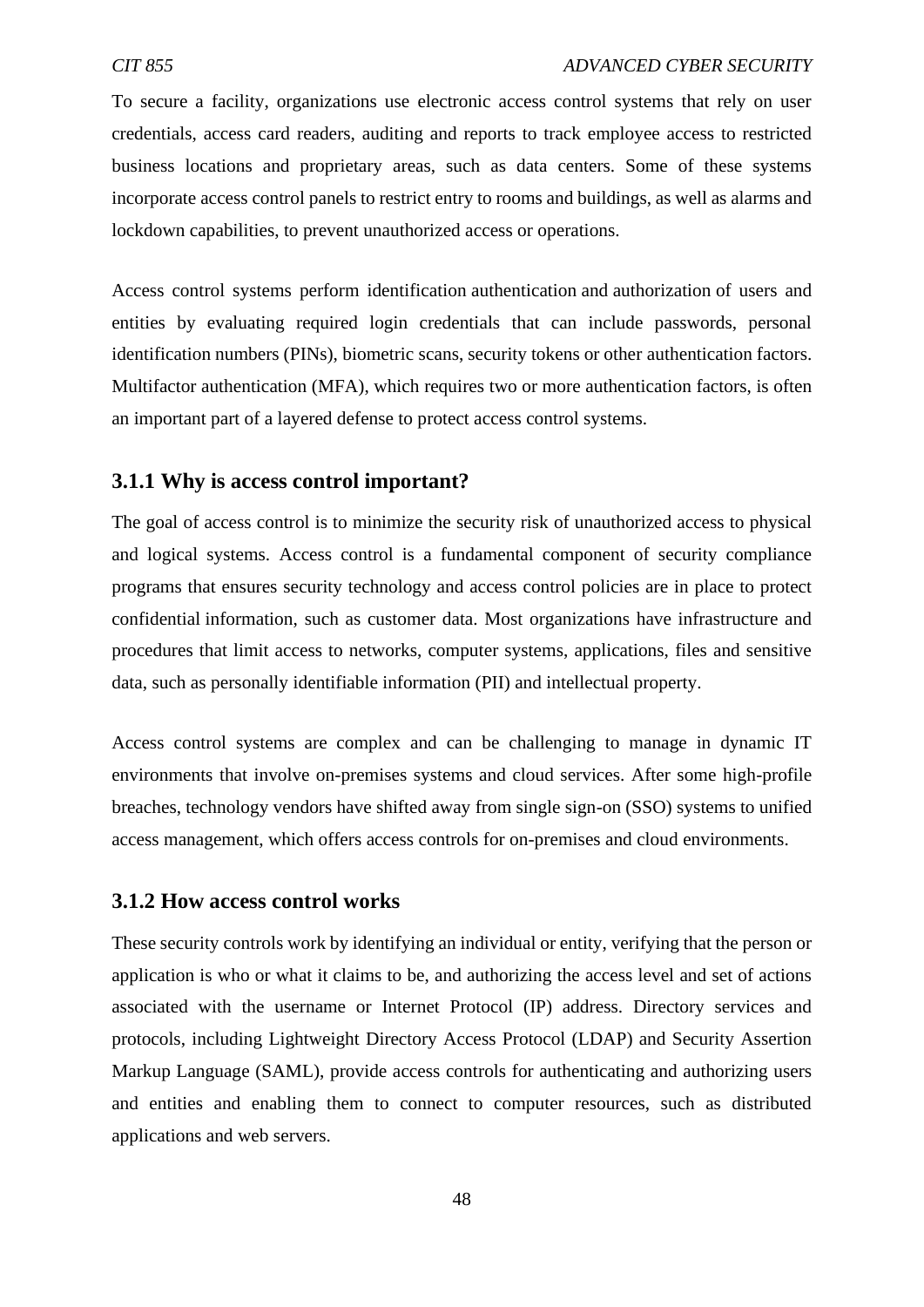Organizations use different access control models depending on their compliance requirements and the security levels of information technology (IT) they are trying to protect.

# **3.2 Types of Access control**

Access control can be split into two groups designed to improve physical security or cybersecurity:

- **Physical access control**: limits access to campuses, building and other physical assets, e.g., a proximity card to unlock a door.
- **Logical access control**: limits access to computers, networks, files and other sensitive data, e.g., a username and password.

## **Access control Models**

The main models of access control are:

•**Attribute-based Access Control (ABAC):** In this model, access is granted or declined by evaluating a set of rules, policies, and relationships using the attributes of users, systems and environmental conditions.

•**Discretionary Access Control (DAC)**: In DAC, the owner of data determines who can access specific resources.

•**History-Based Access Control (HBAC)**: Access is granted or declined by evaluating the history of activities of the inquiring party that includes behavior, the time between requests and content of requests.

• **Identity-Based Access Control (IBAC)**: By using this model network administrators can more effectively manage activity and access based on individual requirements.

•**Mandatory Access Control (MAC)**: A control model in which access rights are regulated by a central authority based on multiple levels of security. Security Enhanced Linux is implemented using MAC on the Linux operating system.

•**Organization-Based Access control (OrBAC)**: This model allows the policy designer to define a security policy independently of the implementation.

•**Role-Based Access Control (RBAC)**: RBAC allows access based on the job title. RBAC eliminates discretion on a large scale when providing access to objects. For example, there should not be permissions for human resources specialist to create network accounts.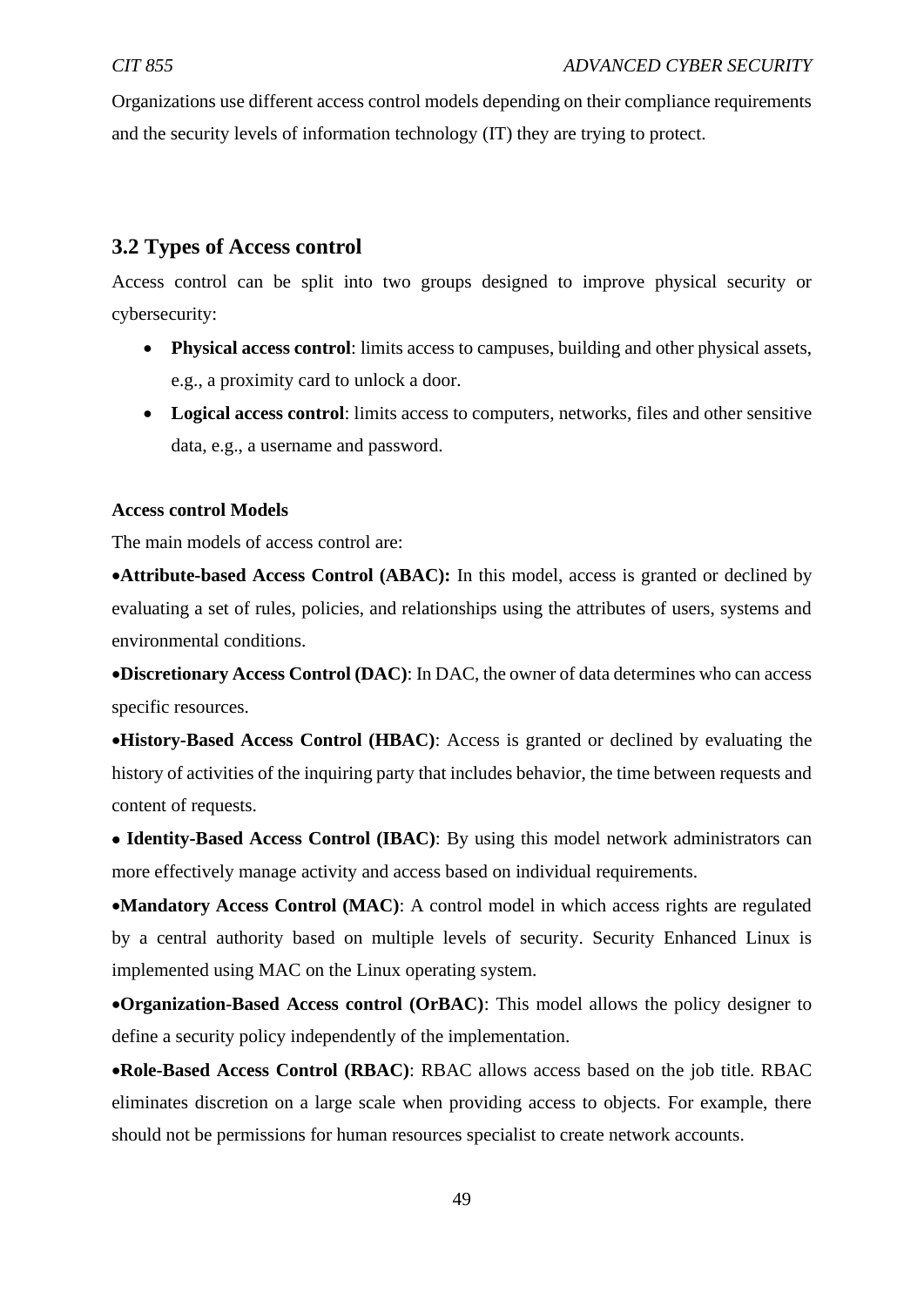•**Rule-Based Access Control (RAC)**: RAC method is largely context based. Example of this would be only allowing students to use the labs during a certain time of day.

# **3.3 Access control Lists**

Another way of simplifying access rights management is to store the access control matrix a column at a time, along with the resource to which the column refers. This is called an access control list, or ACL. ACLs have a number of advantages and disadvantages as a means of managing security state. These can be divided into general properties of ACLs and specific properties of particular implementations. ACLs are widely used in environments where users manage their own file security, such as the Unix systems common in universities and science labs. Where access control policy is set centrally, they are suited to environments where protection is data oriented; they are less suited where the user population is large and constantly changing, or where users want to be able to delegate their authority to run a particular program to another user for some set period of time. ACLs are simple to implement, but are not efficient as a means of doing security checking at runtime, as the typical operating system knows which user is running a particular program, rather than which files it has been authorized to access since it was invoked. The operating system must either check the ACL at each file access or keep track of the active access rights in some other way.

Finally, distributing the access rules into ACLs can make it tedious to find all the files to which a user has access. Revoking the access of an employee who has just been fired, for example, will usually have to be done by cancelling their password or other authentication mechanism. It may also be tedious to run systemwide checks, such as verifying that no files have been left world-writable. This could involve checking ACLs on millions of user files.

# **3.3.1 Access control Groups**

Access control groups (ACGs) are groupings of access privileges for objects (catalogs, hierarchies, collaboration areas, and import jobs) that are treated at the same level in the Collaboration Server system. ACG is defined on a group of objects to which you can assign a level of access based on a role. For example, an ACG can be defined on one catalog, one hierarchy, and two collaboration areas. You can assign and edit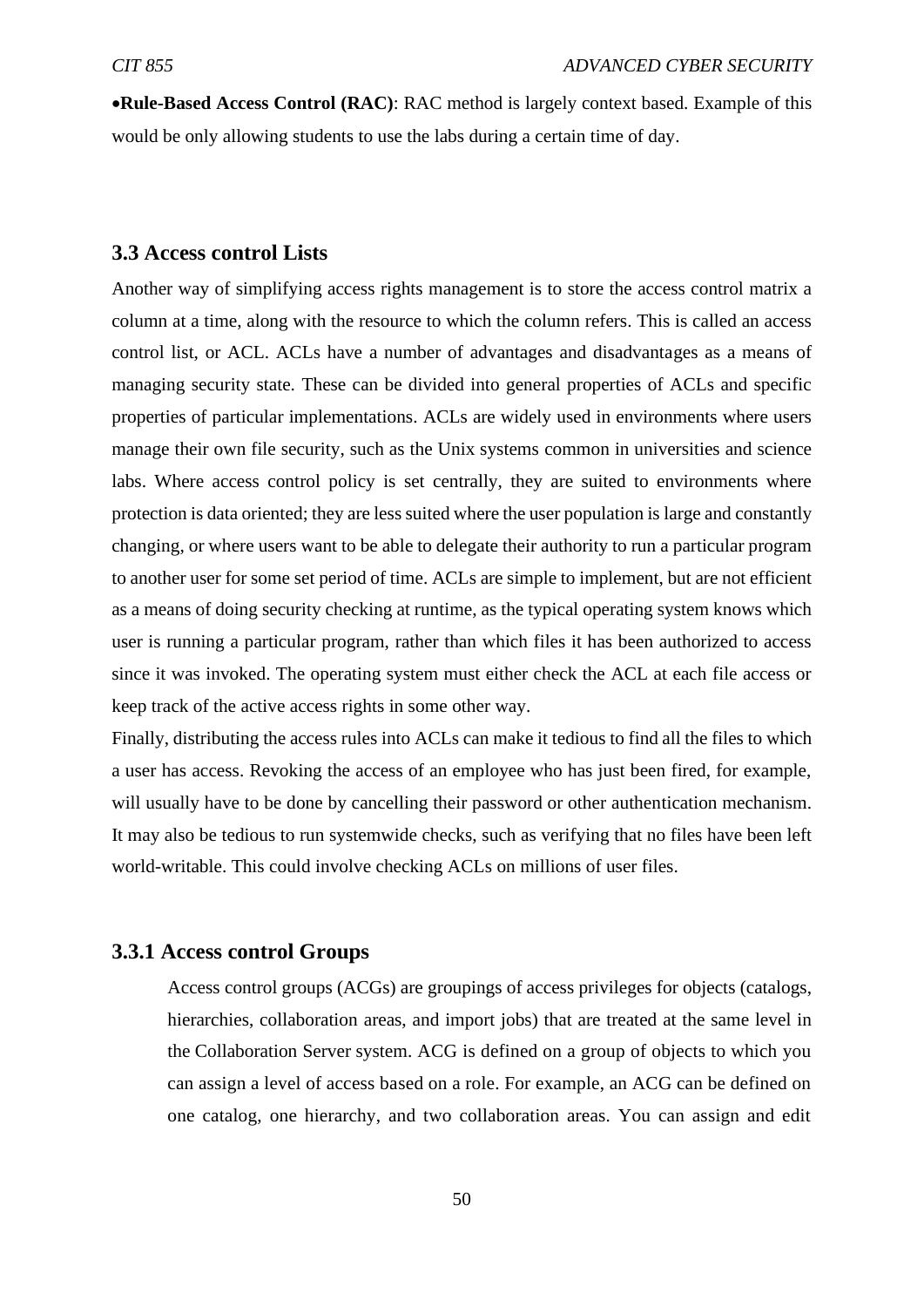privileges to this group of objects to users in Role A and view privileges to users in Role B.

# **3.3.2 Access control roles**

Access control roles (ACRs) are set of privileges that are defines following organization defined policies. These roles assigned to different users based on their access rights according to their job role in the organization.

Some people use the words group and role interchangeably, and with many systems they are; but the more careful definition is that a group is a list of principals, while a role is a fixed set of access permissions that one or more principals may assume for a period of time using some defined procedure.

# **3.4 AAA Framework**

AAA is a standard-based framework used to control who is permitted to use network resources (through **Authentication**), what they are authorized to do (through **Authorization**), and capture the actions performed while accessing the network (through **Accounting**).

The administrator can take access to a router or a device through a console but it is very inconvenient if he is sitting far from the place of that device. So, eventually, he has to take remote access to that device.

But as remote access will be available by using an IP address, therefore, it is possible that an unauthorized user can take access using that same IP address therefore for security measures, we have to put authentication. Also, the packets exchanged between the device should be encrypted so that any other person should not be able to capture that sensitive information. Therefore, a framework called **A**uthentication, **A**uthorization and **A**ccounting shorthand **AAA** is used to provide that extra level of security.

# **3.4.1 Authentication**

The process by which it can be identified that the user, which wants to access the network resources, valid or not by asking some credentials such as username and password.

As network administrators, we can control how a user is authenticated if someone wants to access the network.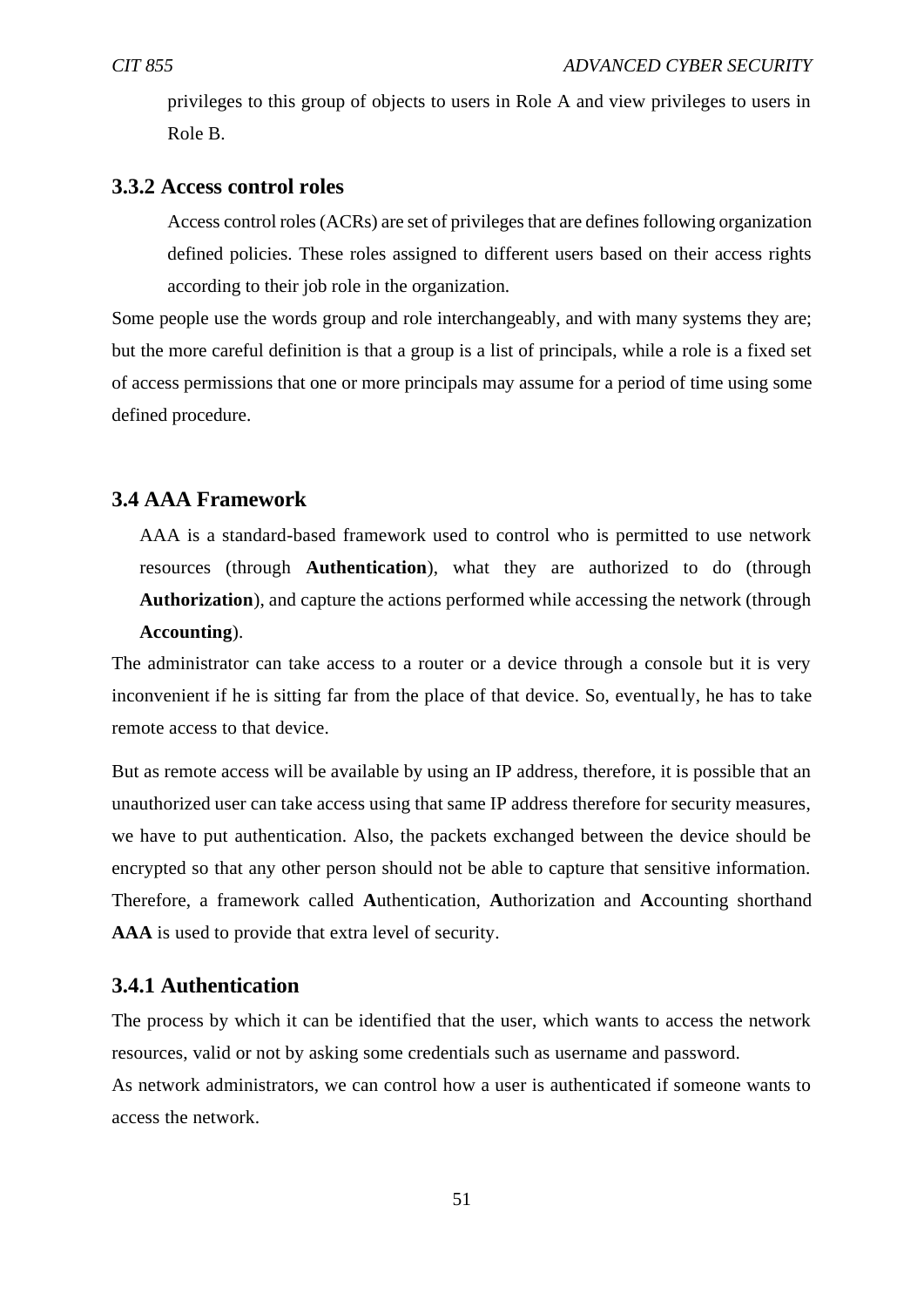# **3.4.2 Authorization**

It provides capabilities to enforce policies on network resources after the user has gained access to the network resources through authentication. After the authentication is successful, authorization can be used to determine what resources is the user allowed to access and the operations that can be performed.

# **3.4.3 Accounting**

It provides means of monitoring and capturing the events done by the user while accessing the network resources. It even monitors how long the user has access to the network. The administrator can create an accounting method list to specify what should be accounted for and to whom the accounting records should be sent.

# **3.4 Cases/Example**

An administrator can take access to a router or a device through a console but it is very inconvenient if he is sitting far from the place of that device. So, eventually, he has to take remote access to that device. But as remote access will be available by using an IP address, therefore, it is possible that an unauthorized user can take access using that same IP address therefore for security measures, we have to put authentication. Also, the packets exchanged between the device should be encrypted so that any other person should not be able to capture that sensitive information.



Discuss all possible policies attached to accessing resources in your school

# **4.0 Self-Assessment/Exercises**

# **1. Who is system administrator?**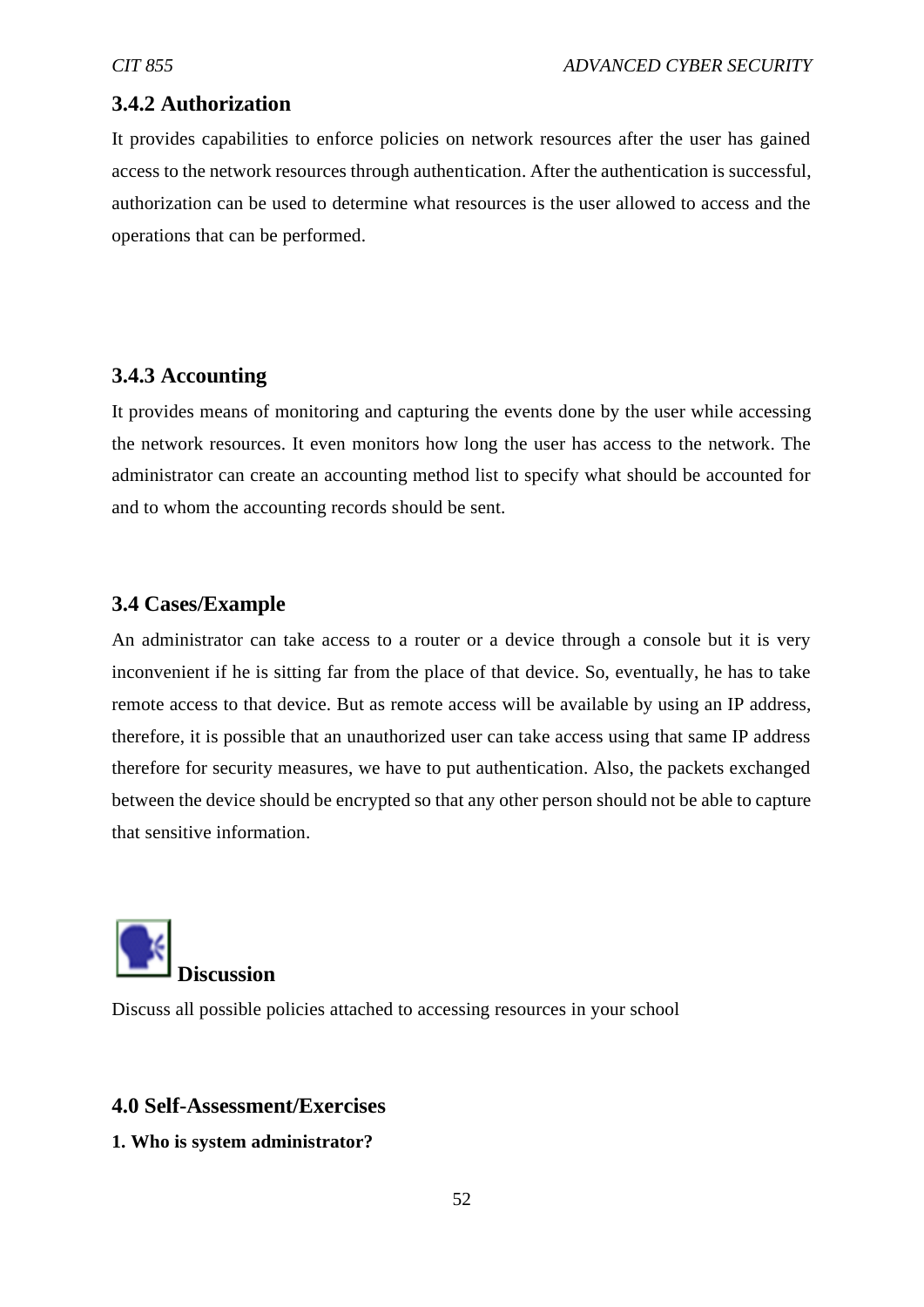### **Answer**

The SysAdmin, or Systems Administrator, is the person responsible for configuring and managing a company's entire infrastructure, including all of the hardware, software, and operating systems that are necessary to support the running of the business.

The sysadmin is responsible for Configuring and managing company infrastructure, managing user access and permissions to all systems and data, perform daily security backups and restored, manage all monitoring and alerting throughout company applications and infrastructure; solve and troubleshoot problems.

## **2. What happens to organizations that does not have access control implementation?**

### **Answer**

Everyone in the organization, no matter what their title, would have access to all the company's information on all of their systems and applications. Employees would be able to make changes to secure data, such as the payroll and customer information. The scary part is that many organizations often have minimal access management structures in place or they believe they are managing their access rights correctly, when they may actually not be. Without proper access management, security risks are high, and it is easy lose track of who has access to what, easily leading to a security breach.

# **5.0 Conclusion**

It is important also for an enterprise to develop the security system that secure the information system against external threats. Very important stage of data protection building in information system is the creation of high level model, independent from the software, satisfying the needs of protection and security of a system. Security policies of information systems determine that it is necessary to define for each user a set of operations that it could be perform. Due to it the set of permissions should be defined for each system's user. It suffices to determine the permissions for execution of particular methods on each object accessible for that user. It is existing the need to create the tool, designated mainly for security administrator who could manage one of the security aspects of information systems, namely the control of users' access to data stored in a system.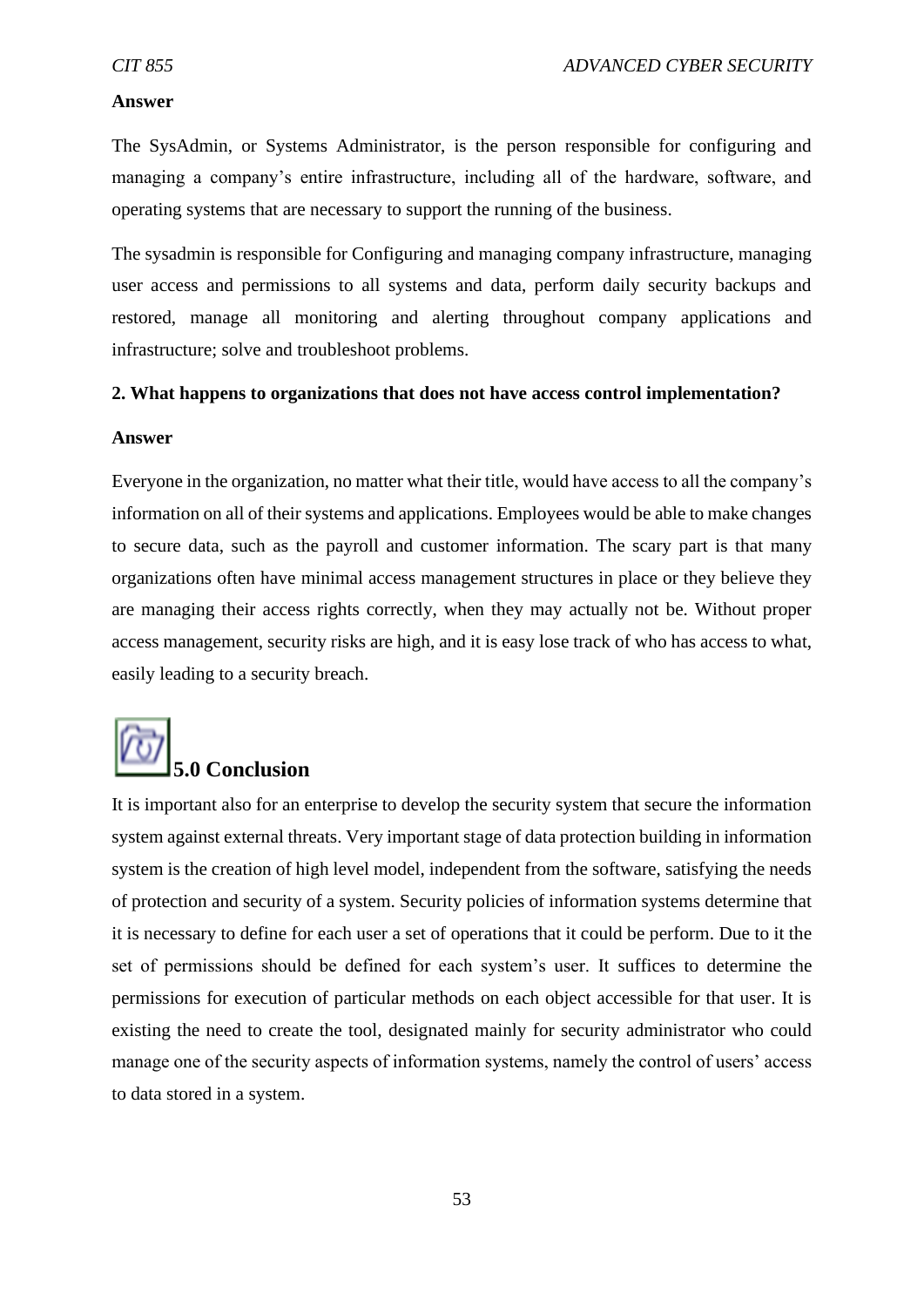

# **6.0 Summary**

One of the basic concepts of protection models is access control. The purpose of access control to data in information system is a limitation of actions or operations that the system's users can execute. The access control based on role concept represents interesting alternative in relation to traditional systems of DAC (Discretionary Access Control) type or MAC (Mandatory Access Control) type. RBAC (Role-Based Access Control) model based on a role concept defines the user's access to information basing on activities that the user can perform in a system.



# **7.0 References/Further Reading**

Are3na (2021, December). *Access control and AAA for Data and Services.*  <https://joinup.ec.europa.eu/collection/are3na/access-control-and-aaa-data-and-services>

Geeks for Geeks (2021, October). *Computer Network: AAA (Authentication, Authorization and Accounting*). [https://www.geeksforgeeks.org/computer-network-aaa-authentication](https://www.geeksforgeeks.org/computer-network-aaa-authentication-authorization-and-accounting/)[authorization-and-accounting/](https://www.geeksforgeeks.org/computer-network-aaa-authentication-authorization-and-accounting/)

Messaoud Benantar (2016*). Access Control System: Security Identity Management and Trust Models*. Springer. ISBN-10: 0-387-00445-9.

- Dudley, A., Braman, J., & Vincenti, G. (2011). *Investigating Cyber Law and Cyber Ethics: Issues, Impacts and Practices: Issues, Impacts and Practices* (Issue January). https://books.google.com/books?hl=en&lr=&id=\_-aeBQAAQBAJ&pgis=1
- Trachtman, J. P. (2013). Cyberspace and Cybersecurity. In *The Future of International Law*. https://doi.org/10.1017/cbo9781139565585.006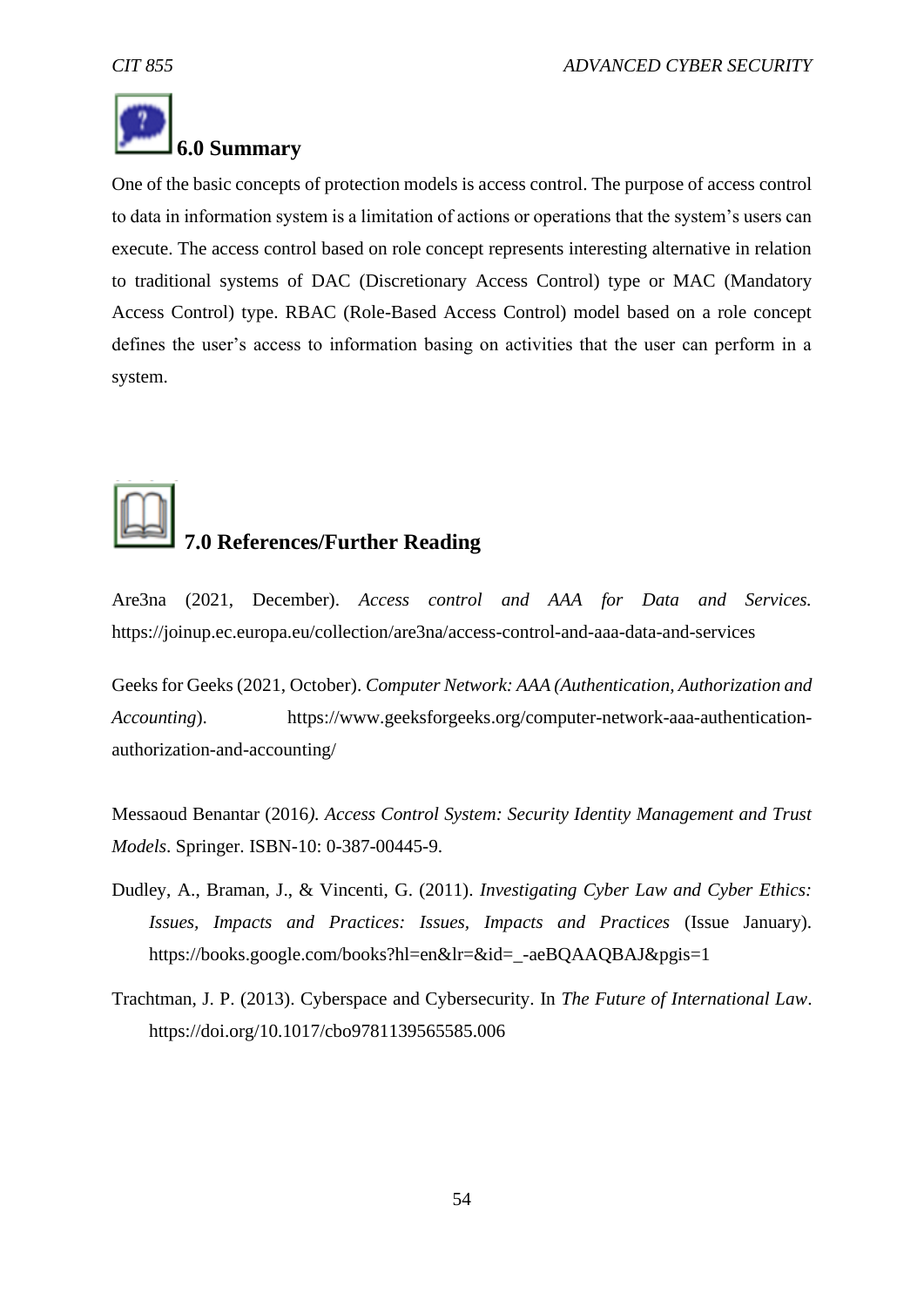# **UNIT 4 HARDWARE AND SOFTWARE PROTECTION**

# **CONTENTS**

- 1.0 Introduction
- 2.0 Intended Learning Outcomes (ILOs)
- 3.0 Main content
	- 3.1 Hardware Protection Mechanism
		- 3.1.1 CPU Protection
		- 3.1.2 Memory Protection
		- 3.1.3 I/O Protection
	- 3.2 Software and OS security
		- 3.2.1 Authentication
		- 3.2.2 One Time Password
		- 3.2.3 Program Threat
		- 3.2.4 System Threat
	- 3.3 Case/Example
- 4.0 Self-Assessment Exercises
- 5.0 Conclusion
- 6.0 Summary
- 7.0 References/Further Reading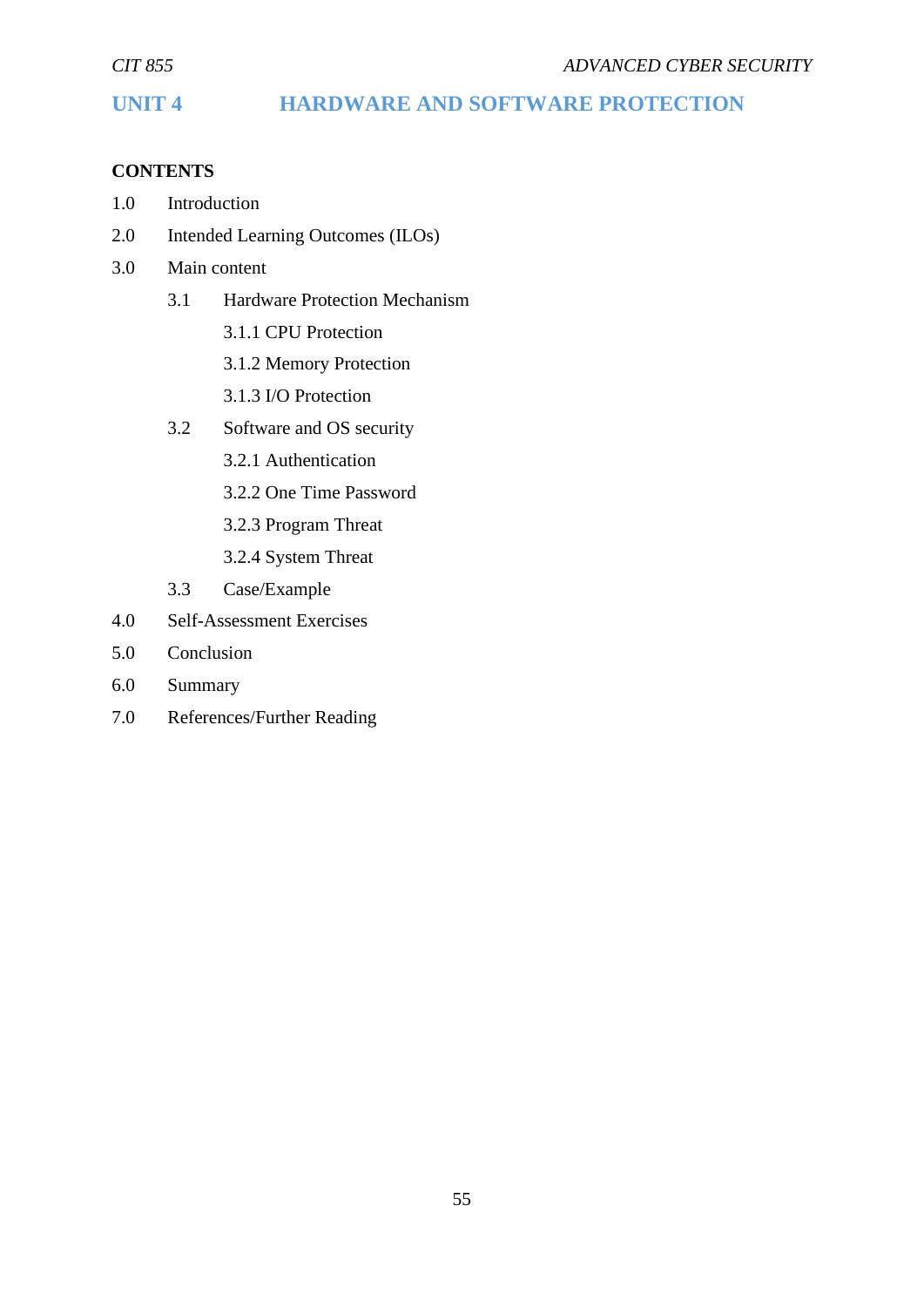

# **1.0 Introduction**

Despite all security measures discussed above, an organization is prone to security breach if its employees lack security caution and awareness on their working computers. These computers contain sensitive organization details and information and therefore need to implement security measures to protect their data. Threats such as unauthorized access, internet fraudsters, viruses and spyware can cause a lot of damages to organization through employees' computer. This unit will address measures on hardware and software based to prevent potential attack or damage of organization data.

# **2.0 Intended Learning Outcomes (ILOs)**

By the end of this unit, you will able to:

- improve their data privacy through hardware protection
- protect their selves from software and internet attacks.



# **3.1 Hardware Protection**

A computer contains various hardware like processor, RAM, monitor etc. So, OS must ensure that these devices remain intact (not directly accessible by the user).

# **3.1.1 CPU Protection**

CPU protection is referred to as we cannot give CPU to a process forever, it should be for some limited time otherwise other processes will not get the chance to execute the process. So, for that, a timer is used to get over from this situation. Which will basically give a certain amount of time a process and after the timer execution, a signal will be sent to the process to leave the CPU. hence process will not hold CPU for more time.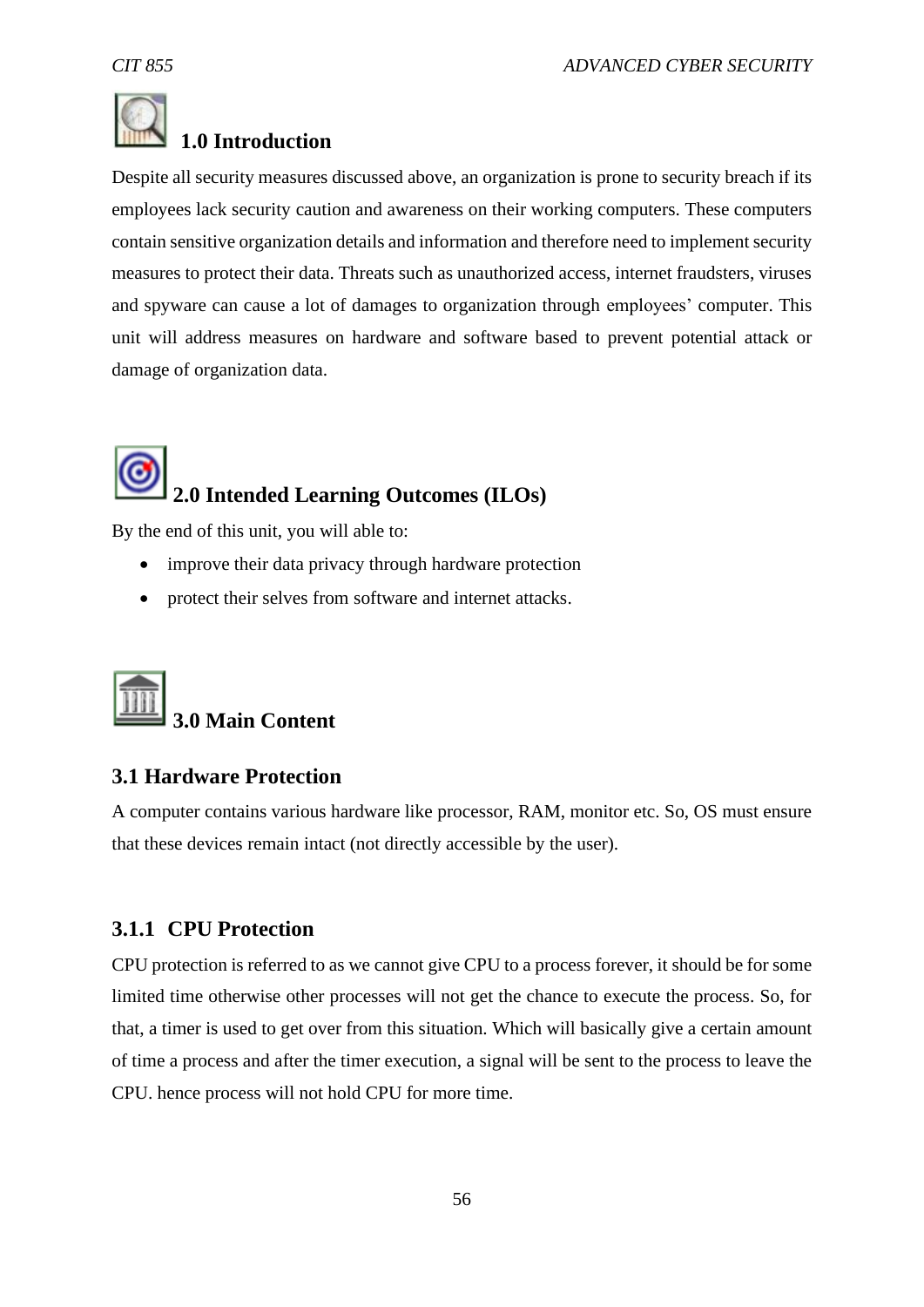# **3.1.2 Memory Protection**

In memory protection, we are talking about the situation when two or more processes are in memory and one process may access the other process memory to protect this situation. We are using two registers as:

- 1. Base register
- 2. Limit register

Basically, Base register store the starting address of program and limit register store the size of the process, so when a process wants to access the memory then it is checked that it can access or cannot access the memory.

# **3.1.3 I/O Protection**

When we ensure the I/O protection, then some cases will never have occurred in the system as:

- 1. Termination I/O of other process
- 2. View I/O of other process
- 3. Giving priority to a particular process I/O If an application process wants to access any I/O device then it will be done through system call so that OS will monitor the task. Like In C language write() and read() is a system call to read and write on file.

There are two modes in instruction execute:

- **User mode** The system performs a task on behalf of user application this instruction. In this mode, the user cannot directly access hardware and reference memory.
- **Kernel mode**  Whenever a direct access to hardware is required a system call is used by the application program. We know that when an application process wants to access any I/O device, it should be done through system call so that the Operating system will monitor the task.

# **3.2 Software and OS protection**

Operating system security (OS security) is the process of ensuring OS integrity, confidentiality and availability. It refers to specified steps or measures used to protect the OS from threats, viruses, worms, malware or remote hacker intrusions. Security refers to providing a protection system to computer system resources such as CPU, memory, disk, software programs and most importantly data/information stored in the computer system. If a computer program is run by an unauthorized user, then he/she may cause severe damage to computer or data stored in it.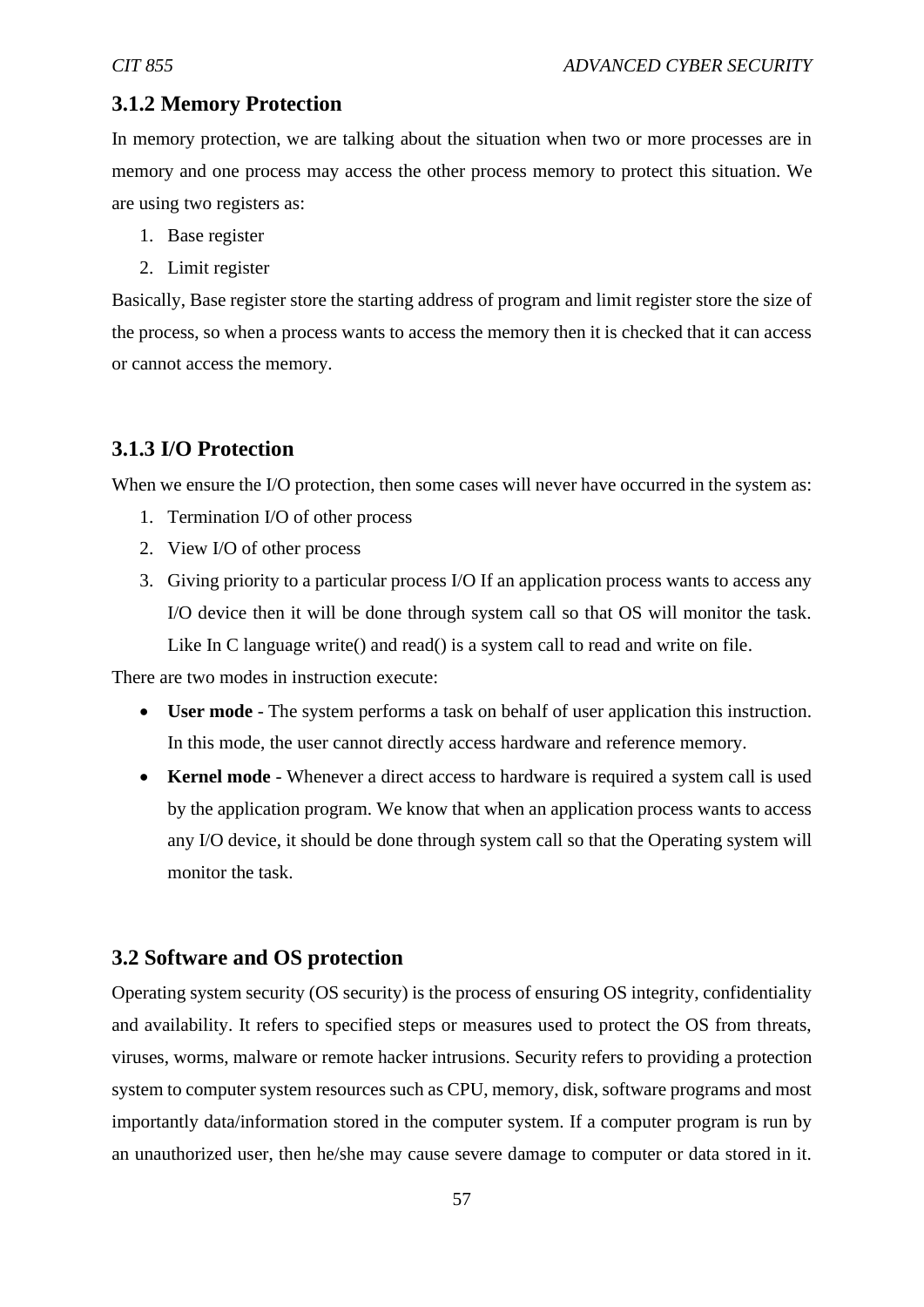So, a computer system must be protected against unauthorized access, malicious access to system memory, viruses, worms etc. OS security encompasses all preventive-control techniques, which safeguard any computer assets capable of being stolen, edited or deleted if OS security is compromised. OS security may be approached in many ways, including adherence to the following:

- Performing regular OS patch updates
- Installing updated antivirus engines and software
- Scrutinizing all incoming and outgoing network traffic through a firewall
- Creating secure accounts with required privileges only (i.e., user management)

# **3.2.1 Authentication**

Authentication refers to identifying each user of the system and associating the executing programs with those users. It is the responsibility of the Operating System to create a protection system which ensures that a user who is running a particular program is authentic. Operating Systems generally identifies/authenticates users using following three ways –

- **Username / Password** − User need to enter a registered username and password with Operating system to login into the system.
- **User card/key** − User need to punch card in card slot, or enter key generated by key generator in option provided by operating system to login into the system.
- **User attribute** fingerprint/ eye retina pattern/ signature − User need to pass his/her attribute via designated input device used by operating system to login into the system.

# **3.2.2 One Time Password**

One Time passwords - One-time passwords provide additional security along with normal authentication. In One-Time Password system, a unique password is required every time user tries to login into the system. Once a one-time password is used, then it cannot be used again. One-time password are implemented in various ways.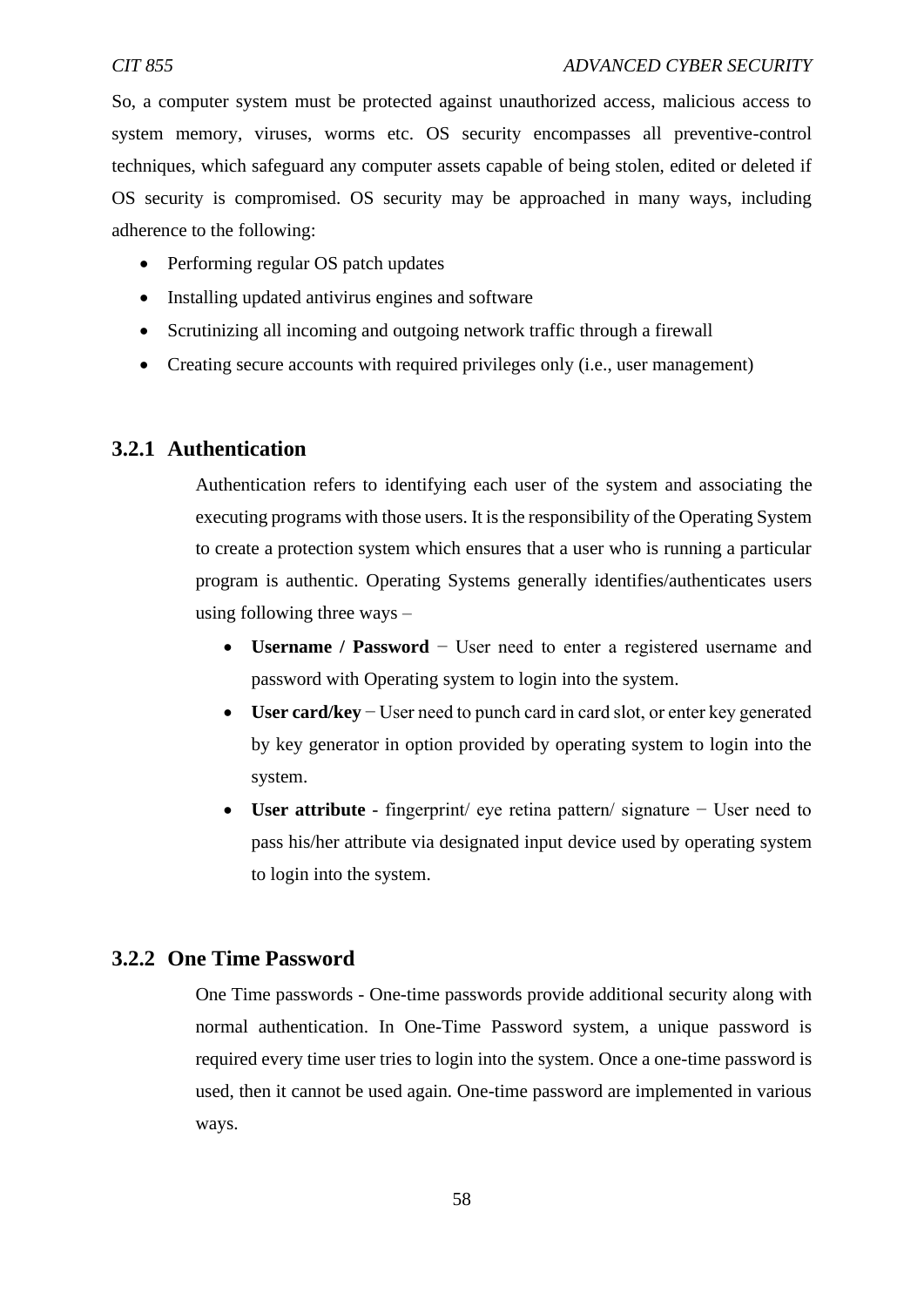- **Random numbers** − Users are provided cards having numbers printed along with corresponding alphabets. System asks for numbers corresponding to few alphabets randomly chosen.
- **Secret key** − User are provided a hardware device which can create a secret id mapped with user id. System asks for such secret id which is to be generated every time prior to login.
- **Network password** − Some commercial applications send one-time passwords to user on registered mobile/ email which is required to be entered prior to login.

# **3.2.3 Program Threat**

Operating system's processes and kernel do the designated task as instructed. If a user program made these process do malicious tasks, then it is known as Program Threats. One of the common examples of program threat is a program installed in a computer which can store and send user credentials via network to some hacker. e.g. Trojan Horse, trap door, logic bomb, virus, etc.

# **3.2.4 System Threat**

System threats refers to misuse of system services and network connections to put user in trouble. System threats can be used to launch program threats on a complete network called as program attack. System threats creates such an environment that operating system resources/ user files are misused. e.g. worm, port scanning, DoS, etc.

# **3.3 Cases/Examples**

Software patching such as updating Operating system, obsolete applications are good practice of software prevention. To update your Windows 7, 8, 8.1, and 10 Operating System, the following steps are advice:

1. Open Windows Update by clicking the **Start** button in the lower-left corner. In the search box, type **Update**, and then, in the list of results, click either **Windows Update** or **Check for updates**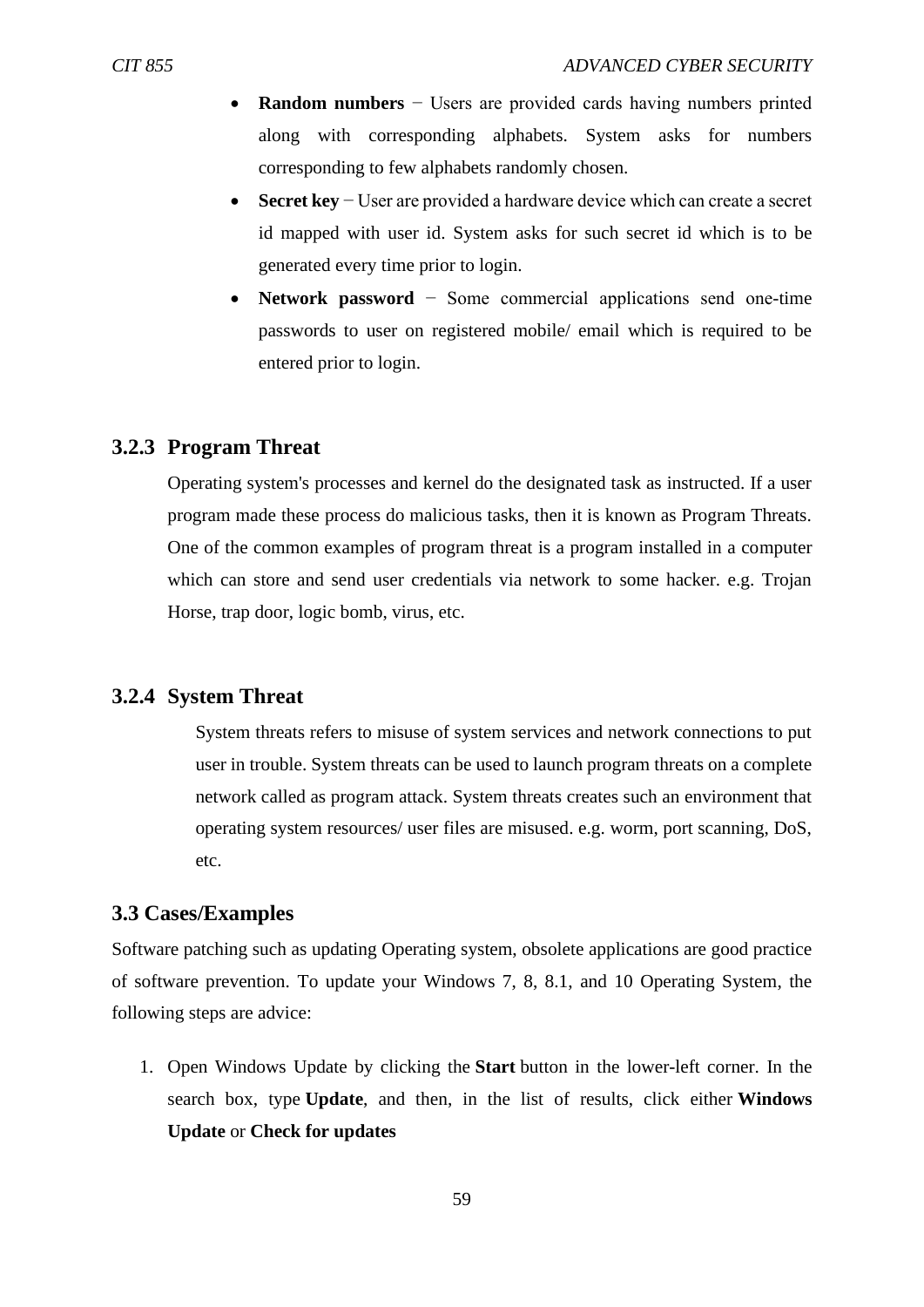- 2. Click the **Check for updates** button and then wait while Windows looks for the latest updates for your computer
- 3. If you see a message telling you that important updates are available, or telling you to review important updates, click the message to view and select the important updates to download or install
- 4. In the list, click the important updates for more information. Select the checkboxes for any updates that you want to install, and then click **OK**
- 5. Click **Install updates**

Note: It is important that you **do not shut your computer off or allow it to run out of battery** during the update process. Doing so can cause a corruption of the operating system, which can often only be fixed by reformatting the computer.



Is it possible to implement One Time Password on system logon security?



Computer systems face a number of security threats. One of the basic threats is data loss, which means that parts of a database can no longer be retrieved. This could be the result of physical damage to the storage medium (like fire or water damage), human error or hardware failures.

Another security threat is unauthorized access. Many computer systems contain sensitive information, and it could be very harmful if it were to fall in the wrong hands. Imagine someone getting a hold of your social security number, date of birth, address and bank information. Getting unauthorized access to computer systems is known as cracking.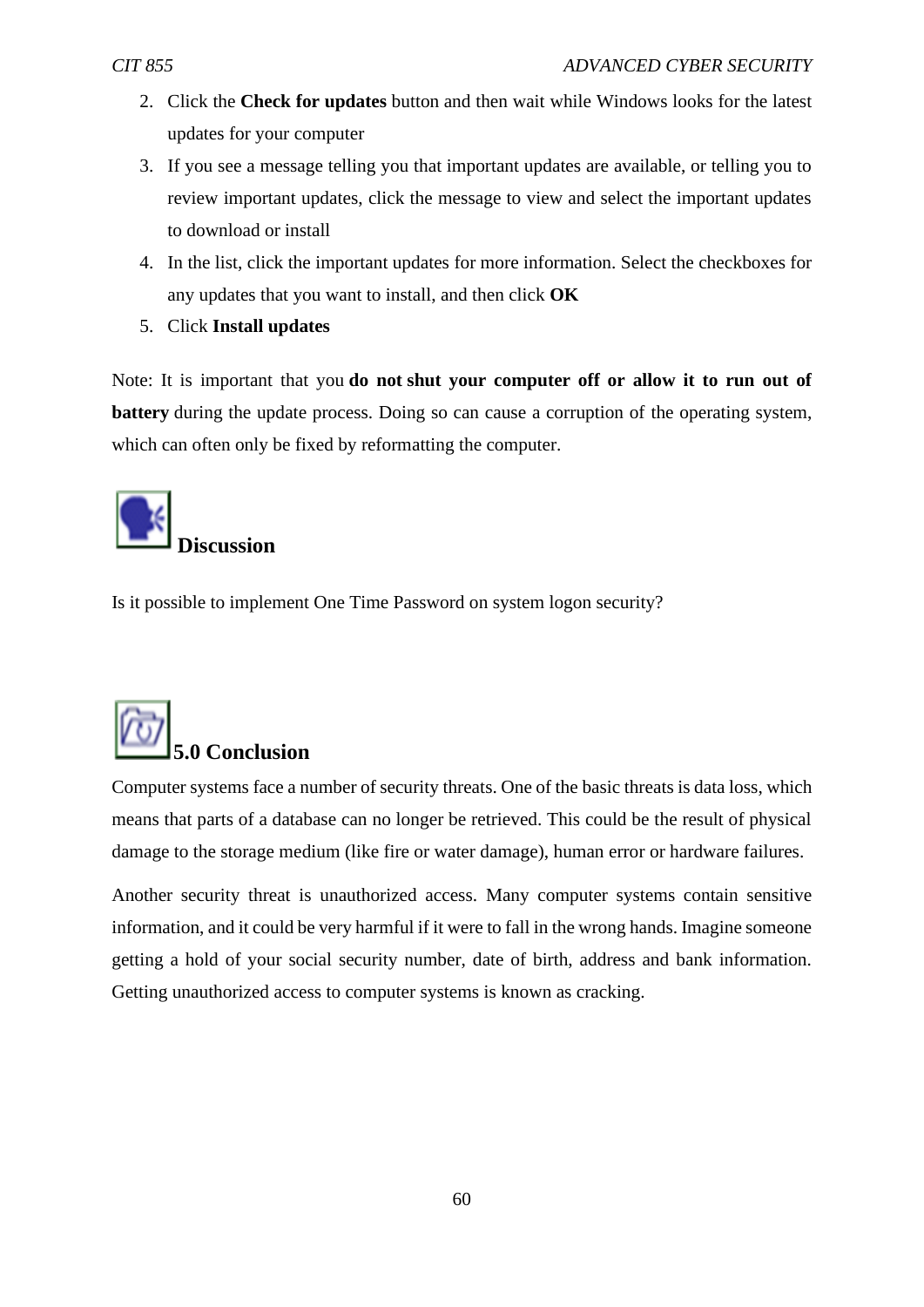

## **6.0 Summary**

The objective of system security is the protection of information and property from theft, corruption and other types of damage, while allowing the information and property to remain accessible and productive. System security includes the development and implementation of security countermeasures. There are a number of different approaches to computer system security, including the use of a firewall, data encryption, passwords and biometrics.



## **7.0 References/Further Reading**

- Andrew S., T., & David J., W. (2011). *COMPUTER NETWORKS* (M. Horton, H. Michael, D. Tracy, & H. Melinda (eds.); fifth). Pearson Education.
- Joseph, M. K. (2007). Computer Network Security and Cyber Ethics (review). In *portal: Libraries and the Academy* (fourth, Vol. 7, Issue 2). McFarland & Company, Inc. https://doi.org/10.1353/pla.2007.0017

Pande, J. (2017). *Introduction to Cyber Security ( FCS )*. http://uou.ac.in

Stewart, J. M., Tittel, E., & Chapple, M. (2011). *CISSP: Certified Information Systems Security Professional Study Guide*. Wiley.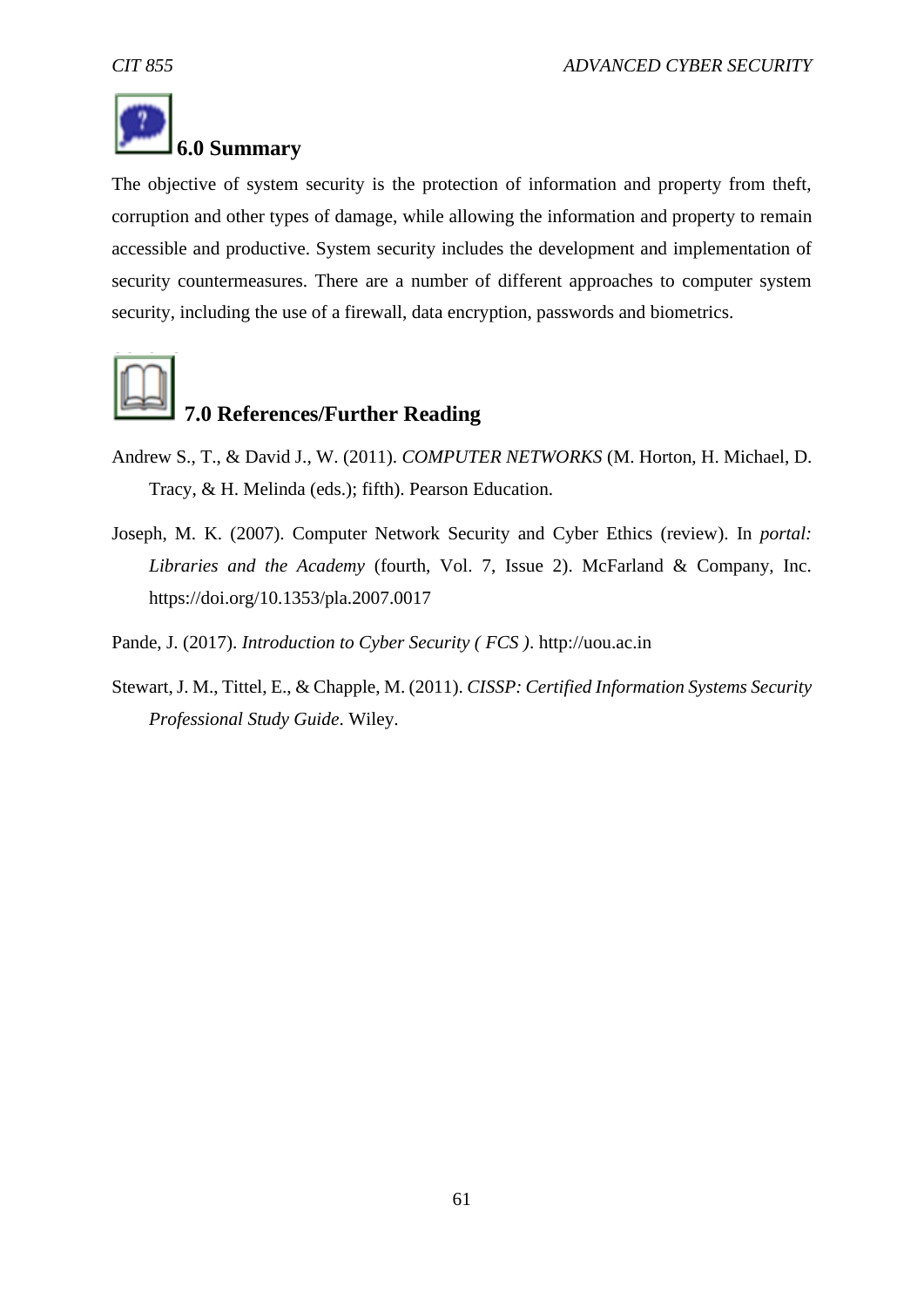### **Module 3: Computer Forensics and Digital Investigation**

### **Introduction of Module**

Digital devices such as cell phones, tablets, gaming consoles, laptop and desktop computers have become indispensable part of the modern society. With the proliferation of these devices in our everyday lives, there is the tendency to use information derived from them for criminal activities. Crimes such as fraud, drug trafficking, homicide, hacking, forgery, and terrorism often involve computers. To fight computer crimes, digital forensics (DF) originated in law enforcement, computer security, and national defense. Law enforcement agencies, financial institutions, and investment firms are incorporating digital forensics into their infrastructure. Digital forensics is used to help investigate cybercrime or identify direct evidence of a computer-assisted crime. The concept of digital forensics dates back to late 1990s and early2000s when it was considered as computer forensics. The legal profession, law enforcement, policy makers, the business community, education, and government all have a vested interest in DF. Digital forensics is often used in both criminal law and private investigation. It has been traditionally associated with criminal law. It requires rigorous standards to stand up to cross examination in court

This module will consist of four units are follows

Unit 1: Computer Forensics

Unit 2: Network, Disk, Malware and Database Forensics

Unit 3: Email, Memory and Mobile Forensics

Unit 4: Malware Analysis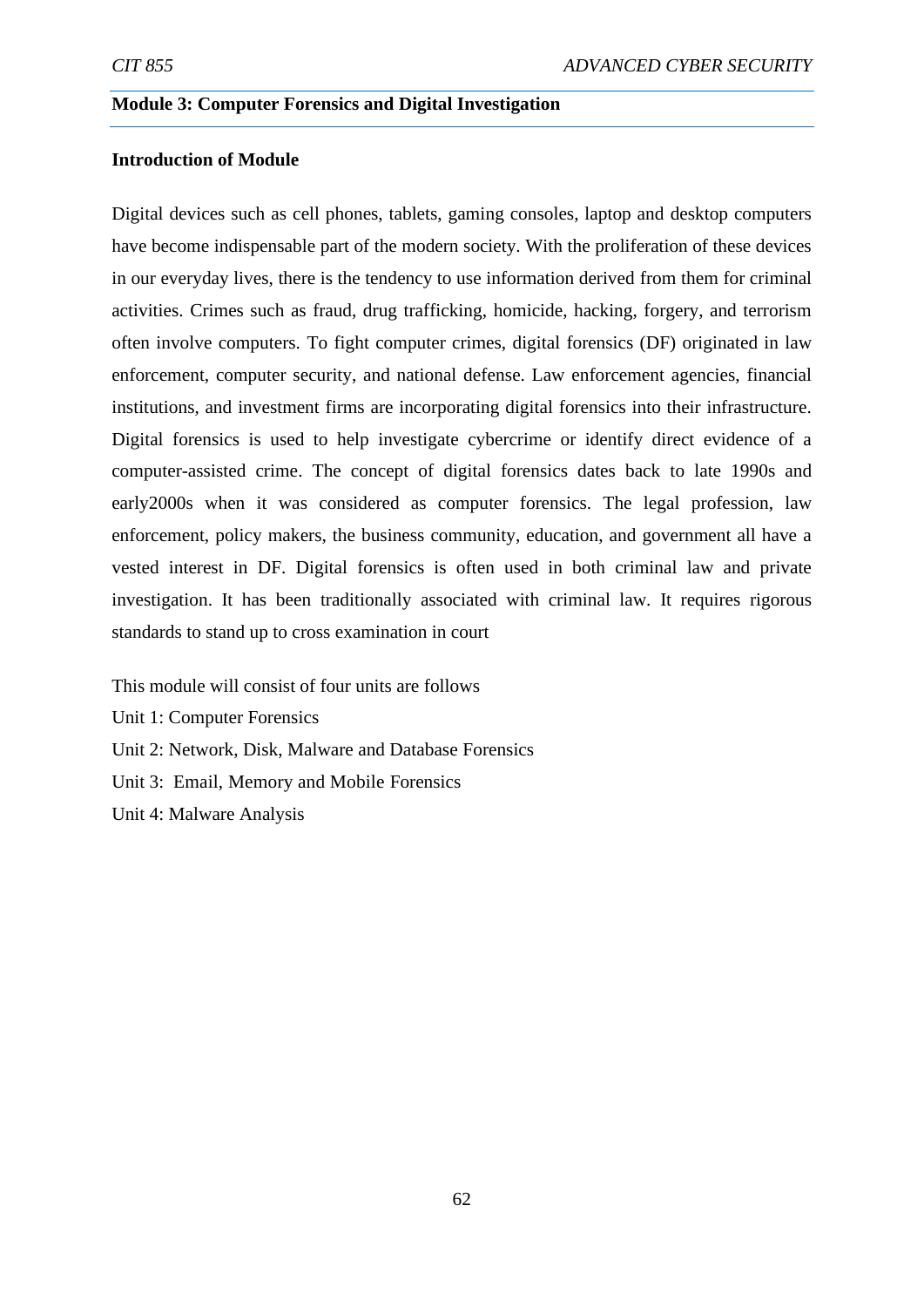### **UNIT 1 COMPUTER FORENSICS**

### **CONTENTS**

- 1.0 Introduction
- 2.0 Intended Learning Outcomes (ILOs)
- 3.0 Main Content
- 3.1 Computer Forensics History
- 3.2 Definition of Computer Forensics
	- 3.2.1 Objectives of computer forensics
	- 3.2.2 Characteristics Of Digital Forensics
	- 3.2.3 Digital Forensics Procedure
	- 3.2.4 Advantages of Computer Forensics
	- 3.2.5 Disadvantages of Computer Forensics
	- 3.2.6 Limitation of Digital forensic investigation
	- 3.2.7 Applications of Digital Forensics
- 3.3 Digital forensics Application
- 4.0 Self-Assessment Exercises
- 5.0 Conclusion
- 6.0 Summary
- 7.0 References/Further Reading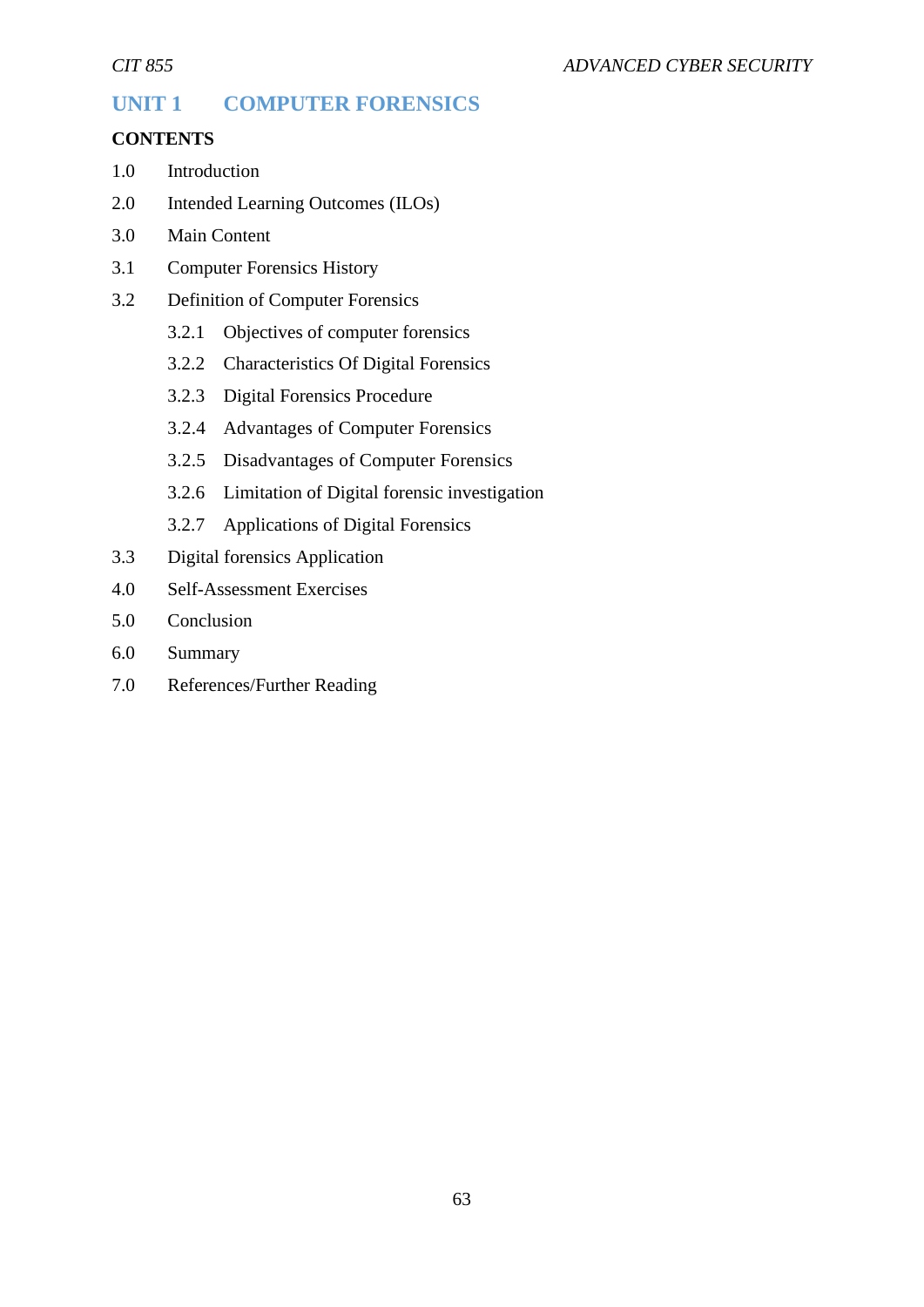

### **1.0 Introduction**

Computer Forensics is a scientific method of investigation and analysis in order to gather evidence from the digital devices or computer networks and components which is suitable for presentation in a court of law or legal body. It involves performing a structured investigation while maintaining a documented chain of evidence to find out exactly what happened on a computer and who was responsible for it. Crimes committed within electronic or digital domains, particularly within cyberspace, have become extremely common these days. Criminals are using technology to a great extent in committing various digital offences and creating new challenges for law enforcement agents, attorneys, judges, military, and security professionals. Digital forensics has become an incredibly useful and invaluable tool in the detection of criminal activities, identifying and solving computer-based and computer-assisted crimes.



By the end of this unit, you will be able to:

- explain the concept of computer forensics
- explain the characteristics of digital forensics
- explain digital forensics procedure
- explain the advantages of computer forensics
- disadvantages of computer forensics.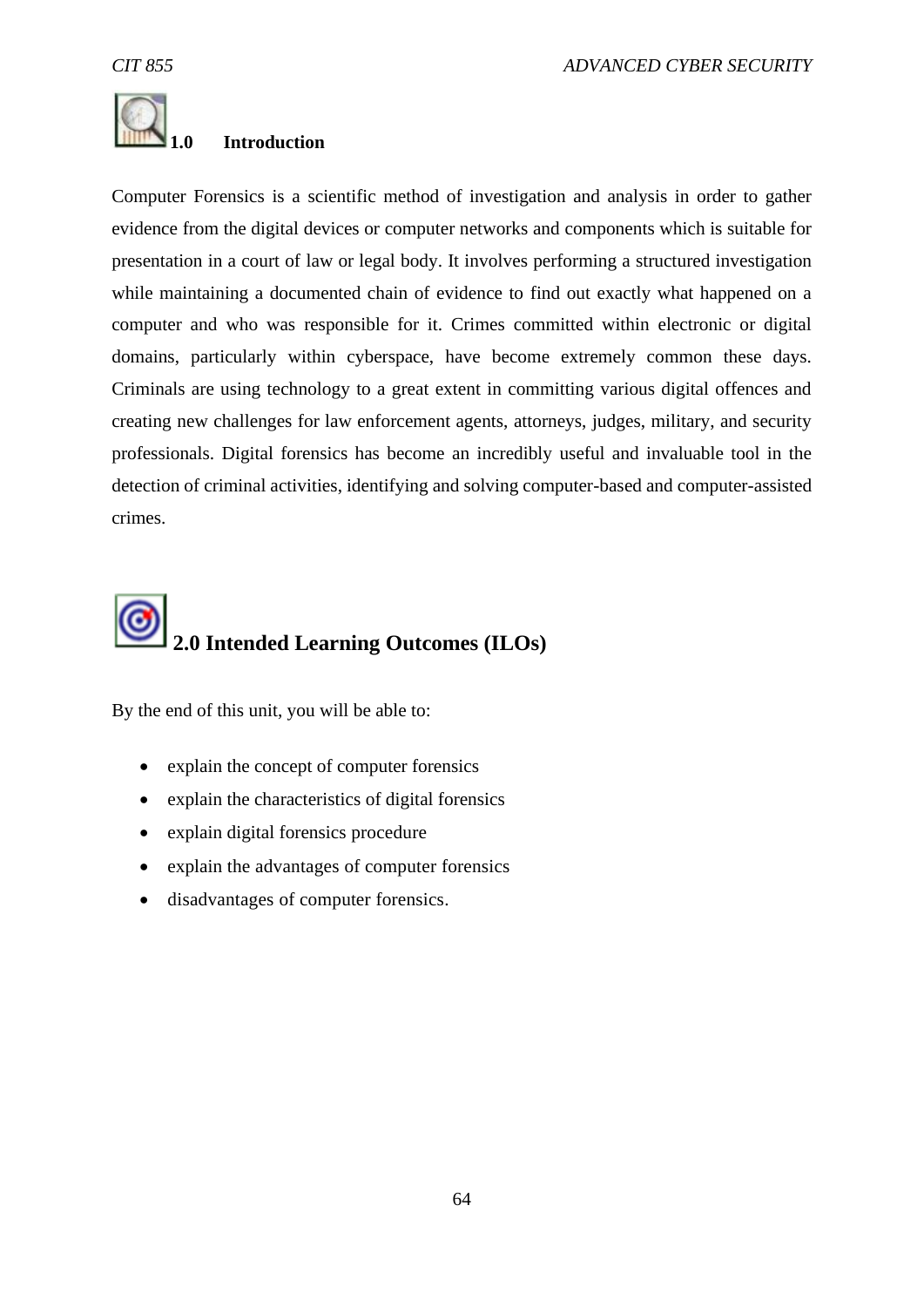## **3.0 Main Content**

### **3.1 Computer Forensics History**

It is difficult to pinpoint when computer forensics history began. Most experts agree that the field of computer forensics began to evolve more than 30 years ago. The field began in the United States, in large part, when law enforcement and military investigators started seeing criminals get technical. Government personnel charged with protecting important, confidential, and certainly secret information conducted forensic examinations in response to potential security breaches to not only investigate the particular breach, but to learn how to prevent future potential breaches. Ultimately, the fields of information security, which focuses on protecting information and assets, and computer forensics, which focuses on the response to hi-tech offenses, started to intertwine.

Over the next decades, and up to today, the field has exploded. Law enforcement and the military continue to have a large presence in the information security and computer forensic field at the local, state, and federal level. Private organizations and corporations have followed suit – employing internal information security and computer forensic professionals or contracting such professionals or firms on an as-needed basis. Significantly, the private legal industry has more recently seen the need for computer forensic examinations in civil legal disputes, causing an explosion in the e-discovery field. The computer forensic field continues to grow on a daily basis. More and more large forensic firms, boutique firms, and private investigators are gaining knowledge and experience in the field. Software companies continue to produce newer and more robust forensic software programs. And law enforcement and the military continue to identify and train more and more of their personnel in the response to crimes involving technology.

### **3.2 Definition of Computer Forensics**

Computer Forensics, also known as Cyber Forensics refers to the analysis of information in the computer systems, with the objective of finding any digital evidence that can be used for legal proceedings, but also to discover the cause of an incident. Computer forensics is the process of extracting data and information from computer systems to function as digital evidence for civic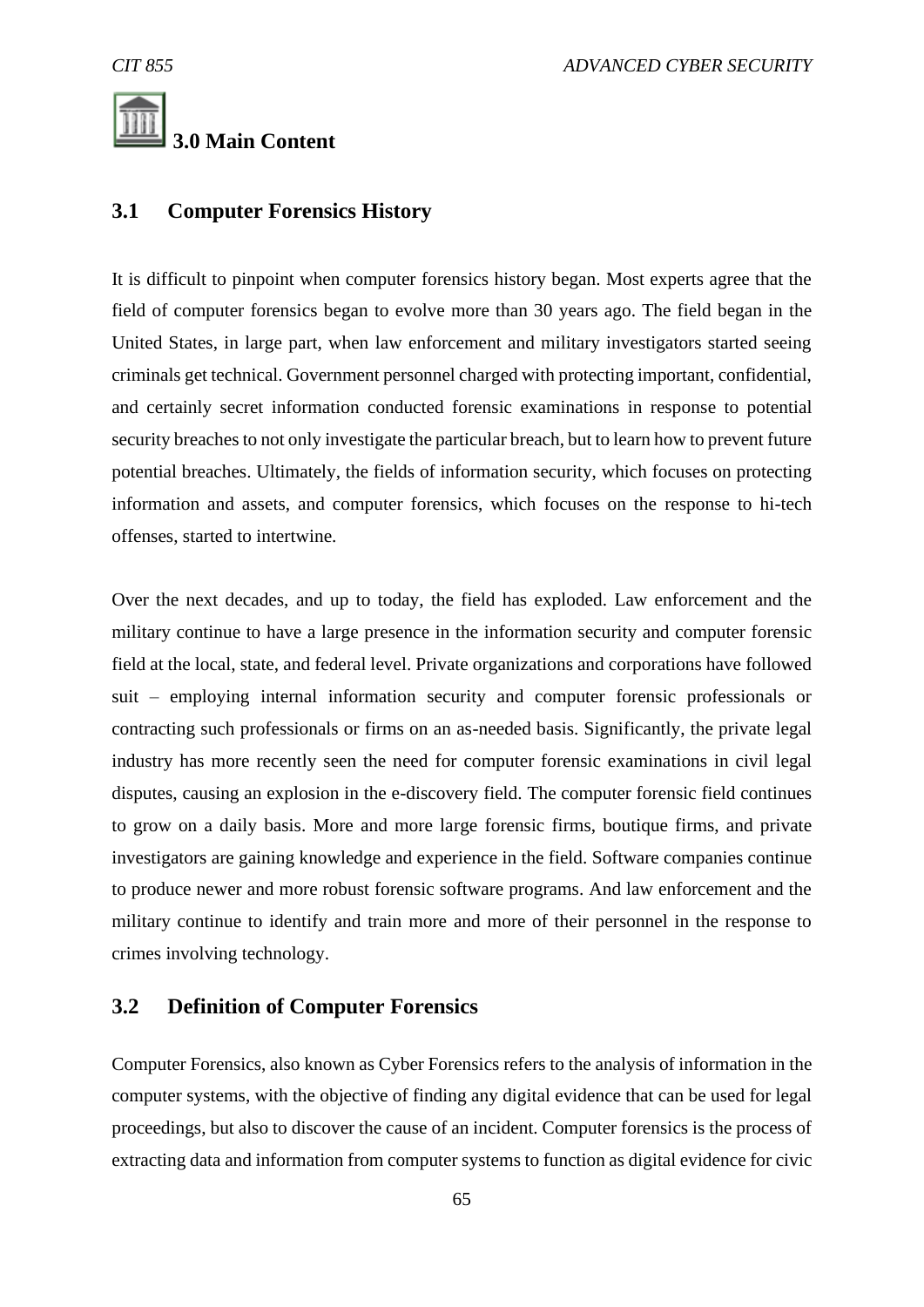purposes, or in most cases to prove and legally impeach cybercrime. The purpose of computer forensics is to provide forensic practices, legal processes, and ethical principles to assure reliable and detailed digital evidence that can be used for the courtroom needs. The objective of computer forensics is to guarantee a well-structured investigation and a follow-up of processes in order to resolve incidents and malfunctions in an organization.

### **3.2.1 Objectives of computer forensics**

Here are the essential objectives of using Computer forensics:

- It helps to recover, analyze, and preserve computer and related materials in such a manner that it helps the investigation agency to present them as evidence in a court of law.
- It helps to postulate the motive behind the crime and identity of the main culprit.
- Designing procedures at a suspected crime scene which helps you to ensure that the digital evidence obtained is not corrupted.
- Data acquisition and duplication: Recovering deleted files and deleted partitions from digital media to extract the evidence and validate them.
- Helps you to identify the evidence quickly, and also allows you to estimate the potential impact of the malicious activity on the victim
- Producing a computer forensic report which offers a complete report on the investigation process.
- Preserving the evidence by following the chain of custody.

### **3.2.2 Characteristics of Digital Forensics**

- Identification: Identifying what evidence is present, where it is stored, how it is stored (in which format). Electronic devices can be personal computers, Mobile phones, PDAs, etc.
- Preservation: Data is isolated, secured, and preserved. It includes prohibiting unauthorized personnel from using the digital device so that digital evidence, mistakenly or purposely, is not tampered with and making a copy of the original evidence.
- Analysis: Forensic lab personnel reconstruct fragment of data and draw conclusions based on evidence.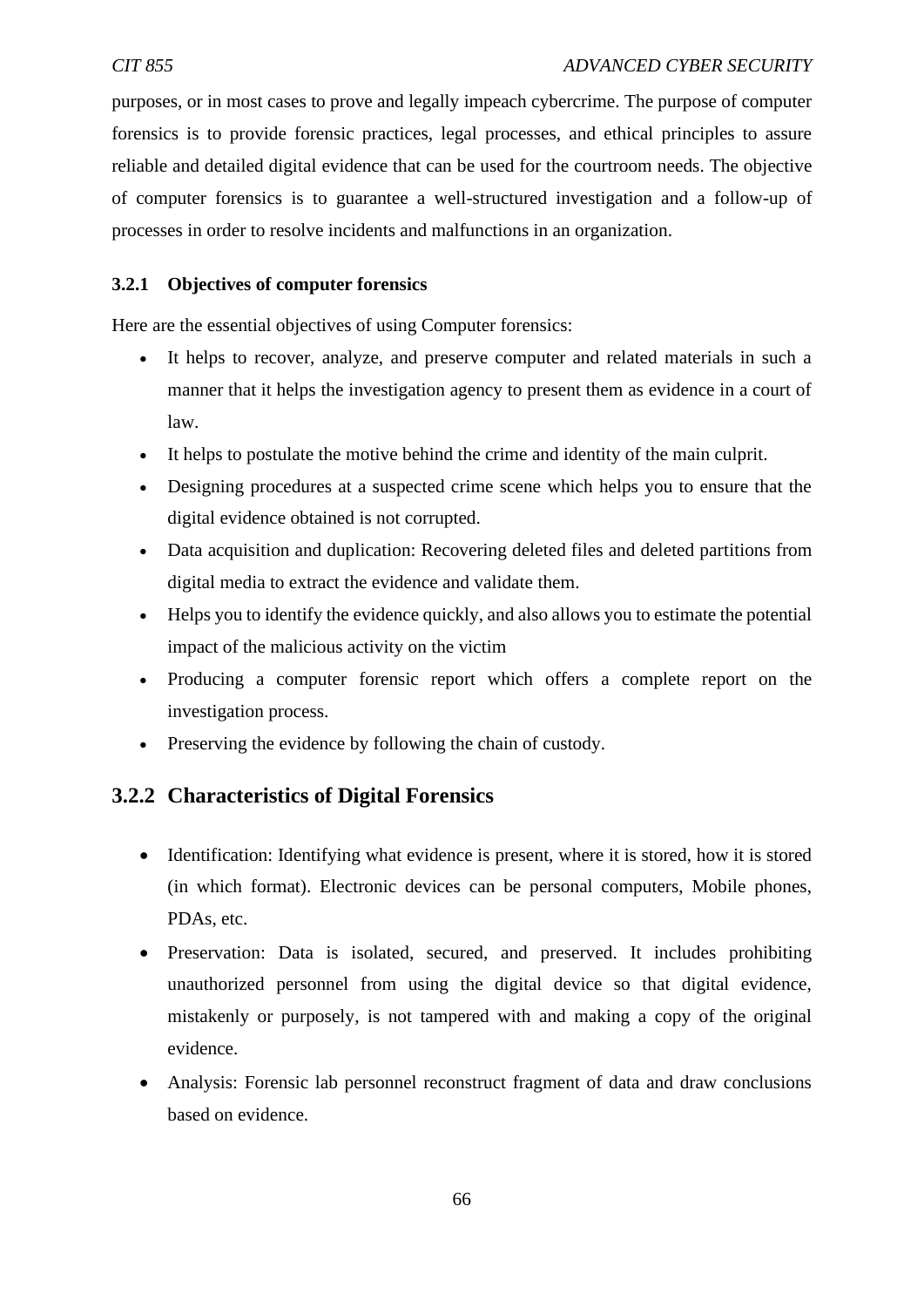- Documentation: A record of all the visible data is created. It helps in recreating and reviewing the crime scene. All the findings from the investigations are documented.
- Presentation: All the documented findings are produced in a court of law for further investigations.

### **3.2.3 Digital Forensics**Procedure

The procedure starts with identifying the devices used and collecting the preliminary evidence on the crime scene. Then the court warrant is obtained for the seizures of the evidences which leads to the seizure of the evidences. The evidences are then transported to the **forensics lab** for further investigations and the procedure of transportation of the evidence from the crime scene to labs are called chain of custody. The evidences are then copied for analysis and the original evidence is kept safe because analysis are always done on the copied evidence and not the original evidences. The analysis is then done on the copied evidence for suspicious activities and accordingly the findings are documented in a nontechnical tone. The documented findings are then presented in the court of law for further investigations.

### **3.2.4 Advantages of Computer Forensics**

- To produce evidence in the court, which can lead to the punishment of the culprit.
- It helps the companies gather important information on their computer systems or networks potentially being compromised.
- Efficiently tracks down cyber criminals from anywhere in the world.
- Helps to protect the organization's money and valuable time.
- Allows to extract, process, and interpret the factual evidence, so it proves the cybercriminal action's in the court.

### **3.2.5 Disadvantages of Computer Forensics**

- Before the digital evidence is accepted into court it must be proved that it is not tampered with.
- Producing and keeping the electronic records safe are expensive.
- Legal practitioners must have extensive computer knowledge.
- Need to produce authentic and convincing evidence.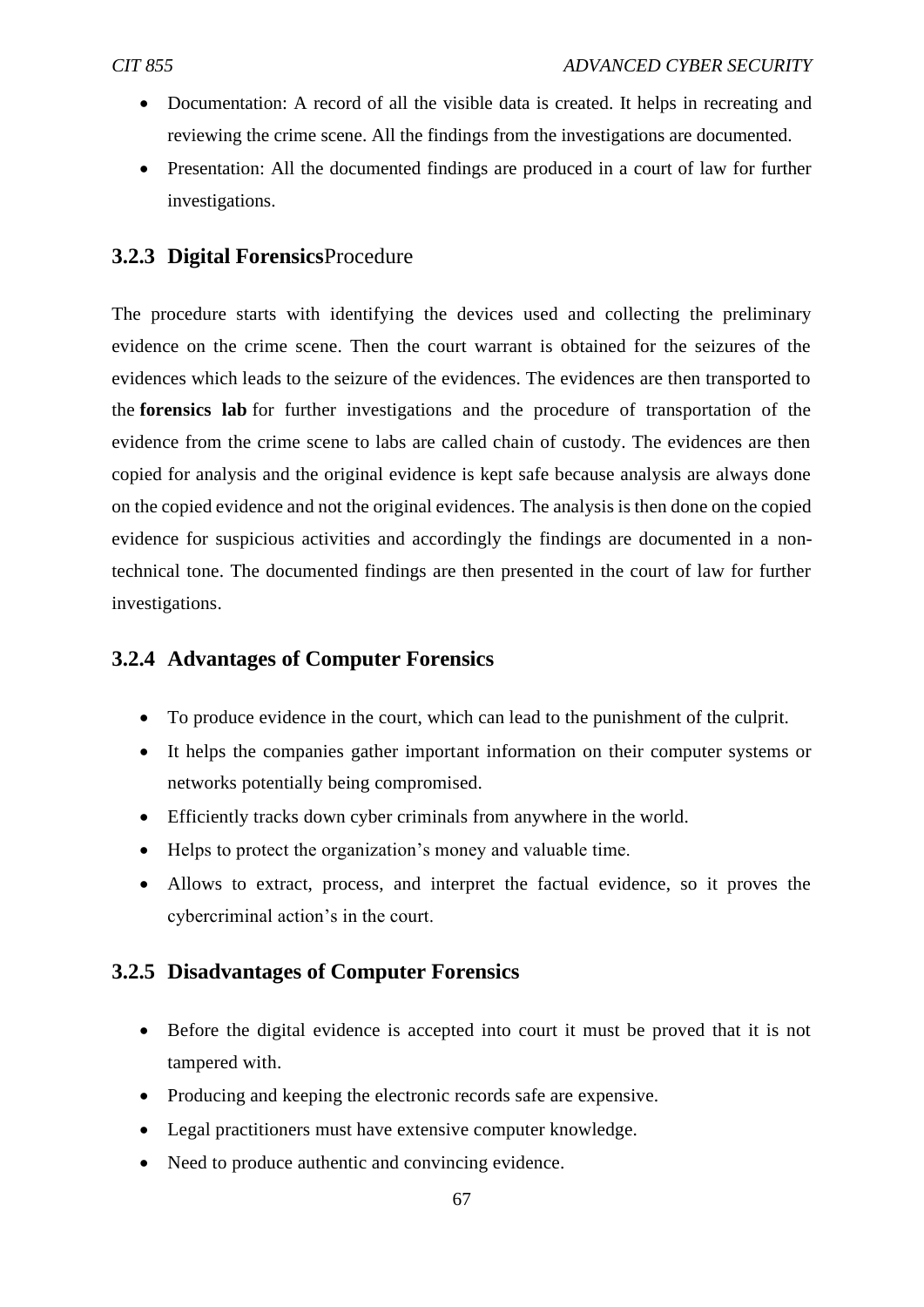- If the tool used for digital forensic is not according to specified standards, then in the court of law, the evidence can be disapproved by justice.
- Lack of technical knowledge by the investigating officer might not offer the desired result.

## **3.2.6 Limitation of Digital forensic investigation**

Digital forensic investigation offers certain limitations listed below

• Need to produce convincing evidences

One of the major setbacks of digital forensics investigation is that the examiner must have to comply with standards that are required for the evidence in the court of law, as the data can be easily tampered. On the other hand, computer forensic investigator must have complete knowledge of legal requirements, evidence handling and documentation procedures to present convincing evidences in the court of law.

• Investigating Tools

The effectiveness of digital investigation entirely lies on the expertise of digital forensics examiner and the selection of proper investigation tool. If the tool used is not according to specified standards then in the court of law, the evidences can be denied by the judge.

• Lack of technical knowledge among the audience

Another limitation is that some individuals are not completely familiar with computer forensics; therefore, many people do not understand this field. Investigators have to be sure to communicate their findings with the courts in such a way to help everyone understand the results.

• Cost

Producing digital evidences and preserving them is very costly. Hence this process may not be chosen by many people who cannot afford the cost.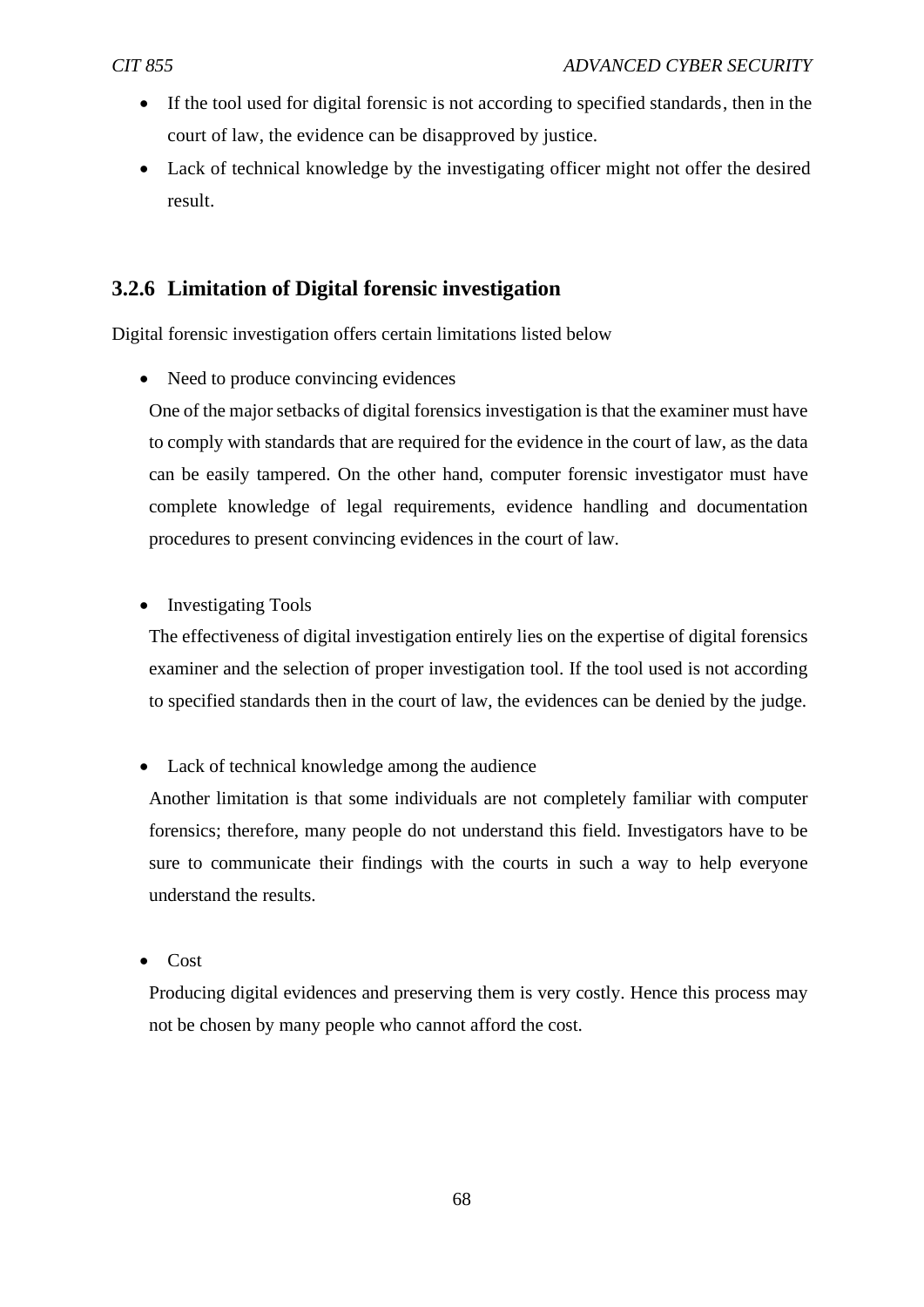### **3.2.7 Applications of Digital Forensics**

Digital forensics deals with gathering, analyzing and preserving the evidences that are contained in any digital device. The use of digital forensics depends on the application. Itis used mainly in the following two applications

### • **Criminal Law**

In criminal law, the evidence is collected to support or oppose a hypothesis in the court. Forensics procedures are very much similar to those used in criminal investigations but with different legal requirements and limitations.

### • **Private Investigation**

Mainly corporate world uses digital forensics for private investigation. It is used when companies are suspicious that employees may be performing an illegal activity on their computers that is against company policy. Digital forensics provides one of the best routes for company or person to take when investigating someone for digital misconduct.

### **3.3 Digital forensics Application**

In recent time, commercial organizations have used digital forensics in following a type of cases

- Intellectual Property theft
- Industrial espionage
- Employment disputes
- Fraud investigations
- Inappropriate use of the Internet and email in the workplace
- Forgeries related matters
- Bankruptcy investigations
- Issues concern with the regulatory compliance

### **4.0 Self-Assessment Exercises**

2. Define Computer Forensics and what are the Characteristics of Digital Forensics **Answer**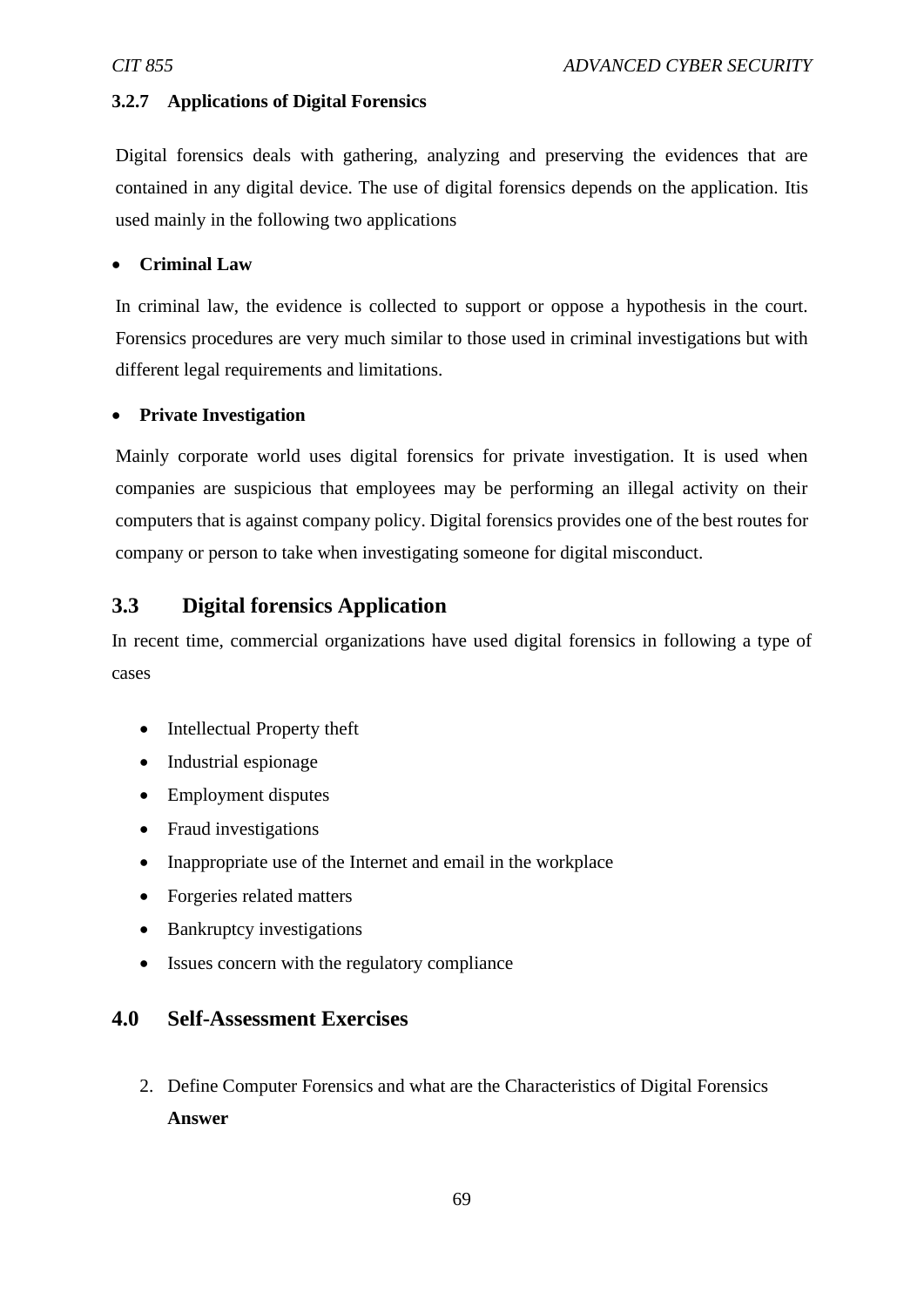Computer forensics is the process of extracting data and information from computer systems to function as digital evidence for civic purposes, or in most cases to prove and legally impeach cybercrime.

### **Characteristics of Digital Forensics**

- Identification:
- Preservation
- Analysis
- Documentation
- Presentation



Digital forensics involves the process of identifying, collecting, acquiring, preserving, analysing, and presenting of digital evidence. Digital evidence must be authenticated to ensure its admissibility in a court of law. Ultimately, the forensic artefacts and forensic methods used (e.g., static or live acquisition) depend on the device, its operating system, and its security features.



In this unit, we have been able to outline computer forensics history, characteristics of digital forensics, digital forensics procedure, advantages of computer forensics and disadvantages of computer forensics.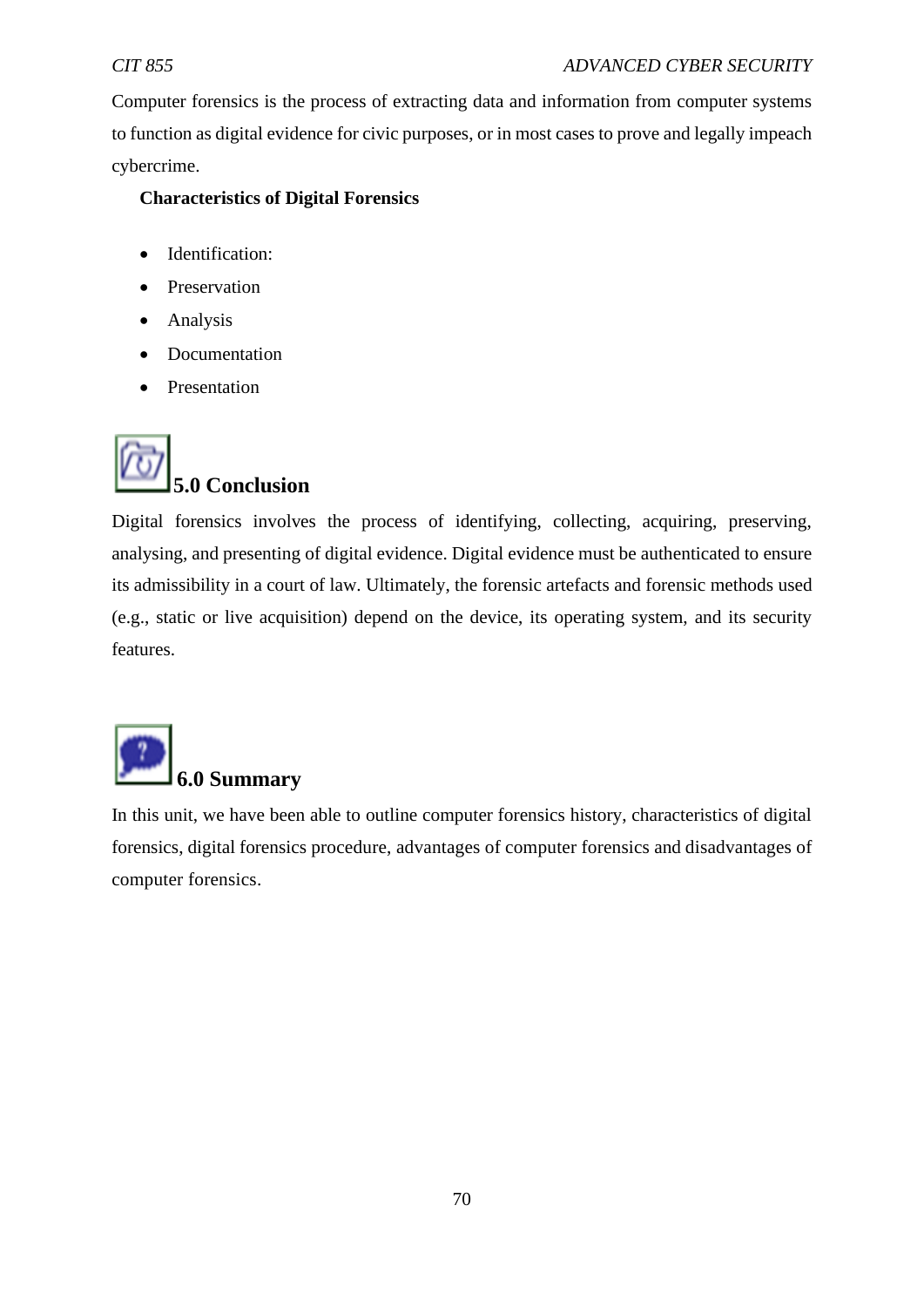# **7.0 References/Further Reading**

<https://www.techtarget.com/searchsecurity/definition/computer-forensics>

Årnes, A. (Ed.). (2017). *Digital forensics*. John Wiley & Sons.

Kävrestad, J. (2020). *Fundamentals of Digital Forensics*. Springer International Publishing.

Easttom, C. (2021). *Digital Forensics, Investigation, and Response*. Jones & Bartlett Learning.

Nelson, B., Phillips, A., &Steuart, C. (2019). Guide to Computer Forensics and Investigations, 2019. *structure*, *10*, 26.

Dafoulas, G. A., & Neilson, D. (2019, October). An overview of digital forensics education. In *2019 2nd International Conference on new Trends in Computing Sciences (ICTCS)* (pp. 1- 7). IEEE.

Pachghare, V. K. (2019). *Cryptography and information security*. PHI Learning Pvt. Ltd..

Lin, X., Lin, X., &Lagerstrom-Fife. (2018). *Introductory Computer Forensics*. Springer International Publishing.

Whitman, M. E., &Mattord, H. J. (2021). *Principles of information security*. Cengage learning.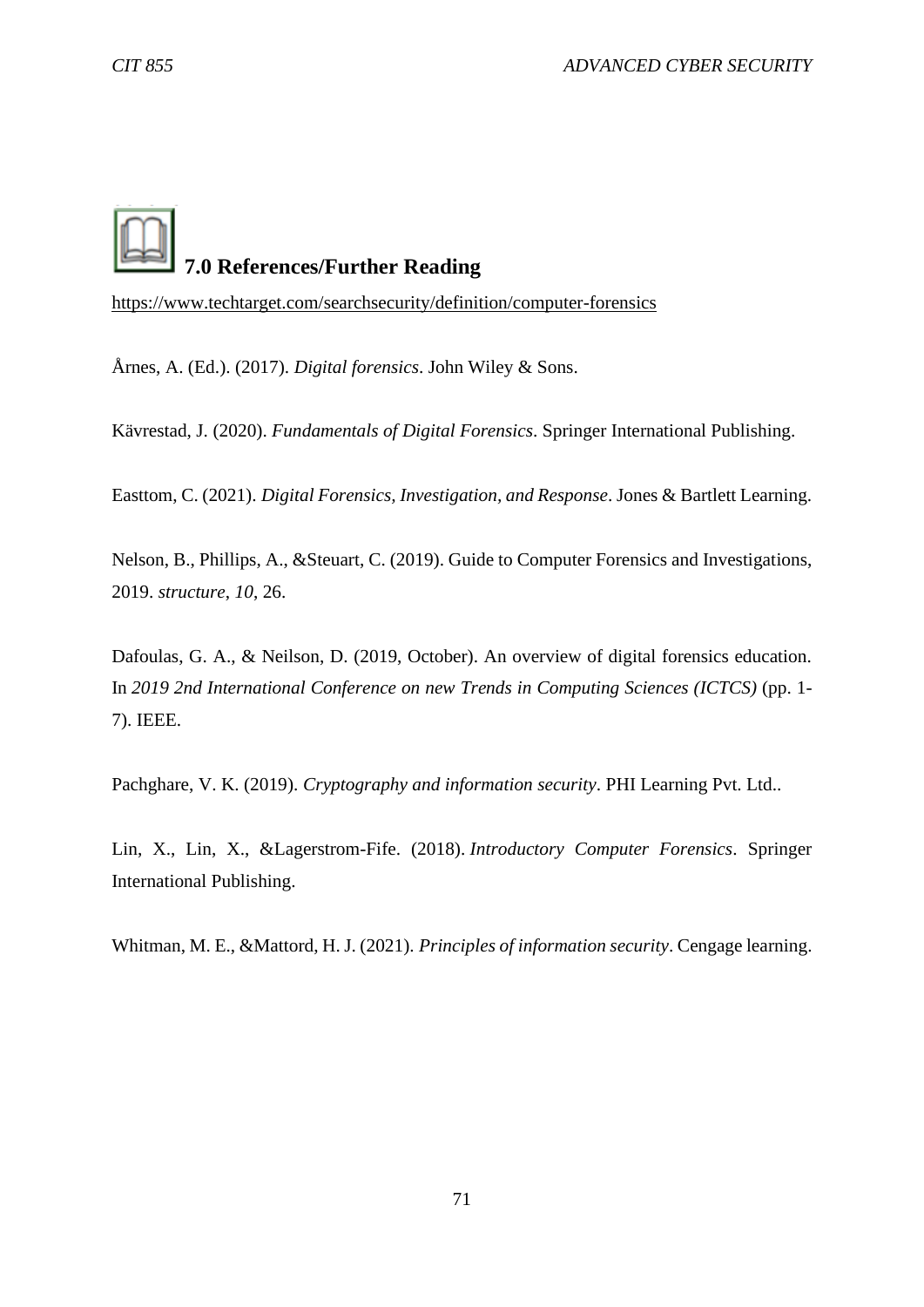## **UNIT 2 NETWORK, DISK, MALWARE AND DATABASE FORENSICS**

### **CONTENTS**

- 1.0 Introduction
- 2.0 Intended Learning Outcomes (ILOs)
- 3.0 Main Content
- 3.1 Digital Forensics
- 3.1.1 Disk Forensics
- 3.1.2 Network Forensics
	- 3.1.2.1 Methods of Network Forensics
	- 3.1.2.2 Examinations of Network Forensics
	- 3.1.2.3 Database Forensics
	- 3.1.2.4 Malware Forensics
	- 3.1.2.5Types of Malware
	- 3.1.2.6 Symptoms of Infected Systems
	- 3.1.2.7 Different Ways Malware Can Get Into System
- 4.0 Self-Assessment Exercises
- 5.0 Conclusion
- 6.0 Summary
- 7.0 References/Further Reading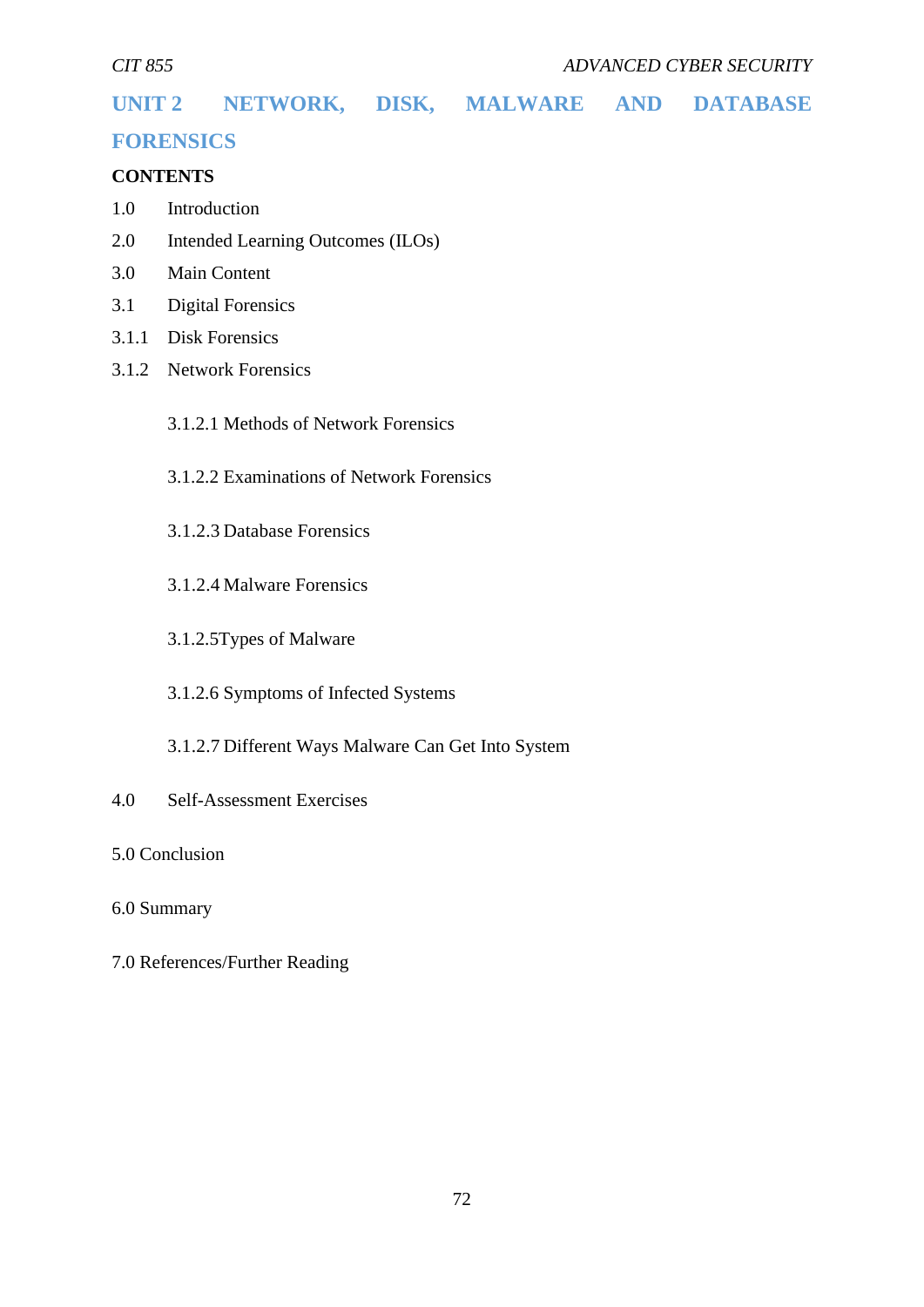## **1.0 Introduction**

Digital Forensics is defined as the process of preservation, identification, extraction, and documentation of computer evidence which can be used by the court of law. It is a science of finding evidence from digital media like a computer, mobile phone, server, or network. It provides the forensic team with the best techniques and tools to solve complicated digitalrelated cases. Digital Forensics helps the forensic team to analyzes, inspect, identifies, and preserve the digital evidence residing on various types of electronic devices.

# **2.0 Intended Learning Outcomes (ILOs)**

By the end of this unit, you will be able to:

- explain the concept of Disk Forensics
- explain the process of Disk Forensics
- explain Network Forensics procedure
- explain Network Forensics
- explain Examinations of Network Forensics
- explain Malware Forensics.



### **3.1 Types of Digital Forensics**

### **3.1.1 Disk Forensics**

Disk forensics deals with extracting raw data from primary or secondary storage of the device by searching active, modified, or deleted files. Disk forensics is also the science of extracting forensic information from digital storage media like Hard disk, USB devices, Firewire devices, CD, DVD, Flash drives, Floppy disks etc. The process of Disk Forensics are:

i. Identify digital evidence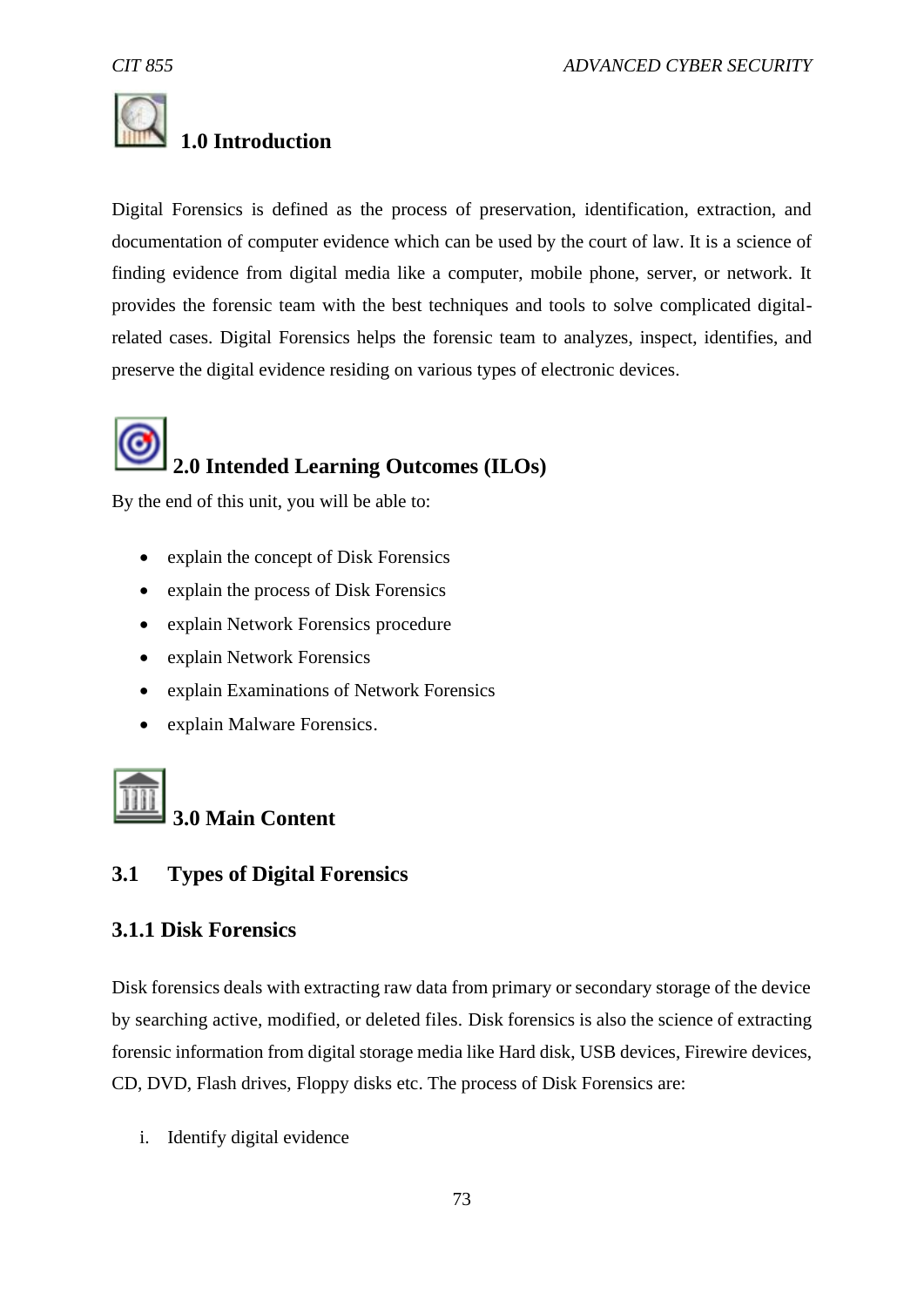First step in Disk Forensics is identification of storage devices at the scene of crime like hard disks with IDE/SATA/SCSI interfaces, CD, DVD, Floppy disk, Mobiles, PDAs, flash cards, SIM, USB/ Fire wire disks, Magnetic Tapes, Zip drives, Jazz drives etc. These are some of the sources of digital evidence.

ii. Authenticate the evidence

Authentication of the evidence is carried out in Cyber Forensics laboratory. Hash values of both source and destination media will be compared to make sure that both the values are same, which ensures that the content of destination media is an exact copy of the source media.

iii. Seize & Acquire the evidence

Next step is seizing the storage media for digital evidence collection. This step is performed at the scene of crime. In this step, a hash value of the storage media to be seized is computed using appropriate cyber forensics tool. Hash value is a unique signature generated by a mathematical hashing algorithm based on the content of the storage media. After computing the hash value, the storage media is securely sealed and taken for further processing.

One of the cardinal rules of Cyber Forensics is "Never work on original evidence". To ensure this rule, an exact copy of the original evidence is to be created for analysis and digital evidence collection. Acquisition is the process of creating this exact copy, where original storage media will be write protected and bit stream copying is made to ensure complete data is copied into the destination media. Acquisition of source media is usually done in a Cyber Forensics laboratory.

### iv. Preserve the evidence

Electronic evidences might be altered or tampered without trace. Once the acquisition and authentication have been done, the original evidence should be placed in secure storage keeping away from highly magnetic and radiation sources. One more copy of image should be taken and it needs to be stored into appropriate media or reliable mass storage. Optical media can be used as the mass storage. It is reliable, fast, longer life span and reusable.

v. Analyze the evidence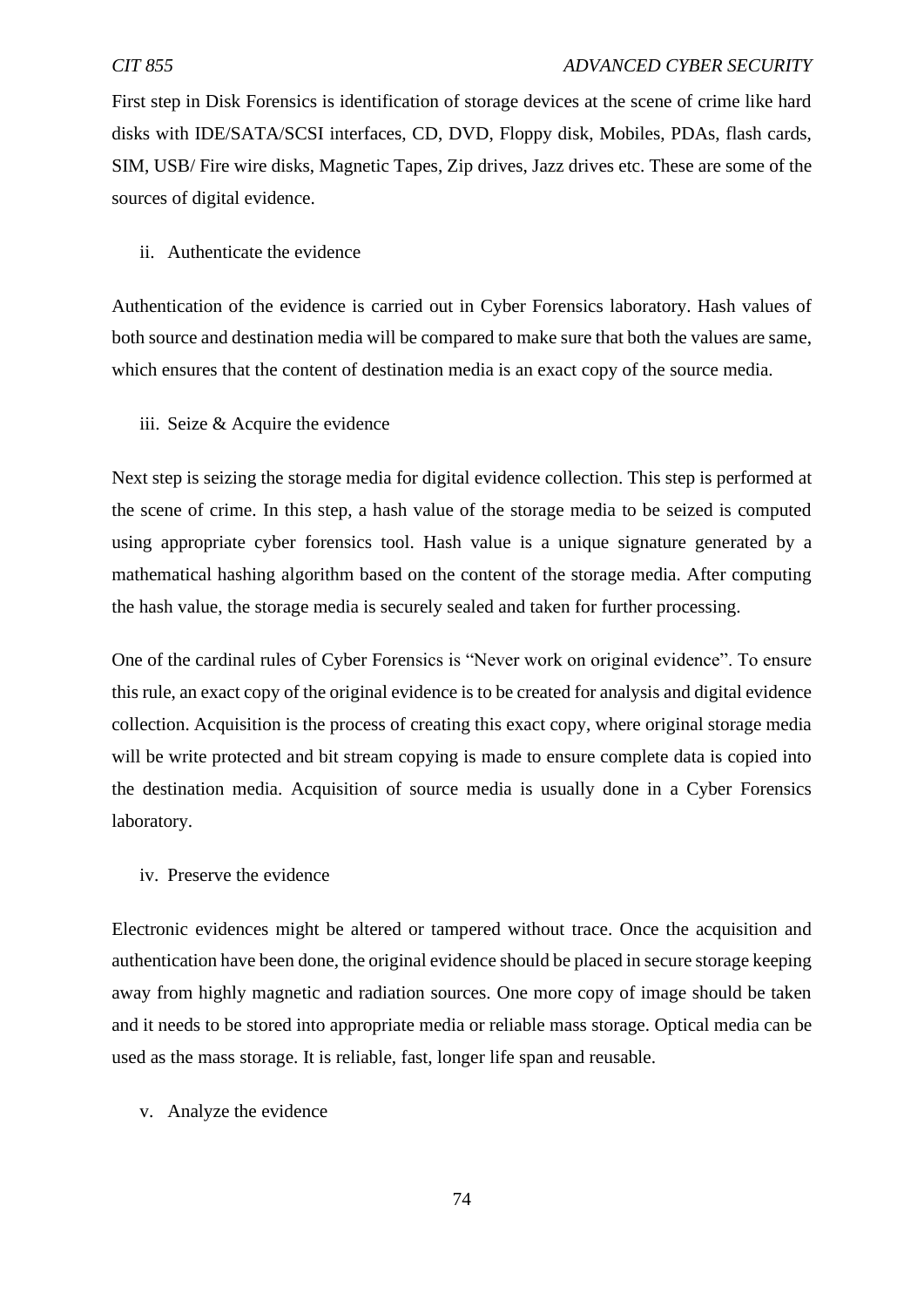Verification of evidence before starting analysis is an important step in Cyber Forensics process. This is done in Cyber Forensics laboratory before commencing analysis. Hash value of the evidence is computed and compared it with the hash value taken at the time of acquisition. If both the values are same, there is no change in the content of the evidence. If both are different, there is some change in the content. The result of verification should be properly documented.

Analysis is the process of collecting digital evidence from the content of the storage media depending upon the nature of the case being examined. This involves searching for keywords, picture analysis, time line analysis, registry analysis, mailbox analysis, database analysis, cookies, temporary and Internet history files analysis, recovery of deleted items and analysis, data carving and analysis, format recovery and analysis, partition recovery and analysis, etc.

vi. Report the findings

Case analysis report should be prepared based on the nature of examination requested by a court or investigation agency. It should contain nature of the case, details of examination requested, details of material objects and hash values, result of evidence verification, details of analysis conducted and digital evidence collected, observations of the examiner and conclusion. Presentation of the report should be in simple terms and precise way so that nontechnical persons should be able to understand the content of the report.

vii. Documenting

Documentation is very important in every step of the Cyber Forensics process. Everything should be appropriately documented to make a case admissible in a court of law. Documentation should be started from the planning of case investigation and continue through searching in scene of crime, seizure of material objects, chain of custody, authentication and acquisition of evidence, verification and analysis of evidence, collection of digital evidence and reporting, preservation of material objects and up to the closing of a case.

### **3.1.2 Network Forensics**

Network forensics, unsurprisingly, refers to the investigation and analysis of all traffic going across a network suspected of use in cyber crime, say the spread of data-stealing [malware](https://www.itpro.co.uk/malware) or the analysis of cyber attacks. Network forensics is also a subset of digital forensics that deals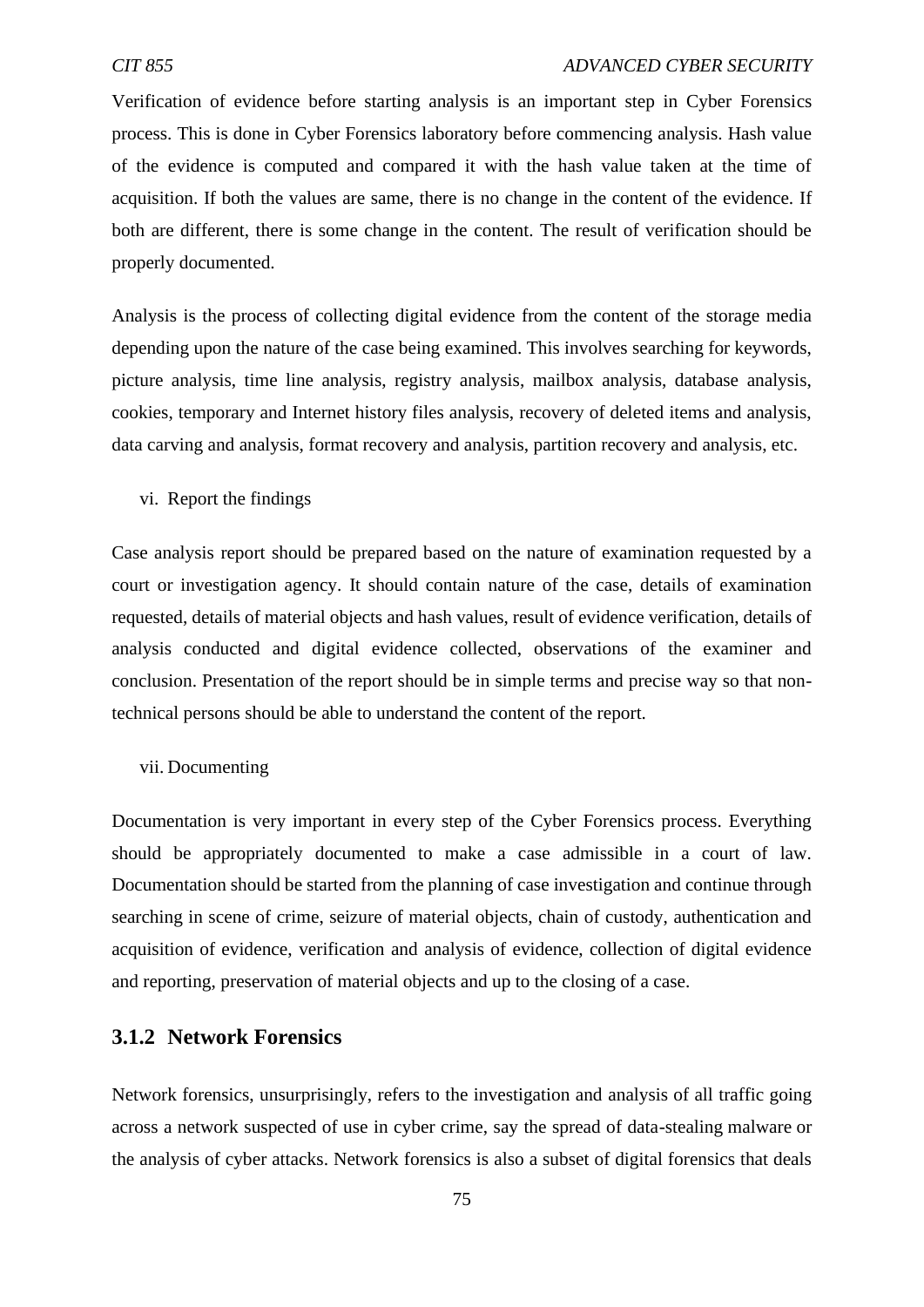with the collection and analysis of network traffic with the goal of better understanding and avoiding cybercrime. The importance of network forensics has grown in recent years, according to a report from the European Union Agency for Cybersecurity (ENISA), with the emergence and popularity of network-based services such as e-mails, Directory services, World Wide Web, and others. Using network forensics, the entire contents of e-mails, instant messages, web browsing operations, and file transfers can be recovered and rebuilt to reveal the original transaction. The payload inside the highest-layer packet may end up on disc, but the envelope that delivered it is only captured in network traffic. For the investigator, the network protocol data that surrounded each conversation is often highly valuable.

There are two methods of overarching network forensics, the first being the **"catch it as you can" method**, which involves capturing all network traffic for analysis, which can be a long process and requires a lot of [storage.](https://www.itpro.co.uk/server-storage) The second technique is the **"stop, look and listen" method,** which involves analysing each data packet flowing across the network and only capturing what is deemed as suspicious and worthy of extra analysis; this approach can require a lot of processing power but does not need as much storage space.

### **3.1.2.1 Methods of Network Forensics**

"Stop, look, and listen" method: Administrators monitor each data packet that passes through the network, but only capture what is deemed suspicious and warrants further investigation. While this technique does not take up a lot of space, it does require a lot of processing power.

All network traffic is captured using the "catch it as you can" technique. It ensures that no significant network events are overlooked. This is a time-consuming process that reduces storage efficiency as storage volume increases.

### **3.1.2.2 Examinations of Network Forensics**

The steps involve in network forensics investigation are as follows:

### • **Recognition**

Because this step is the path to the case's conclusion, the identification process has a significant effect on the subsequent steps. The process of identifying and assessing an incident based on network indicators is included in this step.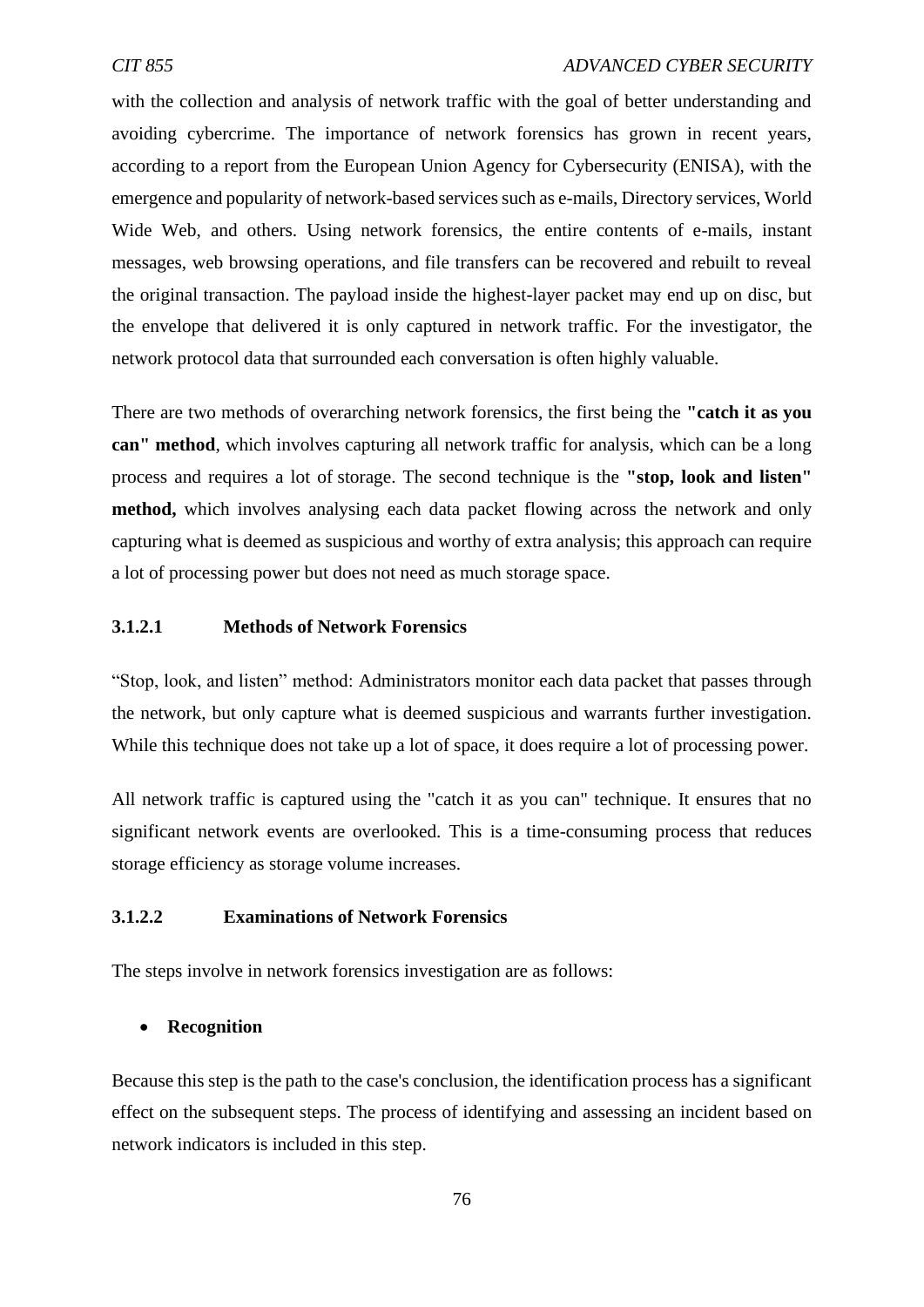### • **Safeguarding**

In the second step, the examiner would isolate the data for preservation and security purposes, preventing others from accessing the digital device and tampering with the digital evidence. Many software tools, such as Autopsy and Encase, are available for data preservation.

### • **Accumulating**

The act of documenting the physical scene and duplicating digital evidence using standardized processes and procedures is known as accumulating.

### • **Observation**

This procedure entails keeping track of all visible data. Many pieces of metadata from data may be discovered by the examiner, which may be useful in court.

### • **Investigation**

The investigation agents can reconstruct data fragments after recognizing and safeguarding the evidence (data). The agent draws a conclusion based on the evidence after analyzing the data. SIEM (Security Information and Event Management) software keeps track of what happens in the IT environment. With security information management (SIM), which gathers, analyses, and reports on log data, SIEM tools analyze log and event data in real-time to provide threat monitoring, event correlation, and incident response.

### • **Documentation**

Forensic is a legal term that means "to bring to the court". The procedure for summarizing and explaining conclusions has been completed. This should be written in layman's terms with abstracted terminologies, with all abstract terminologies referring to precise details.

### • **Incident Response**

The information gathered to validate and assess the incident led to the detection of an intrusion.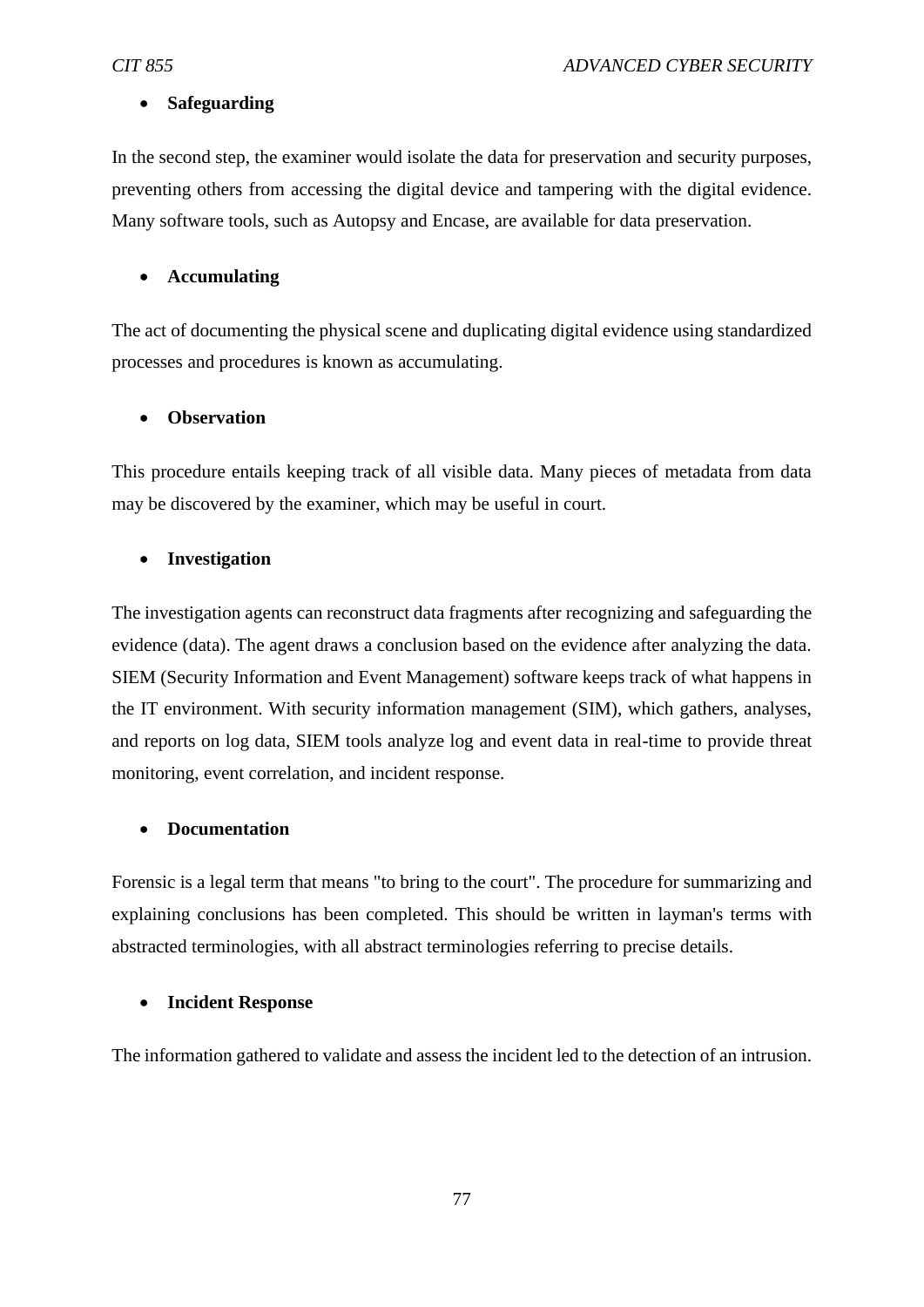### **3.1.2.3 Database Forensics**

Database servers store sensitive information. Database forensics refers to the branch of digital forensic science specifically related to the study of databases and the data they keep. Database forensics look at who access the database and what actions are performed. Large data security breaches are a large problem, and criminal investigators search for related information. Modern criminal investigations often involve database forensics as investigators search for motive and method and try to identify suspects.

A forensic examination of a database may investigate the timestamps relating to the update time of a row in a relational table in order to verify the actions of a database user. Another database forensics case might examine all transactions within a database system or application over a specific period of time in order to identify any fraudulent transactions. Experts in database forensics need to be well-versed in almost all aspects of database development and use, as they have to preserve, authenticate, analyze and output data from large, custom-built databases that cannot just be copied and taken back to the office for further investigation.

Sometimes, a database may be perfectly healthy but suspicious activities and results may have raised questions from a customer that prompted a forensic investigation. The following scenarios would require the intervention of a database forensic specialist.

- Failure of a database
- Deletion of information from database
- Inconsistencies in the data of a database
- Detection of suspicious behavior of users

A database forensics expert will normally use a read-only method or an identical forensic copy of the data when interfacing with a database to ensure that no data is compromised. They will run a series of diagnostic tools to help them to:

- Create a forensic copy of a database for analysis
- Reconstruct missing data and/or log files associated with the deletion
- Decipher data and ascertain possible causes of corruption
- Audit user activities and isolate suspicious and illegal behavior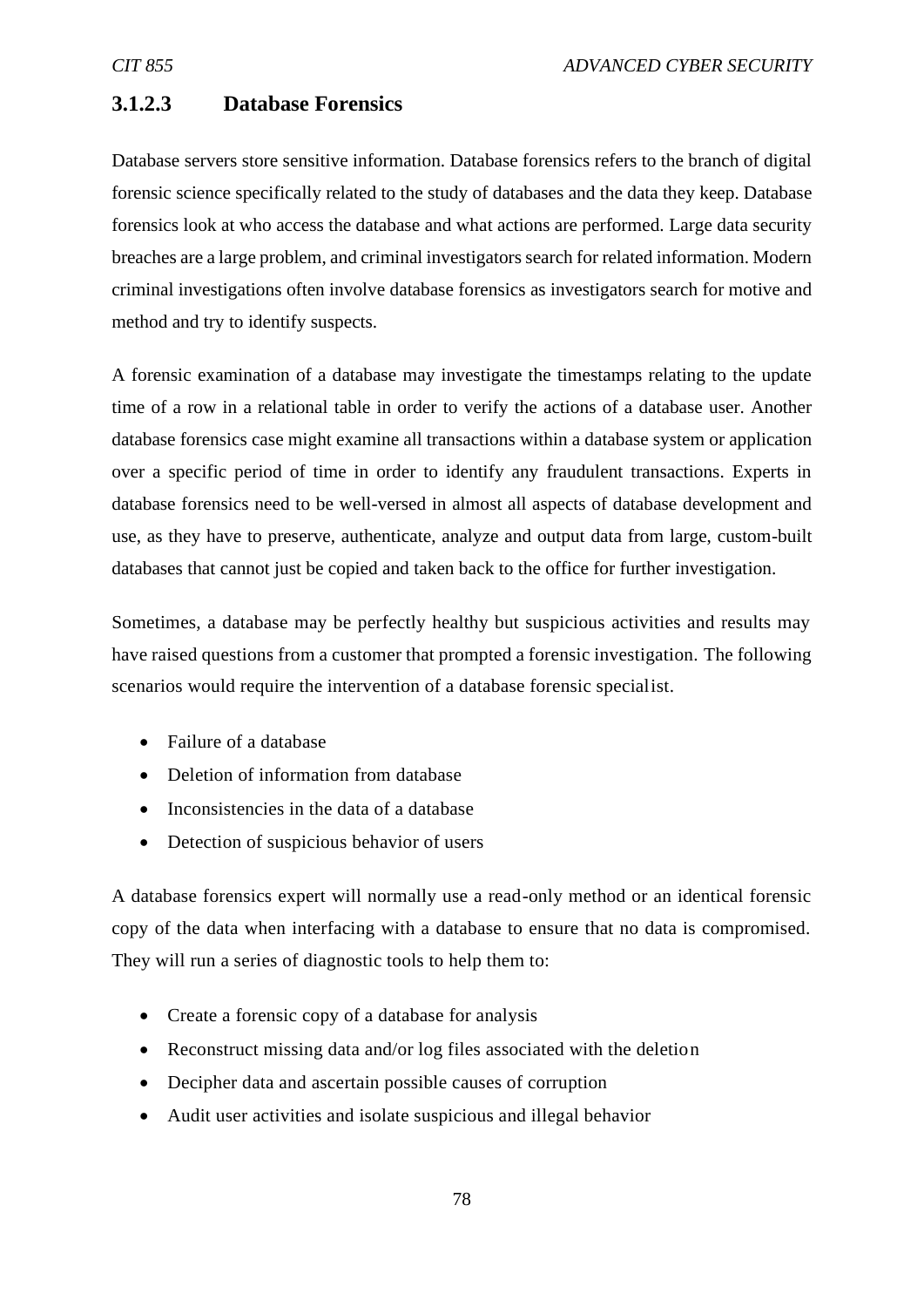### **3.1.2.4 Malware Forensics**

It is a way of finding, analyzing & investigating various properties of malware to seek out the culprits and reason for the attack. the method also includes tasks like checking out the malicious code, determining its entry, method of propagation, impact on the system, ports it tries to use etc. investigators conduct forensic investigation using different techniques and tools.

### **3.1.2.5 Types of Malware**

The category of malware is predicated upon different parameters like how it affects the system, functionality or the intent of the program, spreading mechanism, and whether the program asks for user's permission or consent before performing certain operations. a number of the commonly encountered malwares are:

- Backdoor
- Botnet
- Downloader
- Launcher
- Rootkit
- HackTool
- Rogue application
- Scareware
- Worm or Virus
- Credential-stealing program, etc.

### **3.1.2.6 Symptoms of Infected Systems**

- System could be come unstable and respond slowly as malware might be utilizing system resources.
- Unknown new executables found on the system.
- Unexpected network traffic to the sites that you simply don't expect to attach with.
- Altered system settings like browser homepage without your consent.
- Random pop-ups are shown as advertisement.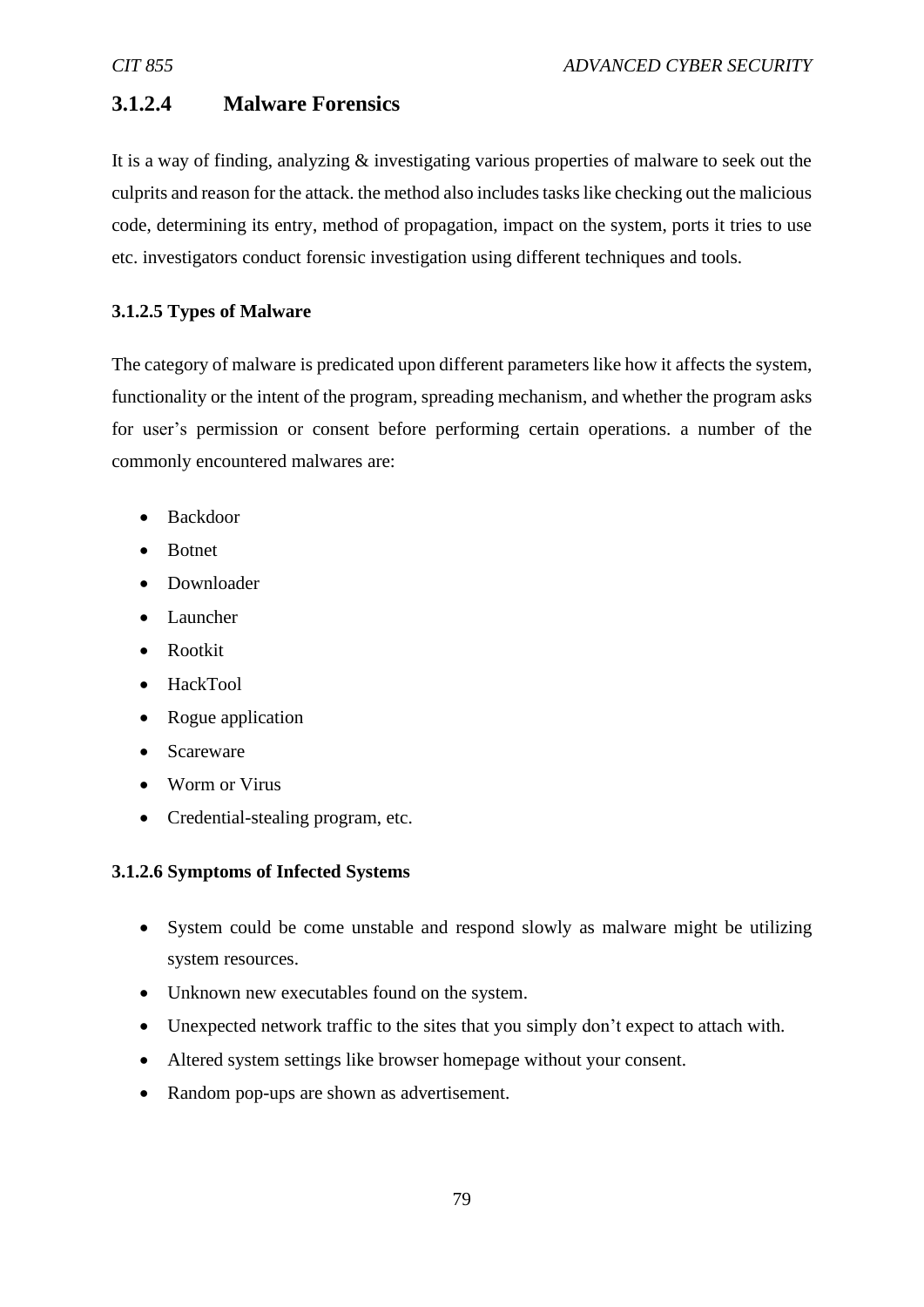Recent additions to the set are alerts shown by fake security applications which you never installed. Messages like "Your computer is infected" are displayed and it asks the user to register the program to get rid of the detected threat. Overall, your system will showcase unexpected & unpredictable behavior.

### **3.1.2.7 Different Ways Malware Can Get Into System:**

- Instant messenger applications
- Internet relay chat
- Removable devices
- Links and attachments in emails
- Legitimate "shrink-wrapped" software packaged by disgruntled employee
- Browser and email software bugs
- NetBIOS (File sharing)
- Fake programs
- Untrusted sites & freeware software
- Downloading files, games screensavers from websites

### **4.0 Self-Assessment Exercises**

- 1. Explain the following:
	- i. Disk Forensics
	- ii. Network Forensics
	- iii. Methods of Network Forensic
	- iv. Database Forensics
	- v. Malware Forensics
- 3. Explain the symptoms of infected systems.
- 4. Explain different ways malware can get into system.



The forensic examination of electronic systems has undoubtedly been a huge success in the identification of cyber and computer-assisted crime. Organisations are placing an increasing importance on the need to be equipped with appropriate incident management capabilities to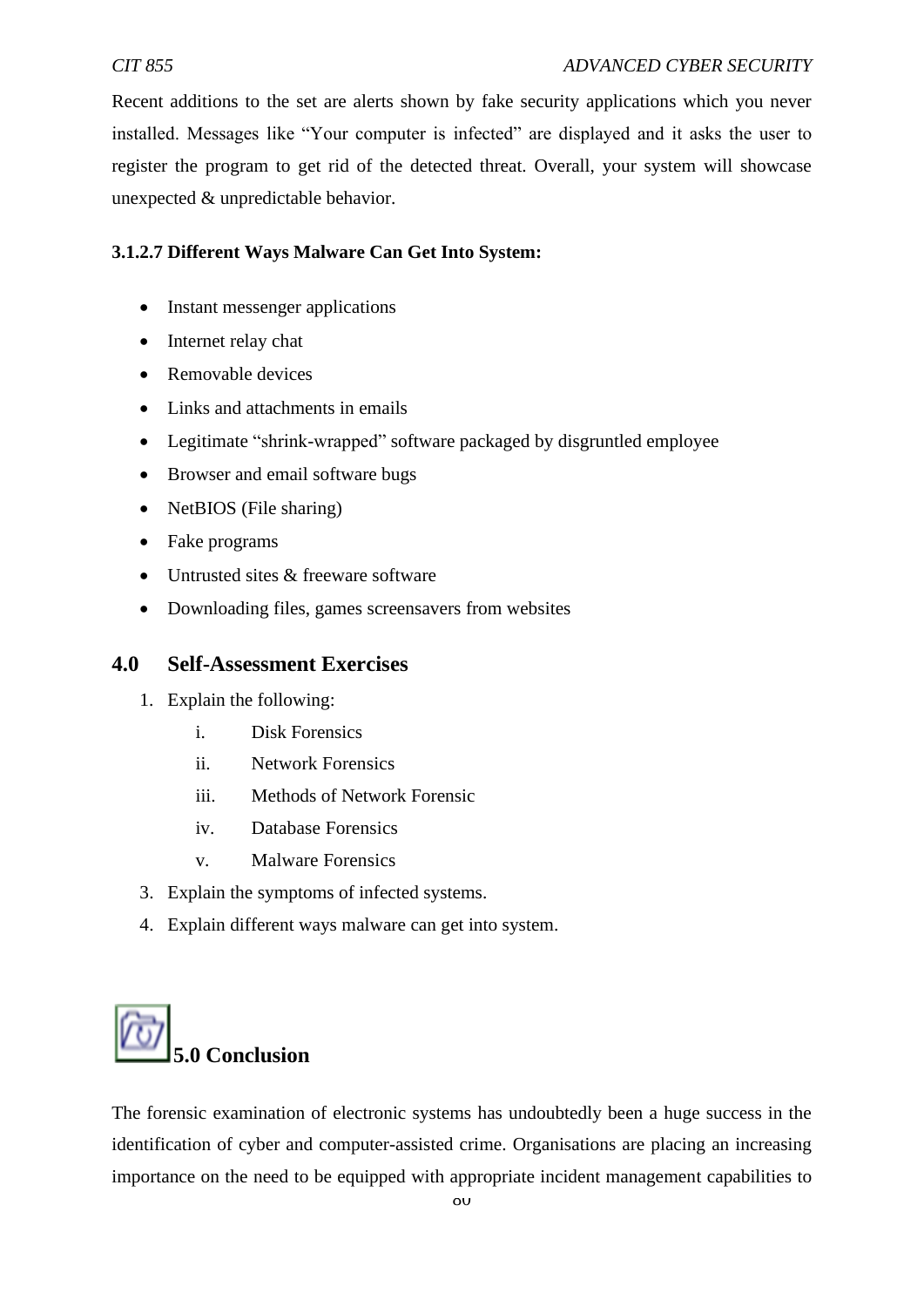handle misuse of systems. Computer forensics is an invaluable tool in the process. The domain of computer forensics has grown considerably in the last decade. Driven by industry, focus was initially placed upon developing tools and techniques to assist in the practical application of the technology

# **6.0 Summary**

- Digital Forensics is the preservation, identification, extraction, and documentation of computer evidence which can be used in the court of law
- Process of Digital forensics includes 1) Identification, 2) Preservation, 3) Analysis, 4) Documentation and, 5) Presentation
- Different types of Digital Forensics are Disk Forensics, Network Forensics, Wireless Forensics, Database Forensics, Malware Forensics, Email Forensics, Memory Forensics, etc.

Digital forensic Science can be used for cases like 1) Intellectual Property theft, 2) Industrial espionage 3) Employment disputes, 4) Fraud investigations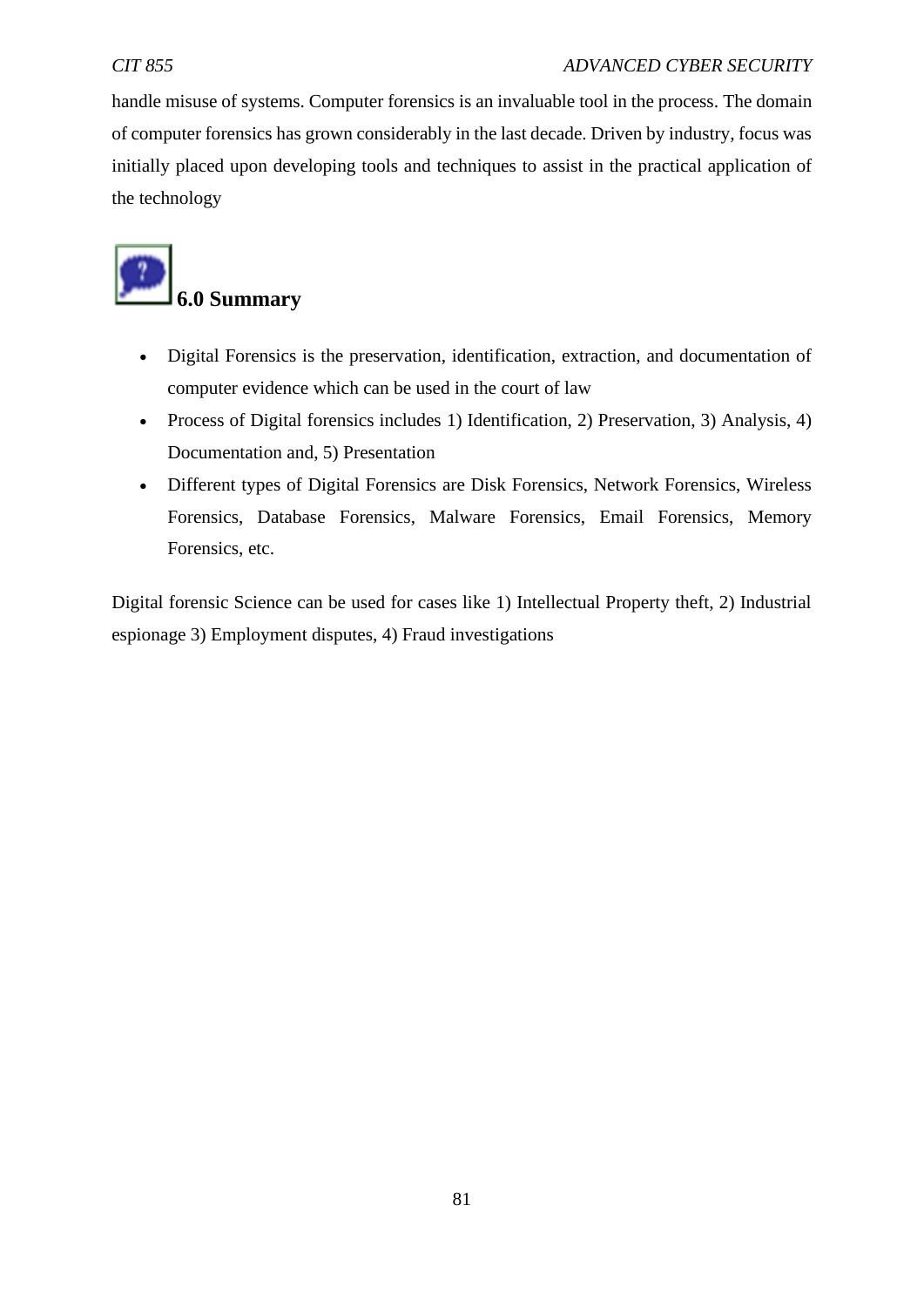

## **7.0 References/Further Reading**

<https://www.techtarget.com/searchsecurity/definition/computer-forensics>

Kävrestad, J. (2020). *Fundamentals of Digital Forensics*. Springer International Publishing.

Easttom, C. (2021). *Digital Forensics, Investigation, and Response*. Jones & Bartlett Learning.

Nelson, B., Phillips, A., & Steuart, C. (2019). Guide to Computer Forensics and Investigations, 2019. *structure*, *10*, 26.

Dafoulas, G. A., & Neilson, D. (2019, October). An overview of digital forensics education. In *2019 2nd International Conference on new Trends in Computing Sciences (ICTCS)* (pp. 1- 7). IEEE.

Pachghare, V. K. (2019). *Cryptography and information security*. PHI Learning Pvt. Ltd.

Lin, X., Lin, X., & Lagerstrom-Fife. (2018). *Introductory Computer Forensics*. Springer International Publishing.

Whitman, M. E., & Mattord, H. J. (2021). *Principles of information security*. Cengage learning.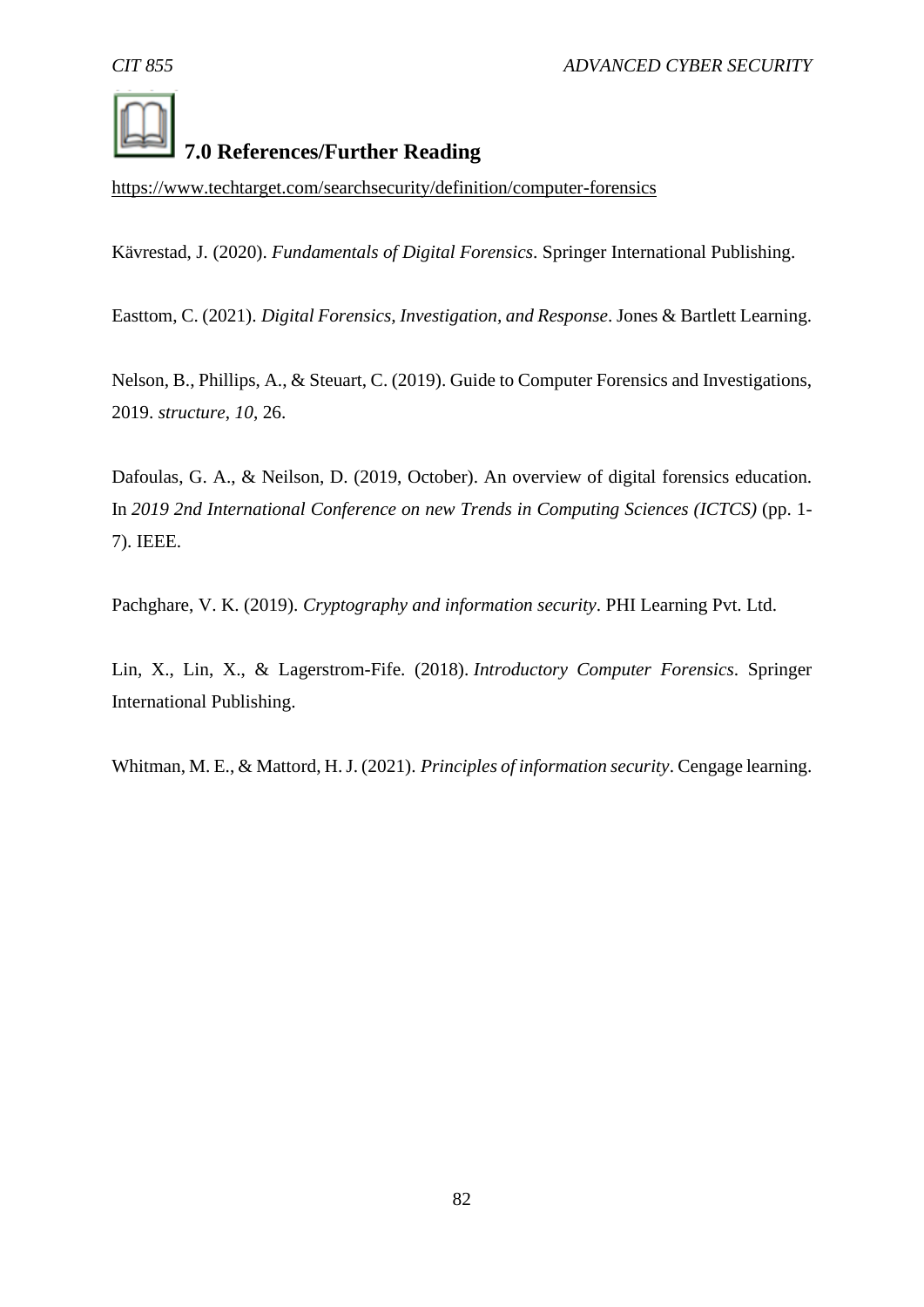### **UNIT 3 EMAIL, MEMORY AND MOBILE FORENSICS**

### **CONTENTS**

- 1.0 Introduction
- 2.0 Intended Learning Outcomes (ILOs)
- 3.0Main Content
- 3.1 Email Forensics
	- 3.1.1 Email Header Analysis
	- 3.1.2 Challenges in Email Forensics
	- 3.1.3 Techniques Used in Email Forensic Investigation
- 3.2 Memory Forensics
- 3.3 Mobile Phone Forensics
	- 3.3.1 Mobile Device Forensic Examination Process
		- 3.3.1.1 Identification
		- 3.3.1.2 Collection
		- 3.3.1.3 Acquisition
		- 3.3.1.4 Preservation
		- 3.3.1.5 Reporting
		- 3.3.1.6 Expert Testimony
- 4.0 Self-Assessment Exercises
- 5.0 Conclusion
- 6.0 Summary
- 7.0 References/Further Reading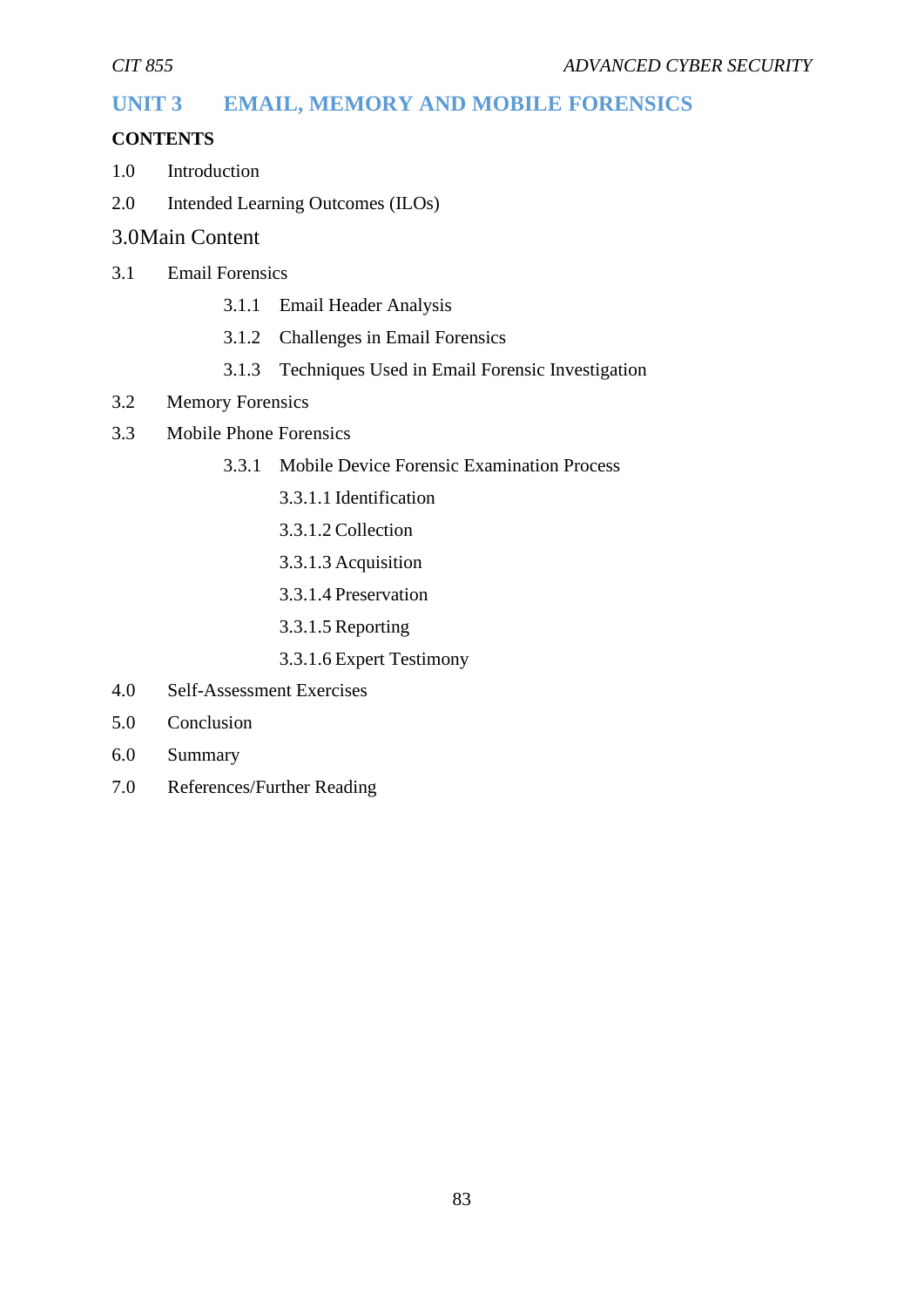

### **1.0 Introduction**

The Internet is a very easy way to reach any system. If confidential data is not properly protected, then it becomes opens to vulnerable access and misuse. Cyber-crime can cause varying degrees of damage by hackers. So, detailed forensic analysis is required to come to a conclusion about an incident and to prove or disprove someone's guilt. Some criminal activities like child pornography, hacking, and identity theft can be traced and the criminals can be punished if proper evidence is found against them. Email communication is also on target. Because it is one of the most popular and commonalty used means of online communication, for both prospects individuals and businesses, emails are normally used by organizations to exchange most simple information, such as meeting schedules, document distribution and some sensitive information

# **2.0 Intended Learning Outcomes (ILOs)**

By the end of this unit, you will be able to:

- explain the concept of Email Forensics
- explain the concept of Memory Forensics
- explain the concept of Mobile Phone Forensics
- explain ddigital Forensic Examination Process.



### **3.1 Email Forensics**

Email forensics is the analysis of source and content of the email message, identification of sender and receiver, date and time of email and the analysis of all the entities involved. Email forensics also reforms to the forensics of client or server systems suspected in an email forgery.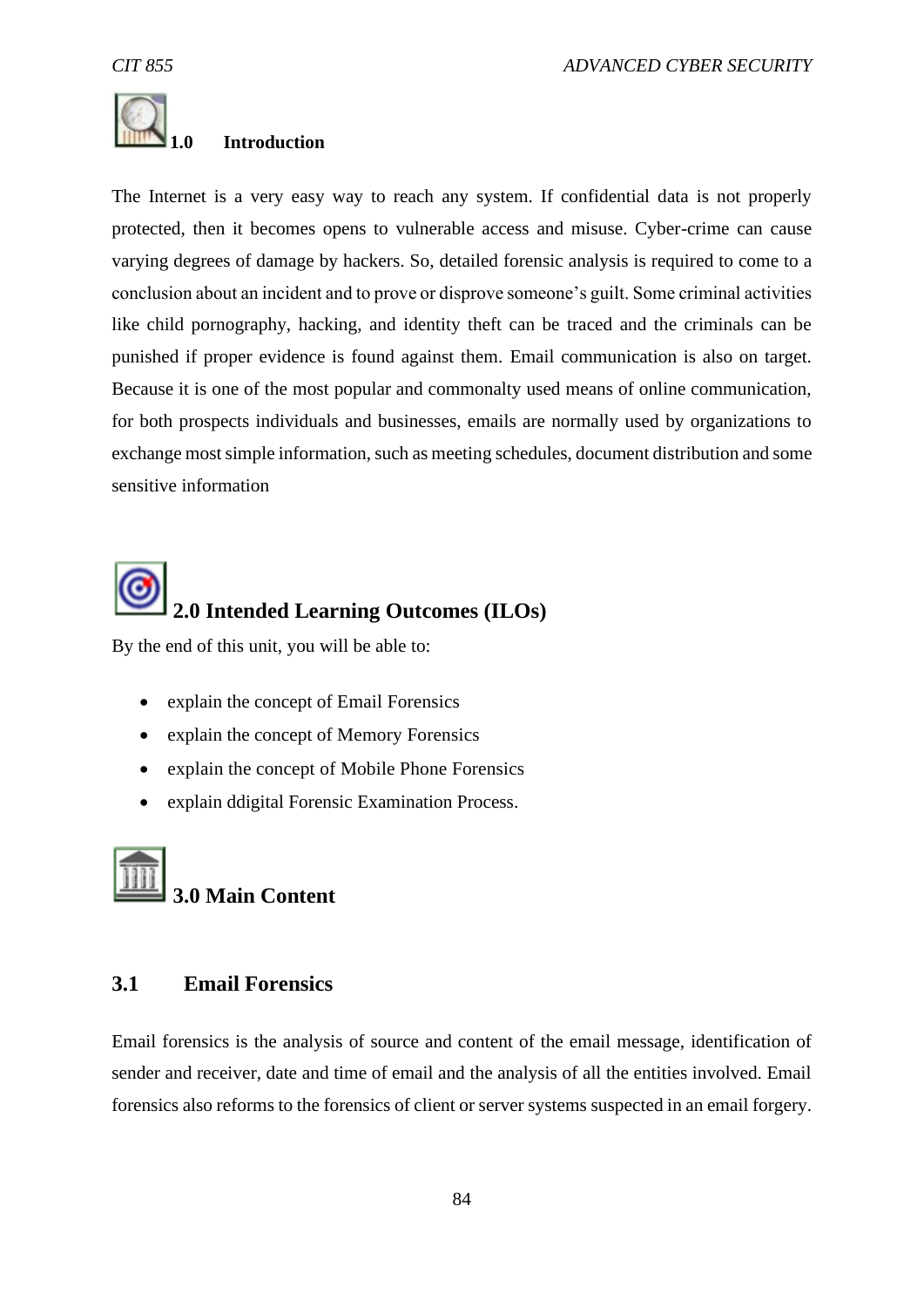### **3.1.1 Email Header Analysis**

Email forensics starts with the study of email **header** as it contains a vast amount of information about the email message. This analysis consists of both the study of the content body and the email header containing the info about the given email. Email header analysis helps in identifying most of the email related crimes like spear phishing, spamming, email spoofing etc. Spoofing is a technique using which one can pretend to be someone else, and a normal user would think for a moment that it's his friend or some person he already knows. It's just that someone is sending emails from their friend's spoofed email address, and it is not that their account is hacked.

### **3.1.2 Challenges in Email Forensics**

Email forensics play a very important role in investigation as most of the communication in present era relies on emails. However, an email forensic investigator may face the following challenges during the investigation

• Fake Emails

The biggest challenge in email forensics is the use of fake e-mails that are created by manipulating and scripting headers etc. In this category criminals also use temporary email which is a service that allows a registered user to receive email at a temporary address that expires after a certain time period.

• Spoofing

Another challenge in email forensics is spoofing in which criminals used to present an email as someone else's. In this case the machine will receive both fake as well as original IP address.

• Anonymous Re-emailing

Here, the Email server strips identifying information from the email message before forwarding it further. This leads to another big challenge for email investigations

### **3.1.3 Techniques Used in Email Forensic Investigation**

Email forensics is the study of source and content of email as evidence to identify the actual sender and recipient of a message along with some other information such as date/time of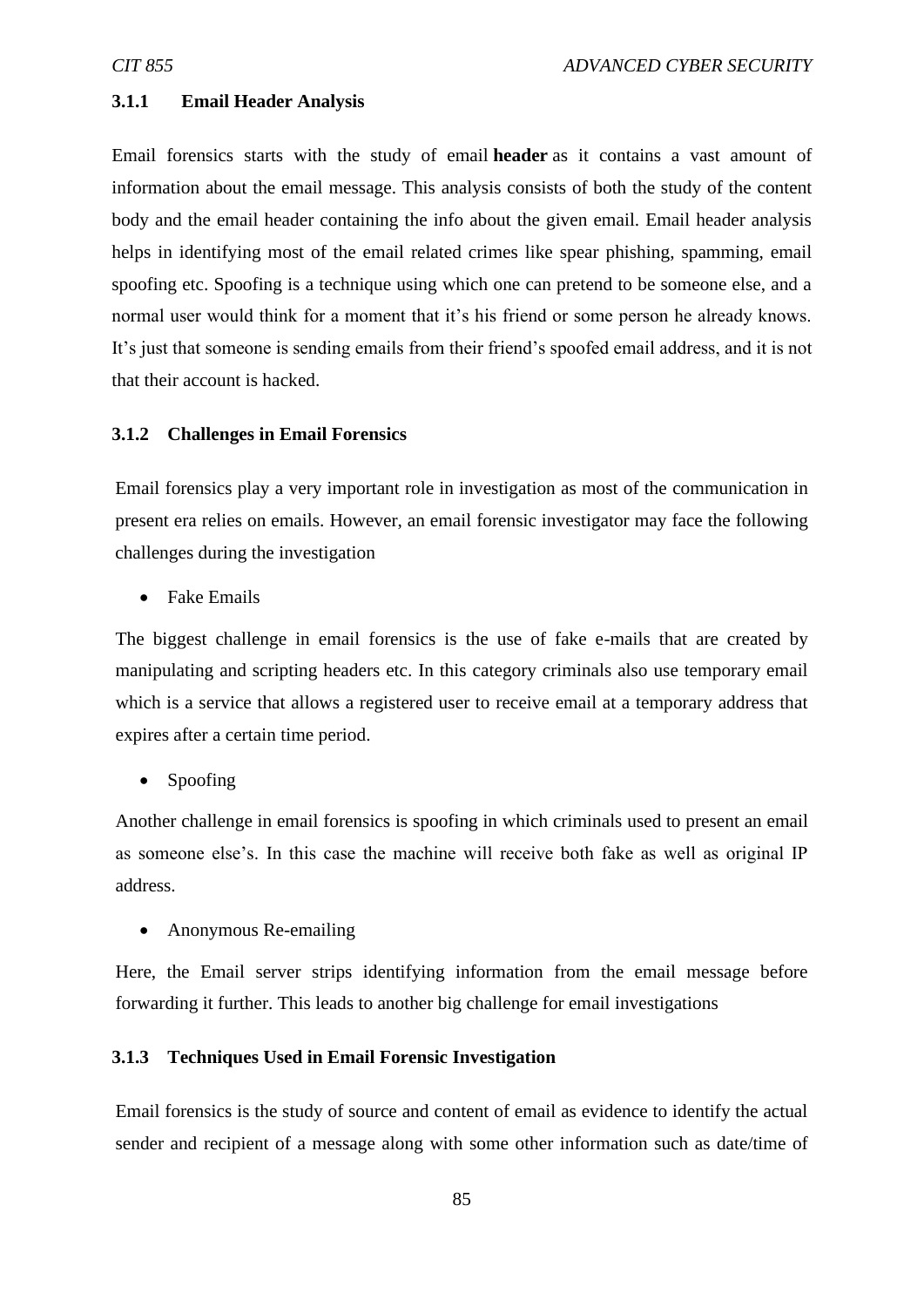transmission and intention of sender. It involves investigating metadata, port scanning as well as keyword searching.

Some of the common techniques which can be used for email forensic investigation are

- Header Analysis
- Server investigation
- Network Device Investigation
- Sender Mailer Fingerprints
- Software Embedded Identifiers

### **3.2 Memory Forensics**

Deals with collecting data from system memory (system registers, cache, RAM) in raw form and then analysing it for further investigation. Memory forensics is a vital form of cyber investigation that allows an investigator to identify unauthorized and anomalous activity on a target computer or server. This is usually achieved by running special software that captures the current state of the system's memory as a snapshot file, also known as a memory dump. This file can then be taken offsite and searched by the investigator.

Memory Forensics is useful because of the way in which processes, files and programs are run in memory, and once a snapshot has been captured, many important facts can be ascertained by the investigator, such as:

- Processes running
- Executable files that are running
- Open ports, IP addresses and other networking information
- Users that are logged into the system, and from where
- Files that are open and by whom

### **3.3 Mobile Phone Forensics**

Mobile Phone Forensics mainly deals with the examination and analysis of phones and smartphones and helps to retrieve contacts, call logs, incoming, and outgoing SMS, etc. and other data present in it. Mobile forensics is a subset of digital forensics, the retrieval of data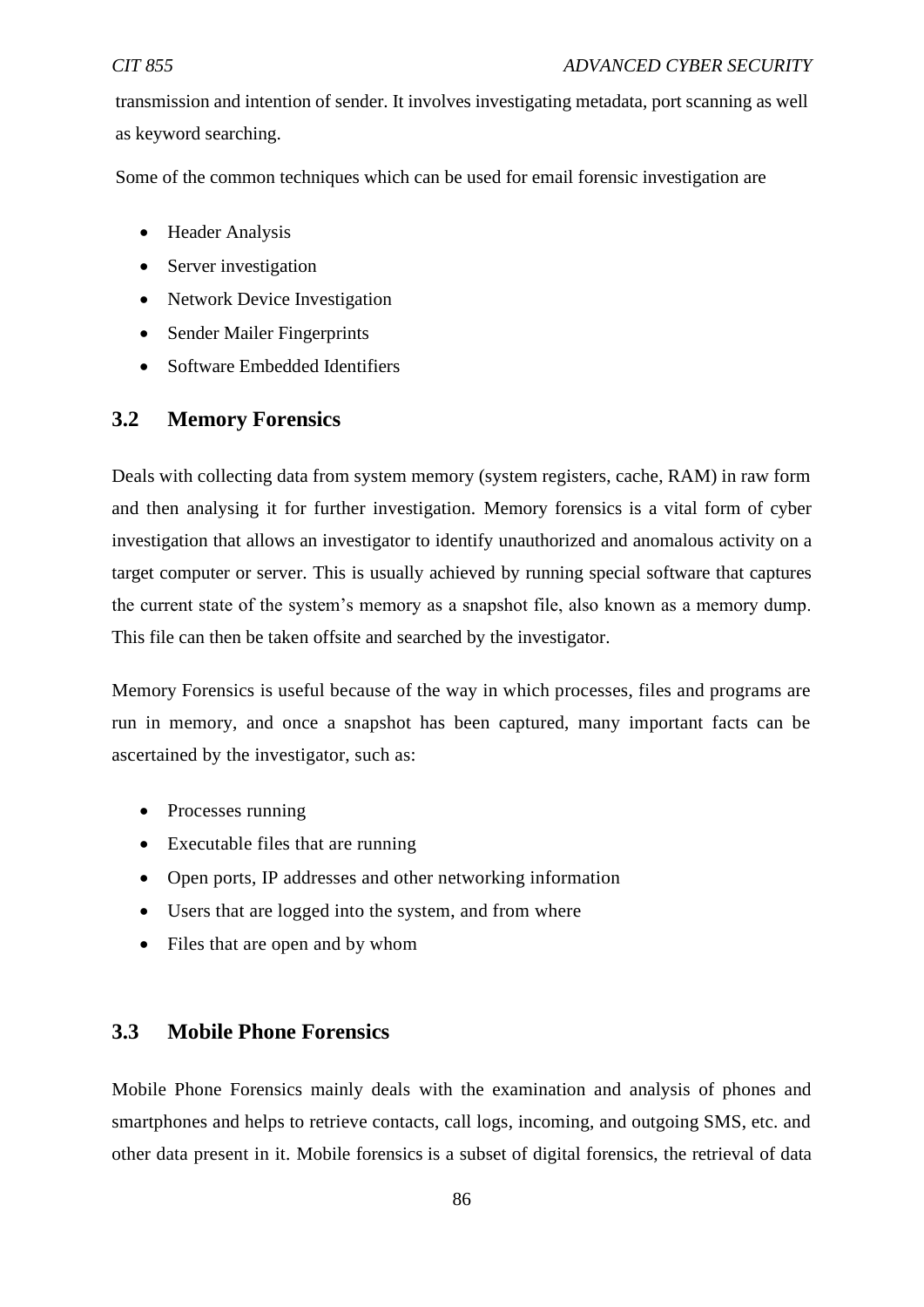from an electronic source. Specifically, mobile forensics deals with recovery evidence from mobile devices such as smartphones and tablets. Today, because individuals rely on mobile devices for so much of their sending, receiving and searching of data, it stands to reason that these devices hold a vast quantity of evidence that might be applicable to investigators. Mobile devices can provide all types of important data, ranging from call logs and text messages to web search history and location data that shows where the device owner might have been at a given time.

### **3.3.1 Mobile Device Forensic Examination Process**

Digital evidence is fragile and volatile. Improper handling of a mobile phone can alter or destroy the evidence contained on the device. Further, if the mobile phone is not handled following digital forensics best practices, it can be impossible to determine what data was changed and if those changes were intentional or unintentional. To protect the evidence and prevent spoilation, mobile devices need to be analyzed by a trained examiner using mobile device forensic tools.

The initial handling of digital evidence can be divided into four phases: identification, collection, acquisition, and preservation.

### **3.3.1.1 Identification**

The identification phase's purpose and scope are to identify the digital evidence relevant to the case. It is possible that this evidence will span multiple devices, systems, servers, and cloud accounts. With a mobile phone, the data is not isolated only to the device. The data contained in the device can be synced to cloud storage or another mobile device or backed up onto a computer.

Identification also requires comprehensive documentation. Documentation is critical throughout the entire investigative process, but especially in the beginning, as any mistakes can taint the evidence. The acquisition phase gives us a perfect snapshot in time (forensic copy) of how the data exists. Since identification is the first step and before acquisition, mistakes made here are carried out throughout the process.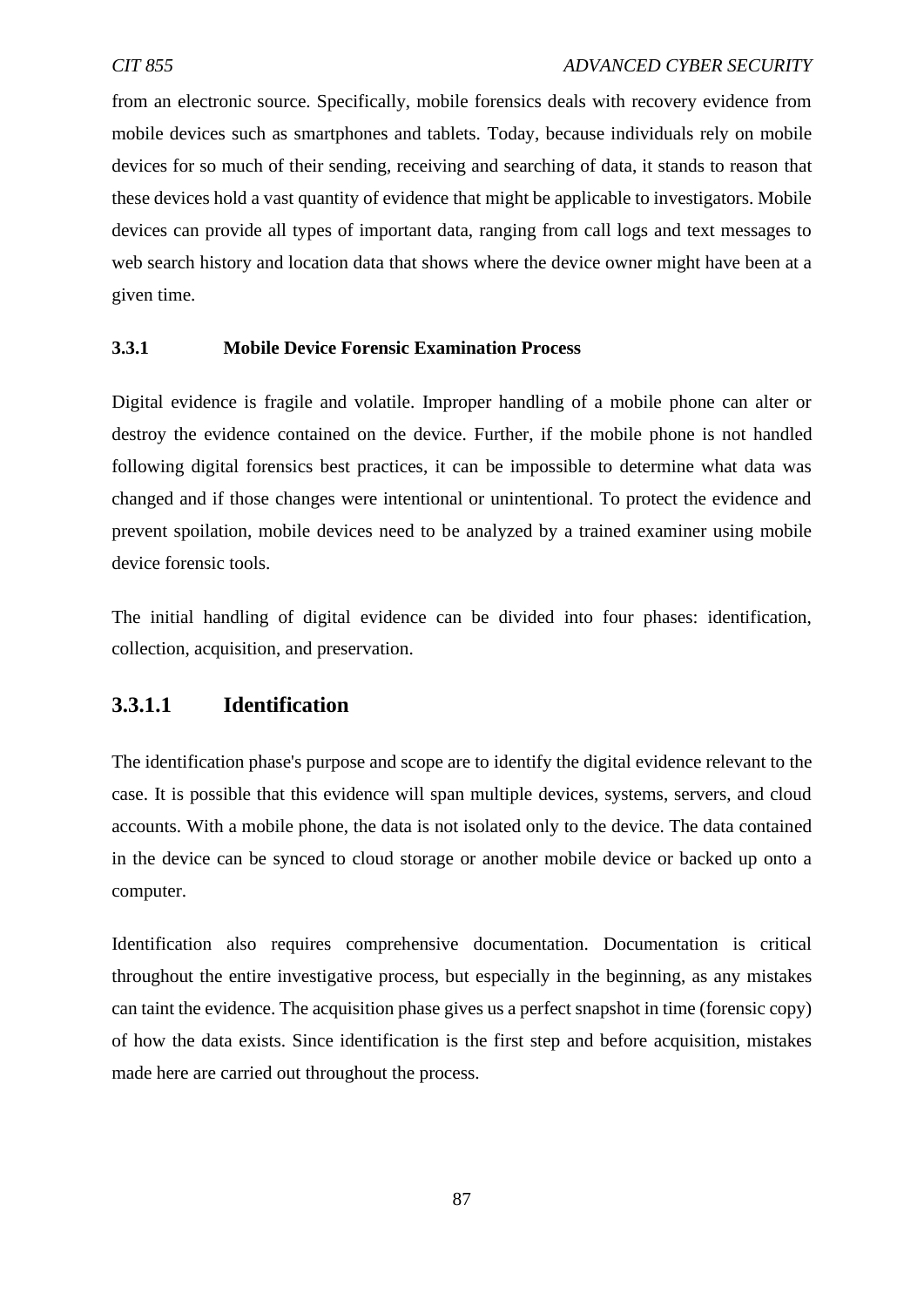### **3.3.1.2 Collection**

The collection phase involves gathering physical devices, such as the smartphone and other mobile devices. Since digital evidence can span multiple devices, systems, and servers, collecting it can become more complicated than securing more traditional forensic evidence. There are vital functions that should be performed to protect the evidence.

### • **Isolating Device Users**

The primary goal of the collection process, other than ensuring all relevant electronic items are collected, is to protect digital evidence from contamination. One way this is done is by isolating the devices from their respective users until a forensic acquisition of the mobile device can be performed. While in their custody, the user could delete, create, or change data before the forensic acquisition (the perfect snapshot in time of the mobile phone data) is performed. They could also factory reset or wipe the device, permanently destroying some data or potentially everything on the mobile phone.

### • **Isolating Devices**

Along with isolating the mobile phone from the user, we also need to isolate the device itself. By design, mobile phones are intended for communication, and they are continually sending and receiving data even when they are on the bedside table charging overnight. If data transmission occurs, even with no person physically touching the phone, data can be lost, changed, or destroyed.

Isolation of the device itself is achieved by eliminating all forms of data transmission, including the cellular network, Bluetooth, wireless networks, and infrared connections. By isolating the phone from all networks, the mobile phone is prevented from receiving any new data that would cause other data to be deleted or overwritten.

### **3.3.1.3 Acquisition**

The acquisition process is where a digital forensic examiner acquires, or forensically copies, the data from a mobile device using a variety of methods.

### • **Logical Extraction**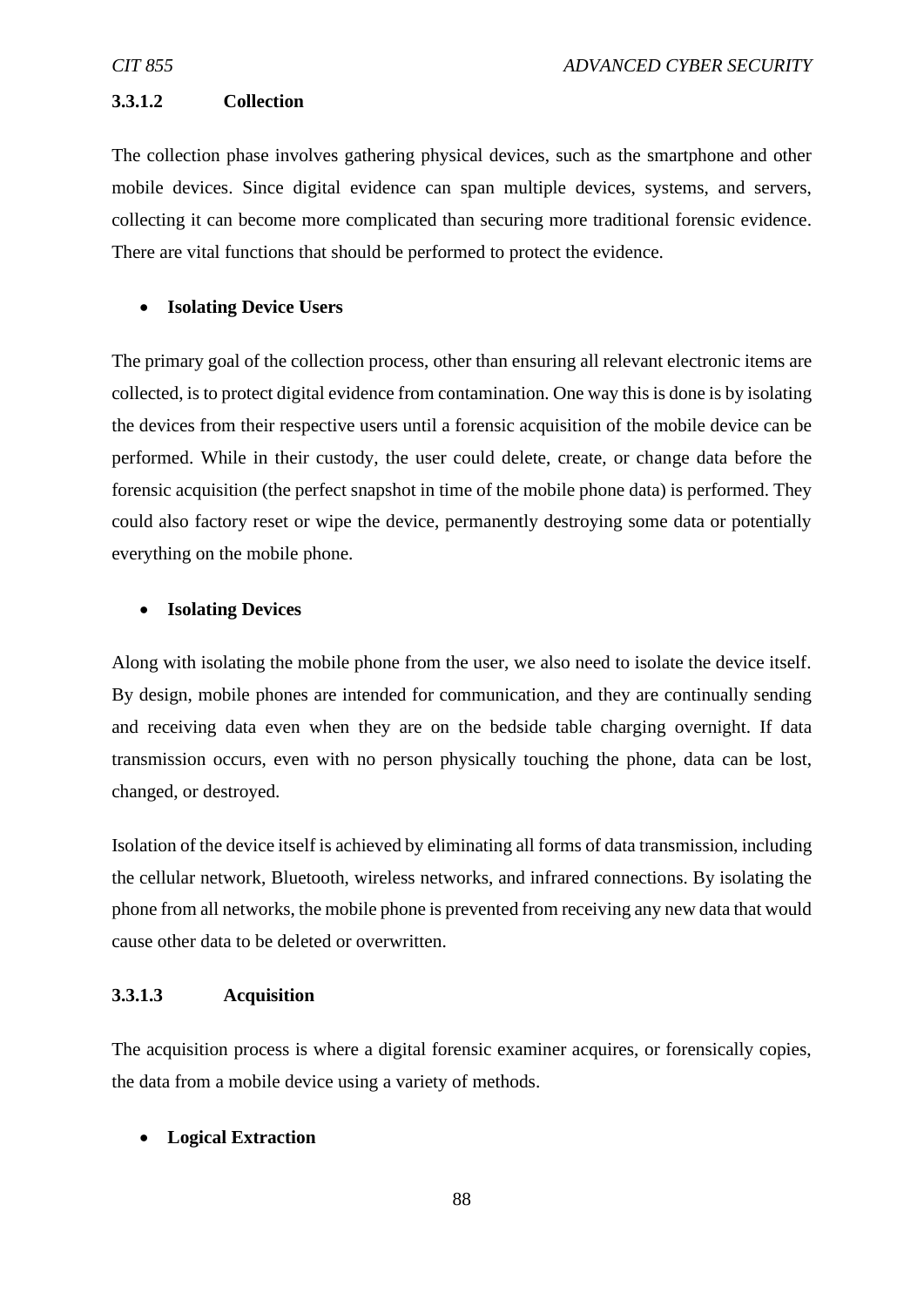A logical extraction of data from a mobile phone collects the files and folders contained on the device without any unallocated space. While what is commonly called "deleted space" is not recovered, deleted data on a mobile phone can be recovered using forensic tools and methods via a logical extraction. This data comes in the form of various database files, especially SQLite. Typically, data collected via a logical extraction includes messaging, pictures, video, audio, contacts, application data, some location data, internet history, search history, social media, and more.

### • **File System Extraction**

A file system extraction is an extension of a logical extraction. It collects much of the same data as a logical extraction along with additional file system data. During a file system extraction, the forensic tool accesses the internal memory of the mobile phone, which means that the forensic software can collect system files, logs, and database files from the device that a logical acquisition cannot.

Most applications store their data in database files on a mobile phone. Since a file system extraction recovers more of these database files, more deleted data like database files and data related to application usage on the device can be recovered.

### • **Physical Extraction**

The physical extraction of a mobile phone captures the entirety of the device's data, including all files, user content, deleted data, and unallocated space. While this extraction method is the most extensive, it is also the least supported. Like the forensic imaging of a computer hard drive, a physical extraction creates a bit-by-bit copy of the mobile phone's entire contents.

With a bit-by-bit copy, the logical and file system data are recovered, as well as unallocated space. This extraction method allows for the recovery of deleted data that would otherwise be inaccessible to a forensic examiner, including location information, email, messages, videos, photos, audio, applications, and almost any other data contained on a mobile phone.

### • **Cloud Data**

Mobile phone forensic companies have developed tools that allow for accessing and acquiring data in the cloud. Cellebrite, the leading mobile phone forensic tool provider, can collect cloud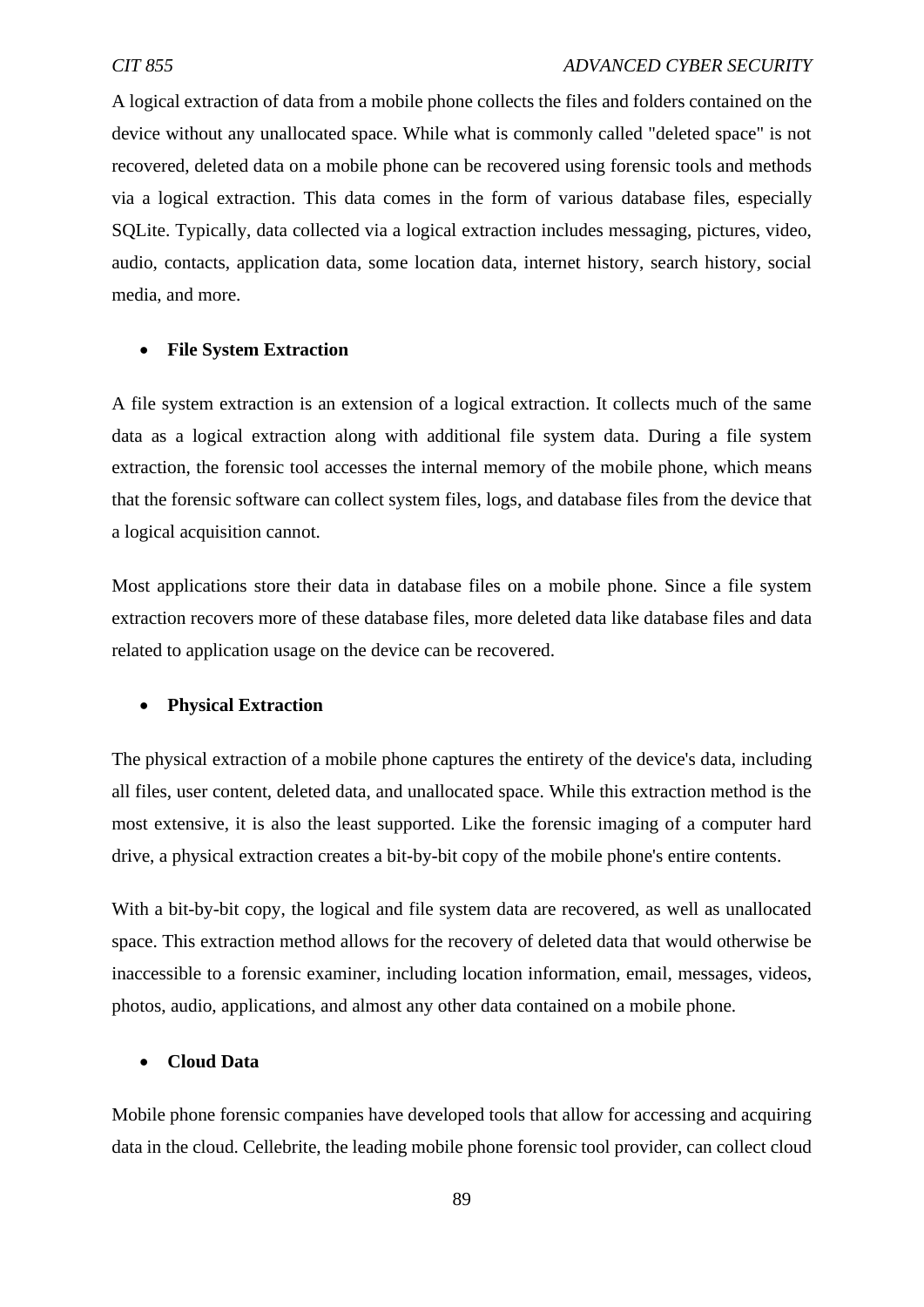data from cloud backups and the actual cloud-based applications themselves. While a forensic image of a mobile phone is a potential gold mine of evidence, the ability to use the mobile phone information to find even more evidence in the cloud is a significant force multiplier.

### **3.3.1.4 Preservation**

The mobile phone's integrity and the data on it need to be established to ensure that evidence is admissible in court.

### • **Chain of Custody**

Evidence preservation aims to protect digital evidence from modification. This protection begins by ensuring that first responders, investigators, crime scene technicians, digital forensic experts, or anyone else who touches the device handles it properly. A chain of custody must be maintained throughout the entire life cycle of a case.

### • **Mathematical Hashing Algorithm**

The forensic data collection process from the mobile device is better called a "forensics extraction," as data is extracted from the device instead of a perfect bit-for-bit copy of the evidence item. With the mobile phone powered on, the forensic software cannot access some areas of data. However, data that is inaccessible because the mobile device is powered on is usually of little to no value evidentiarily. Following the forensic copying comes the hashing process. A mathematical algorithm is run against the copied data, producing a unique hash value. This hash value can be thought of as a digital fingerprint, uniquely identifying the copied evidence exactly as it exists at that point in time.

### **3.3.1.5 Reporting**

If requested by the client, a report will be prepared of the data contained on the mobile device. Sometimes, it makes the most sense for our examiners to export all of the data from a cell phone for counsel's review. We format this export in such a way that makes it as accessible as possible, with the ability to search and filter the data.

Sometimes, when timelines, data types, or types of particular forensic artifacts need to be explained in order to tell the story of what happened in a case, a more in-depth report is needed.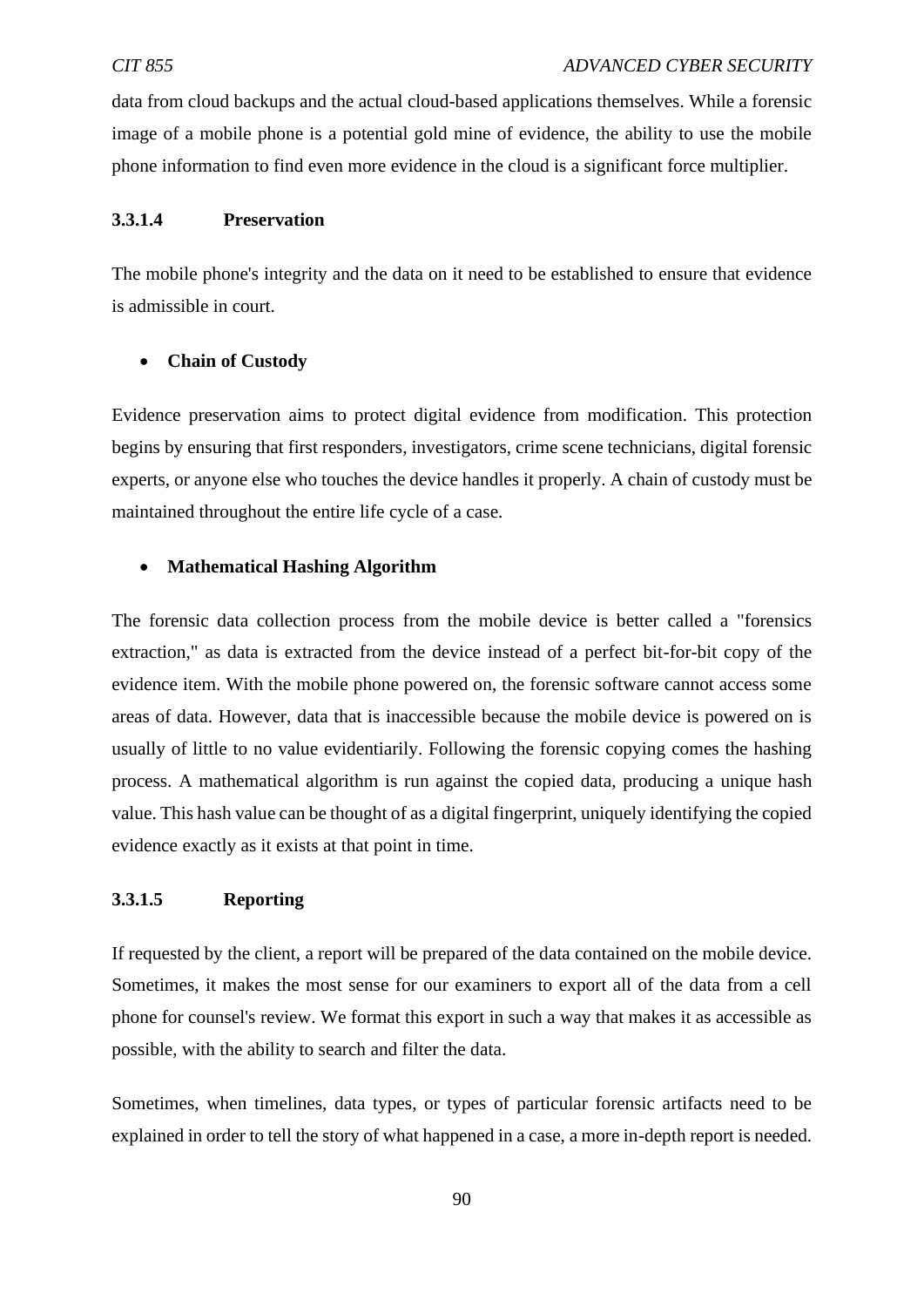### **3.3.1.6 Expert Testimony**

[Expert testimony](https://www.envistaforensics.com/services/litigation-support/) is the culmination of everything that goes into a mobile device forensic examination. Selecting the expert with the appropriate technical expertise and experience is vital. It is also important that the expert is able to explain technical concepts, forensic procedures, and digital artifacts in plain language, as the use of jargon and acronyms can be detrimental to the triers of fact. Ultimately, if an expert has an airtight analysis but cannot communicate it effectively to a judge and jury, their words are meaningless. When selecting an expert, choose the one you can have a conversation with. If that expert cannot explain technical details to you in an accessible way, they likely don't understand what they are talking about themselves.

### **4.0 Self-Assessment Exercises**

### 1. Explain email forensics

Email forensics is the analysis of source and content of the email message, identification of sender and receiver, date and time of email and the analysis of all the entities involved. Email forensics also reforms to the forensics of client or server systems suspected in an email forgery.

### 2. What is the purpose of email header analysis

Email header analysis helps in identifying most of the email related crimes like spear phishing, spamming, email spoofing etc. Spoofing is a technique using which one can pretend to be someone else, and a normal user would think for a moment that it's his friend or some person he already knows

### 3. List the common techniques used in email forensic investigation

- Header Analysis
- Server investigation
- Network Device Investigation
- Sender Mailer Fingerprints
- Software Embedded Identifiers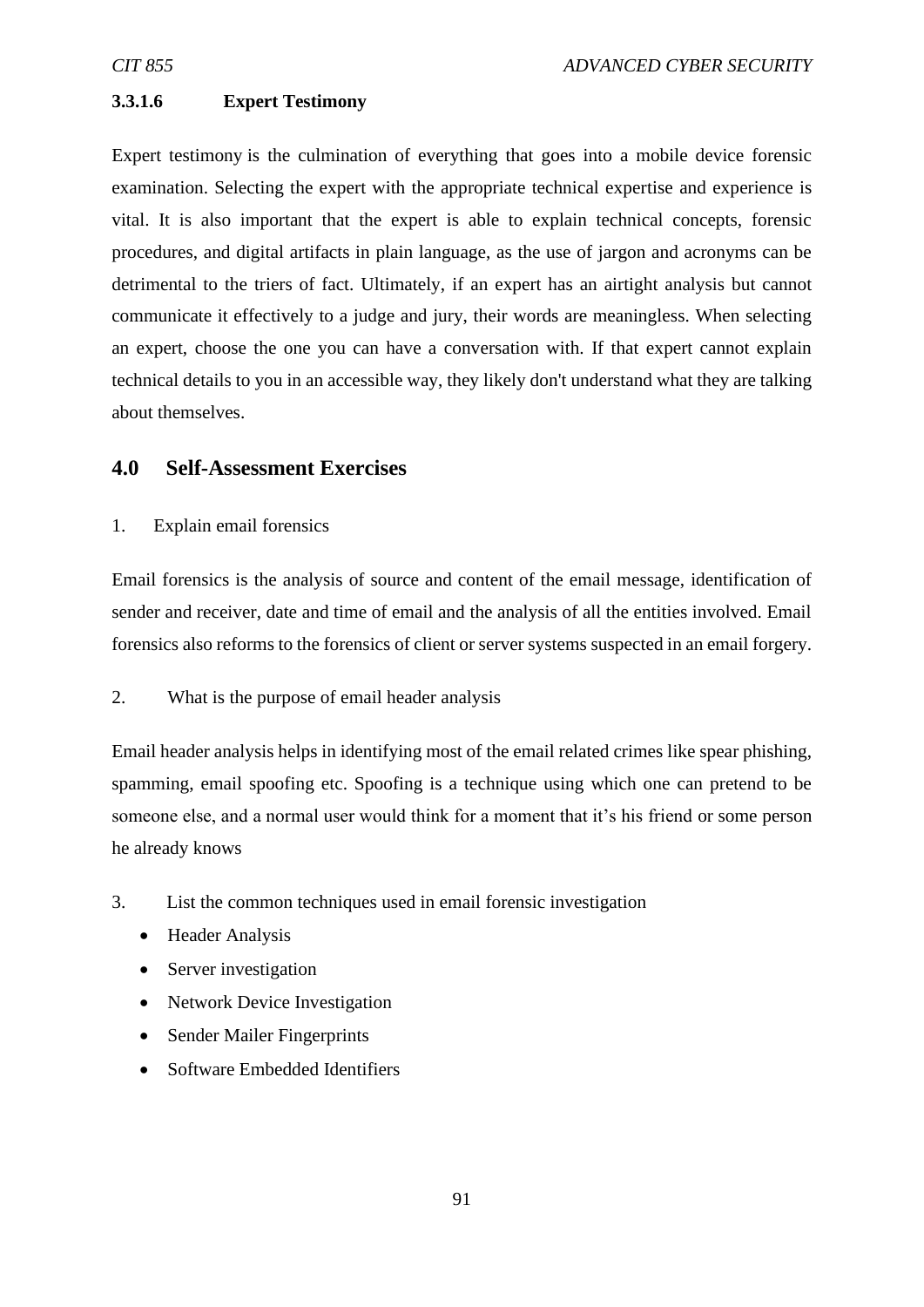

Email evidence often plays a pivotal role in digital forensics investigations and eDiscovery. When preserving emails from the cloud, forensics experts have to consider issues such as multifactor authentication, running-in-place searches on the server before the acquisition, handling server errors and throttling, privacy issues, and time constraints.



In this unit, we have been able to outline email forensics, email header analysis, mobile forensics and mobile device forensics examination process.



<https://www.techtarget.com/searchsecurity/definition/computer-forensics>

Årnes, A. (Ed.). (2017). *Digital forensics*. John Wiley & Sons.

Kävrestad, J. (2020). *Fundamentals of Digital Forensics*. Springer International Publishing.

Easttom, C. (2021). *Digital Forensics, Investigation, and Response*. Jones & Bartlett Learning.

Nelson, B., Phillips, A., & Steuart, C. (2019). Guide to Computer Forensics and Investigations, 2019. *structure*, *10*, 26.

Dafoulas, G. A., & Neilson, D. (2019, October). An overview of digital forensics education. In *2019 2nd International Conference on new Trends in Computing Sciences (ICTCS)* (pp. 1- 7). IEEE.

Pachghare, V. K. (2019). *Cryptography and information security*. PHI Learning Pvt. Ltd..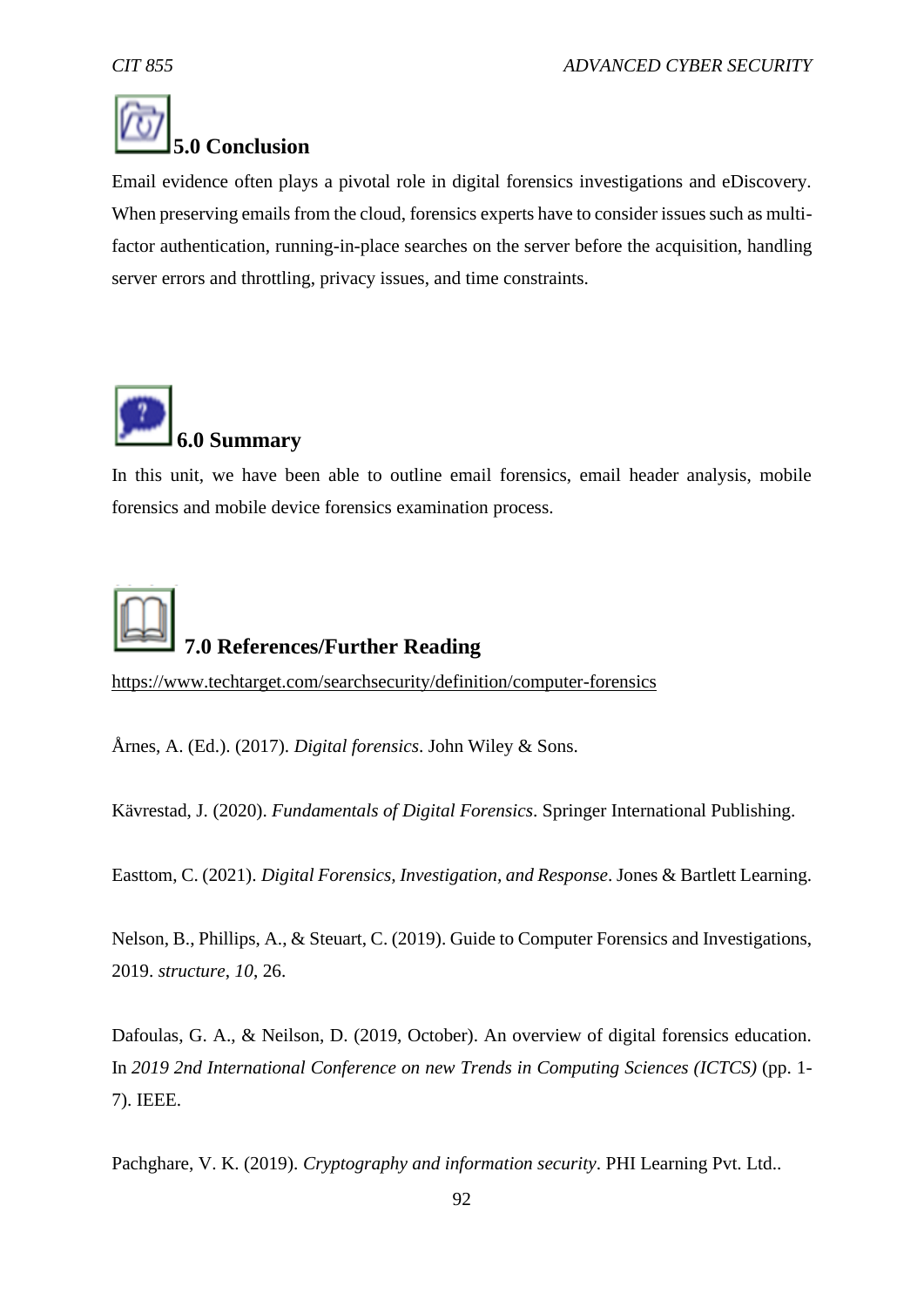Lin, X., Lin, X., & Lagerstrom-Fife. (2018). *Introductory Computer Forensics*. Springer International Publishing.

Whitman, M. E., & Mattord, H. J. (2021). *Principles of information security*. Cengage learning.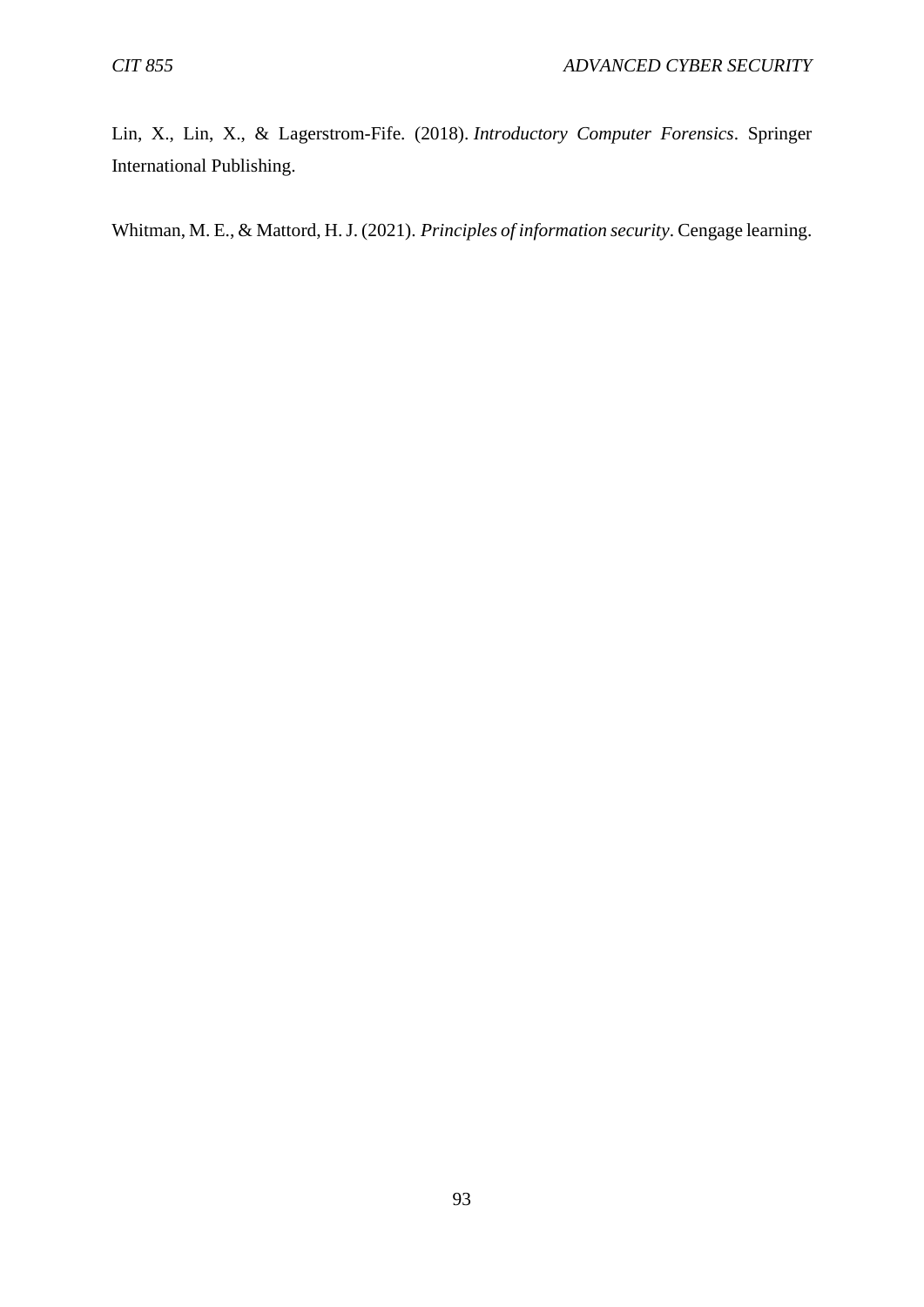### **UNIT 4 MALWARE ANALYSIS**

### **CONTENTS**

- 1.0 Introduction
- 2.0 Intended Learning Outcomes (ILOs)

### 3.0 Main Content

- 3.1 Malware Analysis
	- 3.1.1 Types of Malwares
	- 3.1.2 Types of Malware Analysis
		- 3.1.2.1 Static analysis
		- 3.12.2 Dynamic analysis
- 4.0 Self-Assessment Exercises
- 5.0 Conclusion
- 6.0 Summary
- 7.0 References/Further Reading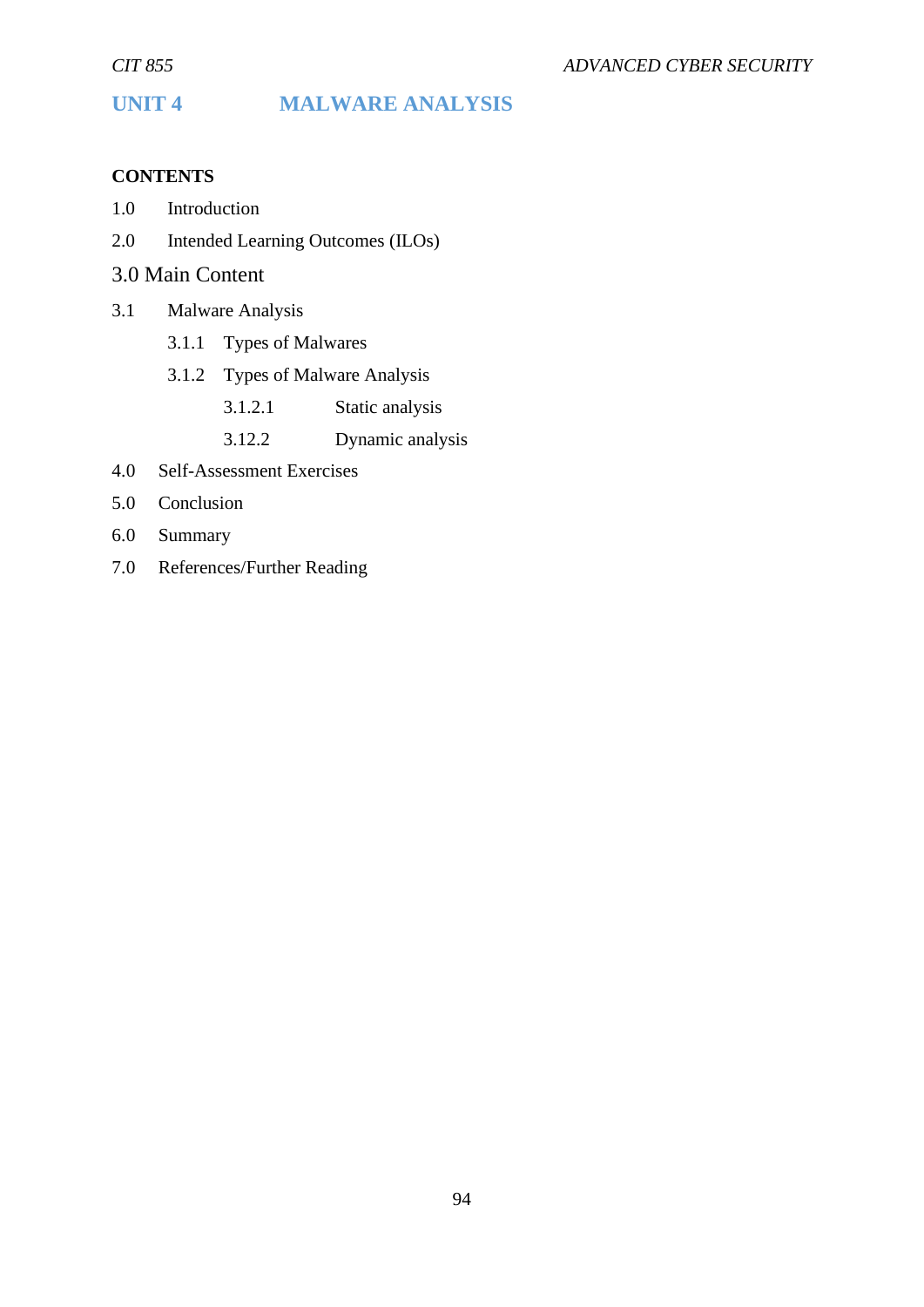

### **1.0 Introduction**

We live in a very technologically advanced society. Technology and the use computers have become a part of our everyday life. Because of the increased knowledge and abundance of computer use, viruses have become a huge problem for users. Viruses are destructive programs that attack the computer and interfere with the operations of the computer. A virus can easily corrupt or delete data from your computer, which can become very costly to the owner of the computer. It is important that we learn about how viruses work so that we can avoid them at all cost.

Malware is any piece of software which is intended to cause harm to your system or network. Malware is different from normal programs in a way that they most of them have the ability to spread itself in the network, remain undetectable, cause changes/damage to the infected system or network, persistence. They have the ability to bring down the machine's performance to knees and can cause a destruction of the network. Consider the case when the computer becomes infected and is no longer usable, the data inside becomes unavailable – these are some of the malware damage scenarios. Malware attacks can be traced back to the time, even before the internet became widespread.

# **2.0 Intended Learning Outcomes (ILOs)**

By the end of this unit, you will be able to:

- explain Malware Analysis
- explain the Types of Malwares
- explain the Types of Malware Analysis.

### **3.1 Malware Analysis**

Malware analysis is the process of determining the purpose and functionality of a piece of malware. This process will reveal what type of harmful program has infected your network, the damage it is capable of causing, and most importantly [how to remove it.](https://www.n-able.com/blog/how-to-remove-malware) Malware analysis used to be performed manually by experts in a time-consuming and cumbersome process.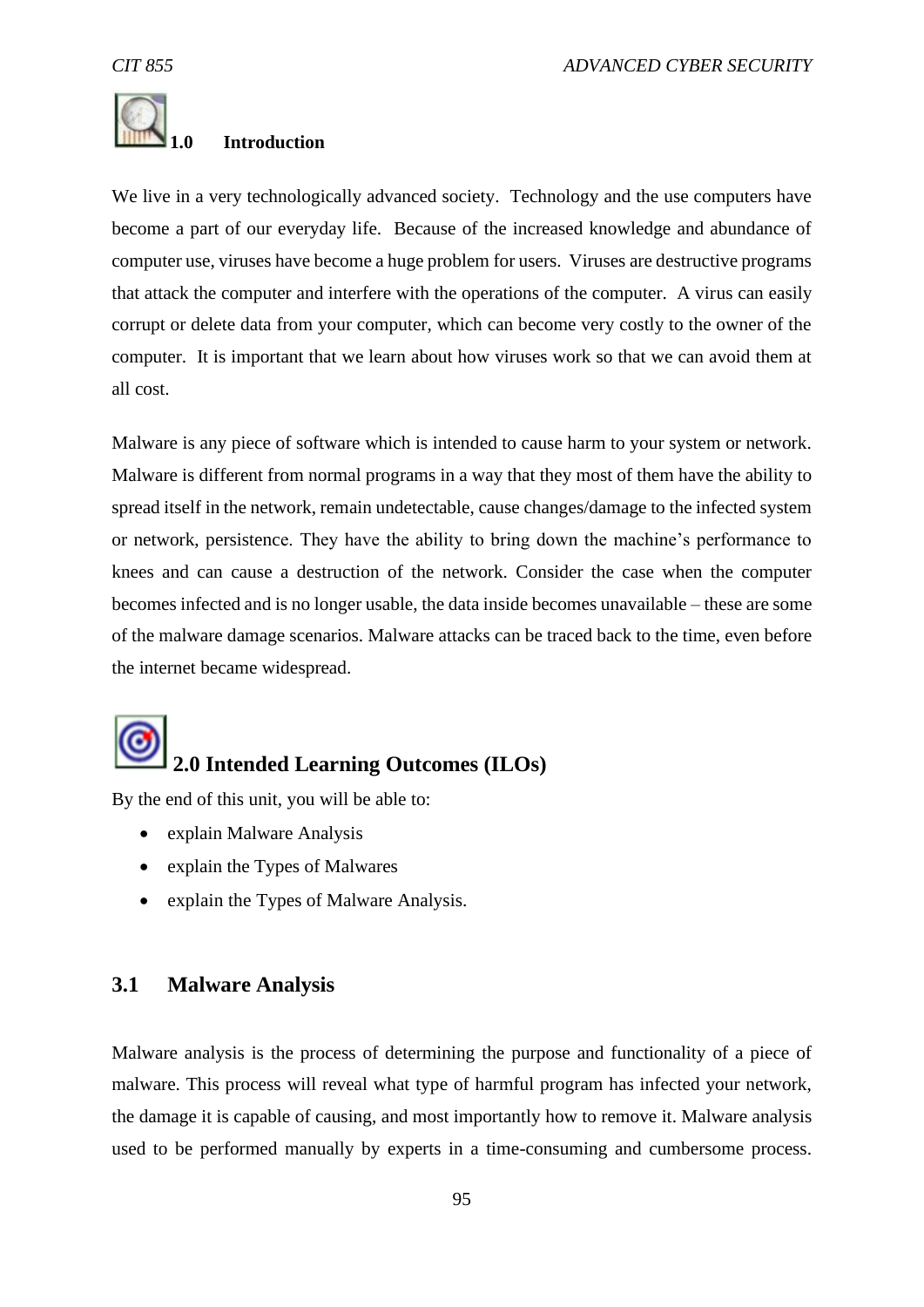Today, there are a number of open-source malware analysis tools that can perform this process automatically.

The first step in malware analysis is to identify the suspicious file(s). The file should then be run through malware analysis software to figure out how it works. While malware analysis is crucial for recovering from cyberattacks, it can also be used preemptively. By safely examining emerging malware programs, security experts determine how best to protect against them.

### **3.1.1 Types of Malwares**

Malware can take many forms and comes in many variations. I don't want to end up here with a lengthy post, so I'm going to keep the following list short. I have listed here the most common malware types that you should know about.

- **Virus**: Viruses are pieces of malware that require human intervention to propagate to other machines. Think of this intervention as a user installing a malicious program from a website or a phishing email. Virus is the first category of malware to appear on the horizon of computer security. It is self-replicating in nature and is referred to as a parasitic infector. It does not have a separate existence; instead, it inserts its code into existing files on the system. It could be an executable programor script of different programming languages like VBScript, JavaScript, Perl, etc.
- **Worm**: Unlike Viruses, Worms do not need the help of humans to move to other machines. They can spread easily and can infect a high number of machines in a short amount of time. Worms are also self-replicating; however, they are stand alone malware strains. They do not modify other files to spread; instead, they make copies of themselves over network shares or on other systems. Worms are further classified based upon the spreading mechanism used such as email, P2P, IRC, etc.
- **Trojan**: These appear to be normal programs that have a legitimate function, like a game or a utility program. But underneath the innocent-looking user interface, a Trojan performs malicious tasks without the user being aware. A Trojan always disguised as useful software and tempts a user to install it and it is also bundled with hidden malicious functionality. It is non-replicating in nature, i.e. it does not spread in a similar manner as viruses or worms.

### • **Spyware**:

Spywareissoftwarethatgatherspersonalorconfidentialinformationfromusersystemswith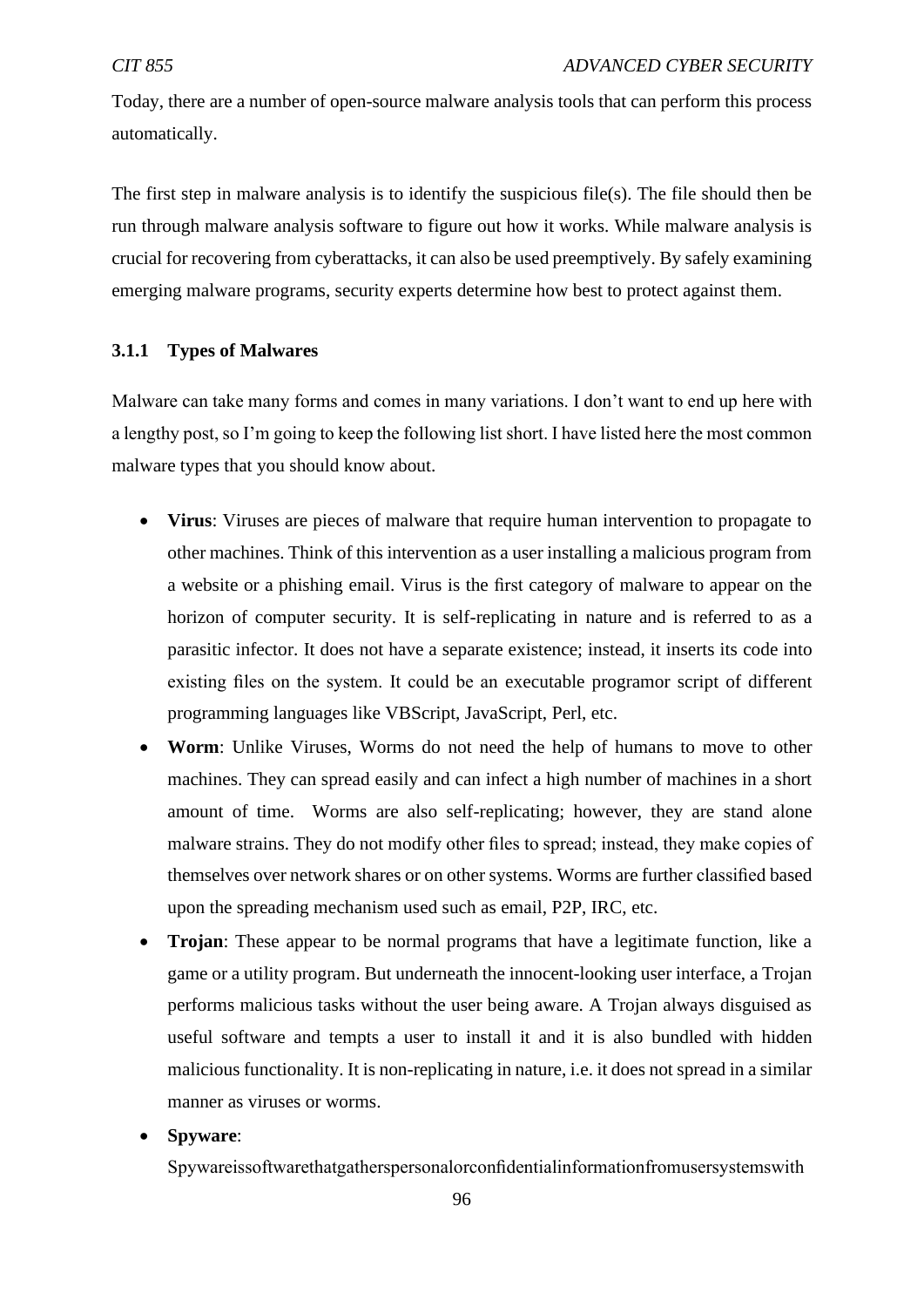outtheirknowledge. It includes monitoring the systems to collect information such as browsing habits, recently visited sites, passwords, credit card information, and other confidential information. Once spyware is installed, it does not show any visible notifications to indicate that it is monitoring user activities. It instantly sends this information to the configured remote server.

- **Keylogger**: This is a special type of spyware. It is specialized in recording the keystrokes made by the user. Keyloggers are a particularly insidious type of [spyware](https://www.malwarebytes.com/spyware) that can record and steal consecutive keystrokes (and much more) that the user enters on a device. The term keylogger, or "keystroke logger," is self-explanatory: Software that logs what you type on your keyboard. However, keyloggers can also enable cybercriminals to eavesdrop on you, watch you on your system camera, or listen over your smartphone's microphone
- **Ransomware**: Ransomware is a form of [malware](https://www.csoonline.com/article/3295877/malware/what-is-malware-viruses-worms-trojans-and-beyond.html) that encrypts a victim's files. The attacker then demands a ransom from the victim to restore access to the data upon payment. Users are shown instructions for how to pay a fee to get the decryption key. The costs can range from a few hundred dollars to thousands, payable to cybercriminals in Bitcoin.

#### **3.1.2 Types of Malware Analysis**

#### **3.1.2.1 Static analysis**

Static analysis examines a malware file without actually running the program. This is the safest way to analyze malware, as executing the code could infect your system. In its most basic form, static analysis gleans information from malware without even viewing the code. Metadata such as file name, type, and size can yield clues about the nature of the malware. MD5 checksums or hashes can be compared with a database to determine if the malware has been previously recognized. And scanning with antivirus software can reveal what malware you're dealing with.

Advanced static analysis—also known as code analysis—dissects the binary file to study each component, still without executing it. One method is to reverse engineer the code using a disassembler. Machine code is translated into assembly code, which is readable and understandable. By looking at the assembly instructions, an analyst can tell what the program is meant to do. A file's headers, functions, and strings can provide important details. Unfortunately, modern hackers are adept at evading this technique. By embedding certain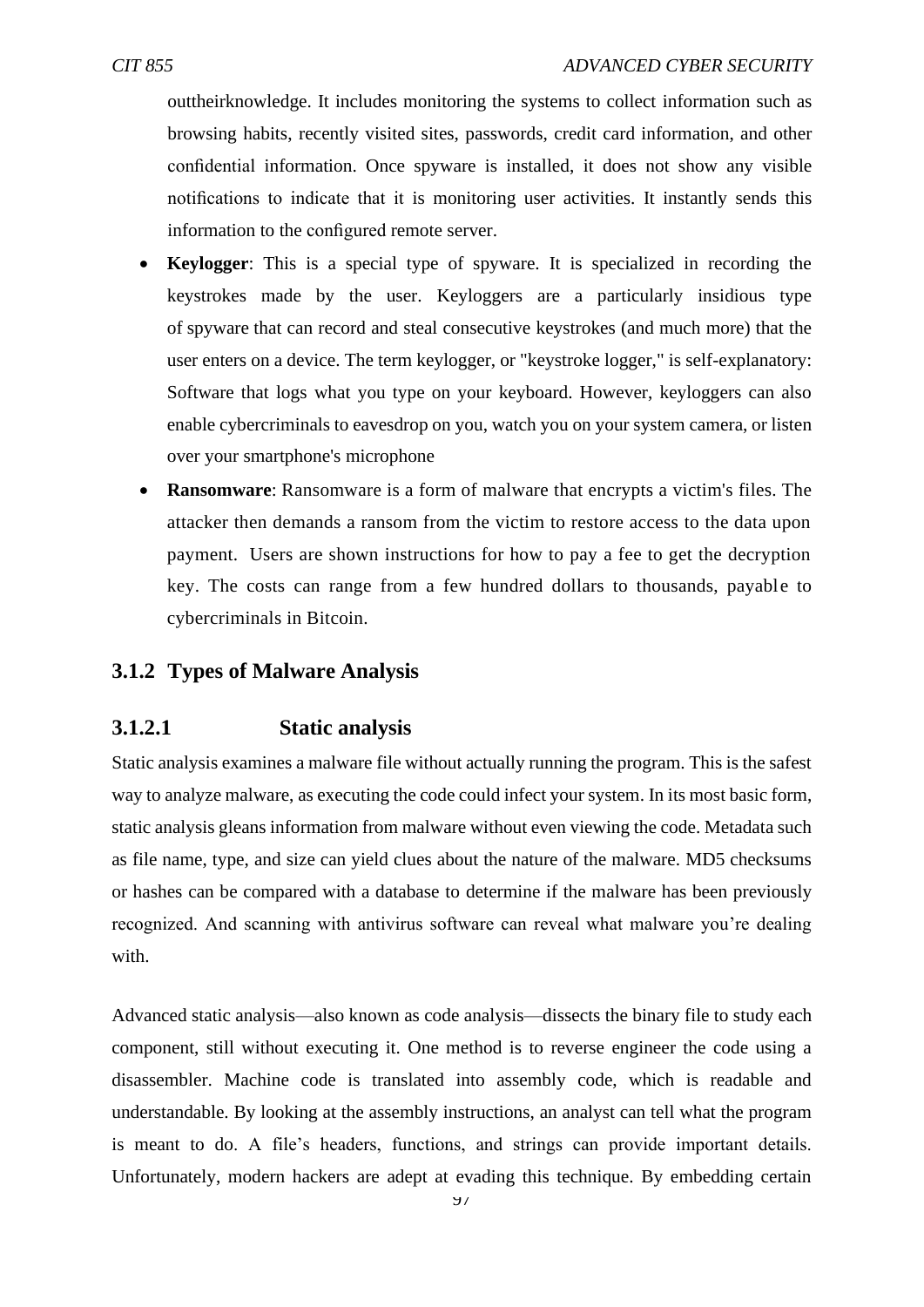syntax errors into their code, they can misdirect disassemblers and ensure the malicious code still runs. Because static malware analysis can be more easily foiled, dynamic malware analysis is also necessary, here are some examples of valuable information that we can extract using static analysis.

• File Headers

Depending on the target operating system, malware files can be one of two types : Portable Executable(PE) or Executable and Linkable Format (ELF). The latter is used in Linux, whereas the former is the standard format used by Windows executable files.

Since Windows is more targeted by malware than Linux, you will encounter PE-based malware files more often than their ELF-based counterparts.

It would therefore be more rewarding to learn about PE format first and to understand how you could retrieve useful information by examining certain sections of the file.

For example, by examining the PE header, you can obtain information about which functions from other libraries does the malware call, or at what memory address does the program execution starts.

• Hash

A Hash is a unique string of a fixed length that can be generated based on an input. No matter the size of this input, the hash value will always be of a fixed length.

A hash is used to check for the integrity of files. If the content of the file changes, then its hash value will also change.

Now, by calculating the hash value of a file, we can verify if it's a known malware by searching for this hash and see if it exists on a malware database such as [Virus total.](https://www.virustotal.com/)

• Strings

Strings is a tool that you can use to extract the ASCII text from a program file. It does this by searching for any series of consecutive ASCII characters.

Very often, you will find interesting stuff using this tool, such as a hidden code or a domain name address.

• Code Analysis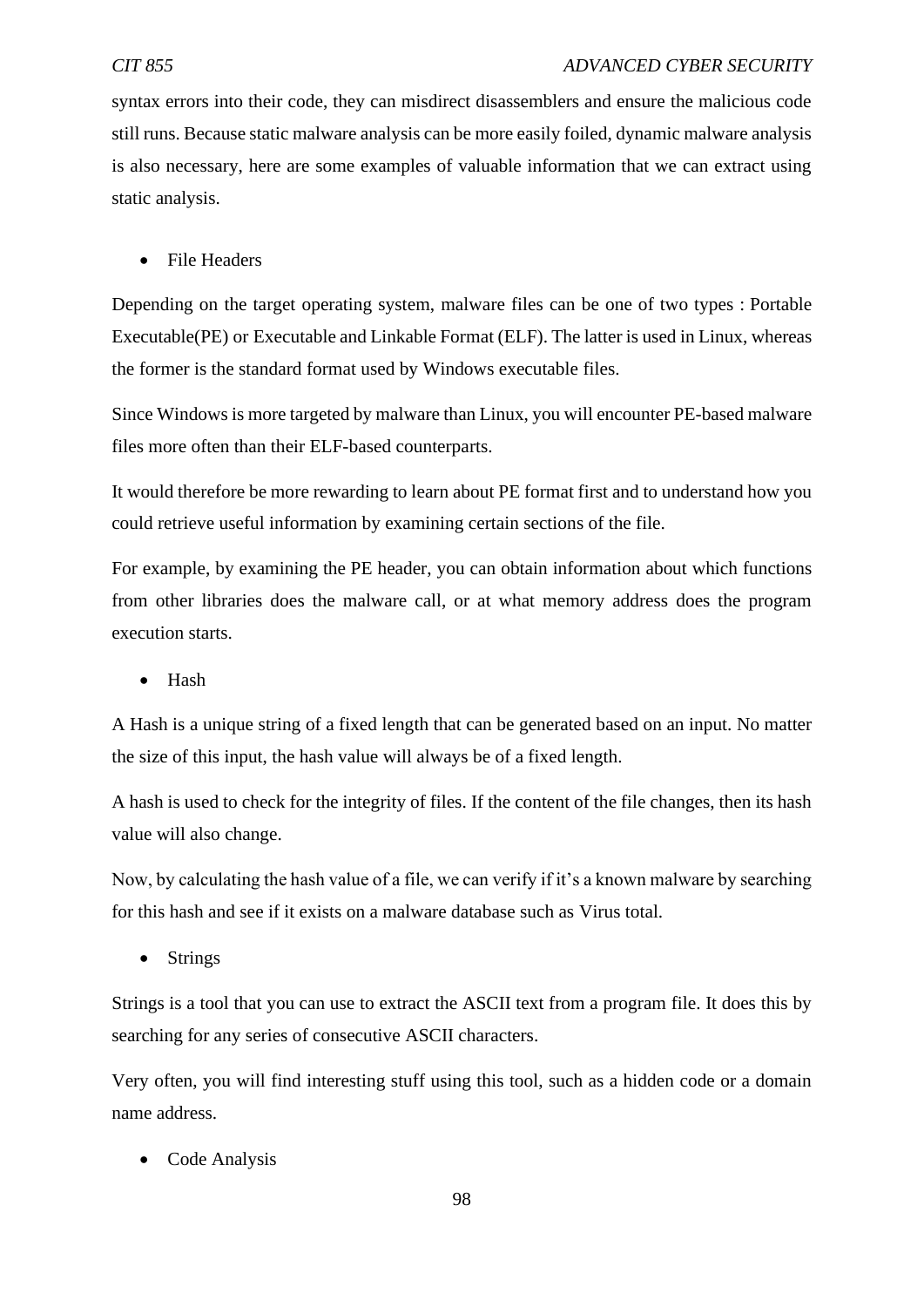Programs are executed in a special series of operations called opcodes (operation codes). These are special binary instructions that are generally represented in hexadecimal. They can be interpreted by computers and are far less understandable by us humans.

Disassembly is the process of extracting Assembly code from these opcodes. Although Assembly isn't an easy language either, it is much more approachable compared to opcodes.

By performing disassembly, a malware analyst can peek into the instructions of the malware to understand what it does, where the malicious portions of the program are, and what hidden information they can retrieve.

Another way to reverse engineer malware is to go one step further and use a Decompiler instead of a Disassembler. While the latter outputs the assembly code, the former presents a much better alternative by providing the source code in a high-level language that is friendlier and easier to understand for humans.

#### **3.1.2.2 Dynamic analysis**

Dynamic analysis also called malware behavior analysis runs the malware program to examine its behavior. Of course, running a piece of malware always carries some risk, so dynamic analysis must be performed in a safe environment. A "sandbox" environment is a virtual system that is isolated from the rest of the network and can run malware without risk to production systems. After the analysis is done, the sandbox can be rolled back to its original state without permanent damage.

When a piece of malware is run, technical indicators appear and provide a detection signature that dynamic analysis can identify. Dynamic analysis software monitors the sandbox system to see how the malware modifies it. Modifications may include new registry keys, IP addresses, domain names, and file path locations. Dynamic analysis will also reveal whether the malware is communicating with a hacker's external server. Debugging is another useful dynamic analysis technique. As the malware is running, a debugger can zero in on each step of the program's behavior while the instructions are being processed.

As with static analysis, cybercriminals have developed techniques to foil dynamic analysis. Malware may refuse to run if it detects a virtual environment or debugger. The program may delay the execution of its harmful payload or require certain user input. To reach the best understanding of a particular malware threat, a combination of static and dynamic analysis is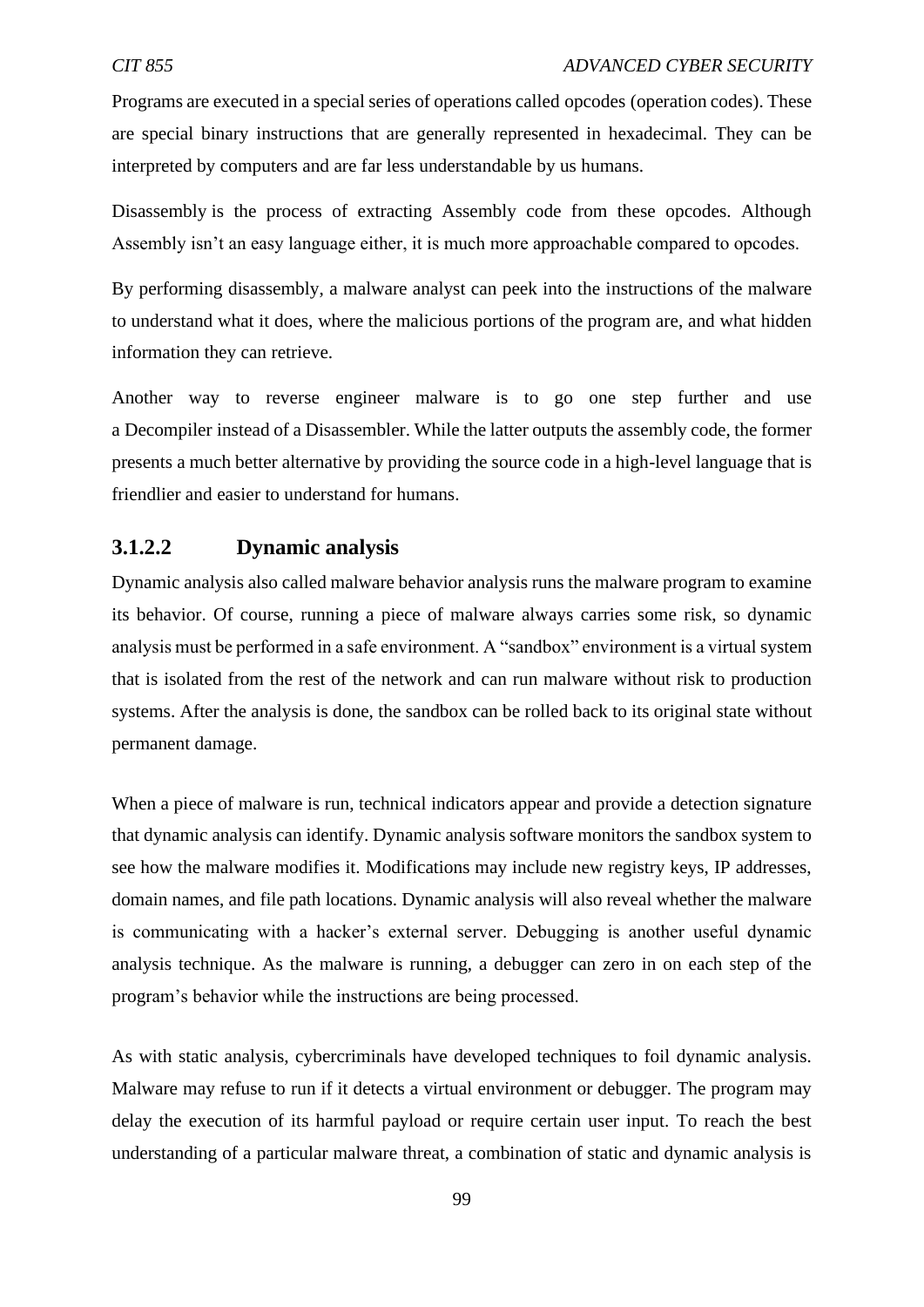most effective. This method is obviously less safe than static analysis because basically, you would willingly be infecting your machine. It is a good practice to perform it on a sandbox environment, such as a virtual machine, or even better, a completely separate physical machine isolated from any network.

#### • **Debugging**

A debugger is a powerful tool that any malware analyst should know how to use. It allows you to follow the flow of the program as it executes, and provides useful features that give you better control over the execution of a program.

For example, you can set breakpoints on certain instructions where you want the execution to pause. You can also examine the contents of registers and specific memory addresses, and even better, you can modify their values while the program is running.

#### **4.0 Self-Assessment Exercises**

#### i. Define Malware Analysis

Malware analysis is the process of determining the purpose and functionality of a piece of malware. This process will reveal what type of harmful program has infected your network, the damage it's capable of causing, and most importantly [how to remove it.](https://www.n-able.com/blog/how-to-remove-malware)

#### ii. List and explain Types of Malwares

- **Virus**: Viruses are pieces of malware that require human intervention to propagate to other machines.
- **Worm**: Unlike Viruses, Worms do not need the help of humans to move to other machines. They can spread easily and can infect a high number of machines in a short amount of time.
- **Trojan**: These appear to be normal programs that have a legitimate function, like a game or a utility program. But underneath the innocent looking user interface, a Trojan performs malicious tasks without the user being aware.

#### • **Spyware**:

Spywareissoftwarethatgatherspersonalorconfidentialinformationfromusersystemswith outtheirknowledge.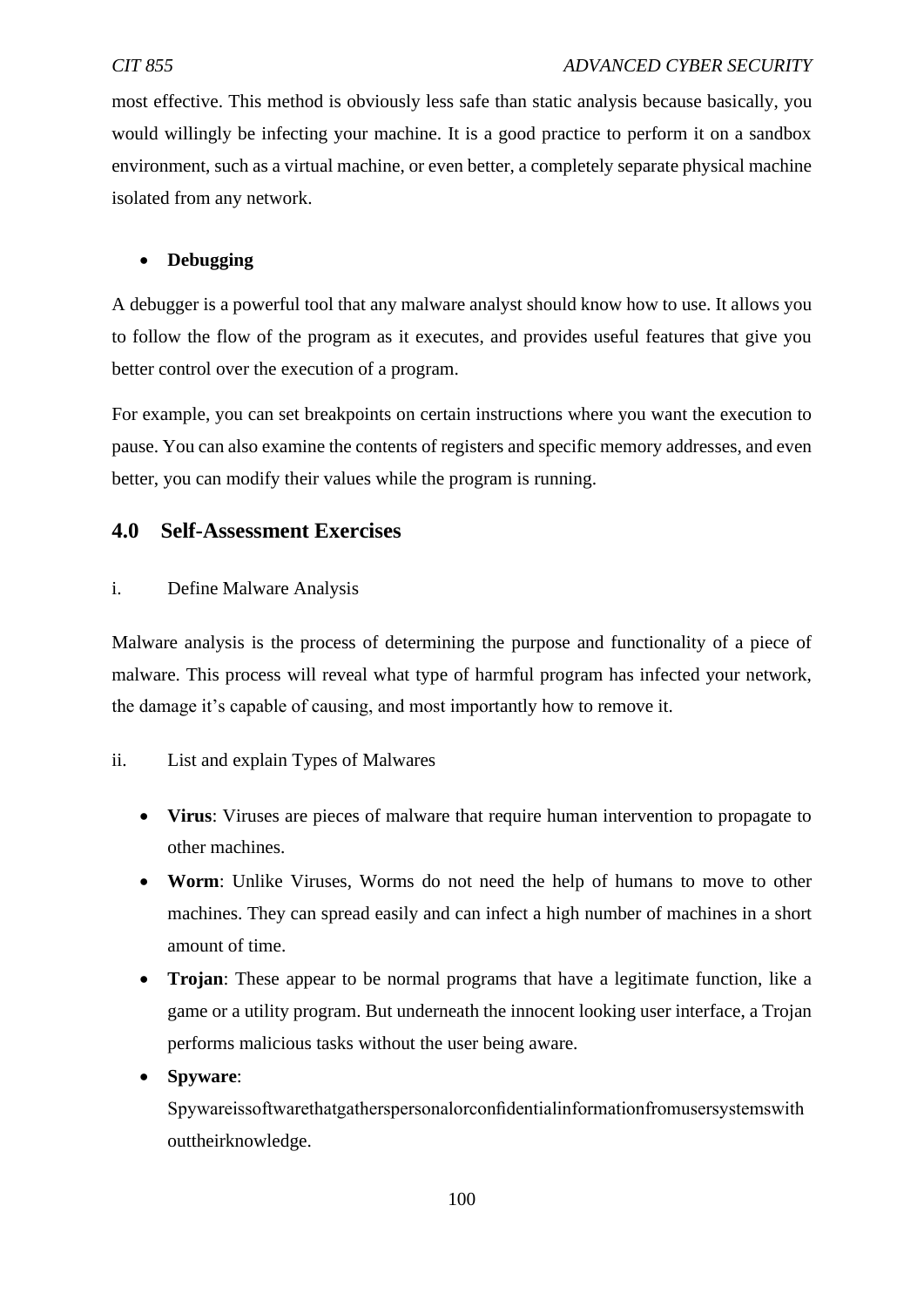- **Keylogger**: This is a special type of spyware. It is specialized in recording the keystrokes made by the user.
- **Ransomware**: Ransomware is a form of [malware](https://www.csoonline.com/article/3295877/malware/what-is-malware-viruses-worms-trojans-and-beyond.html) that encrypts a victim's files. The attacker then demands a ransom from the victim to restore access to the data upon payment.
- iii. Explain Static and Dynamic Analysis

Dynamic analysis also called malware behavior analysis runs the malware program to examine its behavior, while Static analysis examines a malware file without actually running the program.



Viruses are very destructive programs that can be devastating to companies and individual.The best defense against malware is a combination of vigilant and sensible behavior on the Internet, proper computer usage, and anti-malware software. By erring on the side of caution when surfing the web, not opening strange links or emails from unknown senders, and regularly updating and running an anti-malware program, you'll be relatively safe from the manifold dangers of the Internet.



In this unit, we have been able to outline malware analysis, types of malwares and malware analysis.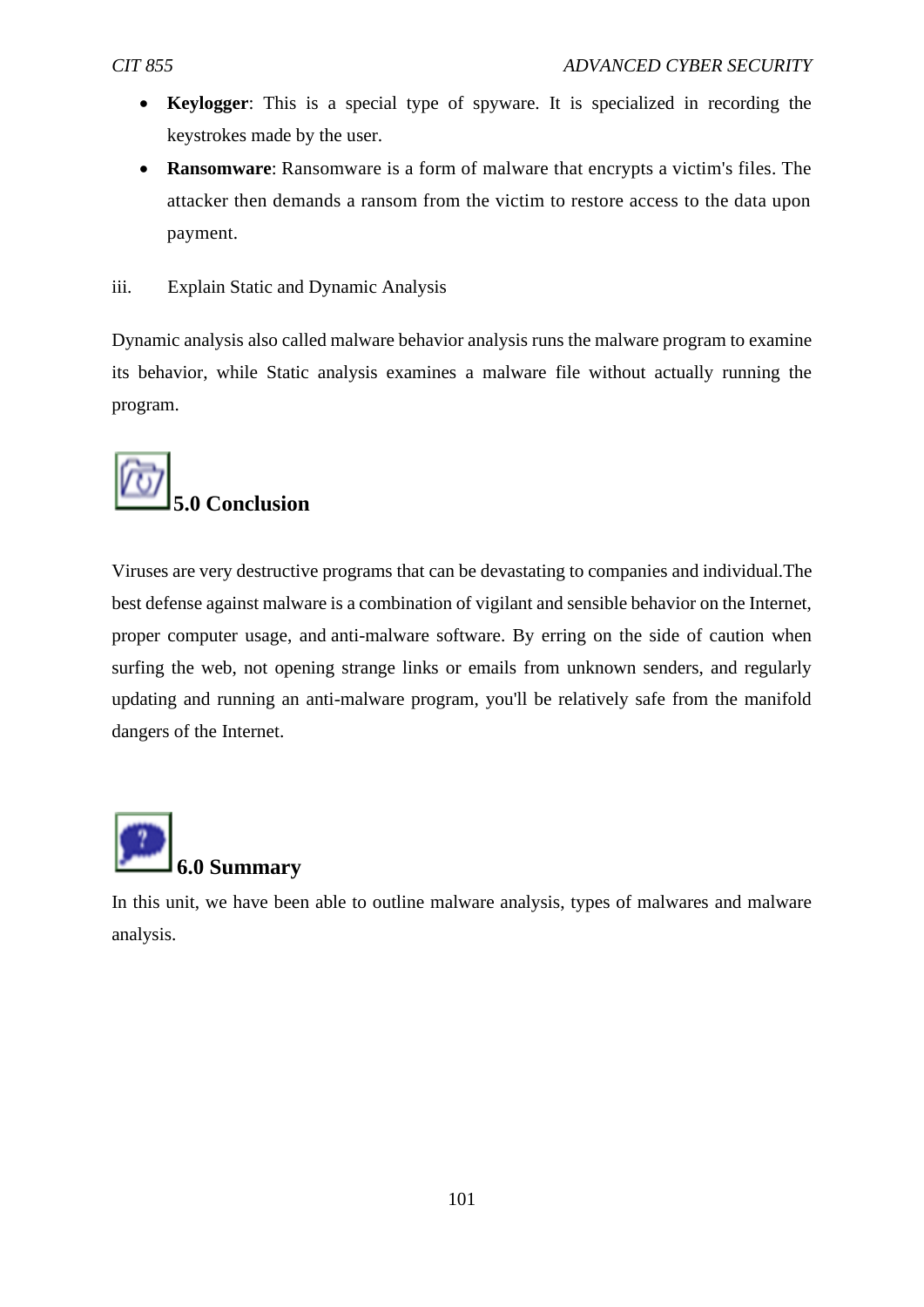

## **7.0 References/Further Reading**

<https://www.techtarget.com/searchsecurity/definition/computer-forensics>

Årnes, A. (Ed.). (2017). *Digital forensics*. John Wiley & Sons.

Kävrestad, J. (2020). *Fundamentals of Digital Forensics*. Springer International Publishing.

Easttom, C. (2021). *Digital Forensics, Investigation, and Response*. Jones & Bartlett Learning.

Nelson, B., Phillips, A., & Steuart, C. (2019). Guide to Computer Forensics and Investigations, 2019. *structure*, *10*, 26.

Dafoulas, G. A., & Neilson, D. (2019, October). An overview of digital forensics education. In *2019 2nd International Conference on new Trends in Computing Sciences (ICTCS)* (pp. 1- 7). IEEE.

Pachghare, V. K. (2019). *Cryptography and information security*. PHI Learning Pvt. Ltd..

Lin, X., Lin, X., & Lagerstrom-Fife. (2018). *Introductory Computer Forensics*. Springer International Publishing.

Whitman, M. E., & Mattord, H. J. (2021). *Principles of information security*. Cengage learning.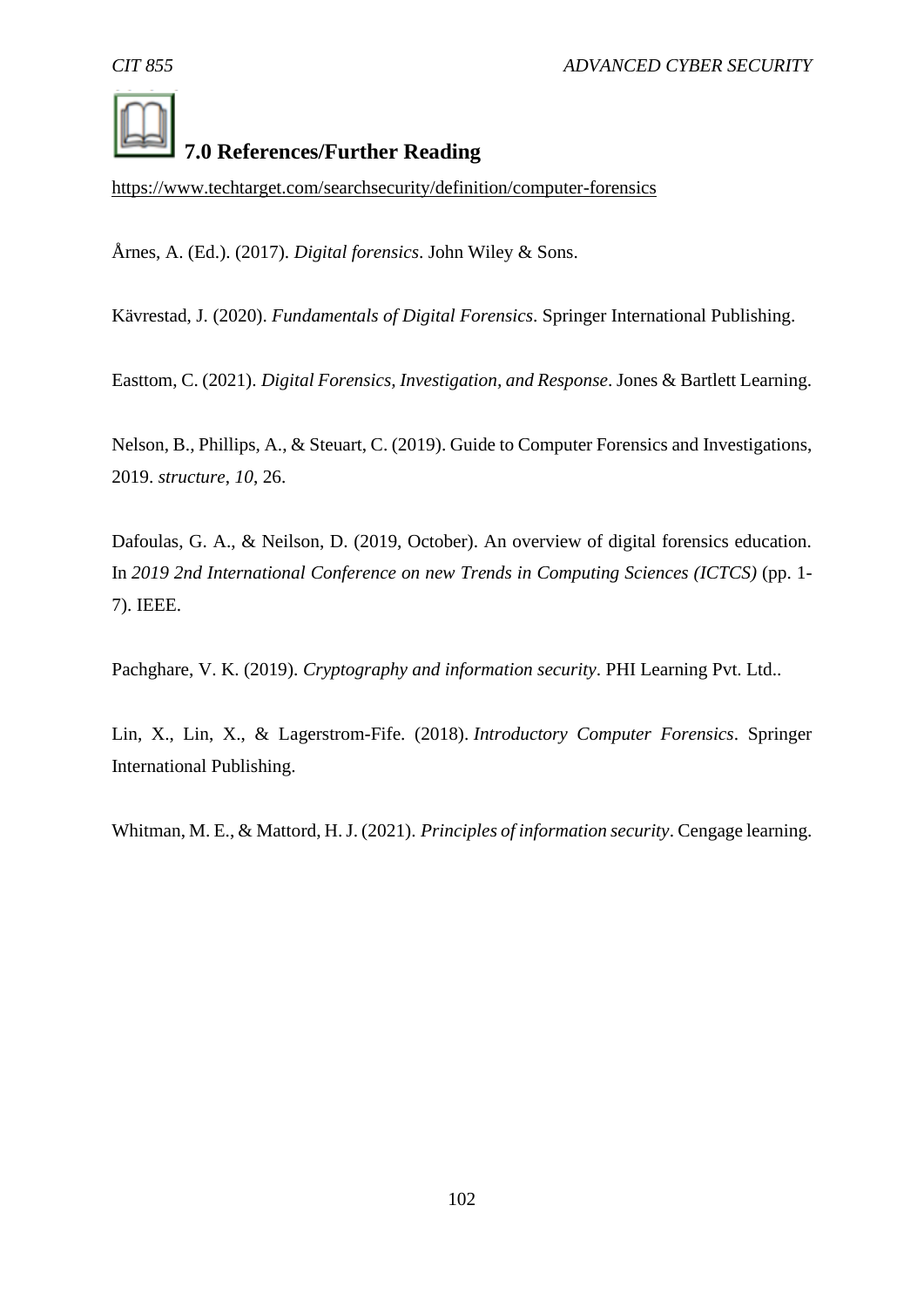## **Module 4: Introduction to Cyber Law and Ethics**

#### **Introduction to Module**

As soon as cyberspace and e-commerce were created in the mid-1990s, cybercrime flourished on a parallel track. Today, cybercrime has been doubling every single year in the number of incidents, as well as monetary losses. It is impossible to truly quantify cybercrime because most victims only see further losses in publicizing their inability to defend themselves from this modern day menace. The interesting note is that, of the cybercriminals who have been caught, the vast majority have pleaded guilty. The word ethics comes from the ancient Greek word eché, which means character. Every human society practices ethics in some way because every society attaches a value on a continuum of good to bad, right to wrong, to an individual's actions according to where that individual's actions fall within the domain of that society's rules and canons. In this module, Cyber crime Acts will be address which provide legal backings to human data and privacy.

Unit 1: Concept of Cyber Law

Unit 2: The INDIA cyber-Acts

Unit 3: The International Laws

Unit 4: Cyber Ethics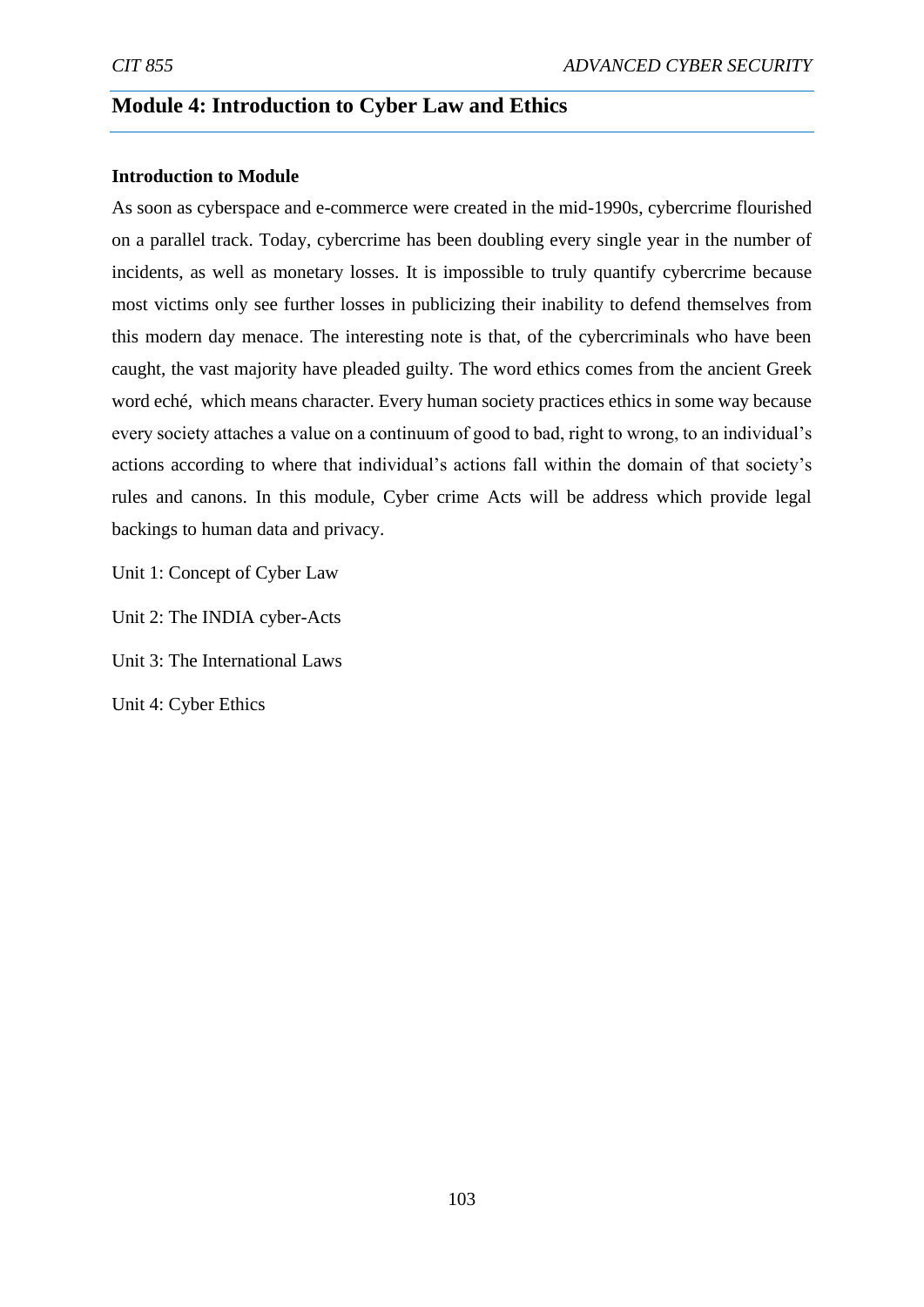## **UNIT 1 CONCEPT OF CYBER LAWS**

#### **CONTENTS**

- 1.0 Introduction
- 2.0 Intended Learning Outcomes (ILOs)
- 3.0 Main content
	- 3.1 What is cyber law
		- 3.1.1 Categories of Cyber law
		- 3.1.2 Components of Cyber law
		- 3.1.3Importance of Cyber law
	- 3.2 Types of Cyber Law
	- 3.3 Why do we need cyber law
- 4.0 Self-Assessment Exercises
- 5.0 Conclusion
- 6.0 Summary
- 7.0 References/Further Reading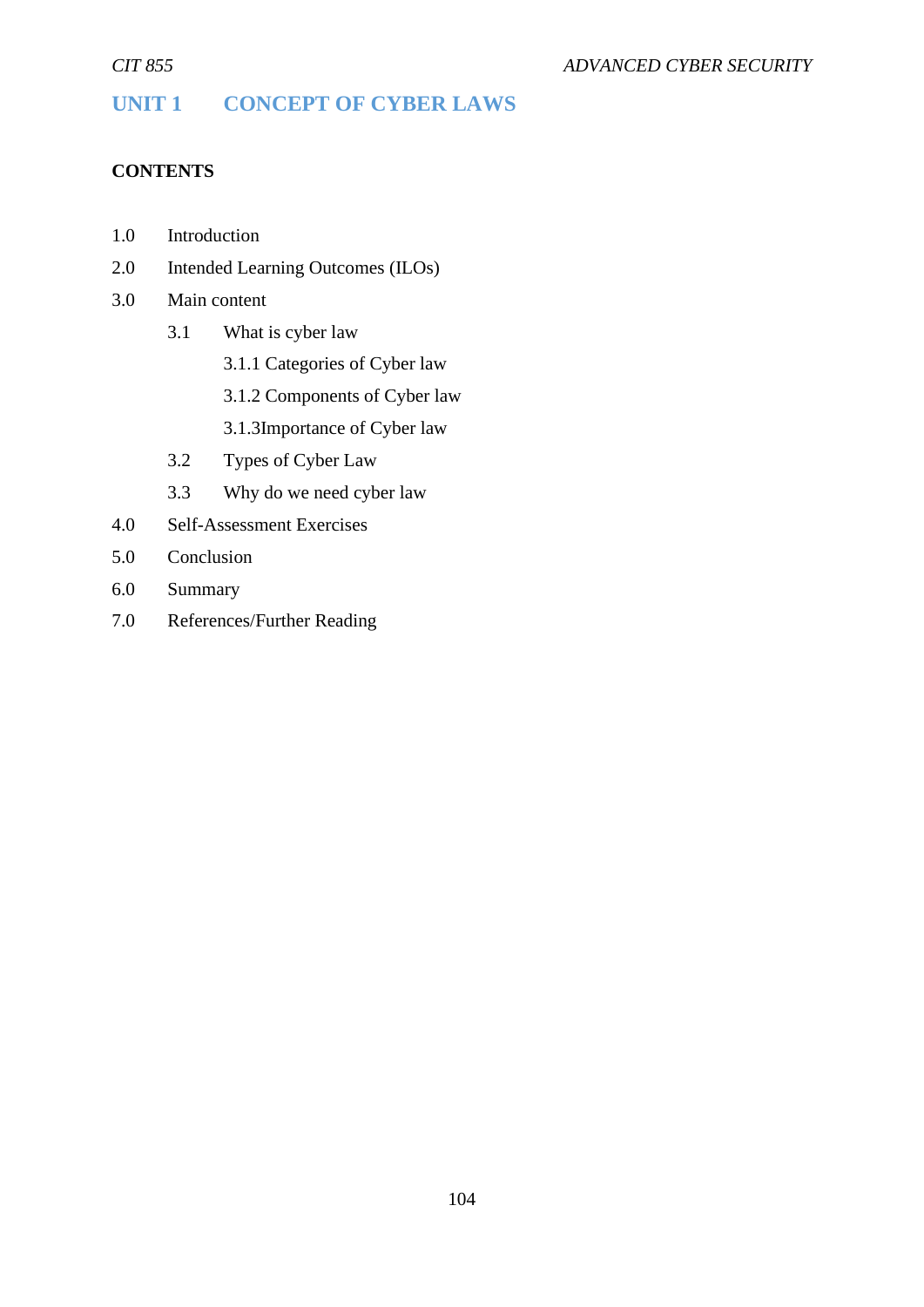# **1.0 Introduction**

Technology has engendered new types of lawsuits or modified old ones. As, for example, the next generation of offences arose within the field of computer crimes (e.g., identity thefts), technology impacted on traditional rights such as copyright (1709) and privacy (1890), turning them into a matter of access, control, and protection over information in digital environments. This unit we explain the concepts of cyber law, the need of cyber law in the IT world and why is important to actually address cyber crime issues.

# **2.0 Intended Learning Outcomes (ILOs)**

At the end of this unit, student will able to

- justify cyber crimes as sanctioned in cyber laws
- demonstrate the concept of cyber law.



## **3.1 What is Cyber Law**

Cyber Law or IT Law is referred to as the Law of the Internet. The Cyber law definition says it is a legal system designed to deal with the Internet, computing, Cyberspace, and related legal issues. The apt introduction to Cyber Law is: It is 'paper laws' in the 'paperless world'.

Cyber law encompasses aspects of intellectual property, contract, jurisdiction, data protection laws, privacy, and freedom of expression. It directs the digital circulation of software, information, online security, and e-commerce. The area of Cyber Law provides legal recognition to e-documents. It also creates a structure for e-commerce transactions and efilling. Hence, to simply understand the Cyber law's meaning, it is a legal infrastructure to deal with Cybercrimes. An increase in the usage of E-commerce has made it pivotal that there are proper regulatory practices set up to ensure no malpractices take place.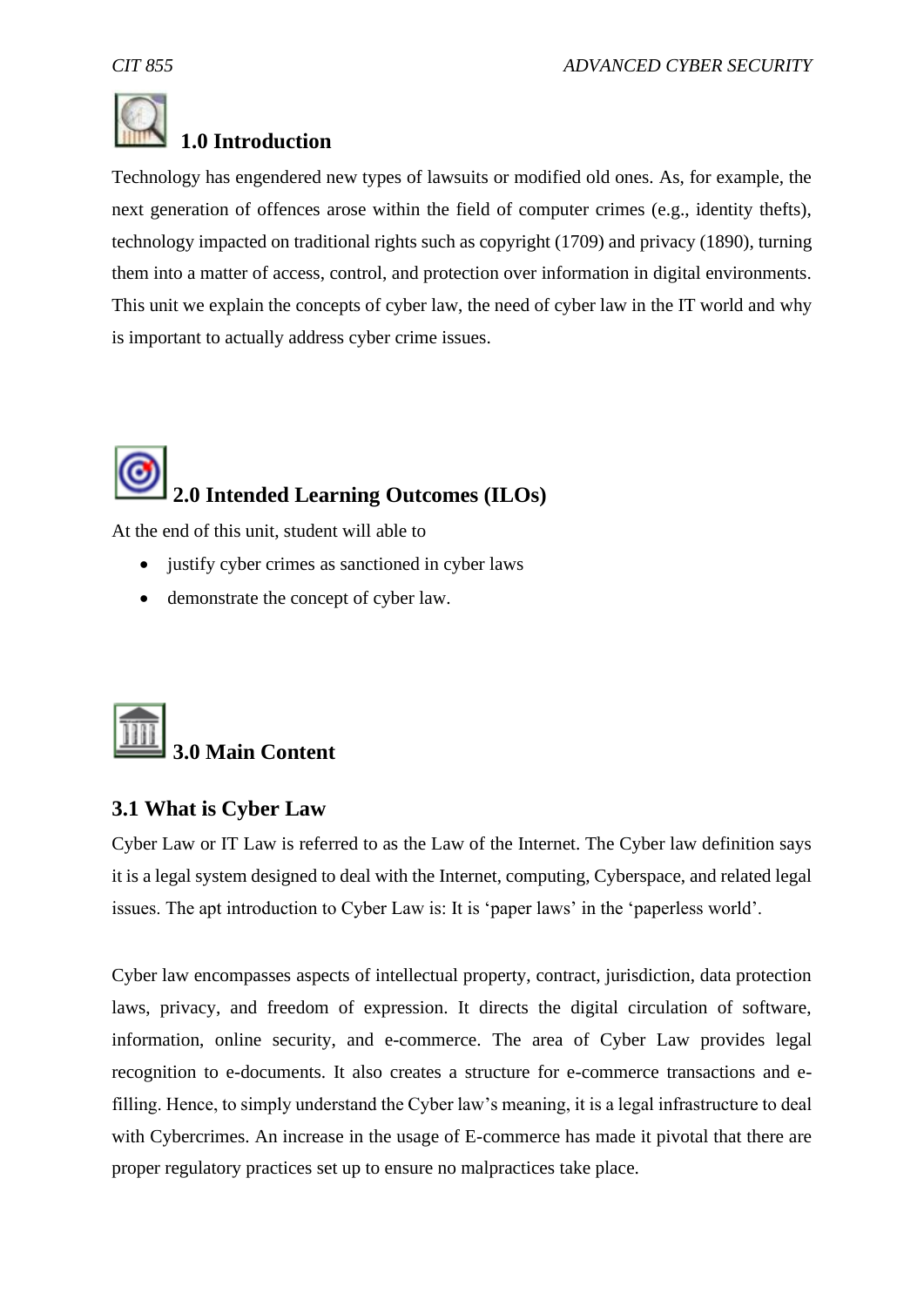The laws implemented for cybersecurity largely vary from country to country and their respective jurisdiction. The punishments for the same also vary from fine to imprisonment based on the crime committed. It is very important for citizens to know the cyber laws of their respective countries to make sure they are well aware of all information regarding cybersecurity. The first cyber law to ever exist was the Computer Fraud and Abuse Act in 1986 that prohibited Unauthorized access to computers and illegal usage of digital information

#### **3.1.1 Categories of Cyber Law**

**Individual-** Cybercrimes against individuals involve crimes like online harassment, distribution and trafficking of child pornography, manipulation of personal information, use of obscene data, and identity theft for personal benefit.

**Property-** Usage, and transmission of harmful programs, theft of information and data from financial institutions, trespassing cyberspace, computer vandalism, and unauthorized possession of information digitally are some of the crimes under the property.

**Government-** The crimes that come under this are cyber terrorism, manipulation, threats, and misuse of power against the Government and citizens. Groups or Individuals terrorizing Government websites is when this form of cyber terrorism occurs.

### **3.1.2 Components of Cyber Law**

**Safeguarding data and privacy**– Both private and professional information and data must be secured thoroughly. Personal and financial information always attracts cybercriminals. Misuse of this information by any other person is illegal and that is where these laws come into play. The basic steps to safeguard your data and privacy is elaborated below

- Two-factor authentication for financial platforms and any other forums that provide this function.
- Initiate Virus protection software.
- Use only verified payment methods on reputed websites.
- Avoid giving out personal information

**Cybercrimes-** These crimes are any illegal activities that occur on a networked technological device. These crimes include online and network attacks, extortion, harassment, money laundering, hacking, and many more.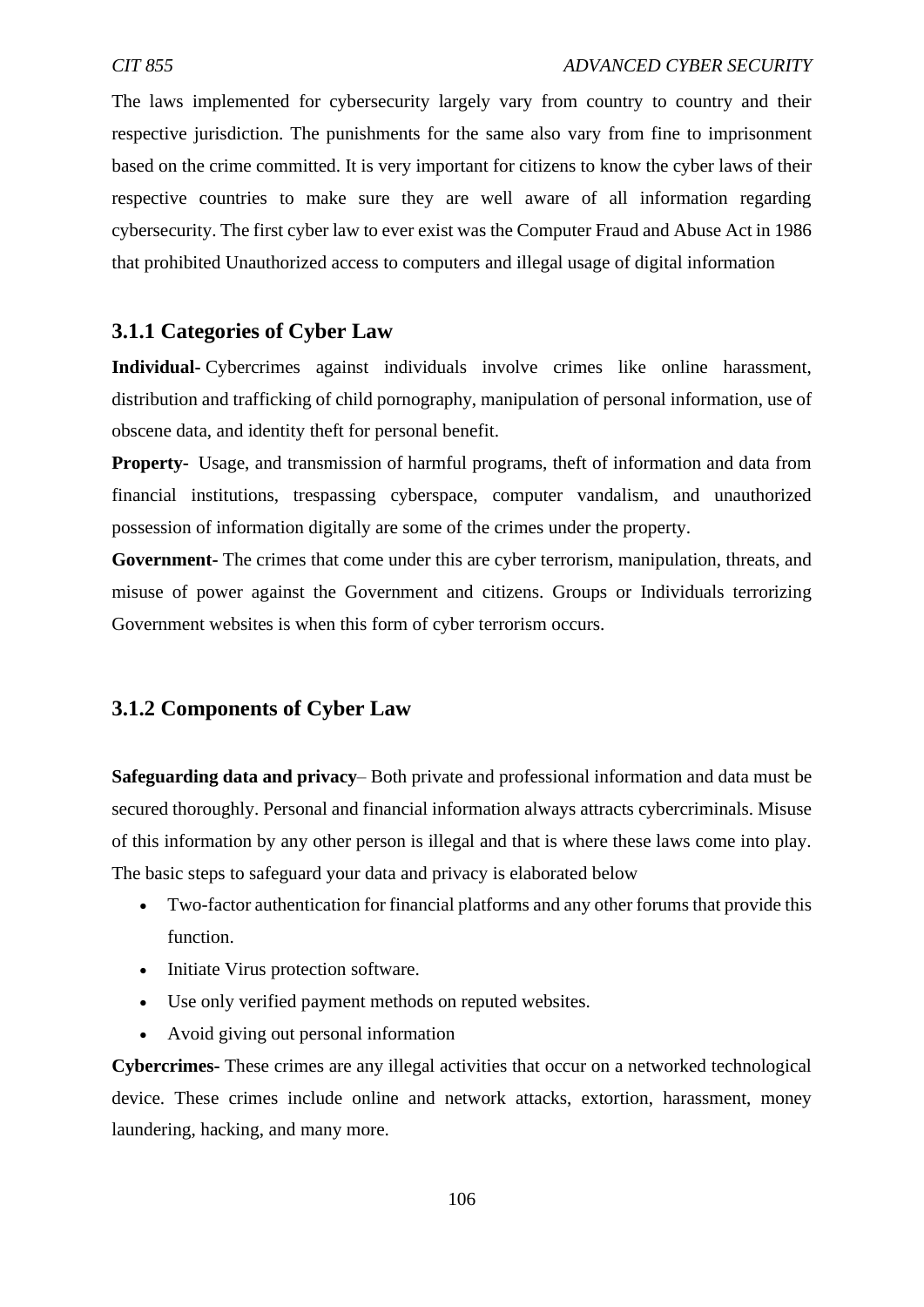**Intellectual property-** Intellectual property is basically an individual or group's work, designs, symbols, inventions, or anything owned by them which are intangible and are usually patented or copyrighted. Now cyber theft would mean the stealing or illegal use of the same intangible items.

**Electronic and digital signatures-** Nowadays most individuals and companies use electronic signatures to verify electronic records. This has become reliable and regular. The wrong usage by another of this signature is illegal and hence a cybercrime.

#### **3.1.3 Importance of Cyber Law**

Cyber laws are important to punish criminals who commit serious crimes related to the computer such as hacking, online harassment, data theft, disrupting the online workflow of any enterprise, attacking another individual or website.

- Cyber laws decide different forms of punishment depending on the type of law you broke, who you offended, where you violated the law, and where you live.
- It is important to bring criminal behind the bars, as most cybercrimes do not enter the category of common crime and it may lead to denial of justice.
- These crimes may endanger the confidentiality and financial security of a nation therefore these problems should be addressed lawfully

#### **3.2 Types of Cyber Laws**

The law has rules dictating behavior while using computers and the internet. It also prevents unscrupulous activities online. Some major types of Cyber Law are:

- **Copyright:** These days' copyright violations come under Cyber law. It protects the rights of companies and individuals to get profit from their creative work. In earlier days, online copyright violation was easier. But due to the introduction of Cyber law, it has become difficult to violate copyright. Which is very good!
- **Defamation:** Generally, people use the internet to speak out their minds. But in the case of fake public statements on the internet that are bound to hamper someone's business and reputation, that is when defamation law comes into the picture. Defamation Laws are a kind of civil law.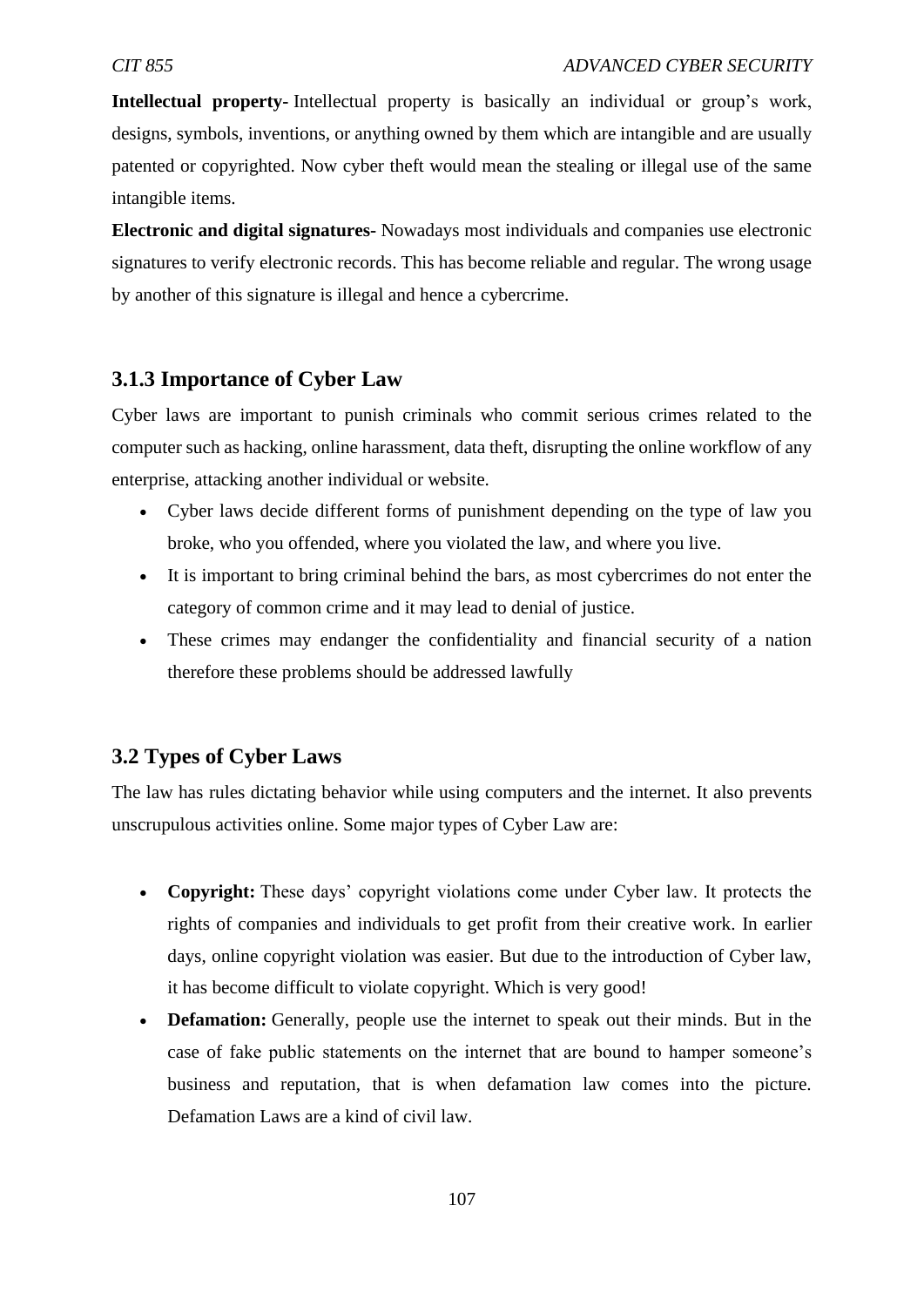- **Fraud:** What is Cybercrime law? The major motive of this law is to protect people from online fraud. Consumers these days depend on Cyber Law to prevent online fraud. IT law prevents credit card theft, identity theft, and other money-related crimes that are bound to happen online. People who commit online fraud, face state criminal charges. They may also witness a civil action by the victim.
- **Harassment and Stalking:** Some statements made by people can violate criminal law that refuses stalking and harassment online. When somebody posts threatening statements repeatedly about somebody else, this violates both criminal and civil laws. Cyber lawyers fight and defend people when online stalking occurs.
- **Freedom of Speech:** The internet is used as a medium of free speech. But there are laws to avoid free speech that may cause immorality online. Cyber lawyers should advise their clients about the amount of free speech allowed online. Sometimes the Cyber lawyers fight cases for their clients where they debate whether their client's actions are within the permissible limit of free speech.
- **Trade Secrets:** Businesses depend on Cyber laws to preserve their trade secrets. For example, some organizations might steal online algorithms or features designed by another firm. In this case, Cyber laws empower the victim organization to take legal action to protect its secrets.
- **Contracts and Employment Laws:** You might have agreed upon many terms and conditions while opening a website or downloading some software. This is where the Cyber law is used. These Terms & Conditions are designed for online privacy concerns.

#### **3.3 Why do we need Cyber Laws**

As of early 2021, the number of people that use the internet is over 4.66 [Billion.](https://datareportal.com/reports/digital-2021-global-overview-report#:~:text=Internet%3A%204.66%20billion%20people%20around,now%20stands%20at%2059.5%20percent.) With that number increasing by 7% annually. This also means every day can account for almost [8,75,000](https://datareportal.com/reports/digital-2021-global-overview-report#:~:text=Internet%3A%204.66%20billion%20people%20around,now%20stands%20at%2059.5%20percent.) new [users.](https://datareportal.com/reports/digital-2021-global-overview-report#:~:text=Internet%3A%204.66%20billion%20people%20around,now%20stands%20at%2059.5%20percent.) Given this swift increase in the use of Cyberspace, implementation and the usage of strict cyber rules helps establish a safe and secure environment for the users. Living in a rapidly progressing world, the one thing to keep pace with it is the Internet. Although it initially started off as an information tool, today it helps with communication and commerce. Being highly sophisticated and developing every single day, the usage of cyberspaces has become common, hence the increase in cybercrimes is inevitable. Cyber laws provide sanctions to those that break the cyber rules making the cyber space a safe place to certain extent to operate.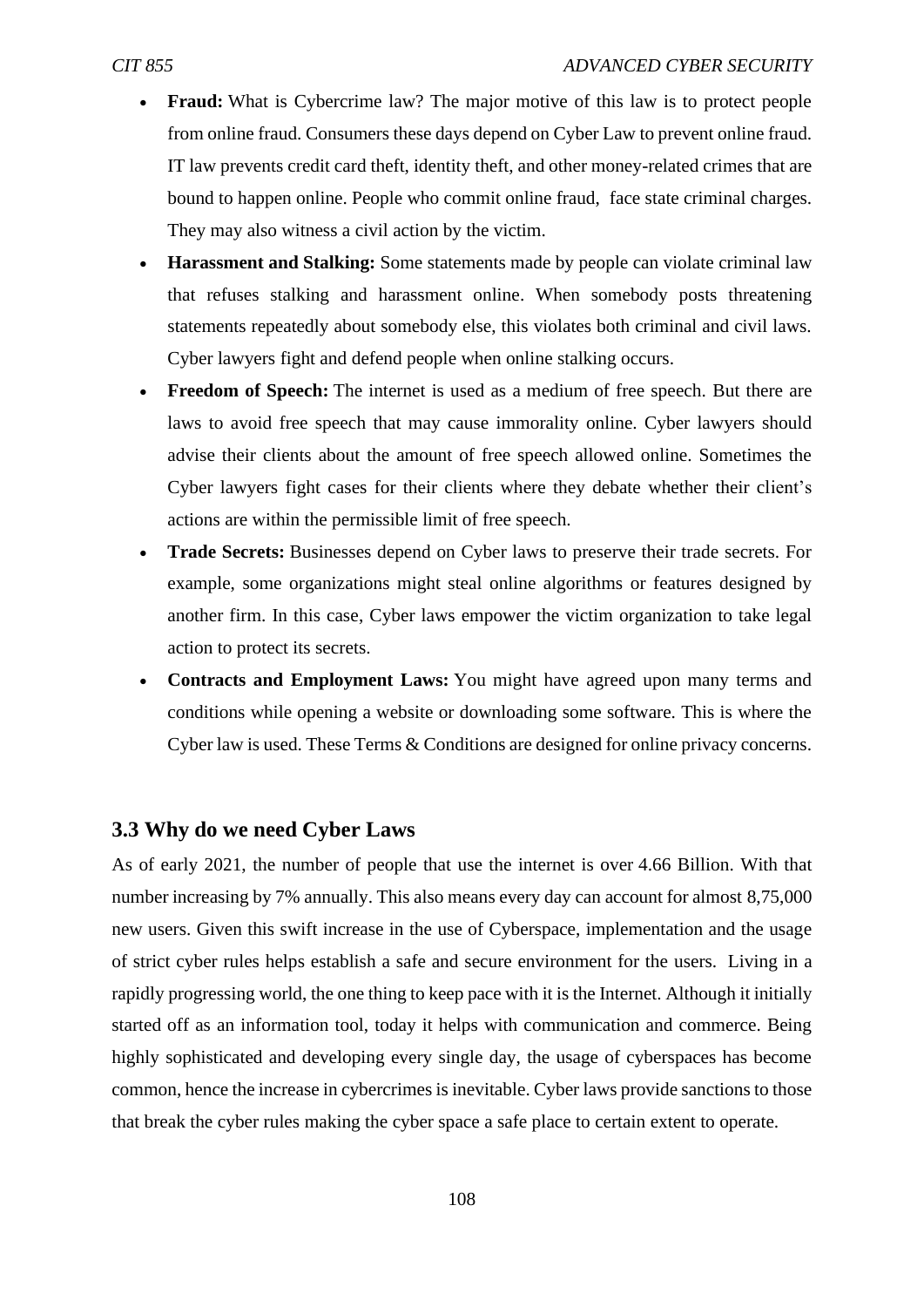

What is biggest crime ever committed in the cyber space?

#### **4.0 Self-Assessment/Exercises**

#### **Explain the different sources of law Answer**

a) **Legislation**: - It is the formal enactment of law by the legislature created or authorized by the constitution. It stands in contrasted with judge made law. Legislation consists of written laws, as contrasted with judge made law or common law. It also stans in contrasted to customary law.

b) **Common Law**: - It comprises the body of principle, which derive their authority solely from the decisions of courts. It is a body of law that develops and derives through judicial decisions different from legislative enactments. Its principals do not derive their validity from formal law making by anybody, but from their enunciation through decisions of courts.

c) **Custom**: - Custom" denotes a usage or practice of the people (including a particular social group or a group residing in a particular locality) which by common adoption and acquiescence and by long and unvarying habit, has become compulsory and has acquired the force of law with respect to the place or subject matter to which it relates.



Cyberlaw does concern you. As the nature of Internet is changing and this new medium is being seen as the ultimate medium ever evolved in human history, every activity of yours in Cyberspace can and will have a Cyber legal perspective. From the time you register your Domain Name, to the time you set up your web site, to the time you promote your website, to the time when you send and receive emails, to the time you conduct electronic commerce transactions on the said site, at every point of time, there are various Cyberlaw issues involved.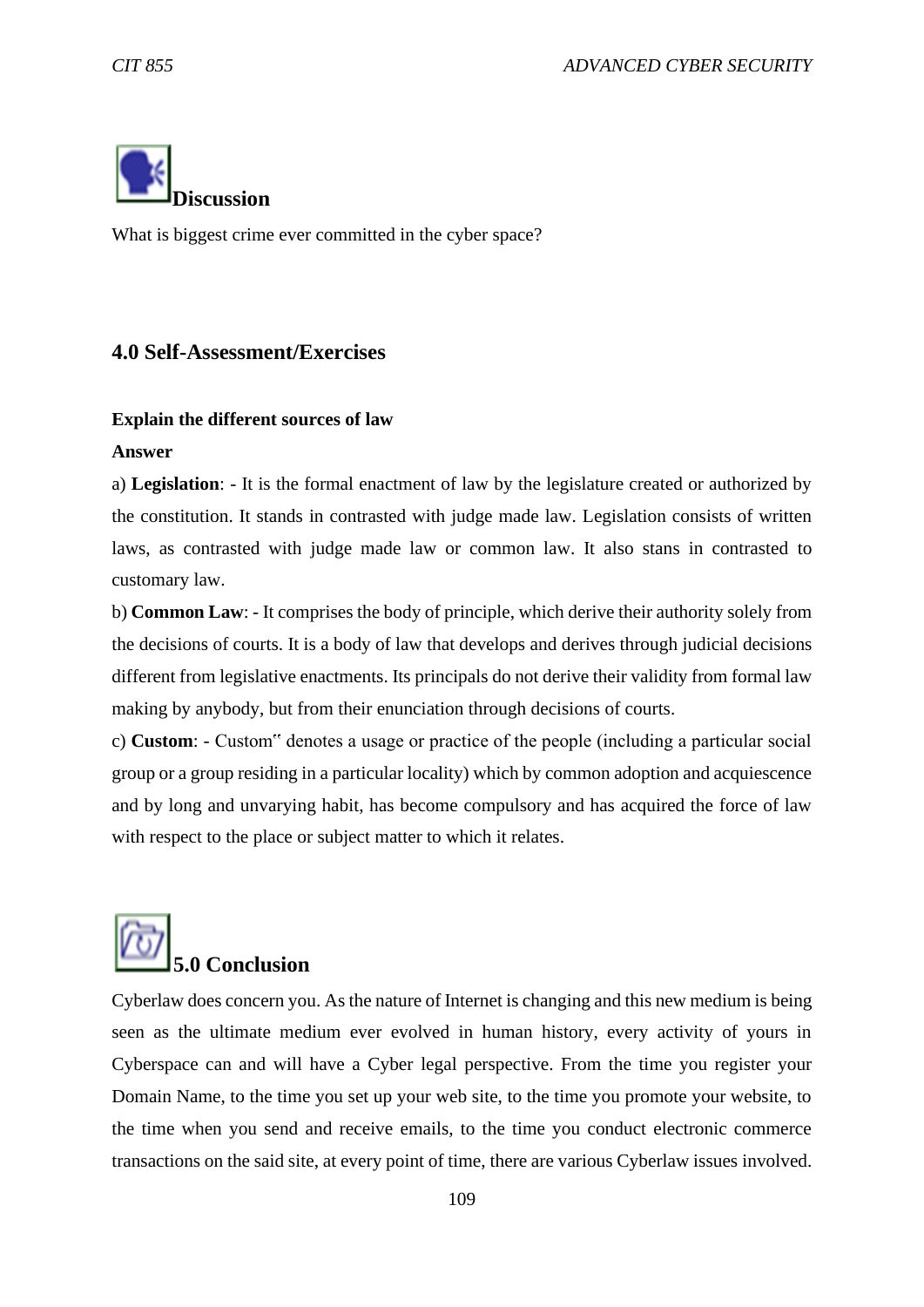

Cyber law describes the legal issues related to use of communications technology, particularly "cyberspace", i.e. the Internet. It is less a distinct field of law in the way that property or contract are as it is an intersection of many legal fields. Cyber law is an attempt to integrate the challenges presented by human activity on the Internet with legacy system of laws applicable to the physical world.



# **7.0 References/Further Reading**

Dudley, A., Braman, J., & Vincenti, G. (2011). *Investigating Cyber Law and Cyber Ethics: Issues, Impacts and Practices: Issues, Impacts and Practices* (Issue January). https://books.google.com/books?hl=en&lr=&id=\_-aeBQAAQBAJ&pgis=1

IshaUpadhyay (September, 2020). *Cyber Law: A Comprehensive Guide For 2021. [https://www.jigsawacademy.com/blogs/cyber-security/what-is-cyber-law/.](https://www.jigsawacademy.com/blogs/cyber-security/what-is-cyber-law/)* Last accessed: December, 2021.

- Joseph, M. K. (2007). Computer Network Security and Cyber Ethics (review). In *portal: Libraries and the Academy* (fourth, Vol. 7, Issue 2). McFarland & Company, Inc. https://doi.org/10.1353/pla.2007.0017.
- Pande, J. (2017). *Introduction to Cyber Security ( FCS )*. http://uou.ac.in\
- Trachtman, J. P. (2013). Cyberspace and Cybersecurity. In *The Future of International Law*. https://doi.org/10.1017/cbo9781139565585.006.

Vikaspedia. *Cyber Laws.*[https://vikaspedia.in/education/digital-litercy/information](https://vikaspedia.in/education/digital-litercy/information-security/cyber-laws)[security/cyber-laws.](https://vikaspedia.in/education/digital-litercy/information-security/cyber-laws) Last accessed: 30 December, 2021.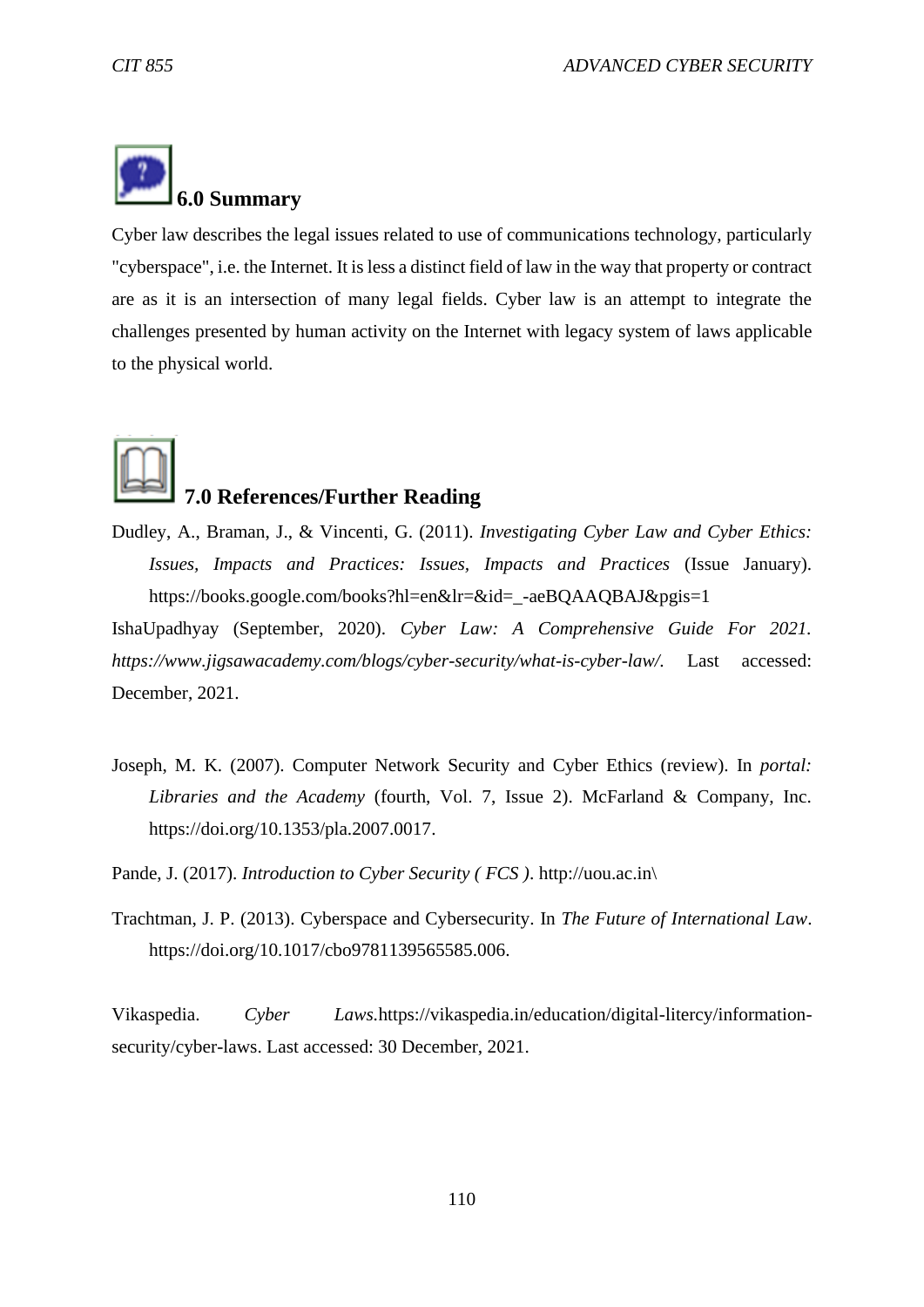## **UNIT 2 The INDIA Cyber Acts**

#### **CONTENTS**

- 1.0 Introduction
- 2.0 Intended Learning Outcomes (ILOs)
- 3.0 Main content
	- 3.1 India IT Act (ITA)
	- 3.2 India Penal Code (IPC)
	- 3.3 India Cyberspace
	- 3.4 National Cyber security Policy
	- 3.5 Cases/Examples
- 4.0 Self-Assessment Exercises
- 5.0 Conclusion
- 6.0 Summary
- 7.0 References/Further Reading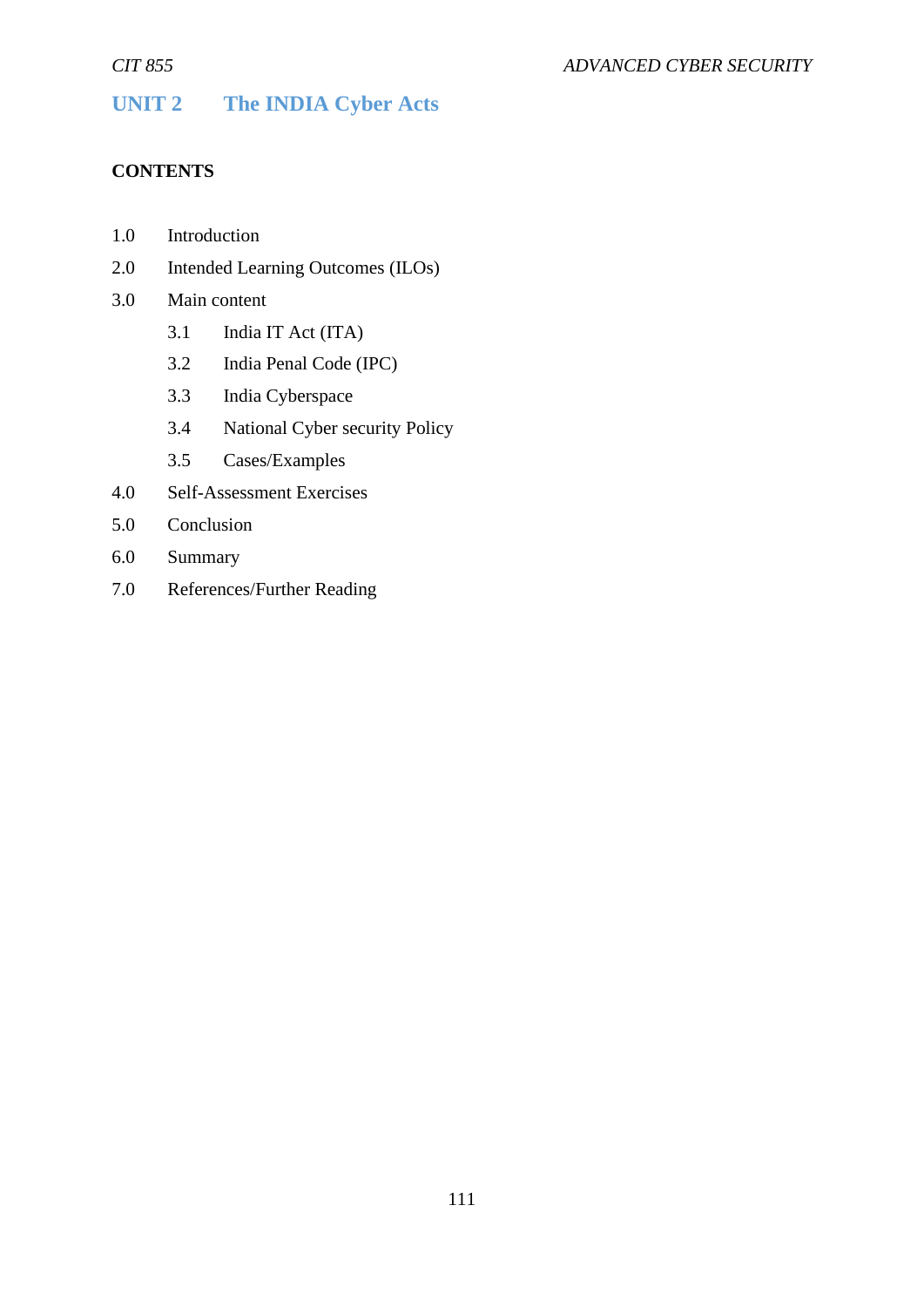# **1.0 Introduction**

The cyberspace is anticipated to become even more complex in the upcoming years, with the increase in networks and devices connected to it. India as a nation has encountered several cyber-attacks which forced the government to impose cyber law that regulates the code and conducts of the people of India and international on the cyberspace. In this unit, we will discuss some of the regulations such as ITA 2000, IPC, National Cyber security policy and review some of the scenarios of cybercrime in India

# **2.0 Intended Learning Outcomes (ILOs)**

By the end of this unit, you will able to:

- explain laws binds to cyberspace
- discuss their rights in data and privacy protection
- explain from existing scenarios of cybercrimes in India.



#### **3.1 The India IT Act**

The Information Technology Act, 2000 also Known as an IT Act is an act proposed by the Indian Parliament reported on 17th October 2000. This Information Technology Act is based on the United Nations Model law on Electronic Commerce 1996 (UNCITRAL Model) which was suggested by the General Assembly of United Nations by a resolution dated on 30th January, 1997. It is the most important law in India dealing with Cybercrime and E-Commerce. The main objective of this act is to carry lawful and trustworthy electronic, digital and online transactions and alleviate or reduce cybercrimes. The IT Act has 13 chapters and 90 sections. The last four sections that starts from 'section 91 – section 94', deals with the revisions to the Indian Penal Code 1860.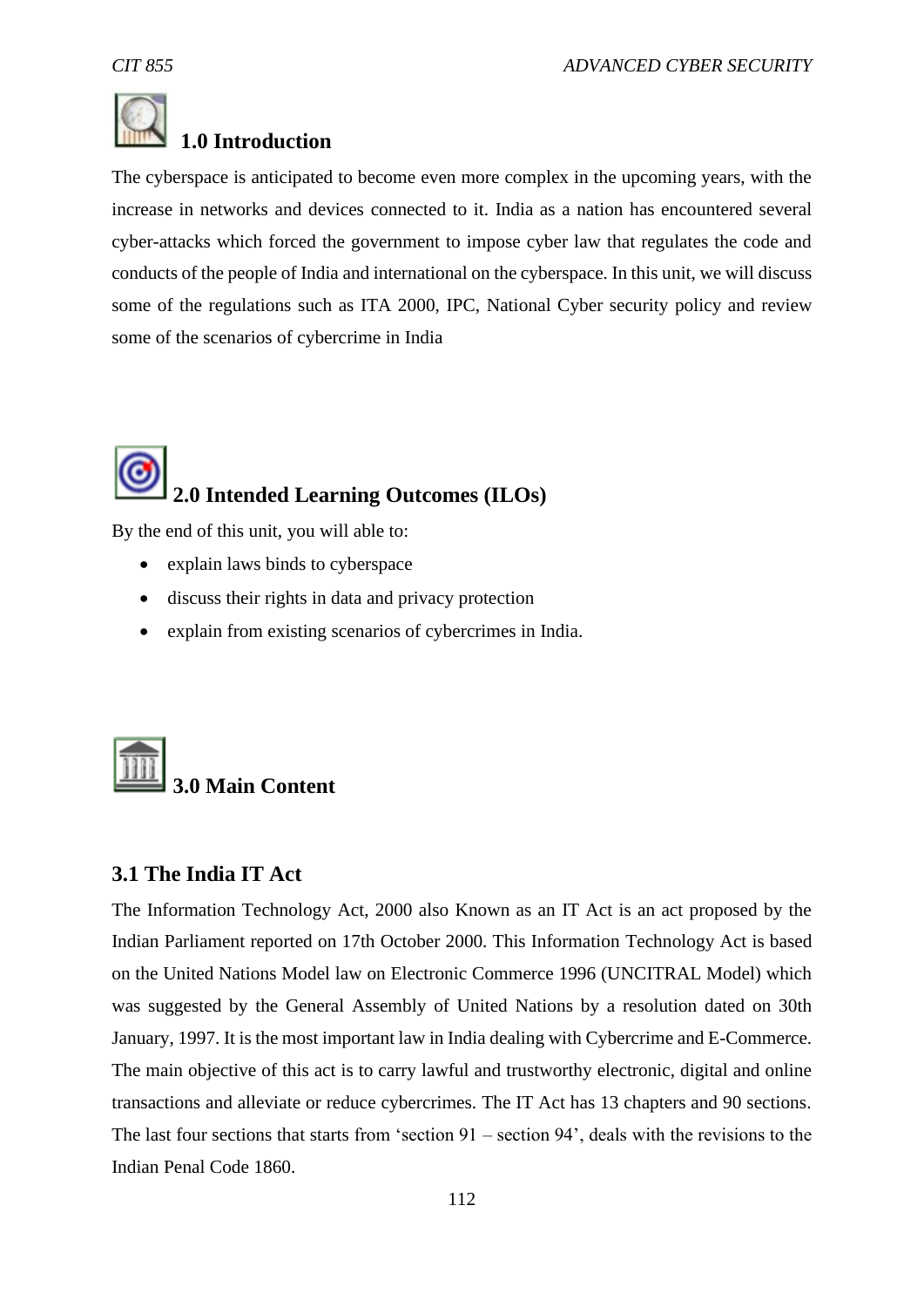The IT Act, 2000 has two schedules:

- **First Schedule** Deals with documents to which the Act shall not apply.
- **Second Schedule** Deals with electronic signature or electronic authentication method

#### **The offences and the punishments in IT Act 2000:**

The offences and the punishments that falls under the IT Act, 2000 are as follows:

- 1. Tampering with the computer source documents.
- 2. Directions of Controller to a subscriber to extend facilities to decrypt information.
- 3. Publishing of information which is obscene in electronic form.
- 4. Penalty for breach of confidentiality and privacy.
- 5. Hacking for malicious purposes.
- 6. Penalty for publishing Digital Signature Certificate false in certain particulars.
- 7. Penalty for misrepresentation.
- 8. Confiscation.
- 9. Power to investigate offences.
- 10. Protected System.
- 11. Penalties for confiscation not to interfere with other punishments.
- 12. Act to apply for offence or contravention committed outside India.
- 13. Publication for fraud purposes.
- 14. Power of Controller to give directions.

Sections and Punishments under Information Technology Act, 2000 are as follows : **Section 43** - Applicable to people who damage the computer systems without permission from the owner. The owner can fully claim compensation for the entire damage in such cases.

**Section 66** - Applicable in case a person is found to dishonestly or fraudulently committing any act referred to in section 43. The imprisonment term in such instances can mount up to three years or a fine of up to Rs. 5 lakh.

**Section 66B** - Incorporates the punishments for fraudulently receiving stolen communication devices or computers, which confirms a probable three years imprisonment. This term can also be topped by Rs. 1 lakh fine, depending upon the severity.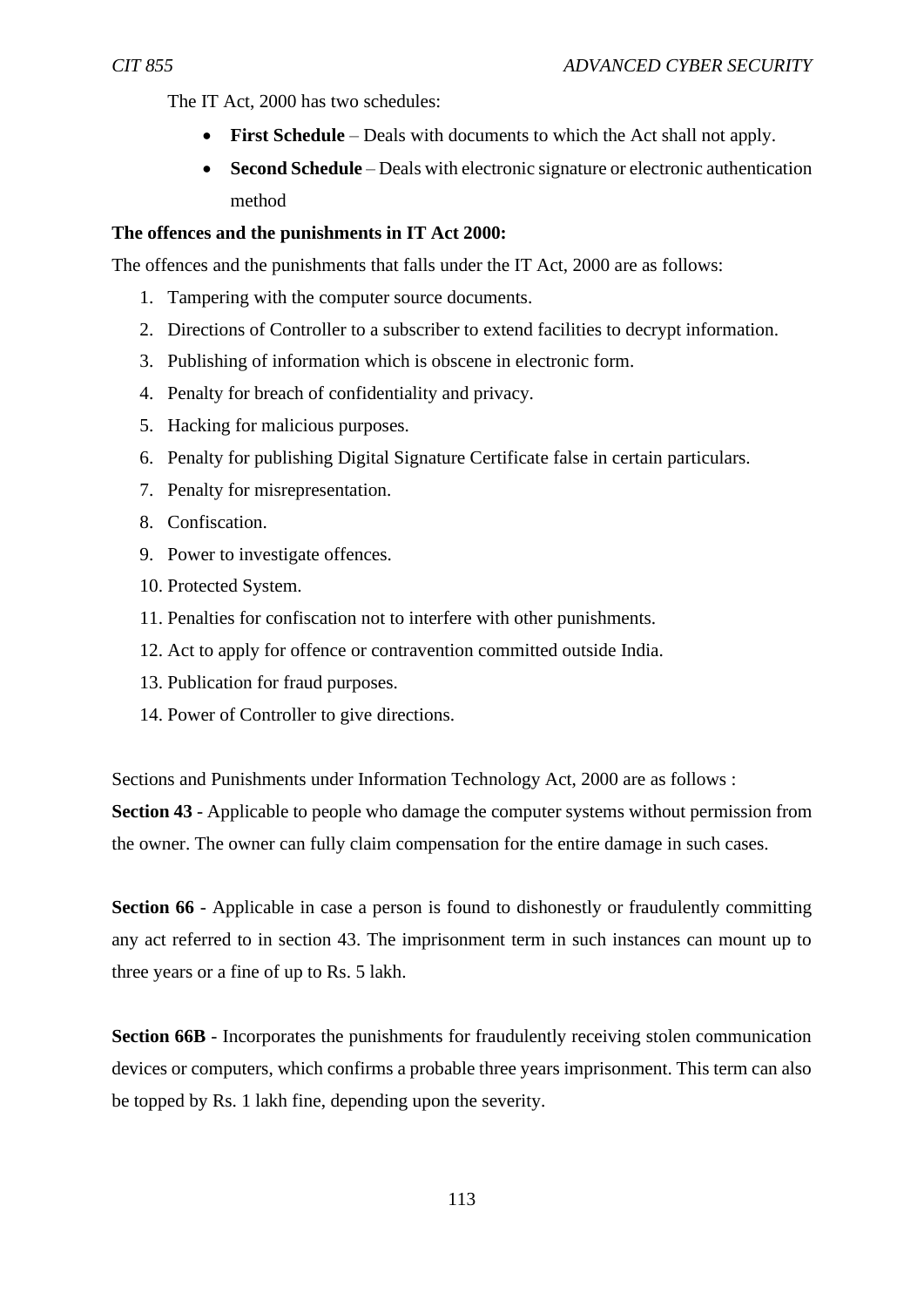**Section 66C** - This section scrutinizes the identity thefts related to imposter digital signatures, hacking passwords, or other distinctive identification features. If proven guilty, imprisonment of three years might also be backed by Rs.1 lakh fine.

**Section 66 D** - This section was inserted on-demand, focusing on punishing cheaters doing impersonation using computer resources.

**Section 66E** - This Section is for Violation of privacy by transmitting image or private area is punishable with 3 years imprisonment or 2,00,000 fine or both.

**Section 66F** - This Section is on Cyber Terrorism affecting unity, integrity, security, sovereignty of India through digital medium is liable for life imprisonment.

**Section 67** - This section states publishing obscene information or pornography or transmission of obscene content in public is liable for imprisonment up to 5 years or fine or Rs. 10,00,000 or both.

#### **3.2 Indian Penal Code (IPC) 1980**

Apart from punishments in IT Act, 2000, there are certain crimes that are attracted by IPC provisions as well. The following is the enumeration of the IPC provisions along with various cybercrimes that are attracted by respective Sections and the punishment for the same.

- **Section 292 of IPC**: Although this Section was drafted to deal with the sale of obscene material, it has evolved in the current digital era to be concerned with various cybercrimes. The publication and transmission of obscene material or sexually explicit act or exploit acts containing children, etc which are in electronic form are also governed by this section. Though the crimes mentioned above seem to be alike, they are recognized as different crimes by the IT Act and IPC. The punishment imposed upon the commission of such acts is imprisonment and fine up to 2 years and Rs. 2000. If any of the aforementioned crimes are committed for the second time, the imprisonment could be up to 5 years and the fine could be imposed up to Rs. 5000.
- **Section 354C of IPC:** The cybercrime dealt with under this provision is capturing or publication of a picture of private parts or acts of a woman without such person's consent. This section exclusively deals with the crime of 'voyeurism' which also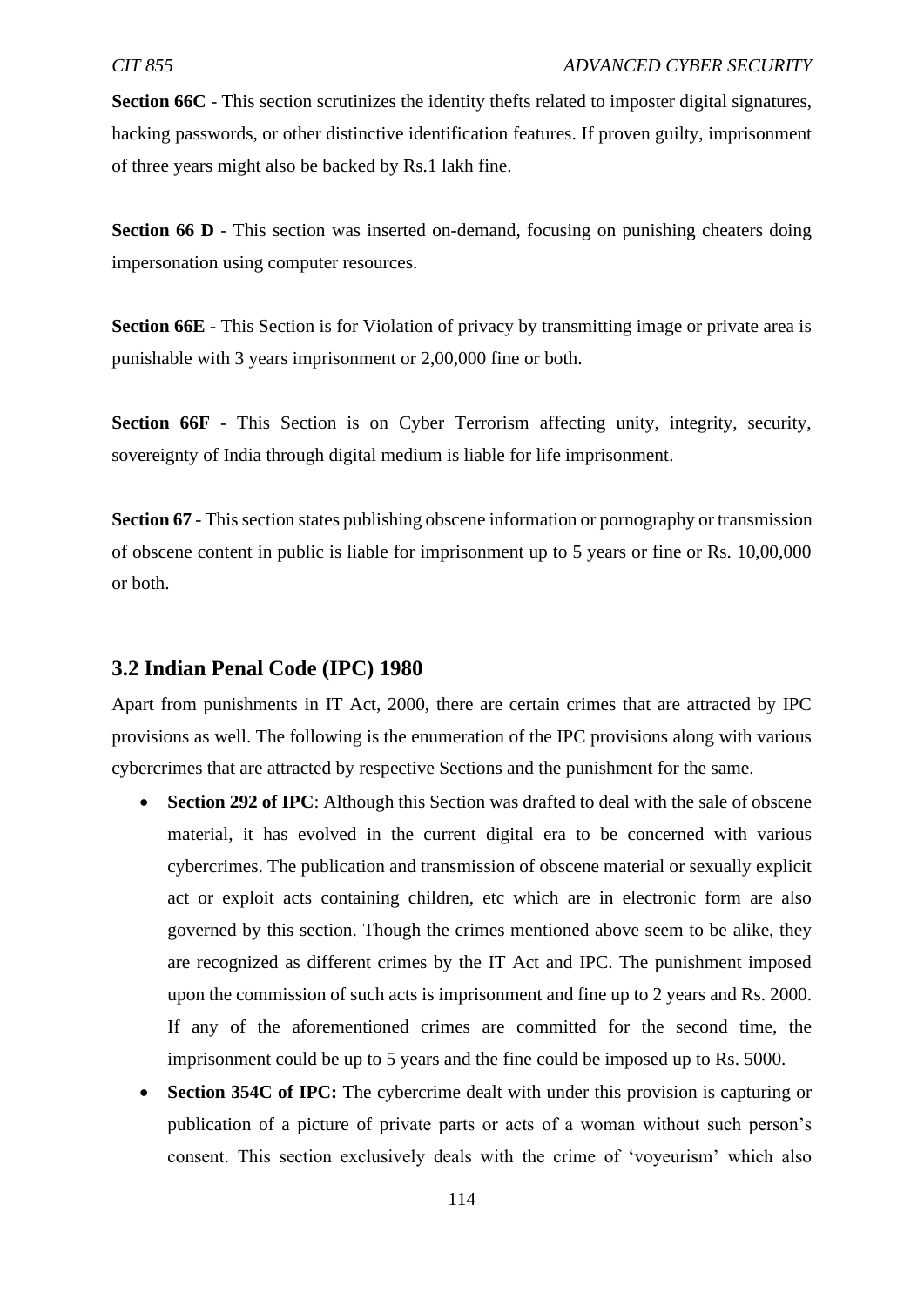recognizes watching such acts of a woman as a crime. If the essentials of this Section (such as gender) are not satisfied, Section 292 of IPC and Section 66E of IT Act, 2000 is broad enough to take the offenses of a similar kind into consideration. The punishment includes 1 to 3 years of imprisonment for first-time offenders and 3 to 7 years for second time offenders.

- **Section 354D of IPC**: This section describes and punishes 'stalking' including both physical and cyberstalking. If the woman is being monitored through electronic communication, internet, or email or is being bothered by a person to interact or contact despite her disinterest, it amounts to cyberstalking. The latter part of the Section states the punishment for this offense as imprisonment extending up to 3 years for the first time and 5 years for the second time along with a fine imposed in both the instances. In the case of Kalandi Charan Lenka v. The State of Odisha, the victim received certain obscene messages from an unknown number which are damaging her character. Moreover, emails were sent and the fake Facebook account was created by the accused which contained morphed pictures of the victim. Hence, the accused was found prima facie guilty for cyberstalking by the High Court under various provisions of IT Act and Section 354D of IPC
- **Section 379 of IPC**: If a mobile phone, the data from that mobile or the computer hardware is stolen, Section 379 comes into the picture and the punishment for such crime can go up to 3 years of imprisonment or fine or both. But the attention must be given to the fact that these provisions cannot be applied in case the special law i.e. IT Act, 2000 provisions are attracted. In this regard, in the case of Gagan Harsh Sharma v. The State of Maharashtra, one of the employers found that the software and data were stolen and someone has breached the computers and gave access to sensitive information to the employees. The employer gave information to the police and they filed a case under Section 379, 408, and Section 420 of IPC and various other IT Act provisions. The question in front of the court is whether the police can file a case under IPC or not. The court decided that the case cannot be filed based on the IPC provisions as the IT Act has an overriding effect.
- **Section 411 of IPC**: This deals with a crime that follows the offenses committed and punished under Section 379. If anyone receives a stolen mobile phone, computer, or data from the same, they will be punished in accordance with Section 411 of IPC. It is not necessary that the thief must possess the material. Even if it is held by a third party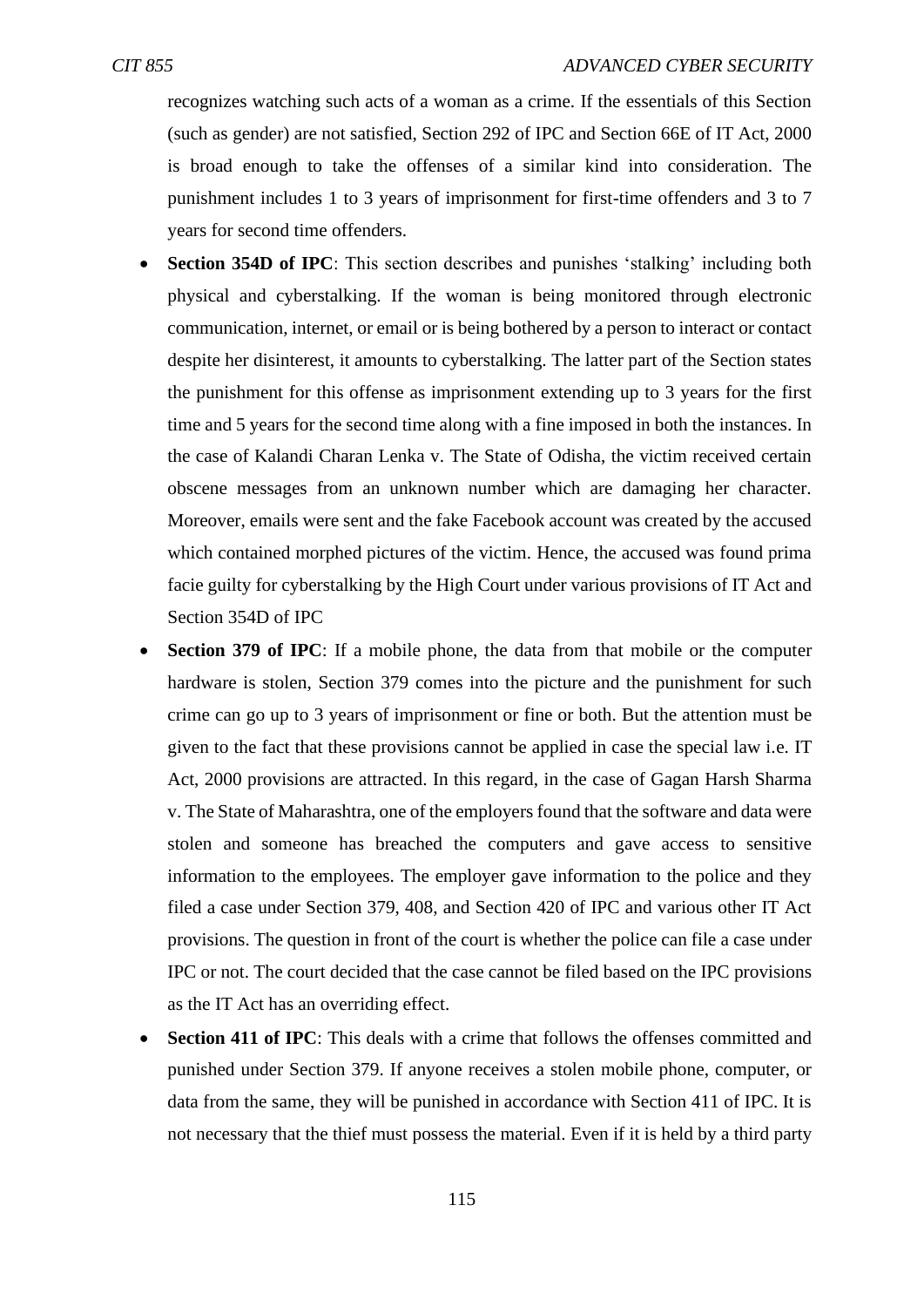knowing it to be others, this provision will be attracted. The punishment can be imposed in the form of imprisonment which can be extended up to 3 years or fine or both.

- **Section 419 and Section 420 of IPC**: These are related provisions as they deal with frauds. The crimes of password theft for the purpose of meeting fraudulent objectives or the creation of bogus websites and commission of cyber frauds are certain crimes that are extensively dealt with by these two sections of IPC. On the other hand, email phishing by assuming someone's identity demanding password is exclusively concerned with Section 419 of IPC. The punishments under these provisions are different based upon the gravity of the committed cybercrime. Section 419 carries a punishment up to 3 years of imprisonment or fine and Section 420 carries up to 7 years of imprisonment or fine.
- **Section 465 of IPC**: In the usual scenario, the punishment for forgery is dealt with in this provision. In cyberspace, the offenses like email spoofing and preparation of false documents are dealt with and punished under this Section which imbibes the imprisonment reaching up to 2 years or fine or both. In the case of Anil Kumar Srivastava v. Addl Director, MHFW, the petitioner electronically forged signature of AD and later filed a case making false allegations about the same person. The Court held that the petitioner was liable under Section 465 as well as under Section 471 of IPC as the petitioner also tried to use it as a genuine document.
- **Section 468 of IPC**: If the offenses of email spoofing or the online forgery are committed for the purpose of committing other serious offenses i.e cheating, Section 468 comes into the picture which contains the punishment of seven years of imprisonment or fine or both.
- **Section 469 of IPC**: If the forgery is committed by anyone solely for the purpose of disreputing a particular person or knowing that such forgery harms the reputation of a person, either in the form of a physical document or through online, electronic forms, he/she can be imposed with the imprisonment up to three years as well as fine.
- **Section 500 of IPC**: This provision penalizes the defamation of any person. With respect to cybercrimes, sending any kind of defamatory content or abusive messages through email will be attracted by Section 500 of IPC. The imprisonment carried with this Section extends up to 2 years along with fine.
- **Section 504 of IPC**: If anyone threatens, insults, or tries to provoke another person with the intention of effecting peace through email or any other electronic form, it amounts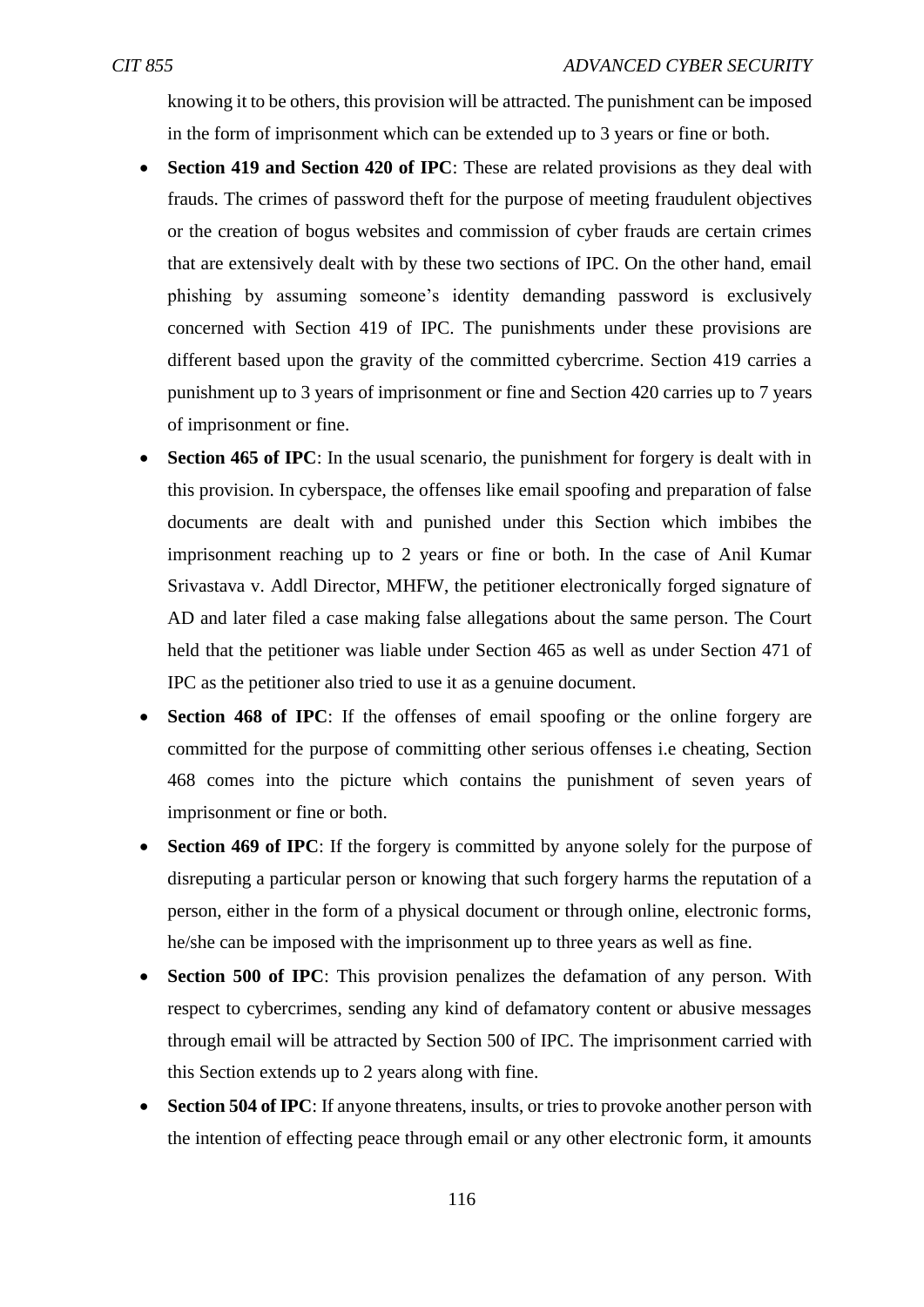to an offense under Section 504 of IPC. The punishment for this offense extends up to 2 years of imprisonment or fine or both.

- **Section 506 of IPC**: If a person tries to criminally intimidate another person either physically or through electronic means with respect to the life of a person, property destruction through fire or chastity of a woman, it will amount to an offense under Section 506 of IPC and punishment of imprisonment where the maximum period is extended up to seven years or fine or both.
- **Section 509 of IPC**: This Section deals with the offense of uttering a word, showing a gesture, and committing an act that has the potential to harm the modesty of a woman. It also includes the sounds made and the acts committed infringing the privacy of a woman. If this offense is committed either physically or through electronic modes, Section 509 gets attracted and the punishment would be imprisonment of a maximum period of one year or fine or both.

#### **3.3 India Cyberspace**

Indian cyberspace was born in 1975 with the establishment of National Informatics Centre (NIC) with an aim to provide govt with IT solutions. Three networks (NWs) were set up between 1986 and 1988 to connect various agencies of govt. These NWs were, INDONET which connected the IBM mainframe installations that made up India's computer infrastructure, NICNET (the NIC NW) a nationwide very small aperture terminal (VSAT) NW for public sector organisations as well as to connect the central govt with the state govts and district administrations, the third NW setup was ERNET (the Education and Research Network), to serve the academic and research communities. New Internet Policy of 1998 paved the way for services from multiple Internet service providers (ISPs) and gave boost to the Internet user base grow from 1.4 million in 1999 to over 150 million by Dec 2012. Exponential growth rate is attributed to increasing Internet access through mobile phones and tablets. Govt is making a determined push to increase broadband penetration from its present level of about 6%1. The target for broadband is 160 million households by 2016 under the National Broadband Plan.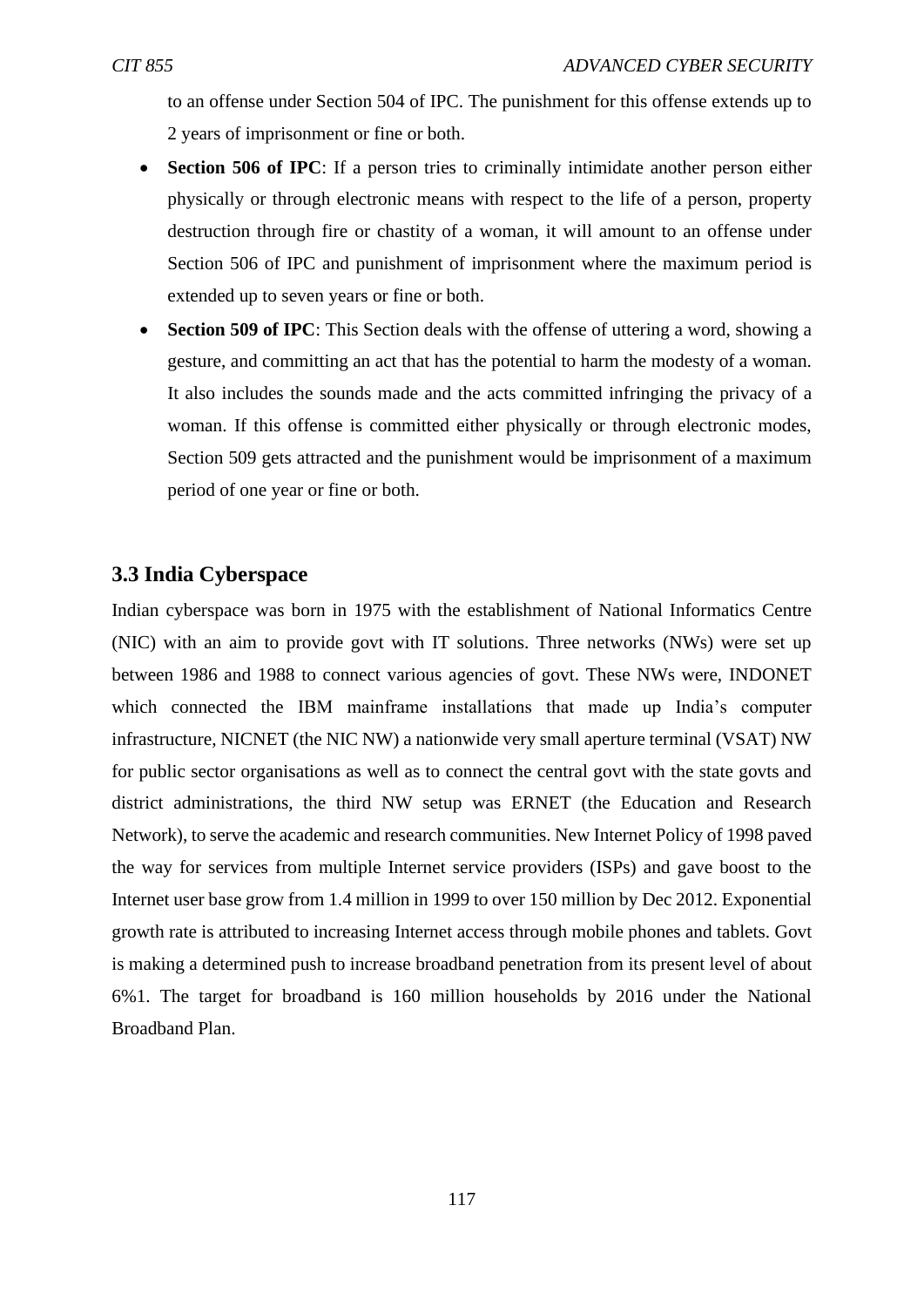#### **3.4 National Cyber Security Policy**

National Cyber Security Policy is a policy framework by Department of Electronics and Information Technology. It aims at protecting the public and private infrastructure from cyberattacks. The policy also intends to safeguard "information, such as personal information (of web users), financial and banking information and sovereign data". This was particularly relevant in the wake of US National Security Agency (NSA) leaks that suggested the US government agencies are spying on Indian users, who have no legal or technical safeguards against it. Ministry of Communications and Information Technology (India) defines Cyberspace as a complex environment consisting of interactions between people, software services supported by worldwide distribution of information and communication technology.

#### **3.5 Cases/Examples**

#### **Cybercrime Scenarios**

#### **(i) Frios vs State of Kerala**

**Facts** : In this case it was declared that the FRIENDS application software as protected system. The author of the application challenged the notification and the constitutional validity of software under Section 70. The court upheld the validity of both. It included tampering with source code. Computer source code the electronic form, it can be printed on paper.

**Held** : The court held that tampering with Source code are punishable with three years jail and or two lakh rupees fine of rupees two lakh rupees for altering, concealing and destroying the source code.

#### **(ii). R vs. Whiteley**

In this case the accused gained unauthorized access to the Joint Academic Network (JANET) and deleted, added files and changed the passwords to deny access to the authorized users. Investigations had revealed that Kumar was logging on to the BSNL broadband Internet connection as if he was the authorized genuine user and 'made alteration in the computer database pertaining to broadband Internet user accounts' of the subscribers. The CBI had registered a cyber crime case against Kumar and carried out investigations on the basis of a complaint by the Press Information Bureau, Chennai, which detected the unauthorised use of broadband Internet. The complaint also stated that the subscribers had incurred a loss of Rs 38,248 due to Kumar's wrongful act. He used to 'hack' sites from Bangalore, Chennai and other cities too, they said. Verdict: The Additional Chief Metropolitan Magistrate, Egmore,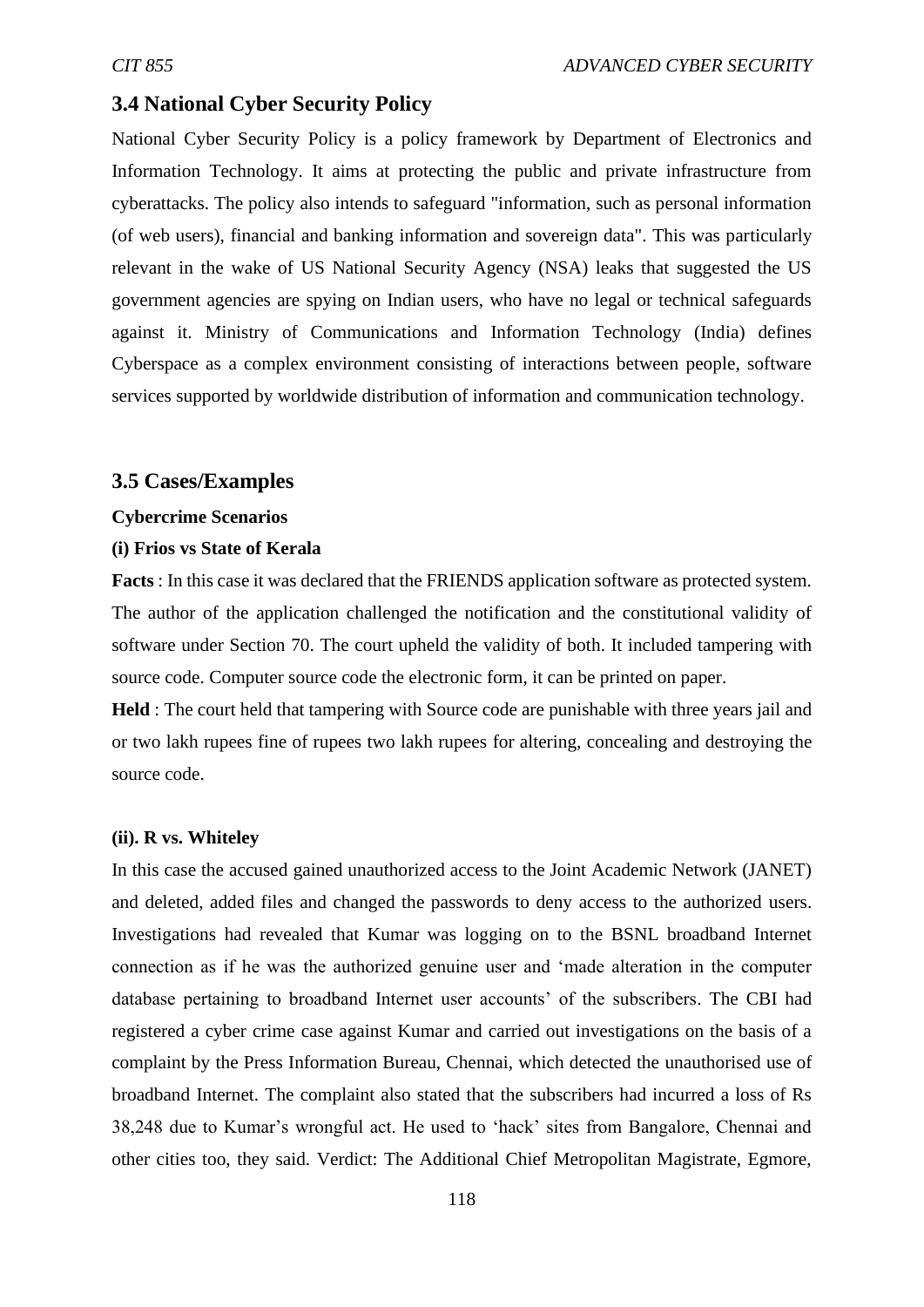Chennai, sentenced N G Arun Kumar, the techie from Bangalore to undergo a rigorous imprisonment for one year with a fine of Rs 5,000 under section 420 IPC (cheating) and Section 66 of IT Act (Computer related Offense).



Discuss any two cybercrimes in your country.

#### **4.0 Self-Assessment/Exercises**

#### **Discuss the classification of crimes under the IT Act 2000.**

#### **Answer**

The following acts are cyber crime in the I.T. Act 2000:- Without permission of the authorized user

- i) Accessing or securing access to computer system or network.
- ii) Downloading, coping or extracting any data or information.
- iii) Introducing any computer, virus or contaminant in the computer.
- iv) Disrupting the working of the computer.
- v) Disrupting the access of the computer of an authorized user.
- vi) Providing assistance to ensure unauthorized access to the computer.
- vii) Tampering with computer source documents.
- viii) Hacking of computer system.
- ix) Carring on activities that are not in compliance with the provisions of the Act.

#### **What are the amendments to the Indian Penal Code?**

#### **Answer**

The Indian Panel Code (IPC) details actions that constitute a crime and the punishments prescribed for such actions. It elaborately classifies crimes based on interests that are intended to be protected. The classification includes :-

- i) Offences against body
- ii) Offences against property
- iii) Offences against marriage
- iv) Offences against public tranquility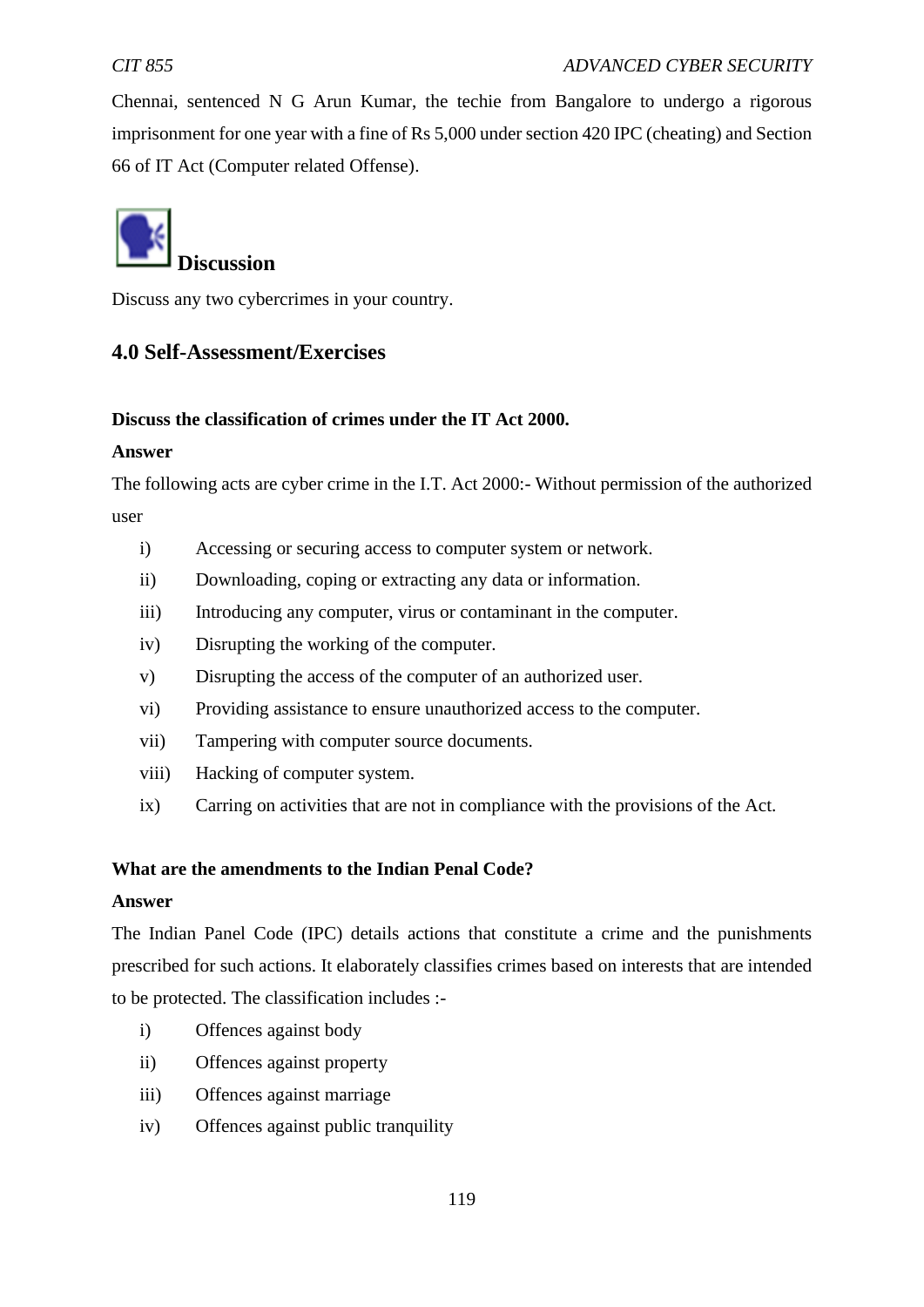v) Offences against state Some important aspects have to be weighed while determining whether a crime has been committed or not.



Cybercrimes are a new class of crimes which are increasing day by day due to extensive use of internet these days.



Technology Act, 2000 was enacted with prime objective to create an enabling environment for commercial use of I.T. The IT Act specifies the acts which have been made punishable. The Indian Penal Code, 1860 has also been amended to take into its purview cybercrimes.



Alfreda D. et al. (2012). *Investigating Cyber Law and Cyber Ethics: Issues, Impacts, and Practices.* Information Science Reference, USA. ISBN 978-1-61350-133-7

B.Tech III Year (2020). *Digital notes on Cyber security*. DEPARTMENT OF INFORMATION TECHNOLOGY MALLA REDDY COLLEGE OF ENGINEERING & TECHNOLOGY, INDIA

ICSI(2016). *Cyber crime Law and Practice.* THE INSTITUTE OF COMPANY SCRETARIES OF INDIA. ISBN : 978-93-82207795.

- Joseph, M. K. (2007). Computer Network Security and Cyber Ethics (review). In *portal: Libraries and the Academy* (fourth, Vol. 7, Issue 2). McFarland & Company, Inc. https://doi.org/10.1353/pla.2007.0017
- Trachtman, J. P. (2013). Cyberspace and Cybersecurity. In *The Future of International Law*. https://doi.org/10.1017/cbo9781139565585.006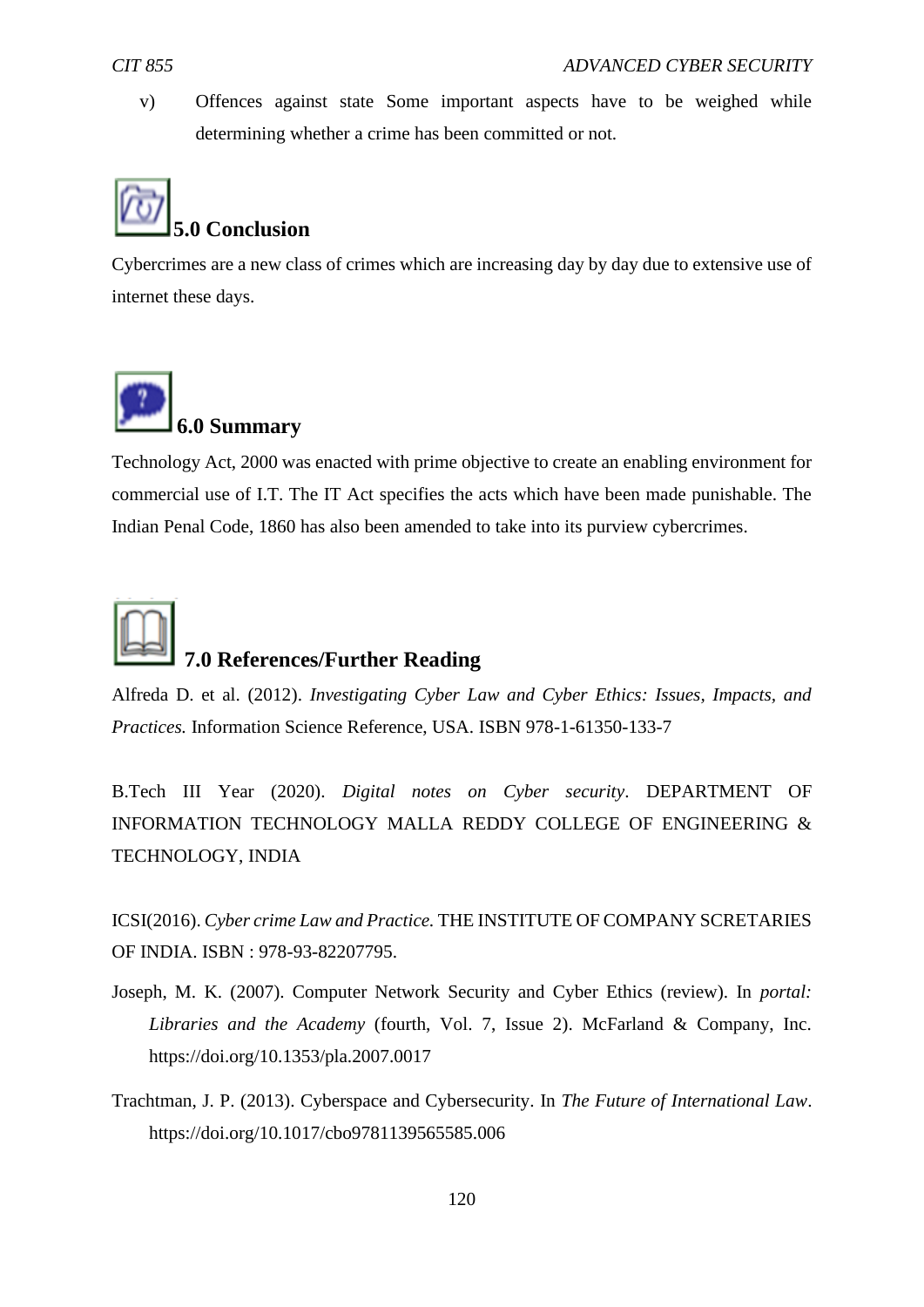### **UNIT 3 THE INTERNATIONAL LAWS**

#### **CONTENTS**

- 1.0 Introduction
- 2.0 Intended Learning Outcomes (ILOs)
- 3.0 Main content
	- 3.1 NIST Compliance
	- 3.2 Europe
	- 3.3 United Nations
	- 3.4 Impediments to Cyber Law Enforcement
- 4.0 Self-Assessment Exercises
- 5.0 Conclusion
- 6.0 Summary
- 7.0 References/Further Reading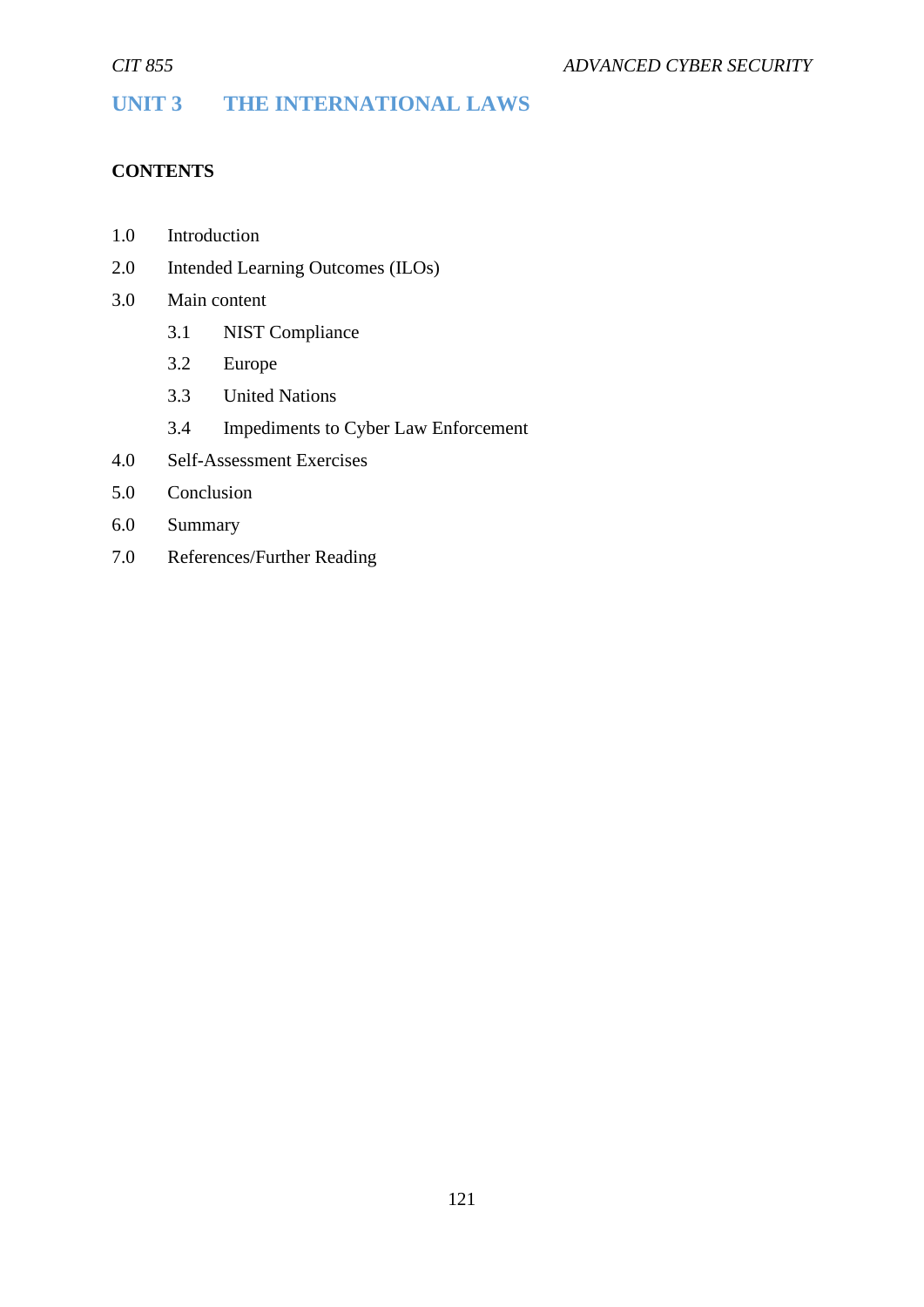

## **1.0 Introduction**

Cybercrime is "international" that there are 'no cyber-borders between countries'  $\lambda$  The complexity in types and forms of cybercrime increases the difficulty to fight back, fighting cybercrime calls for international cooperation  $\lambda$ . Various organizations and governments have already made joint efforts in establishing global standards of legislation and law enforcement both on a regional and on an international scale.



By the end of this unit, you will able to:

- explain international laws and treaties
- explain international cyber-attacks previously occurred.



### **3.1 NIST Compliance**

The Cybersecurity Framework (NCFS), authorized by the National Institute of Standards and Technology (NIST), offers a harmonized approach to cybersecurity as the most reliable global certifying body. NIST Cybersecurity Framework encompasses all required guidelines, standards, and best practices to manage the cyber-related risks responsibly. This framework is prioritized on flexibility and cost-effectiveness. It promotes the resilience and protection of critical infrastructure by:

- Allowing better interpretation, management, and reduction of cybersecurity risks to mitigate data loss, data misuse, and the subsequent restoration costs.
- Determining the most important activities and critical operations to focus on securing them.
- Demonstrates the trust-worthiness of organizations who secure critical assets.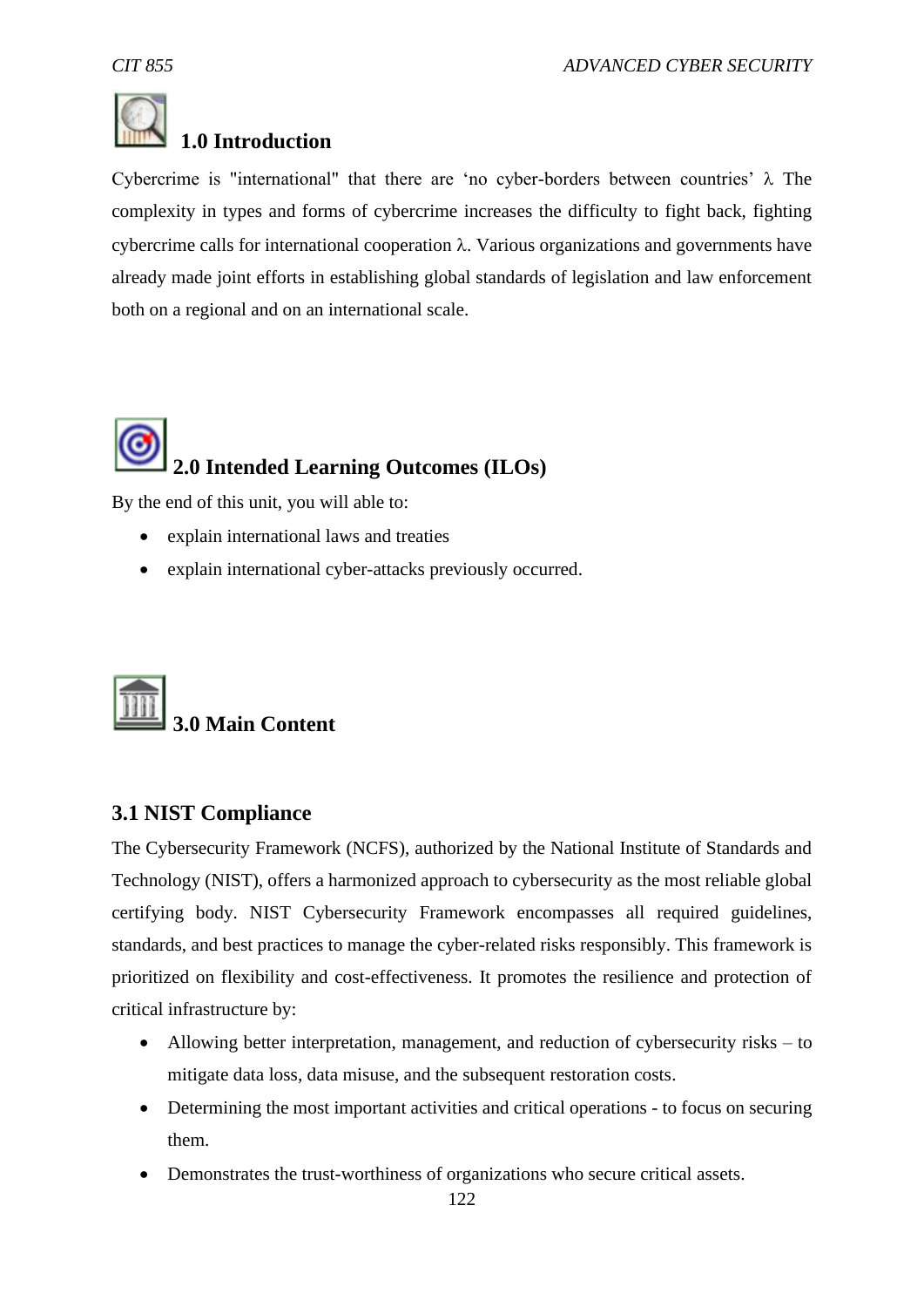• Helps to prioritize investments to maximize the cybersecurity ROI Addresses regulatory and contractual obligations.

Supports the wider information security program By combining the NIST CSF framework with ISO/IEC 27001 - cybersecurity risk management becomes simplified. It also makes communication easier throughout the organization and across the supply chains via a common cybersecurity directive laid by NIST. Final Thoughts, as human dependence on technology intensifies, cyber laws in India and across the globe need constant up-gradation and refinements. The pandemic has also pushed much of the workforce into a remote working module increasing the need for app security. Lawmakers have to go the extra mile to stay ahead of the impostors, in order to block them at their advent. Cybercrimes can be controlled but it needs collaborative efforts of the lawmakers, the Internet or Network providers, the intercessors like banks and shopping sites, and, most importantly, the users. Only the prudent efforts of these stakeholders, ensuring their confinement to the law of the cyberland - can bring about online safety and resilience.

#### **3.2 Europe**

In Europe, in 2004 the Council of Europe accepted a draft of a Treaty on Cybercrime, which was offered to countries worldwide. While many countries became signatories to the treaty, only a few have actually promulgated national laws compatible to the treaty. It is of interest that the treaty in Article 47 states: "Denunciation: Any Party may, at any time, denounce this Convention by means of a notification addressed to the Secretary General of the Council of Europe." And Article 27 states: "Mutual assistance requests under this article shall be executed in accordance with the procedures specified by the requesting Party, except where incompatible with the law of the requested Party. The requested Party may refuse assistance". Later in 2006, a controversial addendum was appended to the treaty that attracted a reduced number of signatory countries. The addendum was referring to fear of xenophobic concern surfacing on the Internet. All in all, the initiative of the Council of Europe opened the way for national legislation on cybercrime in many countries and was used as a motivation for a similar treaty at the United Nations.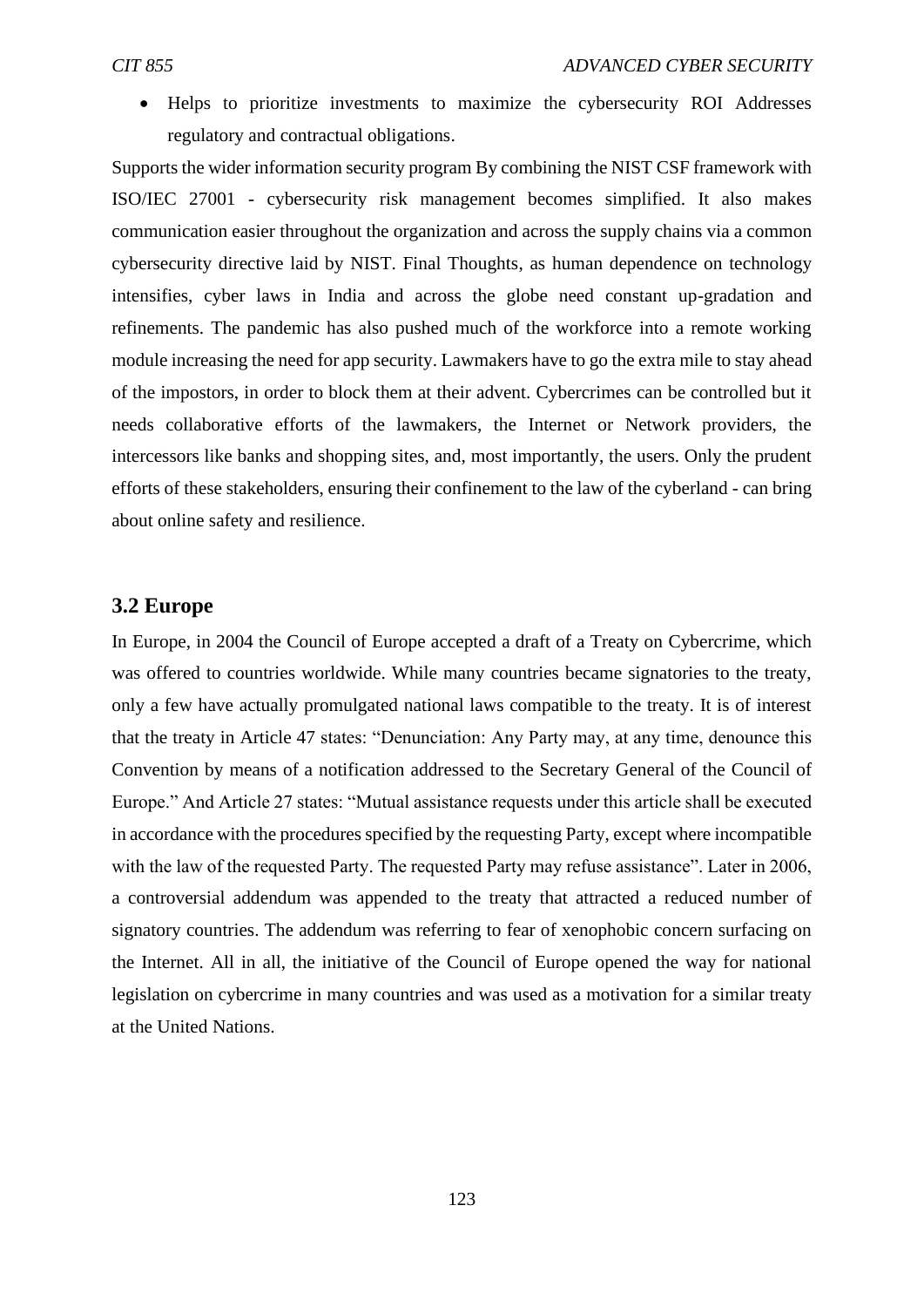#### **3.3 United Nations**

The United Nations (UN) in 2010 received a proposal recommending a Cyberspace Treaty for the UN members. After extensive debate, the proposal was rejected because it contained unacceptable articles. Most of the controversy was created by the following articles: • Article 2 of the proposal indicated supremacy of such treaty over national laws, stating that "Serious crimes against peace and security in cyberspace should be established as crimes under international law through a Cyberspace Treaty on the United Nations level, whether or not they were punishable under national law". This passage was considered ambiguous and offensive to national sovereignty.

- **Article 3.8.3**, referring to the European Union treaty counterpart, stated that "Data... of Internet traffic and transaction data, usually of telecommunications, emails, and websites visited [be retained] The purpose for data retention is traffic data analysis and mass surveillance of data…." The proposal implied that data be retained "for a period of between six months and two years." This article found the opposition of many local and international civil liberties organizations that found the wording offensive, especially the "mass surveillance of data," and clear violation of the fundamental civil rights, the cornerstone of which is privacy in personal communications.
- Article 4 was the most controversial. In effect, the article is asking member-nations to accept the International Criminal

#### **3.4 Impediments to Cyber Law Enforcement**

International treaties can be drafted and signed and hopefully followed by the promulgation of national laws that effectively address cybercrime. This is only part one in the endless fight against cybercrime.

Part two is the actual removal of the cybercriminals from society. Presently, in this there are several areas that need definition or improvement, with some listed below.

- National bureaucracy. In most countries the court systems are overloaded, and cases are scheduled to be heard one or two years after the accusation has been formalized and deposited. Until then the accused, if guilty, may be free to commit more cybercrime.
- Cyber-skilled judges. Most often, crimes committed in cyberspace involve network intrusions and security violations that are part of highly sophisticated fraud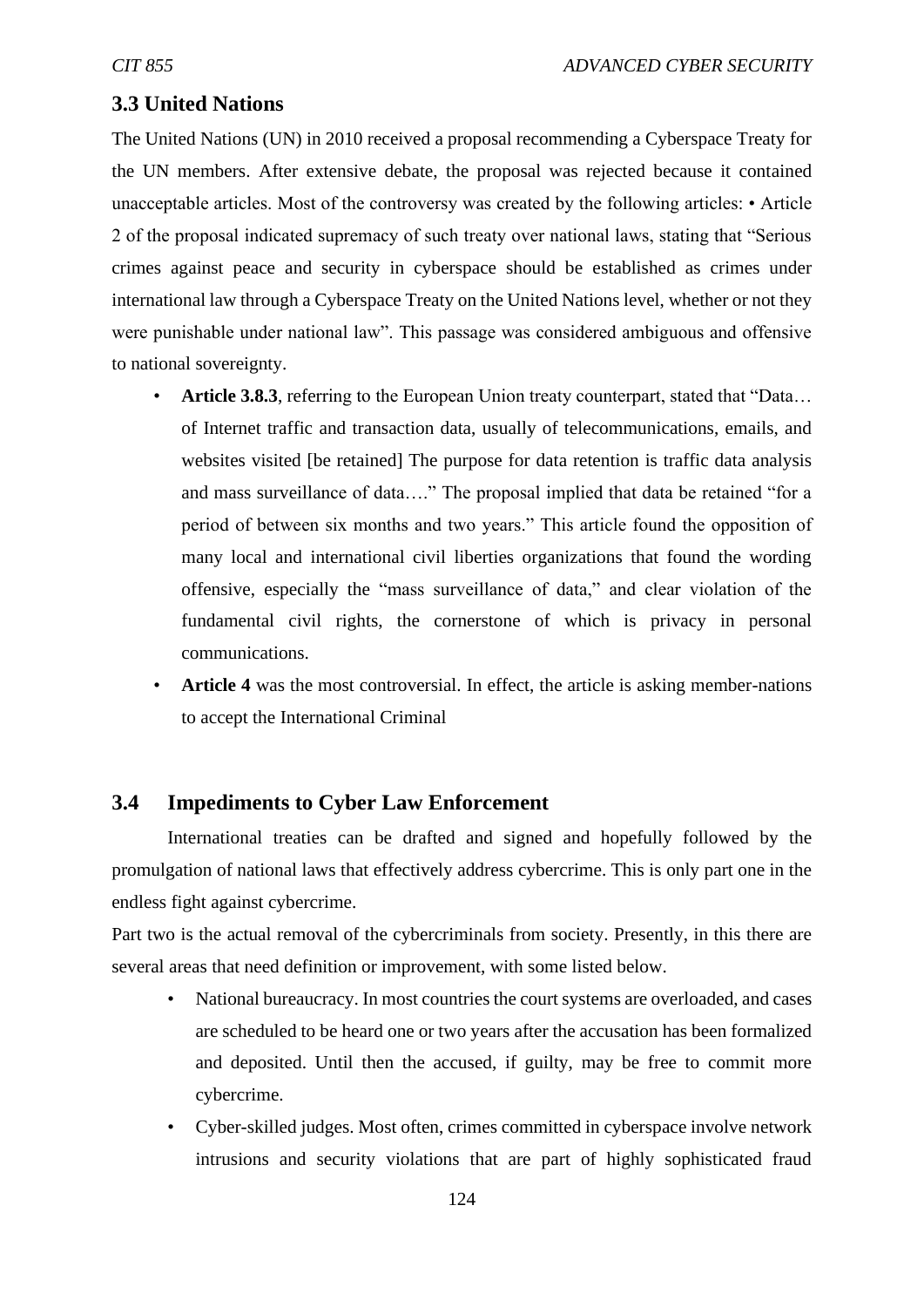schemes. Judges without special and continuous training may not understand why the accused is guilty or innocent of the charges.

- Authentication of evidence. If the header of an email has the email address of the accused, that in itself is not necessarily proof of guilt or innocence.
- Loss of evidence. With a long gap between the commitment of the alleged crime and the court hearing of the case, electronic evidence may be lost or altered.
- Access to evidence. Evidence may be in servers in a foreign country, and special data extradition procedures may be required.
- Comprehensive legislation. With cybercrime schemes ahead of law enforcement by several months, added delays are introduced into the process.
- Cybercrime investigators. With the Internet explosion and the parallel explosion in cybercrime, there is no country in the world that has sufficient cyber police personnel to pursue each and every case of alleged cybercrime.

#### **3.5 Cases/Example**

Three people held guilty in on line credit card scam. Customer's credit card details w ere misused through online means for booking air-tickets. These culprits were caught by the city Cyber Crime Investigation Cell in Pune. It was found that details misused were belonging to 100 people. Mr. Parvesh Chauhan, ICICI Prudential Life Insurance officer had complained on behalf of one of his customer. In this regard Mr. Sanjeet Mahavir Singh Lukkad, Dharmendra Bhika Kale and Ahmead Sikandar Shaikh were arrested. Lukkad being employed at a private institution, Kale was his friend. Sheikh was employed in one of the branches of State Bank of India. According to the information provided by the authorities, one of the customers received a SMS based alert for purchasing of the ticket even when the credit card was being held by him. Customer was alert and came to know something was fishy; he enquired and came to know about the misuse. He contacted the Bank in this regard. Police observed involvement of many Bank's in this reference. The tickets were book through online means. Police requested for the log details and got the information of the Private Institution. Investigation revealed that the details were obtained from State Bank of India. Sheikh was working in the credit card department; due to this he had access to credit card details of some customers. He gave that information to Kale. Kale in return passed this information to his friend Lukkad. Using the information obtained from Kale, Lukkad booked tickets. He used to sell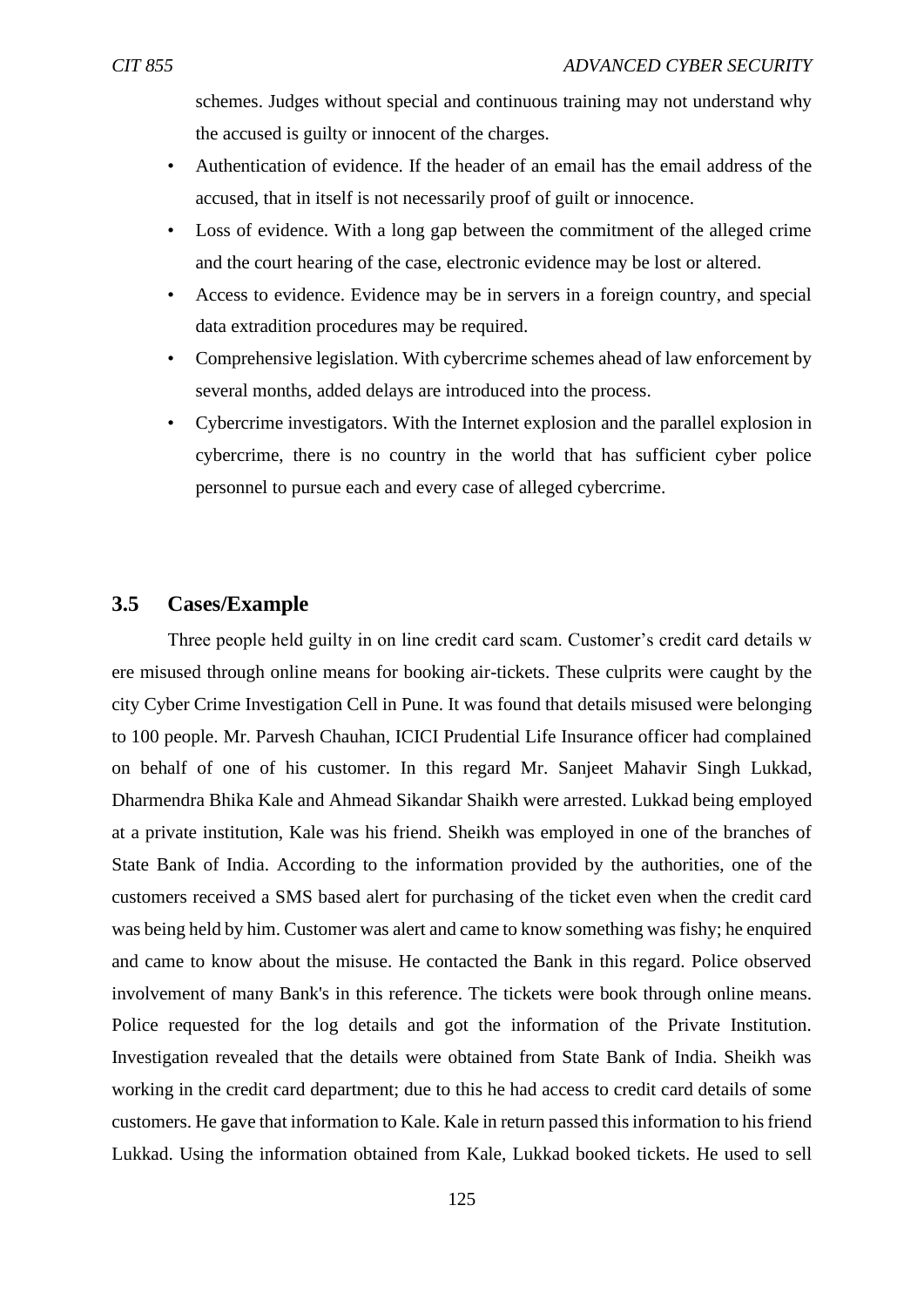these tickets to customers and get money for the same. He had given few tickets to various other institutions. Cyber Cell was involved in eight days of investigation and finally caught the culprits. In this regard various Banks have been contacted; also four airline industries were contacted and alerted.



What section of the Information Technology Act (ITA) that sanction internet fraudsters? Explain the consequence according to the Act.

# **5.0 Conclusion**

A country's participation in a particular international agreement becomes effective only if domestic laws are drafted and approved that legislate the intent of the signed international agreement.



Lawmakers and law enforcement agencies, around the world, advocate the need for cyber laws that are written in the cyber language. That is, laws that explicitly define cyber offenses and fully support the acceptance of cyber evidence. International bodies, responding to this call, have convened and produced treaties and conventions that, unfortunately, have fallen short of receiving total acceptance by the member countries.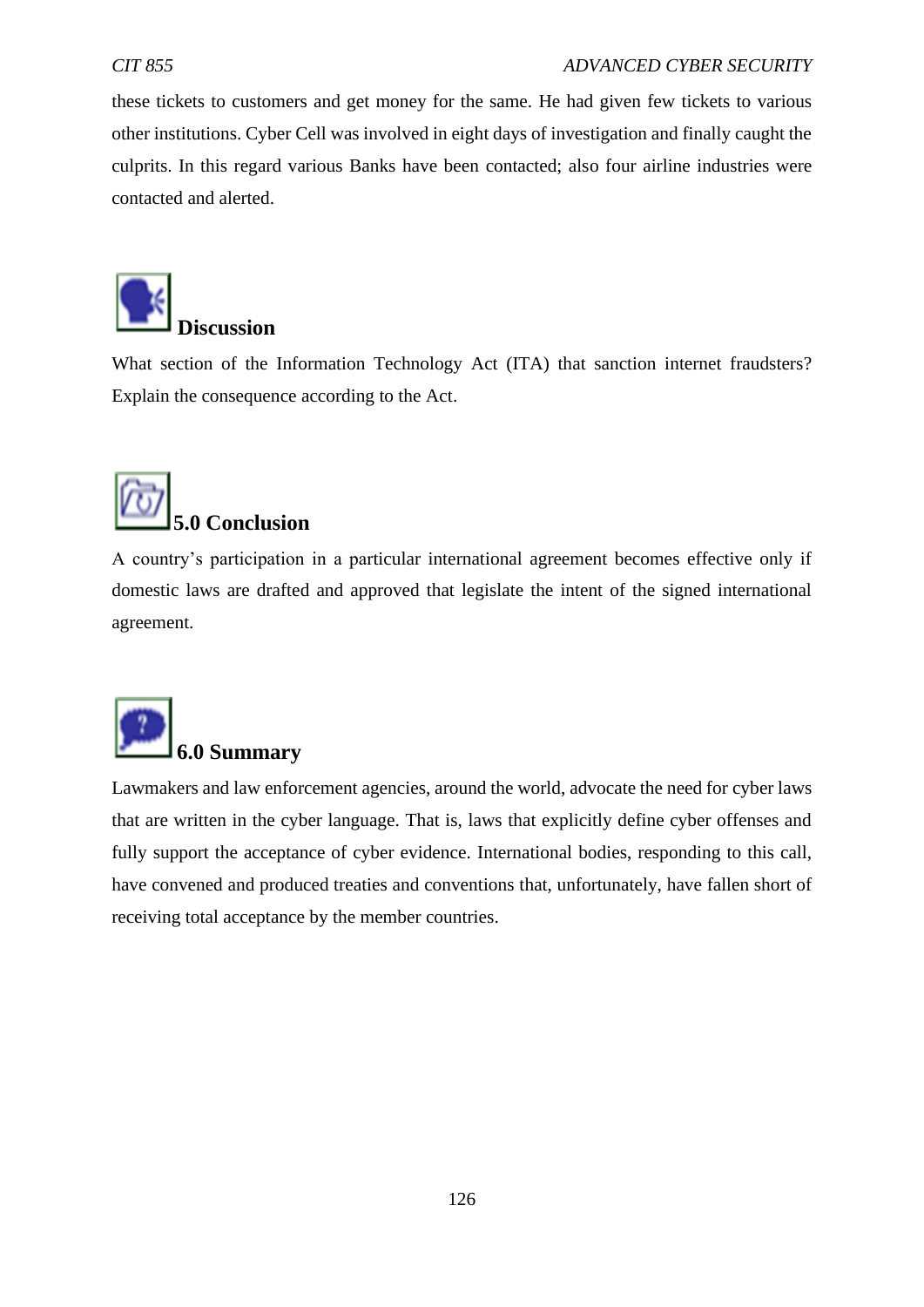

## **7.0 References/Further Reading**

Alfreda D. et al. (2012). *Investigating Cyber Law and Cyber Ethics: Issues, Impacts, and Practices.* Information Science Reference, USA. ISBN 978-1-61350-133-7.

B.Tech III Year (2020). *Digital notes on Cyber security*. DEPARTMENT OF INFORMATION TECHNOLOGY MALLA REDDY COLLEGE OF ENGINEERING & TECHNOLOGY, INDIA.

ICSI(2016). *Cybercrime Law and Practice.* THE INSTITUTE OF COMPANY SCRETARIES OF INDIA. ISBN : 978-93-82207795.

- Joseph, M. K. (2007). Computer Network Security and Cyber Ethics (review). In *portal: Libraries and the Academy* (fourth, Vol. 7, Issue 2). McFarland & Company, Inc. https://doi.org/10.1353/pla.2007.0017.
- Trachtman, J. P. (2013). Cyberspace and Cybersecurity. In *The Future of International Law*. https://doi.org/10.1017/cbo9781139565585.006.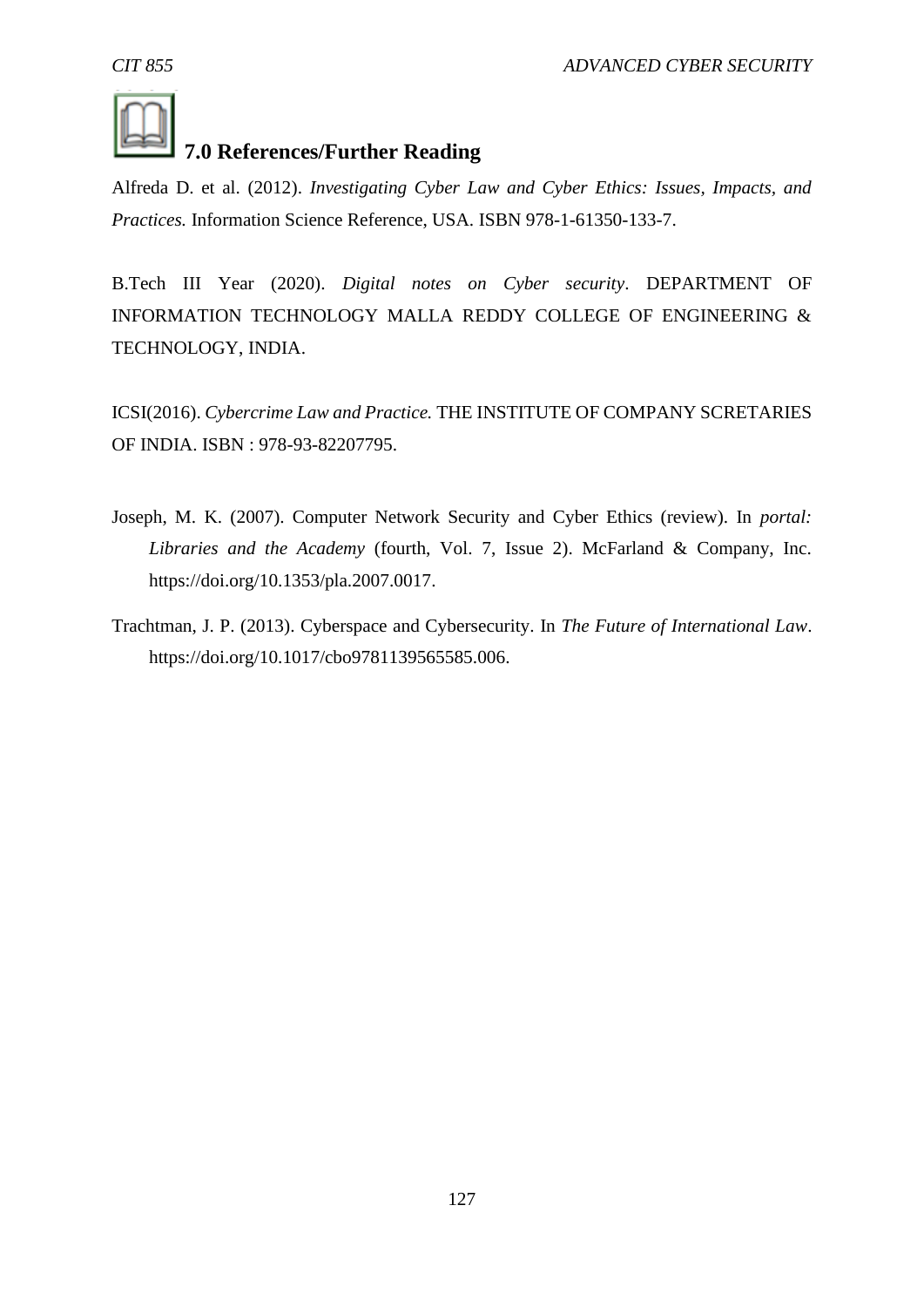## **UNIT 4 CYBER ETHICS**

#### **CONTENTS**

- 1.0 Introduction
- 2.0 Intended Learning Outcomes (ILOs)
- 3.0 Main content
	- 3.1 Ethical Theories
		- 3.1.1 Consequentialist Theories
		- 3.1.2 Deontological Theories
	- 3.2 Codes of Ethics
	- 3.3 Case/Example
- 4.0 Self-Assessment Exercises
- 5.0 Conclusion
- 6.0 Summary
- 7.0 References/Further Reading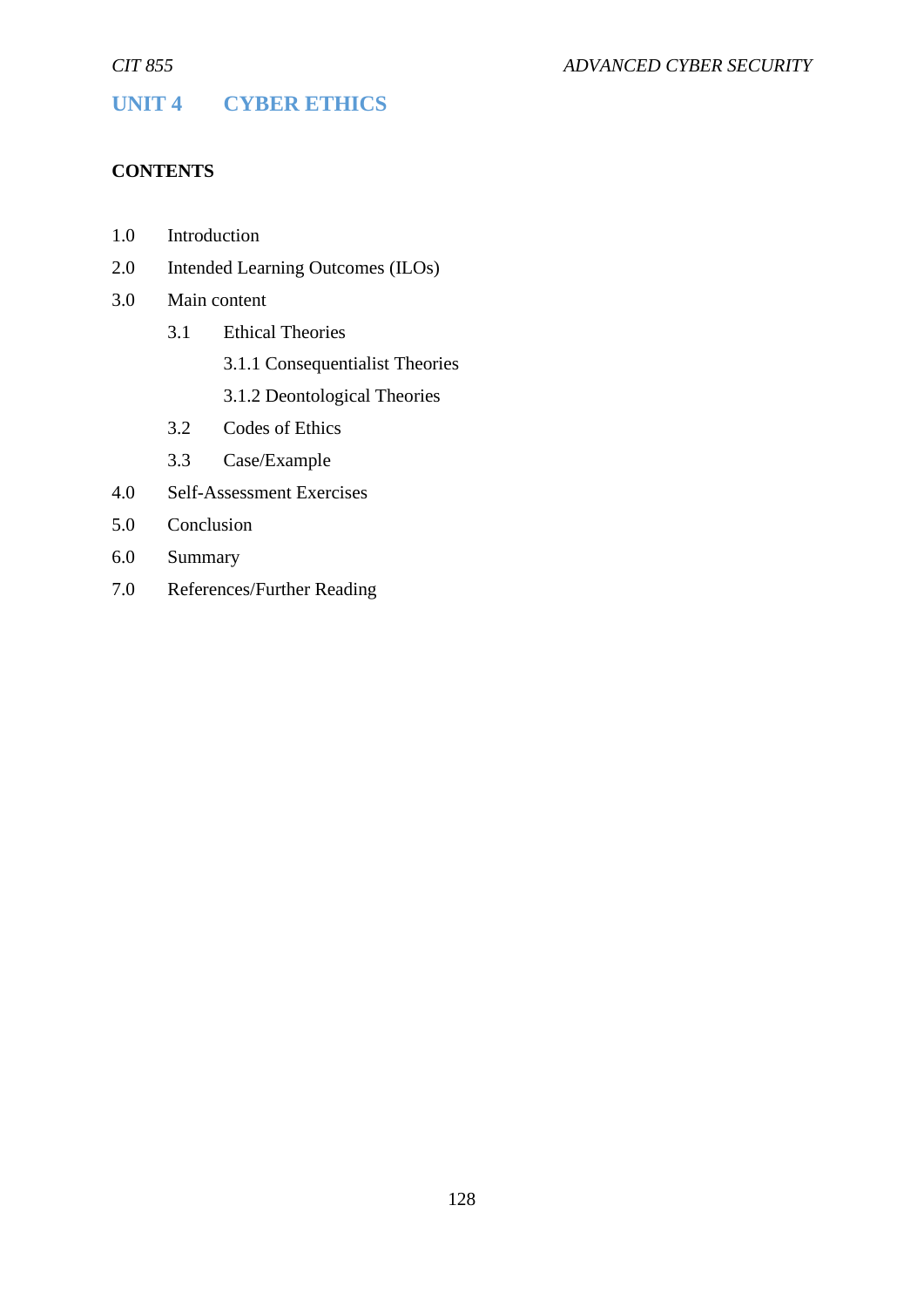

## **1.0 Introduction**

Ethics is, therefore, the study of right and wrong in human conduct. Ethics can also be defined as a theoretical examination of morality or "theory of morals." Other philosophers have defined ethics in a variety of ways. Robert C. Solomon, in Morality and the Good Life, defines ethics as a set of "theories of value, virtue, or of right (valuable) action." O.J. Johnson, on the other hand, defines ethics as a set of theories "that provide general rules or principles to be used in making moral decisions and, unlike ordinary intuitions, provides a justification for those rules." The word ethics comes from the ancient Greek word eché, which means character. Every human society practices ethics in some way because every society attaches a value on a continuum of good to bad, right to wrong, to an individual's actions according to where that individual's actions fall within the domain of that society's rules and canons.



By the end of this unit, you will able to:

- discuss the use of ethical theories in ethical arguments
- articulate the ethical tradeoffs in a technical decision
- explain the role of professional codes of ethics.



#### **3.0 Main Content**

#### **3.1 Ethical Theories**

Since the dawn of humanity, human actions have been judged good or bad, right or wrong based on theories or systems of justice developed, tested, revised, and debated by philosophers and elders in each society. Such theories are commonly known as ethical theories. An ethical theory determines if an action or set of actions is morally right or wrong. Codes of ethics have been drawn up based on these ethical theories. The processes of reasoning, explanation, and justification used in ethics are based on these theories. Ethical theories fall into two categories: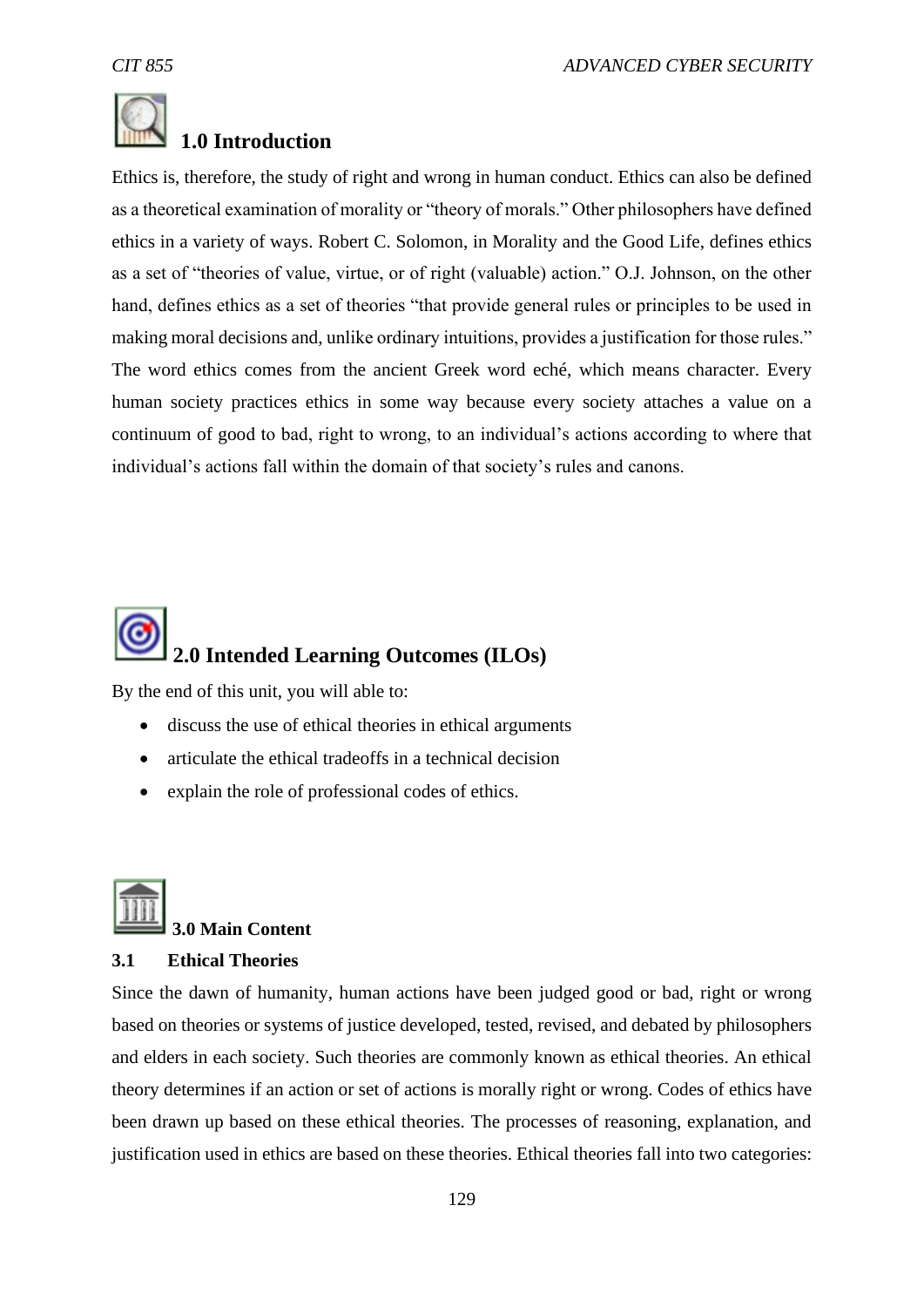those based on one choosing his or her action based on the expected maximum value or values as a consequence of the action and those based on one choosing his or her action based on one's obligation or requirements of duty. The Greeks called the first category of theories telos, meaning purpose or aim. We now call these teleological or consequentialist theories. The Greeks called the second category of theories deon, meaning binding or necessary. Today, we call them deontological theories.

#### **3.1.1 Consequentialist Theories**

We think of the right action as that which produces good consequences. If an act produces good consequences, then it is the right thing to do. Those who subscribe to this position are called consequentialists. Consequentialist theories judge human actions as good or bad, right or wrong, based on the best attainable results of such actions—a desirable result denotes a good action, and vice versa. According to Richard T. Hull, consequentialist theories "have three parts: a theory of value, a principle of utility, and a decision procedure." Within these are further theories.

For example, in the theory of value there are several other theories held by consequentialists including :

- Hedonism, which equates good with pleasure, bad or evil with pain.
- Eudamonism, which equates good with happiness, bad or evil with unhappiness.
- Agathism, which views good as an indefinable, intrinsic feature of various situations and states. Evil is seen as either an indefinable, intrinsic feature of other situations and states, or simply as the absence of good.
- Agapeism, which equates good with live, bad with hate.
- Values pluralism, which holds that there are many kinds of good, including pleasure and happiness, but also knowledge, friendship, love, and so forth. These may or may not be viewed as differing in importance or priority.

There are three commonly discussed types of consequentialist theory:

i. Egoism puts an individual's interests and happiness above everything else. With egoism, any action is good as long as it maximizes an individual's overall happiness. There are two kinds of egoism: ethical egoism, which states how people ought to behave as they pursue their own interests, and psychological egoism, which describes how people actually behave.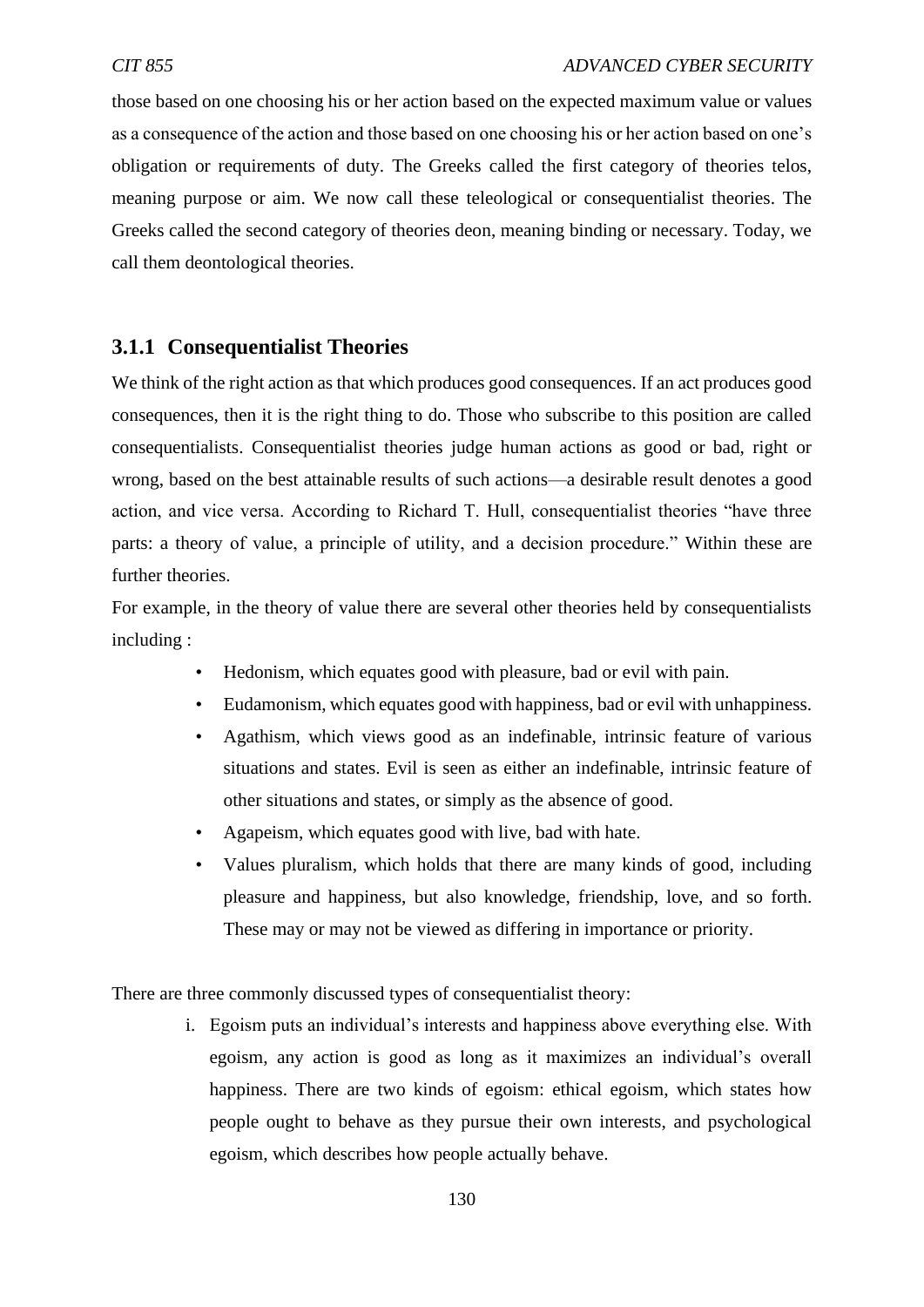- ii. Utilitarianism, unlike egoism, puts a group's interest and happiness above those of an individual, for the good of many. Thus, an action is good if it benefits the maximum number of people. Among the forms of utilitarianism are the following:
	- Act utilitarianism tells one to consider seriously the consequences of all actions before choosing that with the best overall advantage, happiness in this case, for the maximum number of people.
	- Rule utilitarianism tells one to obey those rules that bring the maximum happiness to the greatest number of people. Rule utilitarianism maintains that a behavioral code or rule is good if the consequences of adopting that rule are favorable to the greatest number of people.
- iii. Altruism states that an action is right if the consequences of that action are favorable to all except the actor

#### **3.1.2 Deontological Theories**

The theory of deontological reason does not concern itself with the consequences of the action but rather with the will of the action. An action is good or bad depending on the will inherent in it. According to deontological theory, an act is considered good if the individual committing it had a good reason to do so. This theory has a duty attached to it. For example, we know that killing is bad, but if an armed intruder enters your house and you kill him, your action is good, according to deontologists. You did it because you had a duty to protect your family and property. Deontologists fall into two categories: act deontologists and rule deontologists.

- Act deontologists consider every judgment of moral obligation to be based on its own merit. We decide separately in each particular situation what is the right thing to do.
- Rule deontologists consider that one's duty in any situation is to act within rules.

All other contemporary ethical theories, as Richard T. Hull contends, are hybrids of utilitarianist and deontologist theories. The process of ethical reasoning takes several steps, which we refer to as layers of reasoning, before one can justify to some one else the goodness or badness, rightness or wrongness of one's action. For example, if someone wants to convince you to own a concealed gun, he or she needs to explain to you why it is good to have a concealed gun. In such an exercise, the person may start by explaining to you that we are living in difficult times and that no one is safe. You may then ask why no one is safe, to which the person might reply that there are many bad people out there in possession of high- powered guns waiting to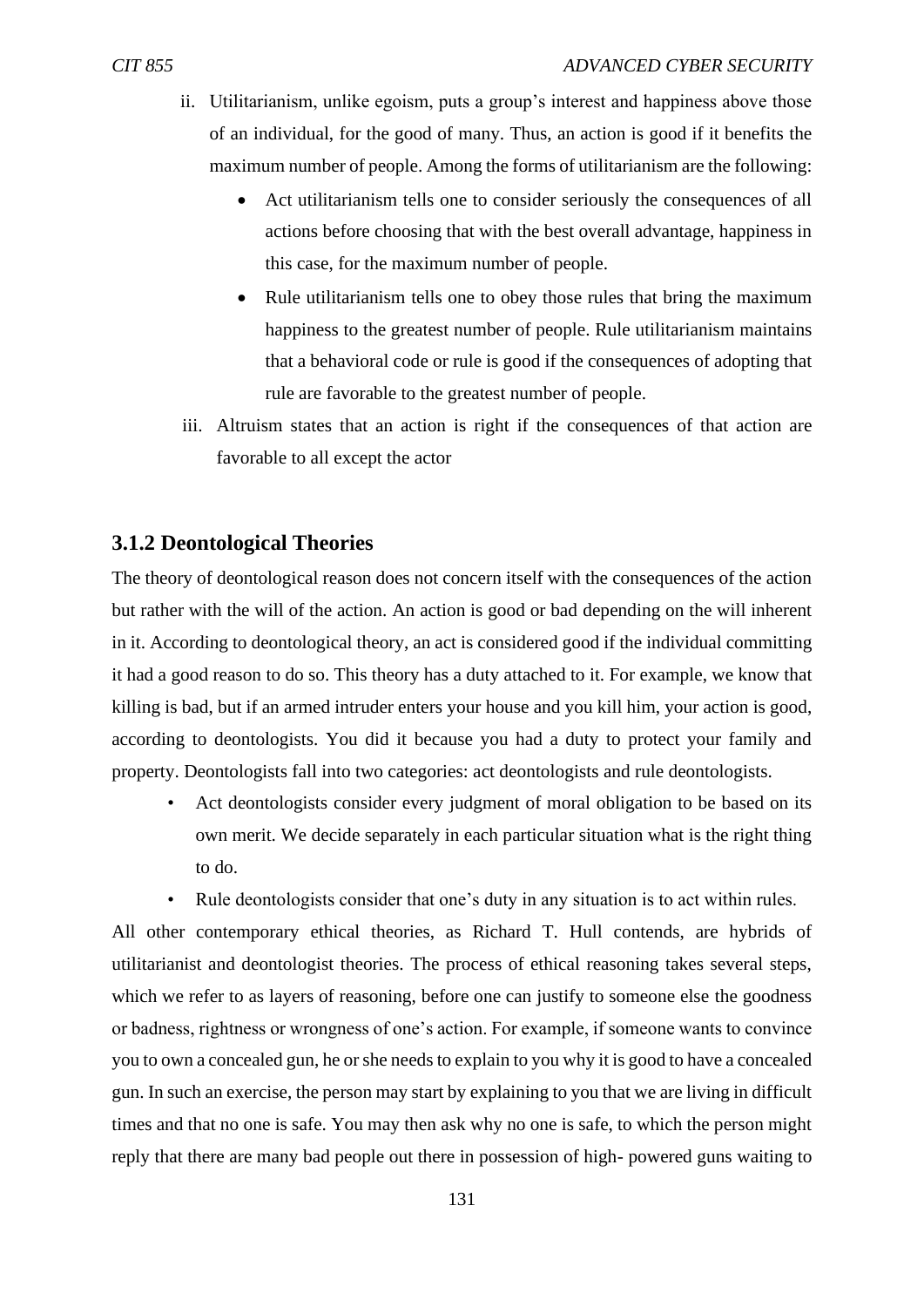fire them for various and very often unbelievable reasons. So owning a gun will level the playing field. Then you may ask why owning a gun levels the playing field, to which the answer would be that if the bad guys suspect that you own a gun just like theirs, they will think twice before attacking you. You may further ask why this is so; the answer may be that if they attack you, they themselves can get killed in the action. Therefore, because of this fear, you are not likely to be attacked. Hence, owning a gun may save your life and enable you to continue pursuing the ultimate concept of the good life: happiness.

On the other hand, to convince somebody not to own a concealed gun also needs a plausible explanation and several layers of reasoning to demonstrate why owning a gun is bad. Why is it a bad thing, you would ask, and the answer would be because bad guys will always get guns. And if they do, the possibility of everyone having a concealed gun may make those bad guys trigger- happy to get you fast before you get them. It also evokes an imageof the Wild West filled with gun- toting people daring everyone in order to get a kick out of what may be a boring life. You would then ask why is this situation dangerous if no one fires? The reply might be because it creates a situation in which innocent people may get hurt, denying them happiness and the good life. The explanation and reasoning process can go on and on for several more layers before one is convinced that owning a gun is good or bad. The act of owning a gun is a human act that can be judged as either good or bad, right or wrong depending on the moral and ethical principles used.

#### **3.2 Codes of Ethics**

The main domains in which ethics is defined are governed by a particular and definitive regiment of guidelines and rules of thumb called codes of ethics. These rules, guidelines, canons, advisories, or whatever you want to call them, are usually followed by members of the respective domains. For example, your family has an ethical set of rules that every member of the family must observe. Your school has a set of conduct rules that all students, staff and faculty must observe. And, your college has a set of rules that govern the use of college computers. So depending on the domain, ethical codes can take any of the following forms:

- principles, which may act as guidelines, references, or bases for some document;
- public policies, which may include aspects of acceptable behavior, norms, and practices of a society or group;
- codes of conduct, which may include ethical principles; and
- legal instruments, which enforce good conduct through courts.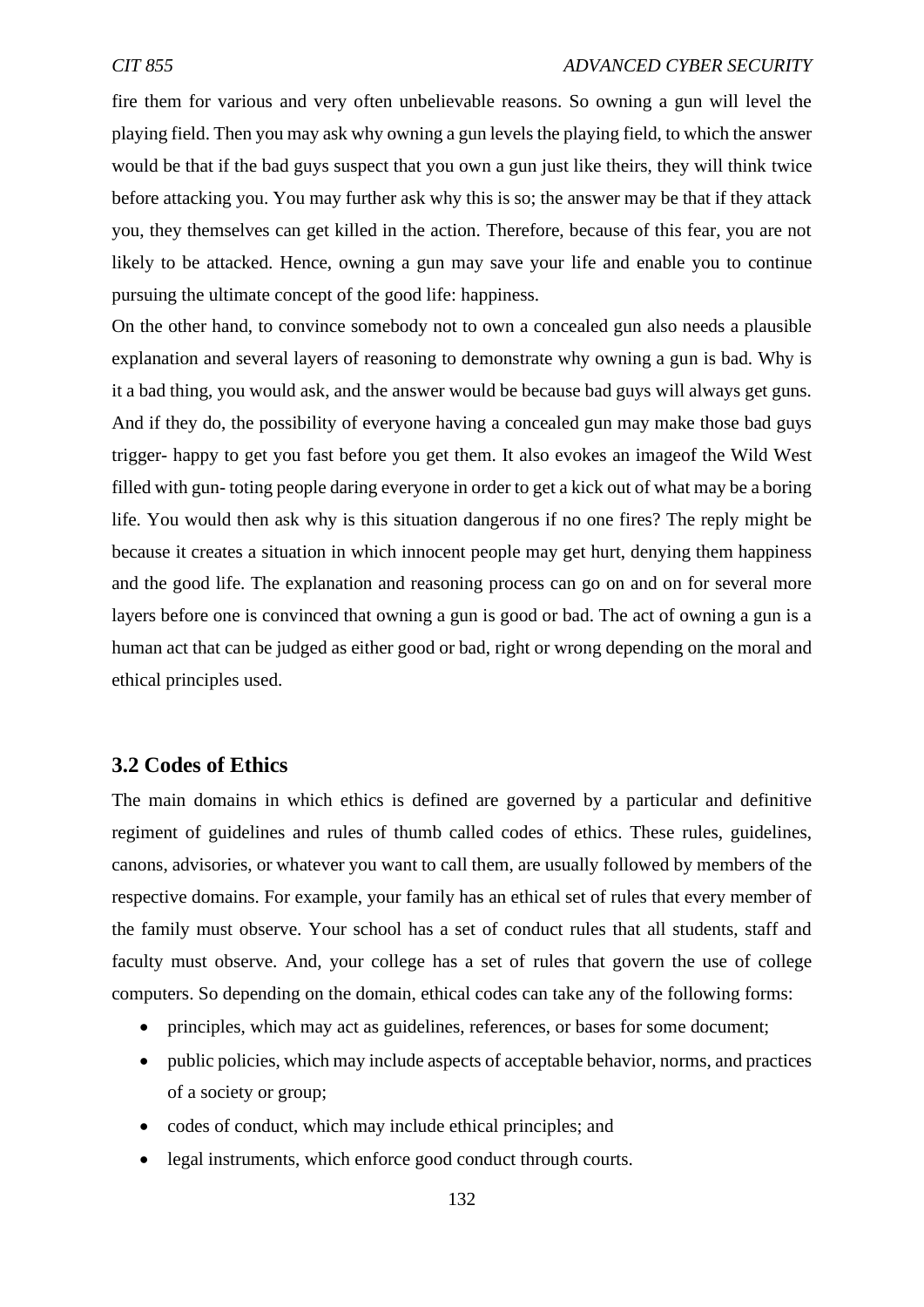Although the use of ethical codes is still limited to professions and high visibility institutions and businesses, there is a growing movement toward widespread use. The wording, content, and target of codes can differ greatly. Some codes are written purposely for the public, others target employees, and yet others are for professionals only. This unit is referred to the codes of the Association of Computing Machinery (ACM) and the Institute of Electric and Electronics Engineers' Computer Society (IEEE Computer), both professional organizations. Codes for the ACM can be found at and those for IEEE Computer at [www.ieee.org.](http://www.ieee.org/)

#### **Objectives of Codes of Ethics**

Different domains and groups of people formulate different codes of ethics, but they all have the following objectives:

- **Disciplinary**: By instilling discipline, the group or profession ensures professionalism and integrity of its members.
- **Advisory**: Codes are usually a good source of tips for members, offering advice and guidance in areas where moral issues are fuzzy.
- **Educational**: Ethical codes are good educational tools for members of the domain, especially new members who have to learn the dos and don'ts of the profession. The codes are also a good resource for existing members needing to refresh and polish their possibly waning morals.
- **Inspirational:** Besides being disciplinary, advisory, and educational, codes should also carry subliminal messages to those using them to inspire them to be good.
- **Publicity**: One way for professions to create a good clientele is to show that they have a strong code of ethics and, therefore, their members are committed to basic values and are responsible.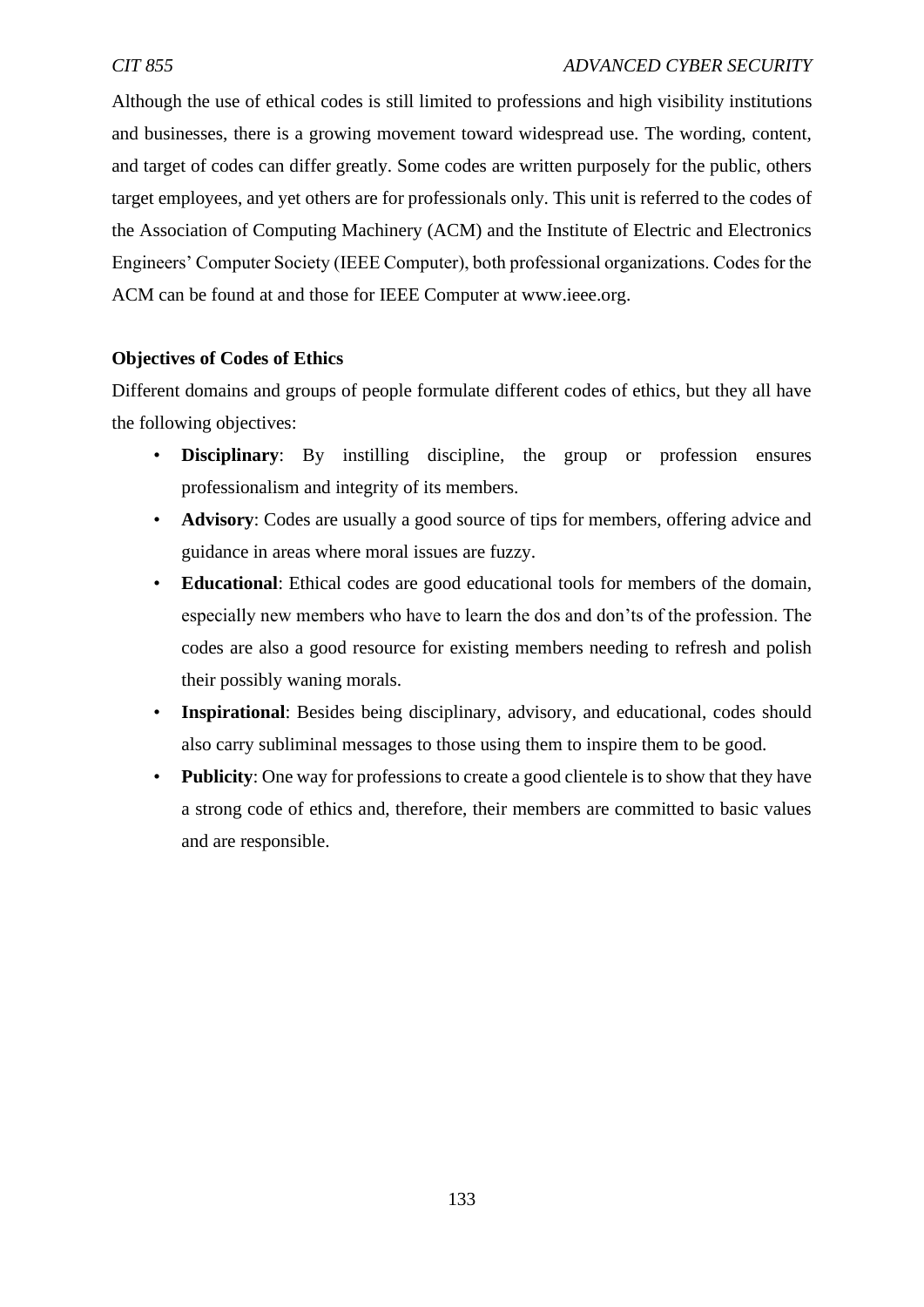

**Why is ethics relevant in the cyberspace?**

### **4.0 Self-Assessment/Exercises**

#### **1. What are the ten commandments for computer ethics?**

#### **Answer**

- i. Thou shalt not use a computer to harm other people.
- ii. Thou shalt not interfere with other people's computer work.
- iii. Thou shalt not snoop around in other people's files.
- iv. Thou shalt not use a computer to steal.
- v. Thou shalt not use a computer to bear false witness.
- vi. Thou shalt not use of copy software for which you have not paid.
- vii. Thou shalt not use other people's computer resources without authorization.
- viii. Thou shalt not appropriate other people's intellectual output.
- ix. Thou shalt think about the social consequences of the program u write.
- x. Thou shalt use a computer in ways to show consideration and respect.

#### **2. Explain the three levels of computer ethics.**

#### **Answer**

- **First level**: It is the basic level where computer ethics tries to sensitize people to the fact that computer technology has social and ethical consequences. Newspaper, TV news program, and magazines have highlighted the topic of computer ethics by reporting on events relating to computer viruses, software ownership law suits, computer aided bank robbery, computer malfunction etc.
- **Second level**: It consists of someone who takes interest in computer ethics cases, collects examples, clarifies them, looks for similarities and differences reads related works, attends relevant events to make preliminary assessments and after comparing them.
- **Third level**: It referred to as "theoretical" computer ethics applies scholarly theories to computer ethics cases and concepts in order to deepen the understanding of issues. All three level of analysis are important to the goal of advancing and defending human values.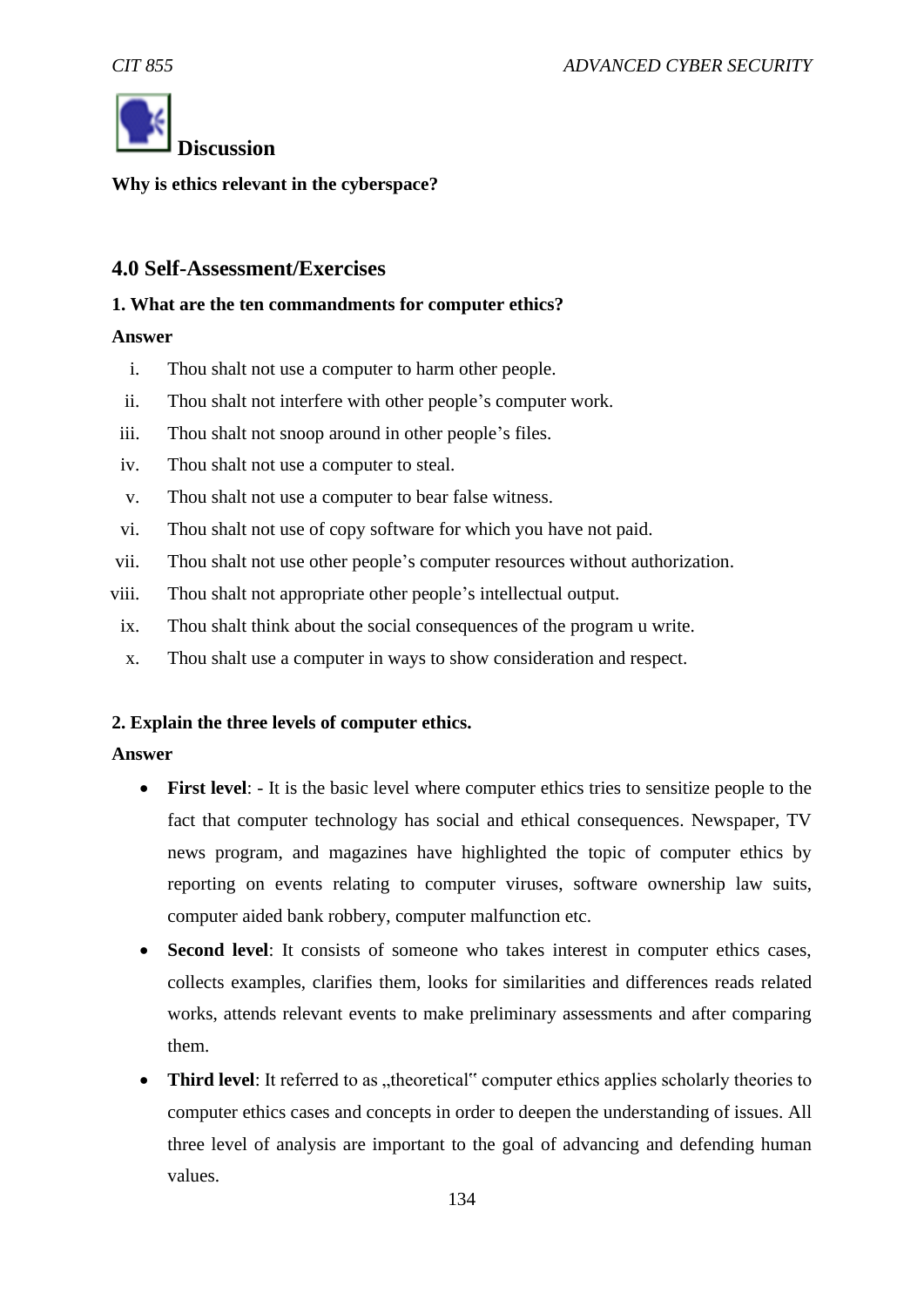

The role of ethics is to help societies distinguish between right and wrong and to give each society a basis for justifying the judgment of human actions. Ethics is, therefore, a field of inquiry whose subject is human actions, collectively called human conduct, that are taken consciously, willfully, and for which one can be held responsible. According to Fr. Austin Fagothey, such acts must have knowledge, which signifies the presence of a motive, be voluntary, and have freedom to signify the presence of free choice to act or not to act.



## **6.0 Summary**

The purpose of ethics is to interpret human conduct, acknowledging and distinguishing between right and wrong. The interpretation is based on a system which uses a mixture of induction and deduction. In most cases, these arguments are based on historical schools of thought called ethical theories. There are many different kinds of ethical theories, and within each theory there may be different versions of that theory. Let us discuss these next.